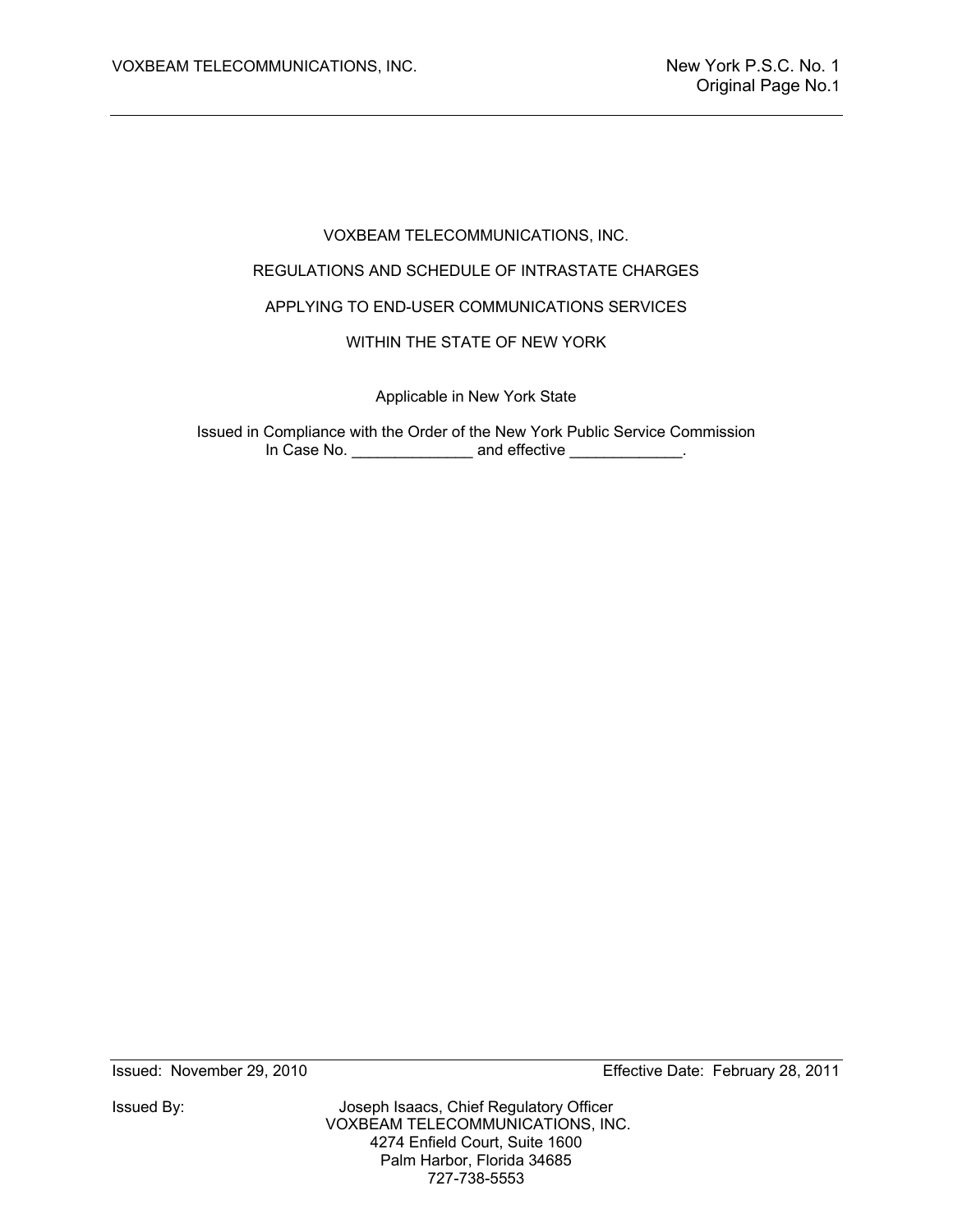#### CHECK SHEET

The pages of this tariff are effective as of the date shown. The original and revised sheets named below contain all changes from the original tariff and are in effect on the date shown.

| <u>PAGE</u>             | <b>Revision</b> | <b>PAGE</b> | Revision | <b>PAGE</b> | <b>Revision</b> | <b>PAGE</b> | <b>Revision</b> |
|-------------------------|-----------------|-------------|----------|-------------|-----------------|-------------|-----------------|
| 1                       | Original        | 31          | Original | 61          | Original        | 91          | Original        |
| $\overline{\mathbf{c}}$ | Original        | 32          | Original | 62          | Original        | 92          | Original        |
| 3                       | Original        | 33          | Original | 63          | Original        | 93          | Original        |
| 4                       | Original        | 34          | Original | 64          | Original        | 94          | Original        |
| 5                       | Original        | 35          | Original | 65          | Original        | 95          | Original        |
| 6                       | Original        | 36          | Original | 66          | Original        | 96          | Original        |
| 7                       | Original        | 37          | Original | 67          | Original        | 97          | Original        |
| 8                       | Original        | 38          | Original | 68          | Original        | 98          | Original        |
| 9                       | Original        | 39          | Original | 69          | Original        | 99          | Original        |
| 10                      | Original        | 40          | Original | 70          | Original        | 100         | Original        |
| 11                      | Original        | 41          | Original | 71          | Original        | 101         | Original        |
| 12                      | Original        | 42          | Original | 72          | Original        | 102         | Original        |
| 13                      | Original        | 43          | Original | 73          | Original        | 103         | Original        |
| 14                      | Original        | 44          | Original | 74          | Original        | 104         | Original        |
| 15                      | Original        | 45          | Original | 75          | Original        | 105         | Original        |
| 16                      | Original        | 46          | Original | 76          | Original        | 106         | Original        |
| 17                      | Original        | 47          | Original | 77          | Original        | 107         | Original        |
| 18                      | Original        | 48          | Original | 78          | Original        | 108         | Original        |
| 19                      | Original        | 49          | Original | 79          | Original        | 109         | Original        |
| 20                      | Original        | 50          | Original | 80          | Original        | 110         | Original        |
| 21                      | Original        | 51          | Original | 81          | Original        | 111         | Original        |
| 22                      | Original        | 52          | Original | 82          | Original        | 112         | Original        |
| 23                      | Original        | 53          | Original | 83          | Original        | 113         | Original        |
| 24                      | Original        | 54          | Original | 84          | Original        | 114         | Original        |
| 25                      | Original        | 55          | Original | 85          | Original        | 115         | Original        |
| 26                      | Original        | 56          | Original | 86          | Original        | 116         | Original        |
| 27                      | Original        | 57          | Original | 87          | Original        | 117         | Original        |
| 28                      | Original        | 58          | Original | 88          | Original        | 118         | Original        |
| 29                      | Original        | 59          | Original | 89          | Original        | 119         | Original        |
| 30                      | Original        | 60          | Original | 90          | Original        |             |                 |

TABLE OF CONTENTS Page

Issued: November 29, 2010 Effective Date: February 28, 2011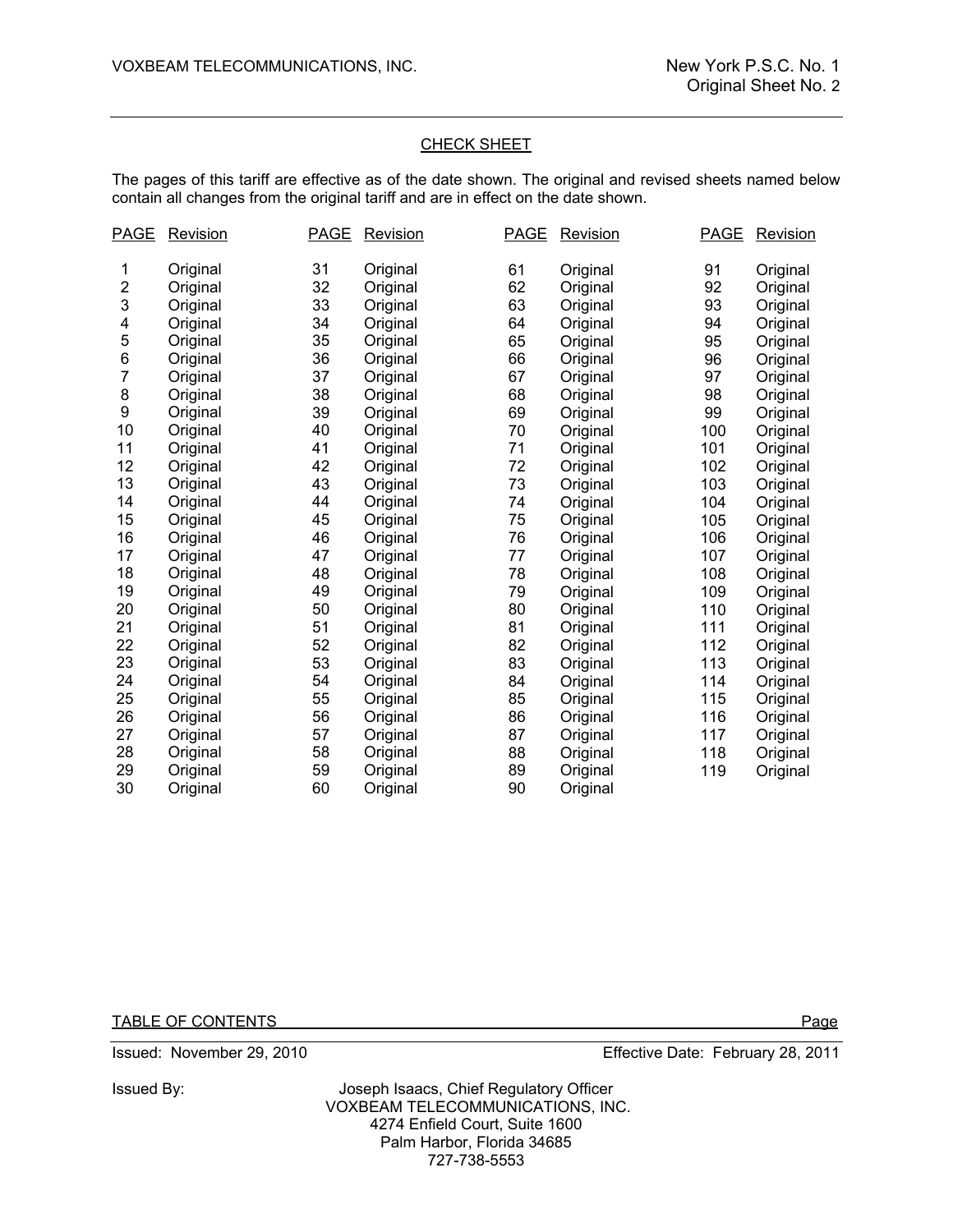| 1.1                                                                                                 |    |  |  |  |
|-----------------------------------------------------------------------------------------------------|----|--|--|--|
|                                                                                                     |    |  |  |  |
| 2.1<br>2.2<br>2.3<br>2.4<br>2.5<br>2.6<br>2.7<br>2.8<br>2.9<br>2.10<br>2.11<br>2.12<br>2.13<br>2.14 |    |  |  |  |
| 3.1<br>3.2<br>3.3.<br>3.4<br>3.5<br>3.6                                                             |    |  |  |  |
| SECTION 4 - INTRALATA TOLL USAGE AND MILEAGE CHARGES                                                | 47 |  |  |  |
| 4.1.<br>4.2<br>4.3<br>4.4<br>4.5                                                                    |    |  |  |  |

## Issued: November 29, 2010

Effective Date: February 28, 2011

Issued By: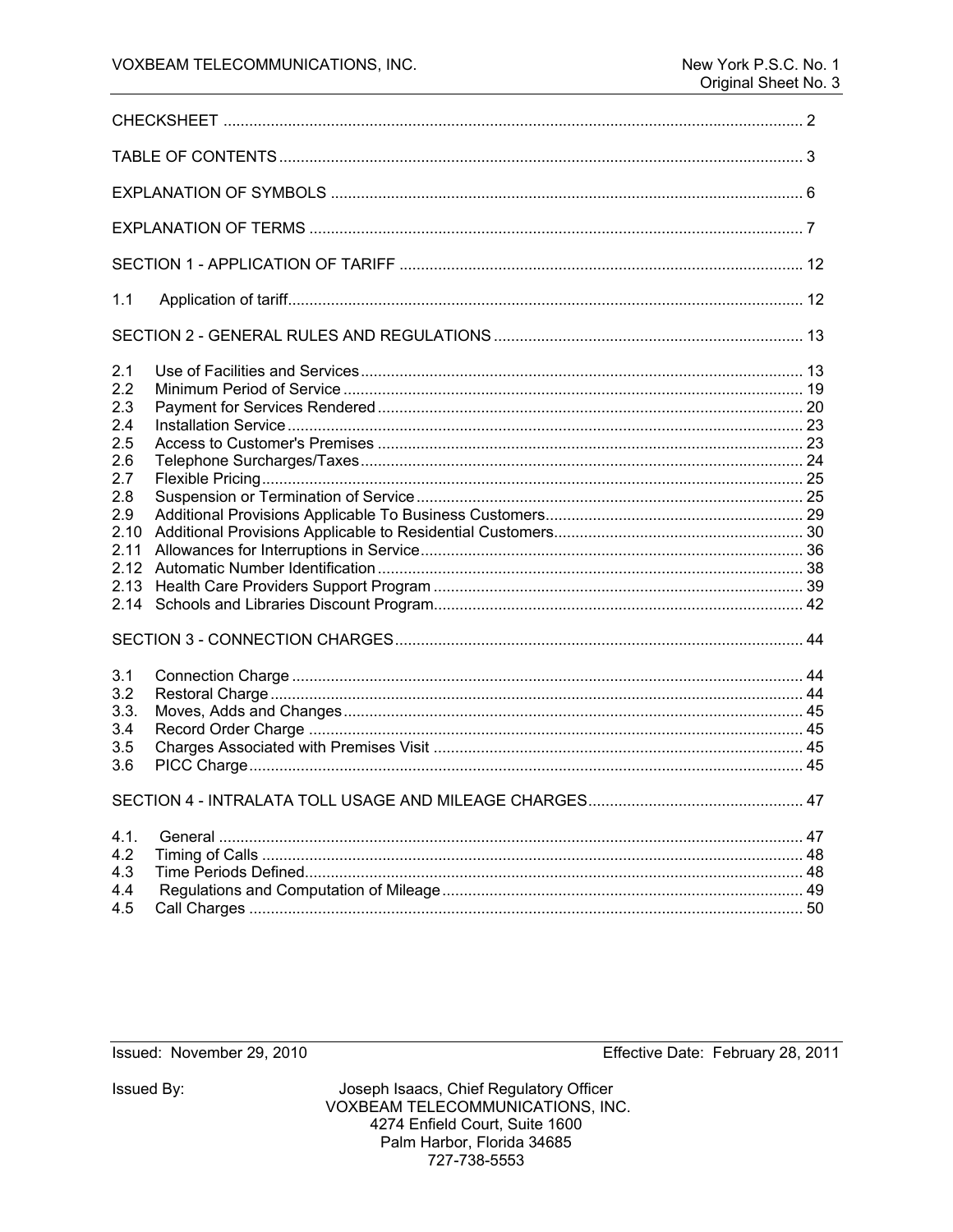|       | TABLE OF CONTENTS (Cont'd) | Page |
|-------|----------------------------|------|
|       |                            |      |
| 5.1.  |                            |      |
| 5.2   |                            |      |
| 5.3   |                            |      |
| 5.4   |                            |      |
| 5.5   |                            |      |
| 5.6   |                            |      |
| 5.7   |                            |      |
| 5.8   |                            |      |
| 5.9   |                            |      |
| 5.10  |                            |      |
| 5.11  |                            |      |
| 5.12  |                            |      |
| 5.13  |                            |      |
|       |                            |      |
| 6.1   |                            |      |
| 6.2   |                            |      |
| 6.2.1 |                            |      |
|       |                            |      |
| 7.1   |                            |      |
| 7.2   |                            |      |
|       |                            |      |
|       |                            |      |
|       |                            |      |
| 8.1   |                            |      |
| 8.2   |                            |      |
| 8.3   |                            |      |
| 8.4   |                            |      |
| 8.5   |                            |      |
| 8.6   |                            |      |
| 8.7   |                            |      |
|       |                            |      |
| 9.1   |                            |      |
| 9.2   |                            |      |
| 9.3   |                            |      |
|       |                            |      |

Issued: November 29, 2010

Issued By:

Joseph Isaacs, Chief Regulatory Officer VOXBEAM TELECOMMUNICATIONS, INC. 4274 Enfield Court, Suite 1600 Palm Harbor, Florida 34685 727-738-5553

Effective Date: February 28, 2011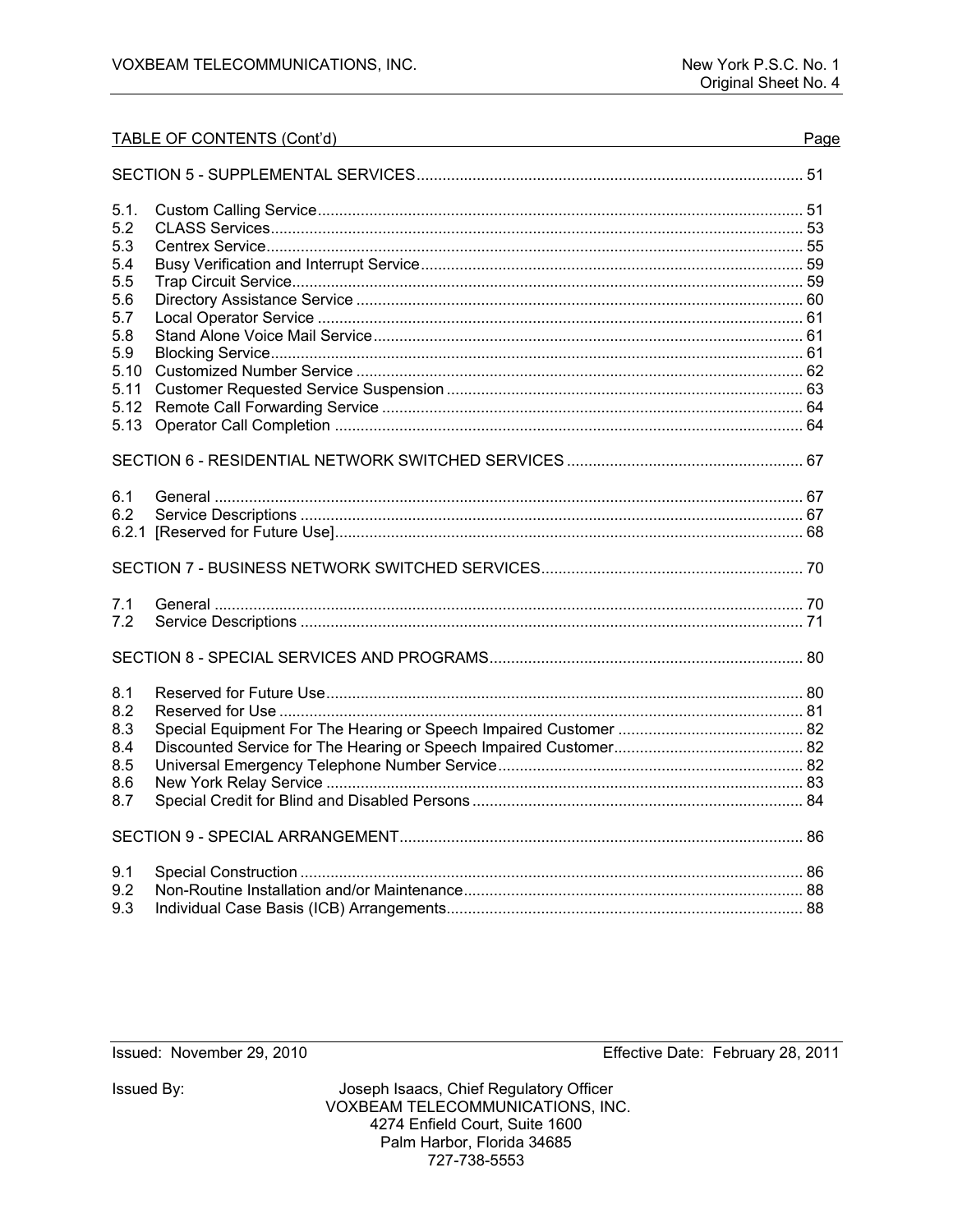## TABLE OF CONTENTS (Cont'd) Page SECTION 10 – DIRECTORY ................................................................................................................ 89 10.1 Alphabetical Directory ................................................................................................................. 89 10.2 Reserved For Future Use ........................................................................................................... 91 10.3 Directory Information Requests .................................................................................................. 92 10.4 Liability of the Company for Errors .............................................................................................. 92 SECTION 11 - SERVICE AREAS ........................................................................................................... 93 SECTION 12 - RATES & CHARGES ...................................................................................................... 94

Issued By: Joseph Isaacs, Chief Regulatory Officer VOXBEAM TELECOMMUNICATIONS, INC. 4274 Enfield Court, Suite 1600 Palm Harbor, Florida 34685 727-738-5553

Issued: November 29, 2010 Effective Date: February 28, 2011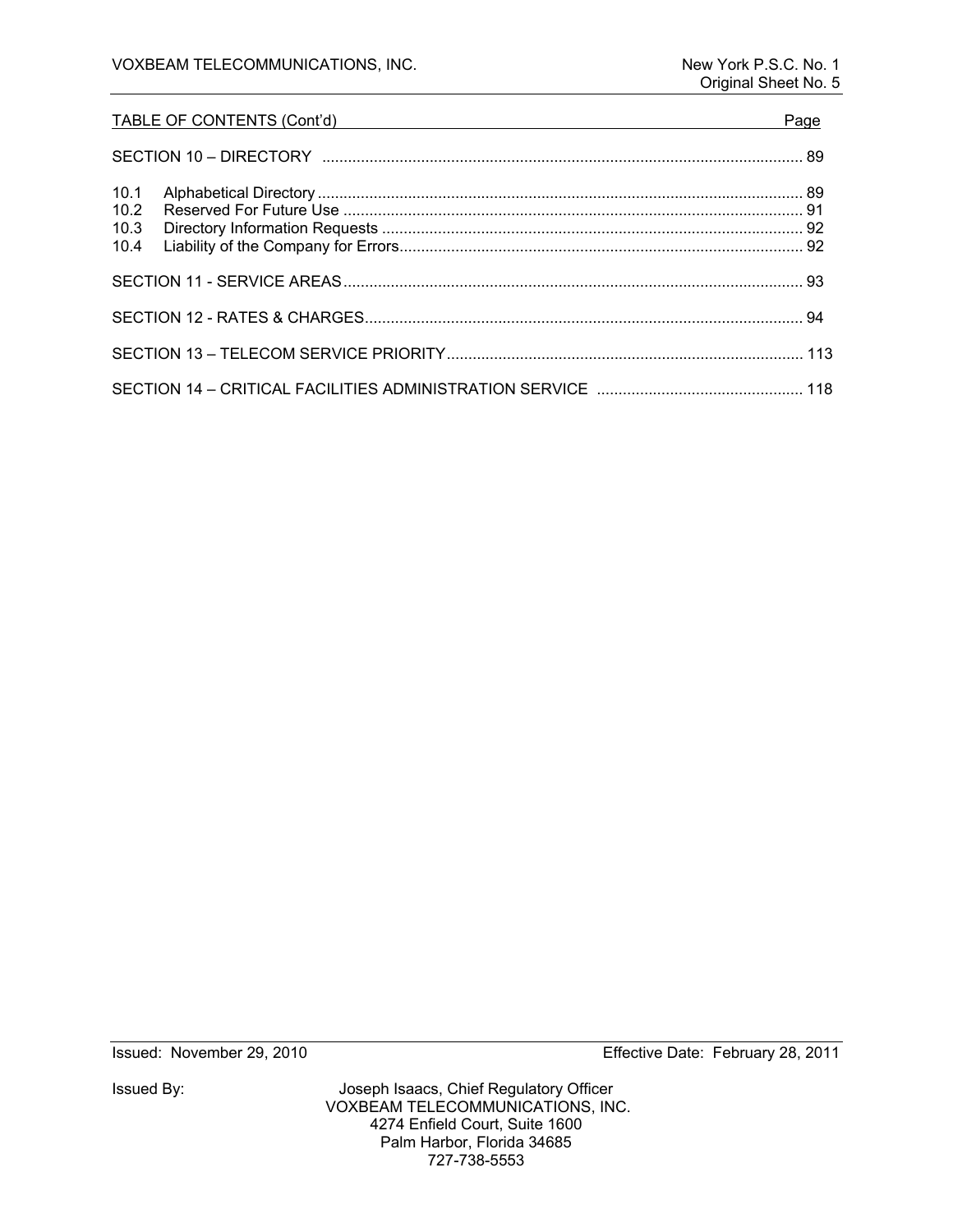## EXPLANATION OF SYMBOLS

A revision of a Tariff page is coded to designate the type of change from the previous revision. These symbols, which appear in the right-hand margin of the page, are used to signify:

- C Change in Regulation
- D Discontinued rate or regulation
- I Increased rate
- M Moved from another tariff location
- N New rate or regulation
- R Reduction in a rate or charge
- T Changed in text but no change in rate or regulation

Issued By: Joseph Isaacs, Chief Regulatory Officer VOXBEAM TELECOMMUNICATIONS, INC. 4274 Enfield Court, Suite 1600 Palm Harbor, Florida 34685 727-738-5553

Issued: November 29, 2010 Effective Date: February 28, 2011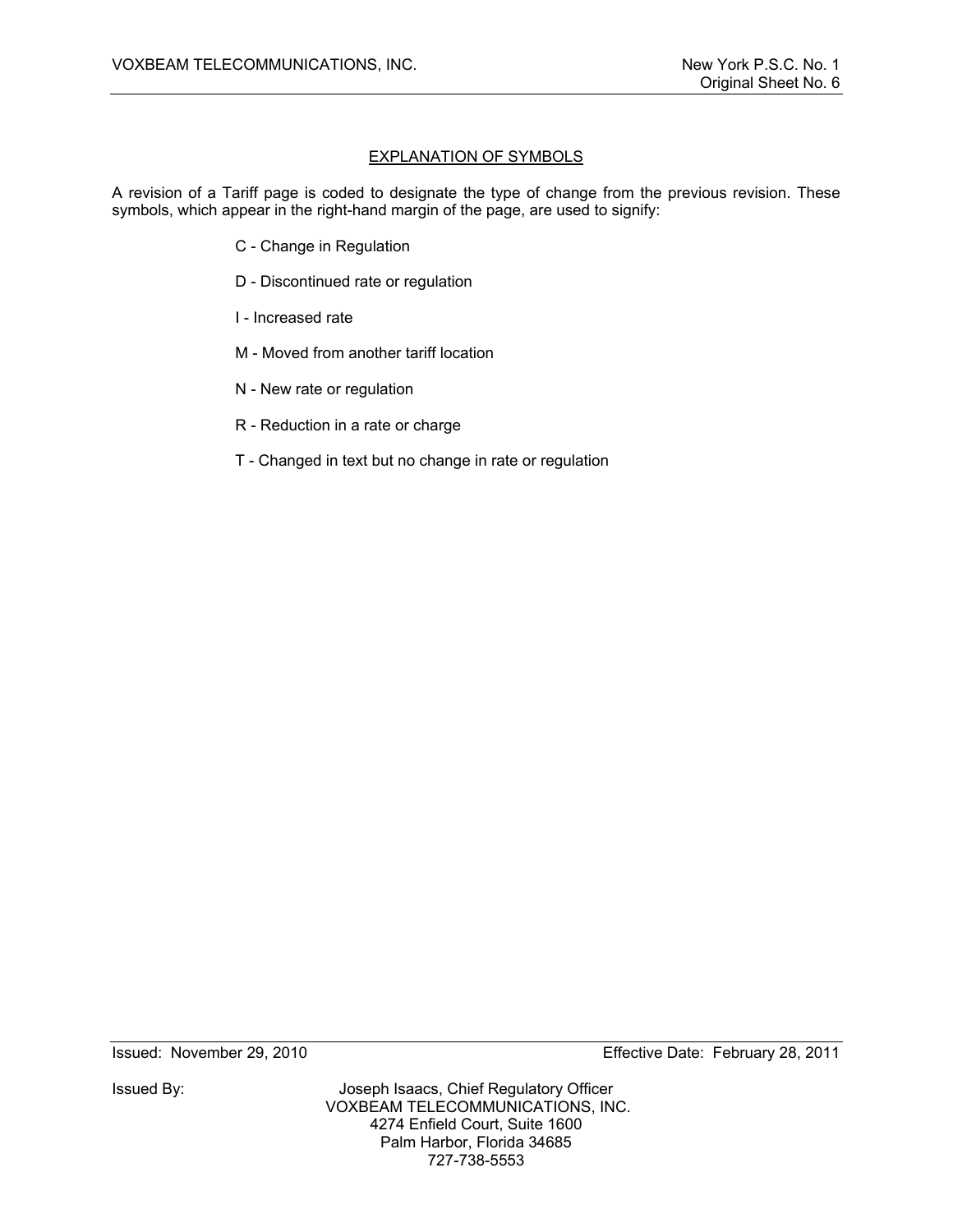## EXPLANATION OF TERMS

#### ADSL

The terms "ADSL" is Asymmetrical Digital Subscriber Line (ADSL) Service. ADSL is a technology that allows high speed data to be sent over existing copper facilities. ADSL supports data rates of from 256 Kbps to 1.5 Mbps when receiving data (downstream rate) and from 64 Kbps to 768 Kbps when sending data (upstream rate).

#### **AGENCY**

For 911 or E911 service, the government agency(ies) designated as having responsibility for the control and staffing of the emergency report center.

#### ALTERNATE ROUTING ("AR")

Allows E911 calls to be routed to a designated alternate location if (1) all E911 exchange lines to the primary PSAP (see definition of PSAP below) are busy, or (2) the primary PSAP closes for a period (night service).

#### ATTENDANT

An operator of a PBX console or telephone switchboard.

#### AUTHORIZED USER

A person, corporation or other entity who is authorized by the Company's customer to utilize service provided by the Company to the customer. The customer is responsible for all charges incurred by an Authorized User.

#### AUTOMATIC LOCATION IDENTIFICATION ("ALI")

The name and address associated with the calling party's telephone number (identified by ANI as defined below) is forwarded to the PSAP for display. Additional telephones with the same number as the calling party's (secondary locations, off premises, etc.) will be identified with the address of the telephone number at the main location.

#### AUTOMATIC NUMBER IDENTIFICATION ("ANI")

A system whereby the calling party's telephone number is identified and sent forward with the call record for routing and billing purposes. E911 Service makes use of this system.

#### CALL TERMINATION

The point in time when the exchange network facility allocated to a specific call is released for reuse by the network.

#### CENTRAL OFFICE

An operating office of the Company where connections are made between telephone exchange lines.

#### CENTRAL OFFICE LINE

A line providing direct or indirect access from a telephone or switchboard to a central office. Central office lines subject to PBX rate treatment are referred to as central office trunks.

#### **CHANNEL**

A point-to-point bi-directional path for digital transmission. A channel may be furnished in such a manner as the Company may elect, whether by wire, fiber optics, radio or a combination thereof and whether or not by means of single physical facility or route. One 1.544 Mbps Service is equivalent to 24 channels.

Issued: November 29, 2010 Effective Date: February 28, 2011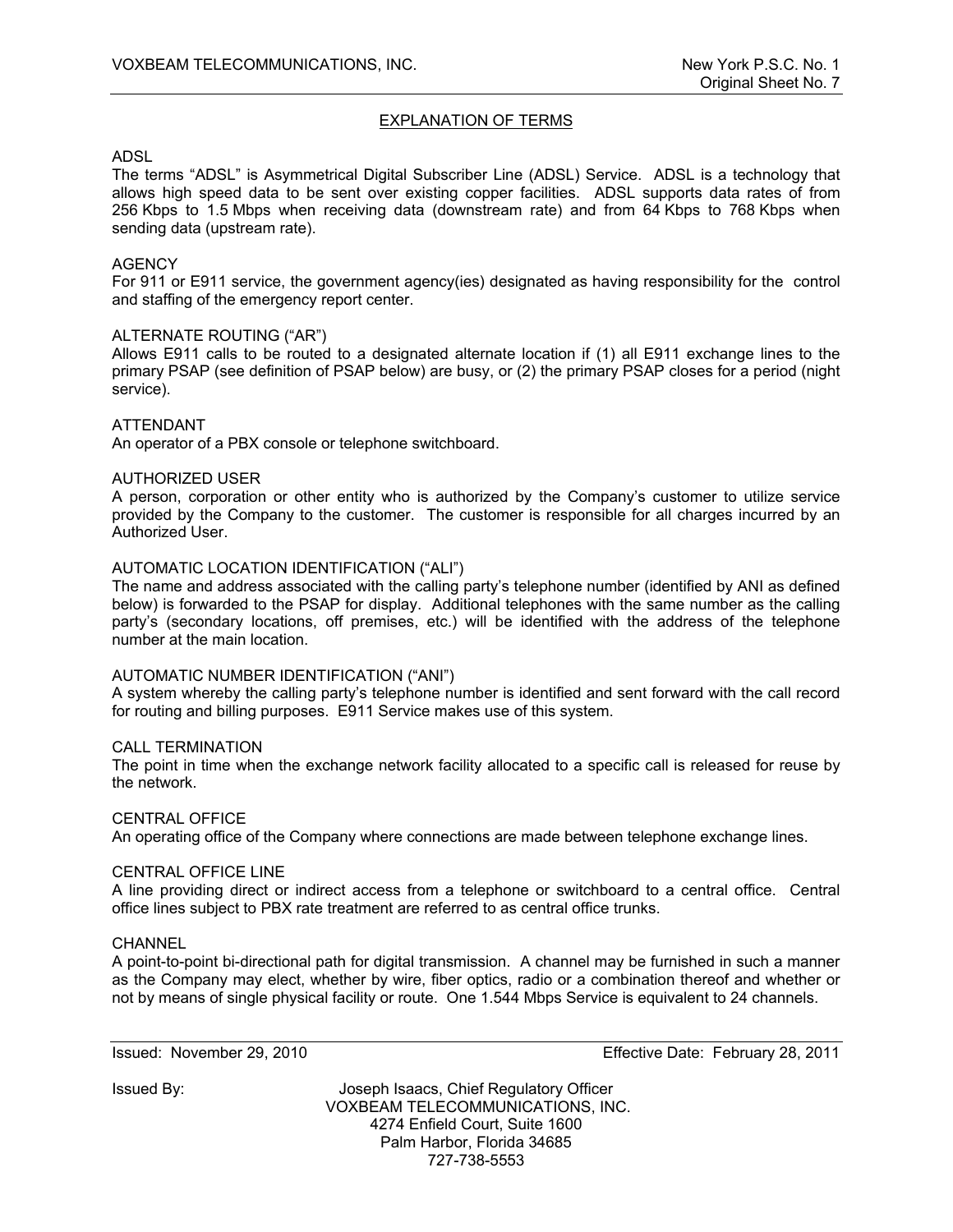**COMMISSION** New York Public Service Commission

COMPANY VOXBEAM TELECOMMUNICATIONS, INC. unless otherwise clearly indicated from the context.

## **CUSTOMER**

The person, firm, corporation, or other entity which orders service pursuant to this Tariff and utilizes service provided under Tariff by the Company. A customer is responsible for the payment of charges and for compliance with all terms of the Company's Tariff.

#### CUSTOMER PREMISES EQUIPMENT ("CPE")

Equipment provided by the customer for use with the Company's services. CPE can include a station set, facsimile machine, key system, PBX, or other communication system.

#### DEFAULT ROUTING ("DR")

When an incoming E911 call cannot be selectively routed due to an ANI failure, garbled digits or other causes, such incoming calls are routed from the E911 Control Office to a default PSAP. Each incoming E911 facility group to the Control Office is assigned to a designated default PSAP.

DIAL PULSE ("DP")

The pulse type employed by a rotary dial station set.

DIGITAL SUBSCRIBER LINE ("DSL")

A generic term for any local network loop that is digital in nature; technically, DSL equates to ISDN, but this is decreasingly enforced terminology.

DIRECT INWARD DIAL ("DID")

A service attribute that routes incoming calls directly to stations, by-passing a central answer point.

DIRECT OUTWARD DIAL ("DOD")

A service attribute that allows individual station users to access and dial outside numbers directly.

DUAL TONE MULTI-FREQUENCY ("DTMF") The pulse type employed by tone dial station sets. (Touch tone)

#### E911 SERVICE AREA

The geographic area in which the government agency will respond to all E911 calls and dispatch appropriate emergency assistance.

#### E911 CUSTOMER

A governmental agency that is the customer of record and is responsible for all negotiations, operations and payment of bills in connection with the provision of E911 service.

Issued: November 29, 2010 Effective Date: February 28, 2011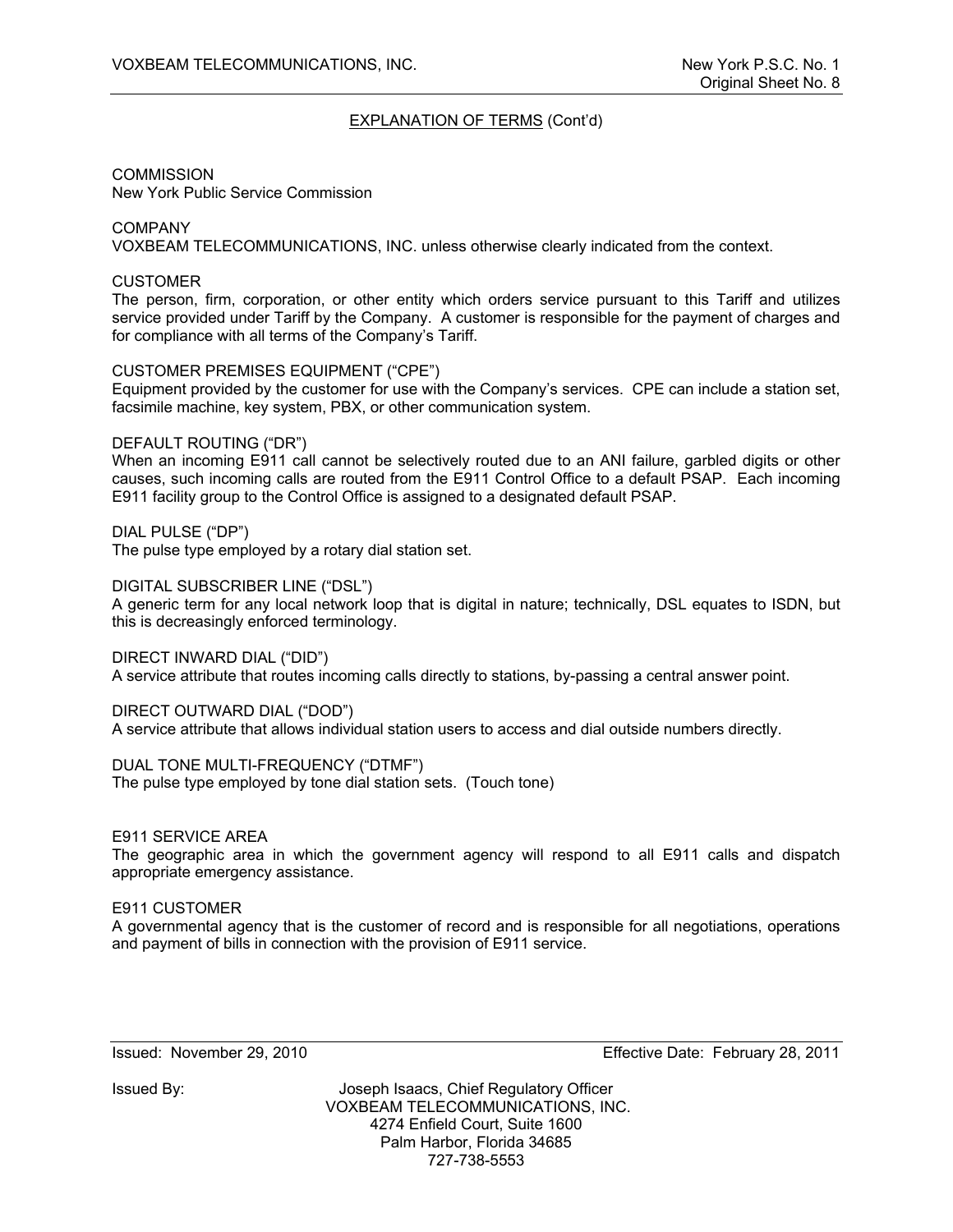#### EXCHANGE

An area, consisting of one or more central office districts, within which a call between any two points is a local call.

#### EXCHANGE ACCESS LINE

A central office line furnished for direct or indirect access to the exchange system.

#### EXCHANGE SERVICE

The provision to the subscriber of access to the exchange system for the purpose of sending and receiving calls. This access is achieved through the provision of a central office line (exchange access line) between the central office and the subscriber's premises.

#### FINAL ACCOUNT

A customer whose service has been disconnected who has outstanding charges still owed to the Company.

#### FLAT RATE SERVICE

The type of exchange service provided at a monthly rate with an unlimited number of calls within a specified primary calling area.

#### HANDICAPPED PERSON

A person who is legally blind, visually handicapped or physically handicapped, under the following definitions from the Federal Register (Vol. 35 #126 dated June 30, 1970).

Legally Blind - a person whose visual acuity is 20/200 or less in the better eye with correcting glasses, or whose widest diameter of visual field subtends an angular distance no greater than 20 degrees.

Visually Handicapped - a person whose visual disability, with correction and regardless of optical measurement with respect to legal blindness, are certified as unable to read normal printed material.

Physically Handicapped - a person who is certified by competent authority as unable to read or use ordinary printed materials as a result of physical limitation, or a person whose disabling condition causes difficulty with hand and finger coordination and use of a coin telephone.

The term "Handicapped Person", when used in connection with a person having a speech or hearing impairment which requires that they communicate over telephone facilities by means other than voice is defined below:

Hearing - a person with binaural hearing impairment of 60% or higher on the basis of the procedure developed by the American Academy of Otolaryngology (A.A.O.) as set forth in "Guide for Conservation of Hearing in Noise" 38-43, A.A.O., 1973; "guides to the Evaluation of Permanent Impairment" 103-107, American Medical Association, 1971.

Speech - a person with 65% or higher of impairment on the basis of the procedure recommended by the American Medical Association's Committee on Rating of Mental and Physical Impairment to evaluate speech impairment as to three categories: audibility, intelligibility and functional efficiency, as set forth in "Guides to the Evaluation of Permanent Impairment" 109-III, American Medical Association, 1971.

Issued: November 29, 2010 Effective Date: February 28, 2011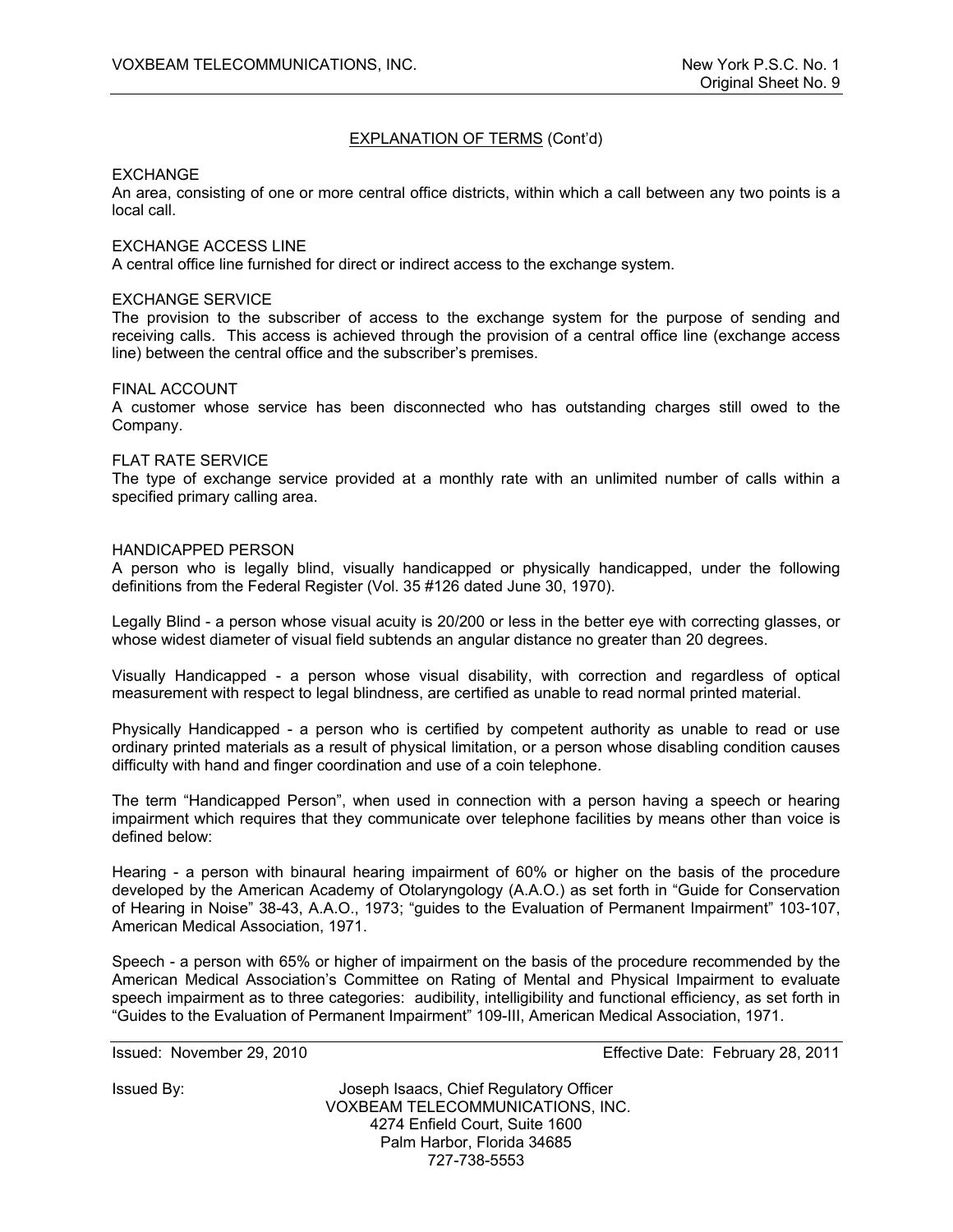## INTERFACE

That point on the premises of the subscriber at which provision is made for connection of facilities provided by someone other than the Company to facilities provided by the Company.

## INTERRUPTION

The inability to complete calls, either incoming or outgoing or both, due to Company facilities malfunction or human errors.

## LATA

Local Access and Transport Area. The area within which the Company provides local and long distance ("intraLATA") service. For call to numbers outside the area ("interLATA") service is provided by long distance companies.

#### LINK

The physical facility from the network interface on an end-user's or carrier's premises to the point of interconnection on the main distribution frame of the Company's central office.

#### LOCAL CALL

A call which, if placed by a customer over the facilities of the Company, is not rated as a toll call.

#### LOCAL CALLING AREA

The area, consisting of one or more central office districts, within which a subscriber for exchange service may make telephone calls without a toll charge.

#### LOCAL SERVICE

Telephone exchange service within a local calling area.

#### LOOP START

Describes the signaling between the terminal equipment or PBX/key system interface and the Company's switch. It is the signal requesting service.

#### LOOPS

Segments of a line which extend from the serving central office to the originating and to the terminating point.

#### MESSAGE RATE SERVICE

A type of exchange service provided at a monthly rate with an additional charge for local calling based on the usage of the local network. One completed call is equal to one message.

#### **MOVE**

The disconnection of existing equipment at one location and reconnection of the same equipment at a new location in the same building or in a different building on the same premises.

#### MULTILINE HUNT

A method of call signaling by which a call placed to one number is subsequently routed to one or more alternative numbers when the called number is busy.

Issued: November 29, 2010 Effective Date: February 28, 2011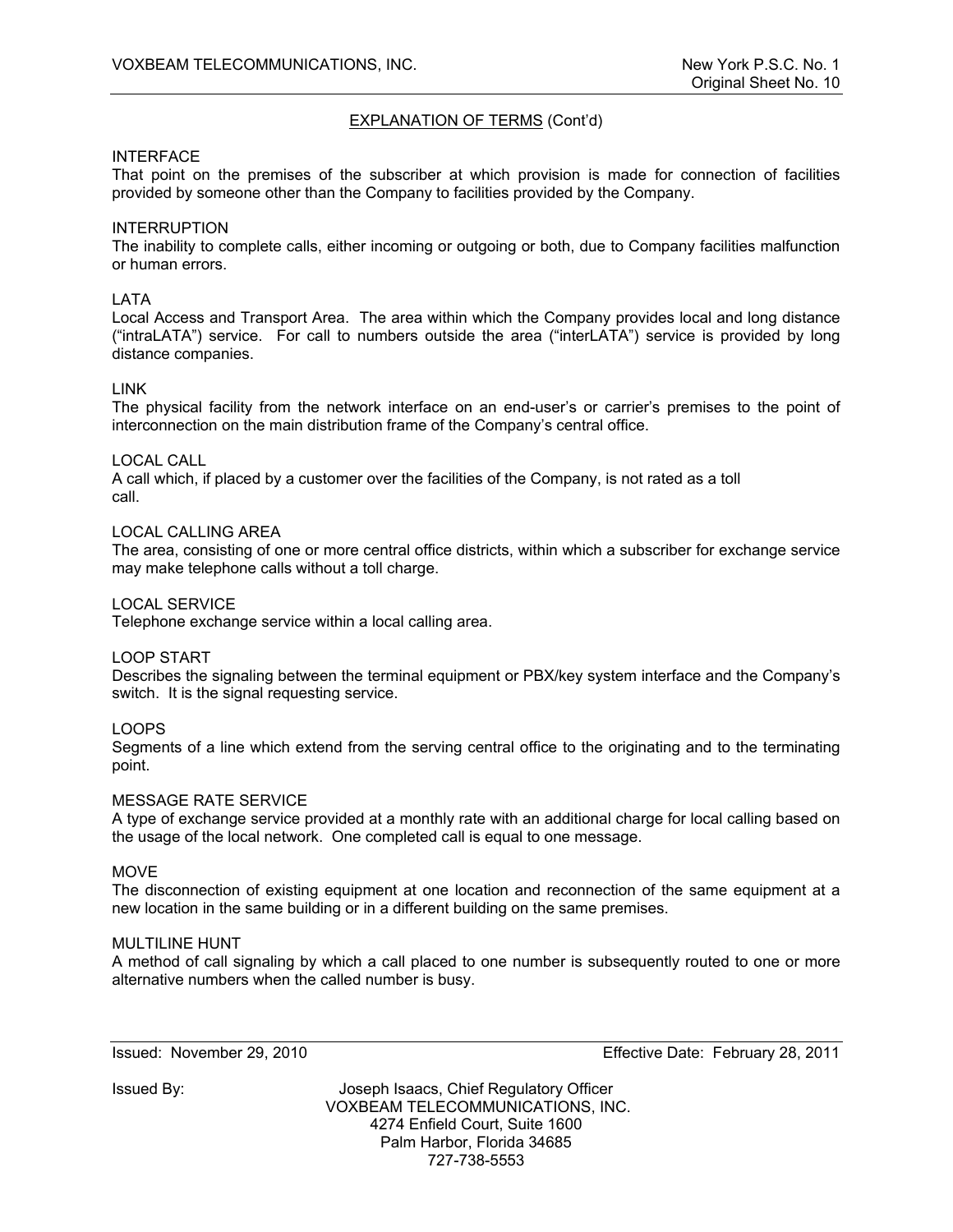#### ON-NET

Telecommunications services which are transported exclusively over facilities installed by the Company rather than the facilities of another carrier.

#### **PORT**

A connection to the switching network with one or more voice grade communications channels, each with a unique network address (telephone number) dedicated to the customer. A port connects a link to the public switched network.

#### PRIVATE BRANCH EXCHANGE SERVICE ("PBX")

Service providing facilities for connecting central office trunks and tie lines to PBX stations, and for interconnecting PBX station lines by means of a switchboard or dial apparatus.

#### RATE CENTER

A geographic reference point with specific coordinates on a map used for determining mileage when calculating changes.

#### REFERRAL PERIOD

The time frame during which calls to a number which has been changed will be sent to a recording which will inform the caller of the new number.

## SELECTIVE ROUTING ("SR")

A feature that routes an E911 call from a Central Office to the designated primary PSAP based upon the identified number of the calling party.

#### TOLL CALL

Any call extending beyond the local exchange of the originating caller which is rated on a toll schedule by the Company.

xDSL

A generic term for the suite of DSL services, where the "x" can be replaced with any of a number of letters, including "A", "H", "M", "RA", "S", and "V". (See Digital Subscriber Line)

Issued: November 29, 2010 Effective Date: February 28, 2011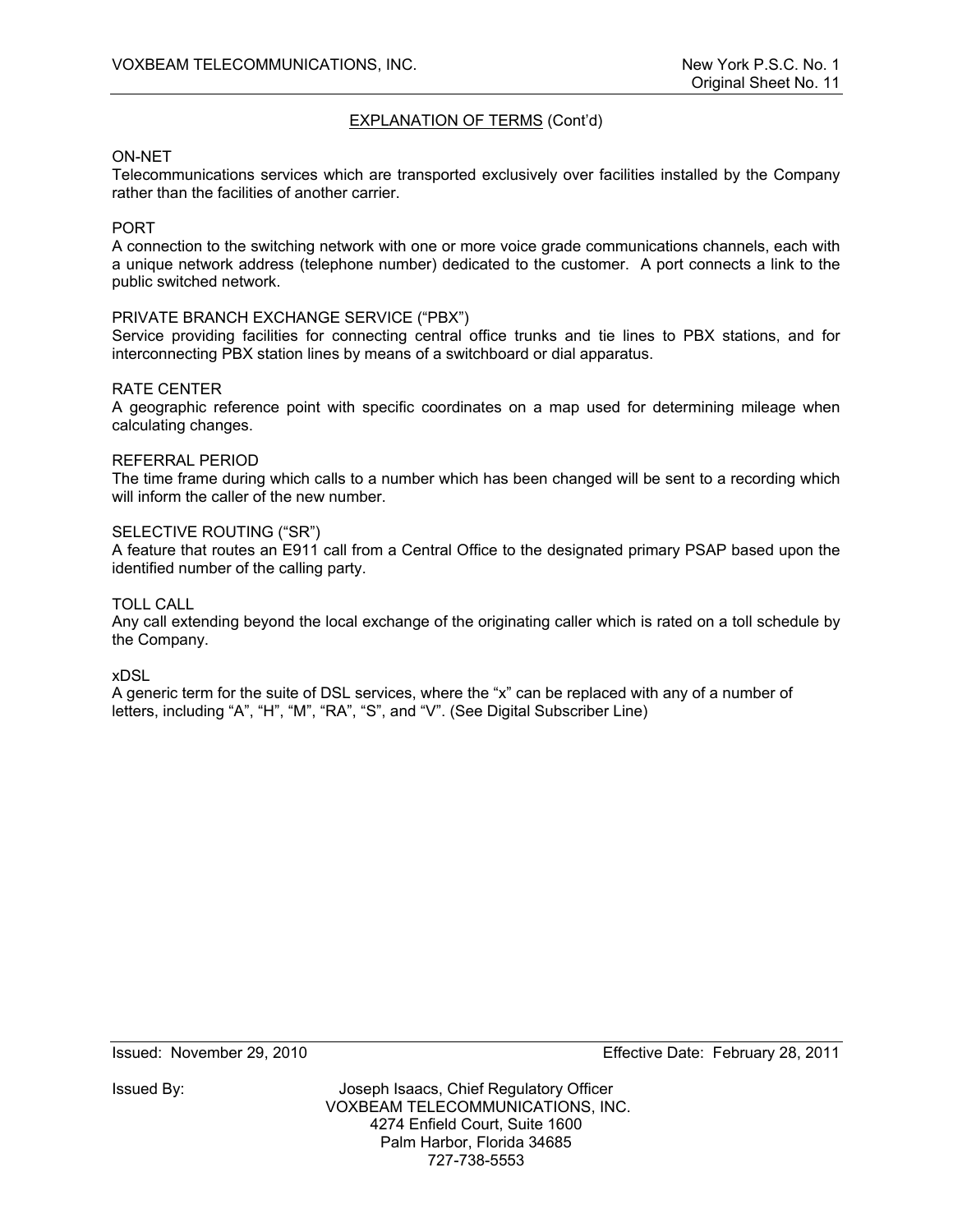## Section 1 - APPLICATION OF TARIFF

#### 1.1 Application of Tariff

This Tariff sets forth the service offerings, rates, terms and conditions applicable to switched services provided by VOXBEAM TELECOMMUNICATIONS, INC. as follows:

The furnishing of intrastate end-user communications services to customers within the State of New York.

1.1.1 Service Territory

VOXBEAM TELECOMMUNICATIONS, INC. will provide service within New York.

1.1.2 Availability

Service is available where facilities permit. Only those services for which rates are provided are currently available.

Issued By: Joseph Isaacs, Chief Regulatory Officer VOXBEAM TELECOMMUNICATIONS, INC. 4274 Enfield Court, Suite 1600 Palm Harbor, Florida 34685 727-738-5553

Issued: November 29, 2010 Effective Date: February 28, 2011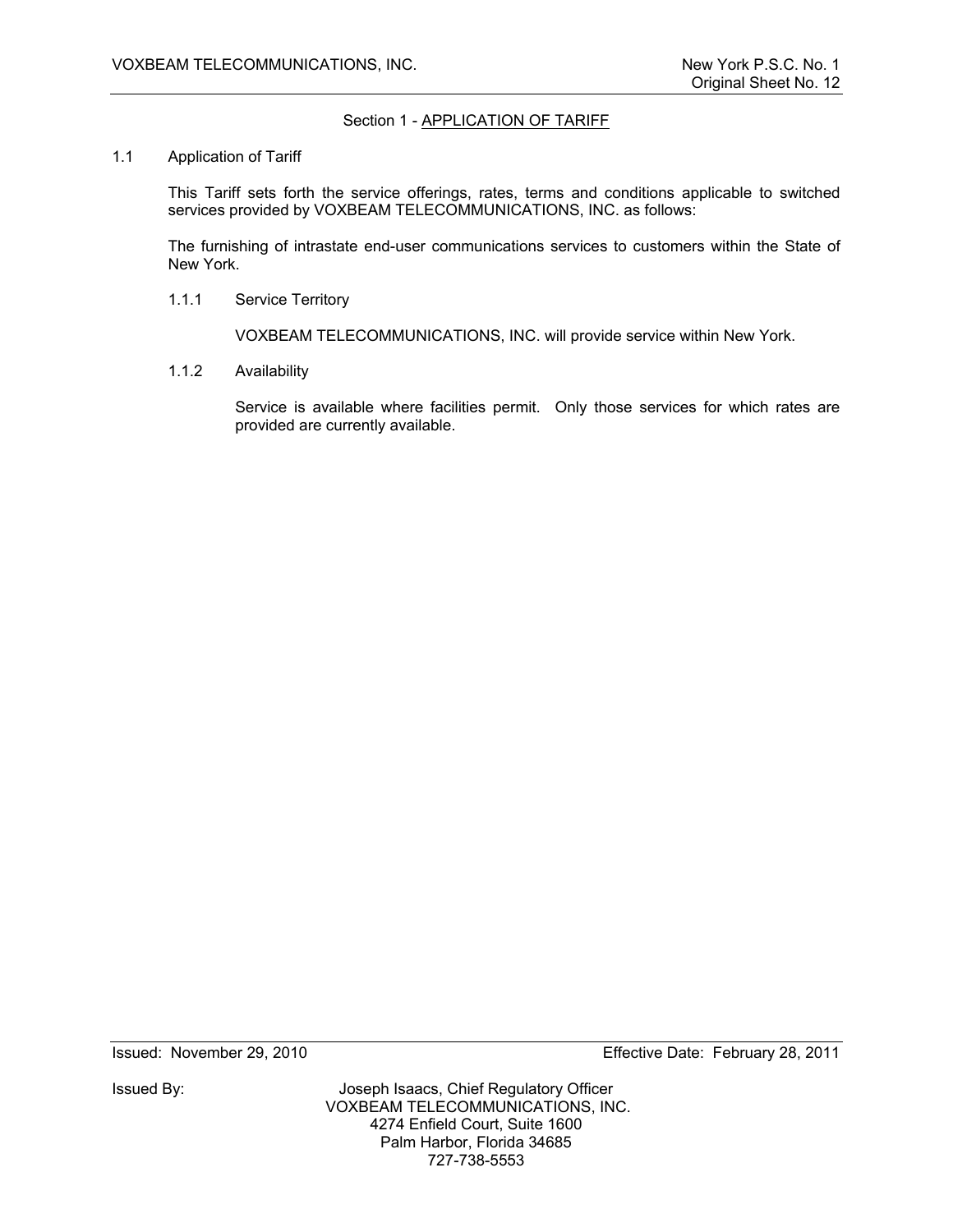## 2.1 USE OF FACILITIES AND SERVICE

2.1.1 Obligation of the Company

In furnishing facilities and service, the Company does not undertake to transmit messages, but furnishes the use of its facilities to its customers for communications. The Company undertakes to furnish communications service pursuant to the terms of this tariff in connection with one-way and/or two-way information transmission between points within the State of New York.

- A. The Company reserves the right to limit or to allocate the use of existing facilities, or of additional facilities offered by the Company, when necessary because of lack of facilities, or due to some other cause beyond the Company's control.
- B. The furnishing of service under this tariff is subject to the availability on a continuing basis of all the necessary facilities and is limited to the capacity of the Company's facilities as well as facilities the Company may obtain from other carriers to furnish service from time to time as required at the sole discretion of the Company.

The Company's obligation to furnish facilities and service is dependent upon its ability (a) to secure and retain, without unreasonable expense, suitable facilities and rights for the construction and maintenance of the necessary circuits and equipment; (b) to secure and retain, without unreasonable expense, suitable space for its plant and facilities in the building where service is or will be provided to the customer; or (c) to secure reimbursement of all costs where the owner or operator of a building demands relocation or rearrangement of plant and facilities used in providing service therein.

The Company shall not be required to furnish, or continue to furnish, facilities or service where the circumstances are such that the proposed use of the facilities or service would tend to adversely affect the Company's plant, property or service.

The Company reserves the right to refuse an application for service made by a present or former customer who is indebted to the Company for service previously rendered pursuant to this Tariff until the indebtedness is satisfied.

Issued: November 29, 2010 Effective Date: February 28, 2011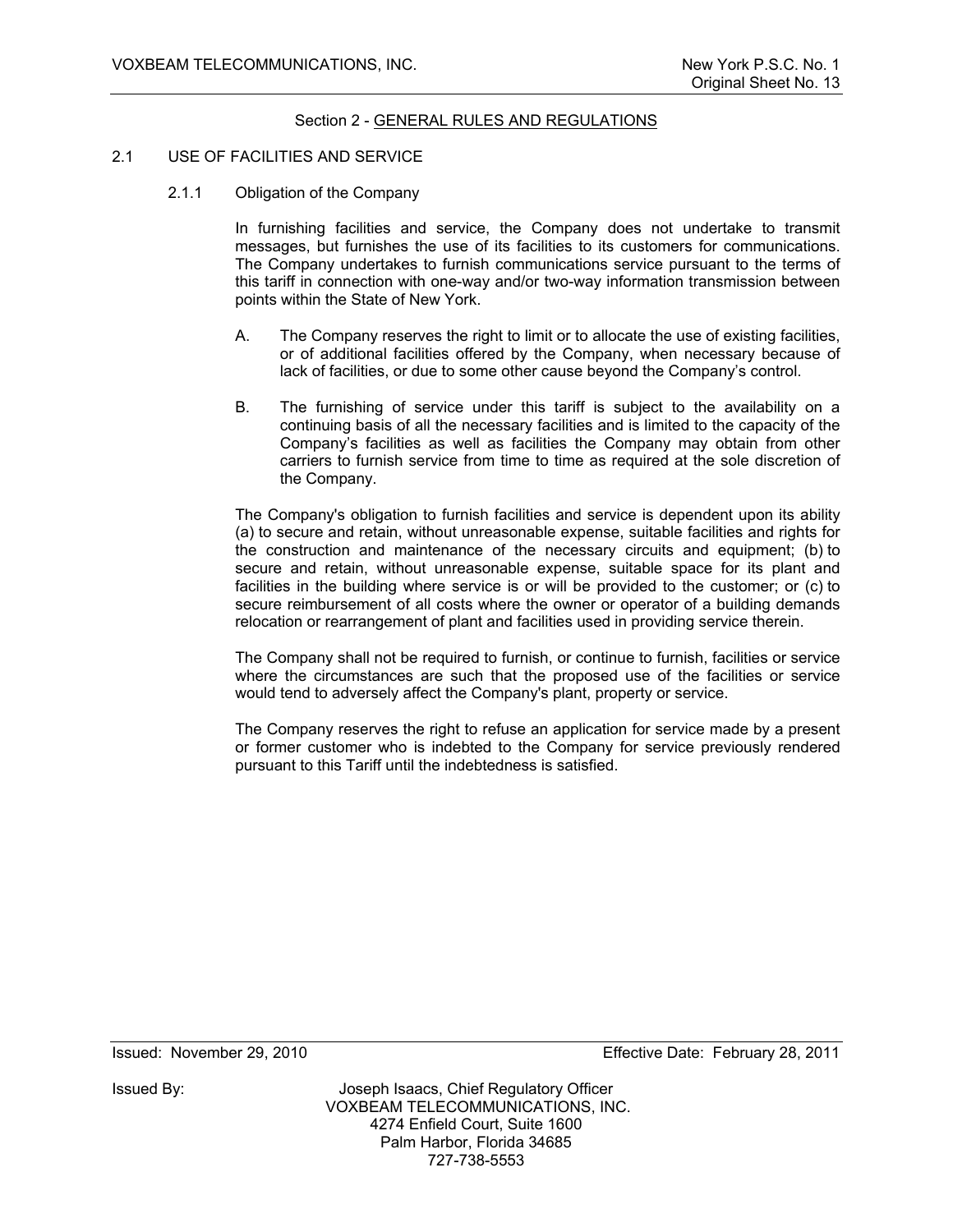## 2.1 USE OF FACILITIES AND SERVICE (Cont'd)

- 2.1.2 Limitations on Liability
	- A. The liability of the Company for damages arising out of the furnishing of its services, including but not limited to mistakes, omissions, interruptions, delays, or errors, or other defects, representations, or use of these services or arising out of the failure to furnish the service, whether caused by acts or omission, shall be limited to the extension of allowances for interruption as set forth in this tariff. The extension of such allowances for interruption shall be the sole remedy of the Customer and the sole liability of the Company. The Company will not be liable for any direct, indirect, incidental, special, consequential, exemplary or punitive damages to Customer as a result of any Company service, equipment or facilities, or the acts or omissions or negligence of the Company's employees or agents.
	- B. The Company shall not be liable for any delay or failure of performance or equipment due to causes beyond its control, including but not limited to: acts of God, fire, flood, explosion or other catastrophes; any law, order, regulation, direction, action, or request of the United States Government, or of any other government, including state and local governments having or claiming jurisdiction over the Company, or of any department, agency, Commission, bureau, corporation, or other instrumentality of any one or more of these federal, state, or local governments, or of any civil or military authority; national emergencies; insurrections; riots; wars; unavailability of rights-of-way or materials; or strikes, lock-outs, work stoppages, or other labor difficulties.
	- C. The Company shall not be liable for any act or omission of any entity furnishing to the Company or to the Company's Customers facilities or equipment used for or with the services the Company offers.
	- D. The Company shall not be liable for any damages or losses due to the fault or negligence of the Customer or due to the failure or malfunction of Customerprovided equipment or facilities.
	- E. The Company does not guarantee nor make any warranty with respect to installations it provides for use in an explosive atmosphere. The Customer indemnifies and holds the Company harmless from any and all loss, claims, demands, suits, or other action, or any liability whatsoever, whether suffered, made, instituted, or asserted by any other party or person(s), and for any loss, damage, or destruction of any property, whether owned by the Customer or others, caused or claimed to have been caused directly or indirectly by the installation, operation, failure to operate, maintenance, removal presence, condition, location, or use of any installation so provided. The Company reserves the right to require each Customer to sign an agreement acknowledging acceptance of the provisions of this section as a condition precedent to such installations.
	- F. The Company is not liable for any defacement of or damage to Customer premises resulting from the furnishing of services or equipment on such premises or the installation or removal thereof, unless such defacement or damage is caused by negligence or willful misconduct of the Company's agents or employees.

Issued: November 29, 2010 Effective Date: February 28, 2011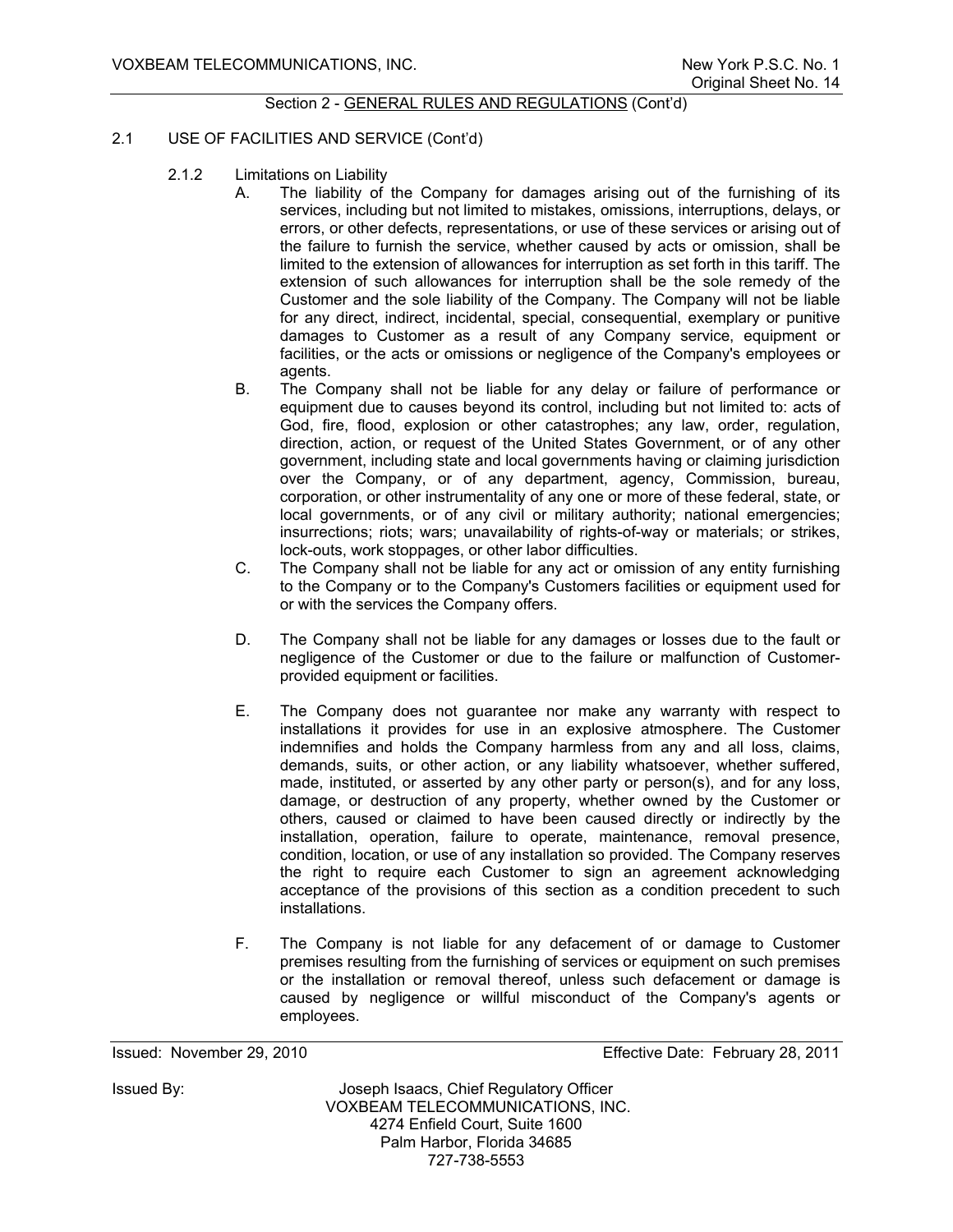## 2.1 USE OF FACILITIES AND SERVICE (Cont'd)

- 2.1.2 Limitations on Liability (Cont'd)
	- G. The Company is not liable for any claims for loss or damages involving:
		- (1) Breach in the privacy or security of communications transmitted over the Company's facilities;
		- (2) Injury to property or injury or death to persons, including claims for payments made under Worker's Compensation law or under any plan for employee disability or death benefits arising out of, or caused by, any act or omission of the Customer, or the construction, installation, maintenance, presence, use or removal of the Customer's facilities or equipment connected or to be connected to the Company's facilities;
		- (3) Any representations made by Company employees that do not comport, or that are inconsistent, with the provisions of this tariff;
		- (4) Any act or omission in connection with the provision of 911, E911 or similar services;
		- (5) Any noncompletion of calls due to network busy conditions.
	- H. The Company shall be indemnified, defended and held harmless by the Customer against any claim, loss, or damage arising from Customer's use of services, involving claims for libel, slander, invasion of privacy, or infringement of copyright arising from the Customer's own communications.
		- 1) The Company shall be indemnified, defended and held harmless by the Customer or end user from and against any and all claims, loss, demands, suits, expense, or other action or any liability whatsoever, including attorney fees, whether suffered, made, instituted, or asserted by the Customer or by any other party, for any personal injury to or death of any person or persons, and for any loss, damage or destruction of any property, including environmental contamination, whether owned by the Customer or by any other party, caused or claimed to have been caused directly or indirectly by the installation, operation, failure to operate, maintenance, presence, condition, location, use or removal of any Company or Customer equipment or facilities or service provided by the Company.

Issued: November 29, 2010 Effective Date: February 28, 2011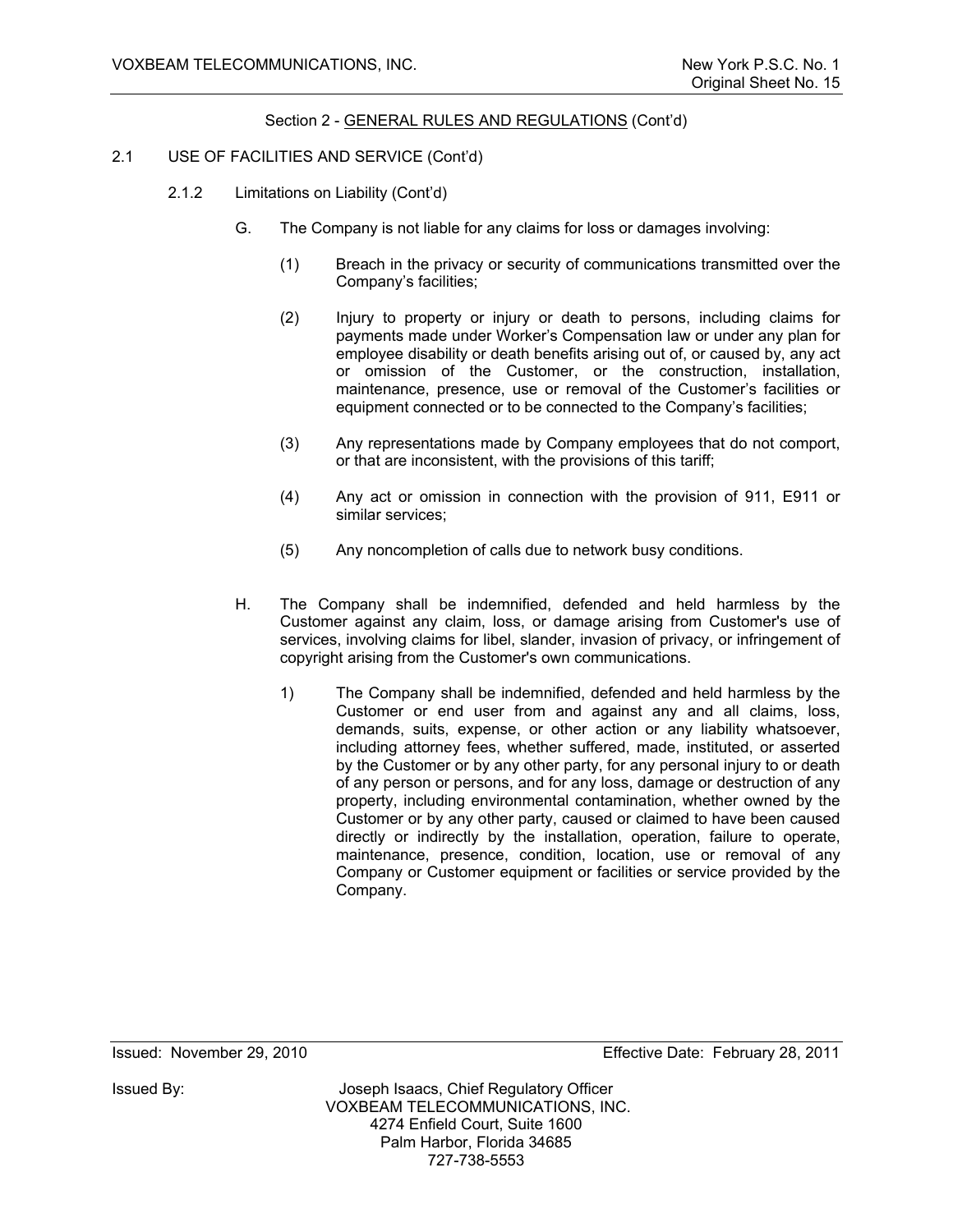## 2.1 USE OF FACILITIES AND SERVICE (Cont'd)

- 2.1.2 Limitations on Liability (Cont'd)
- H. (Cont'd)
	- 2) The Company does not guarantee nor make any warranty with respect to installations provided by it for use in an explosive atmosphere. The Company shall be indemnified, defended and held harmless by the Customer from and against any and all claims, loss, demands, suits, or other action, or any liability whatsoever, including attorney fees, whether suffered, made, instituted or asserted by the Customer or by any other party, for any personal injury to or death of any person or persons, and for any loss, damage or destruction of any property, including environmental contamination, whether owned by the Customer or by any other party, caused or claimed to have been caused directly or indirectly by the installation, operation, failure to operate, maintenance, presence, condition, location, use or removal of any equipment or facilities or the service.
	- 3) The Company assumes no responsibility for the availability or performance of any cable or satellite systems or related facilities under the control of other entities, or for other facilities provided by other entities used for service to the Customer, even if the Company has acted as the Customer's agent in arranging for such facilities or services. Such facilities are provided subject to such degree of protection or nonpreemptibility as may be provided by the other entities.
	- 4) Any claim of whatever nature against the Company shall be deemed conclusively to have been waived unless presented in writing to the Company within thirty (30) days after the date of the occurrence that gave rise to the claim.
	- I. The liability of the Company for errors in billing that result in overpayment by the Customer shall be limited to credit equal to the dollar amount erroneously billed or, in the event that payment has been made and service has been discontinued, to a refund of the amount erroneously billed.
	- J. The entire liability for any claim, loss, damage or expense from any cause whatsoever shall in no event exceed sums actually paid Company by Customer for the specific services giving rise to the claim. No action or proceeding against the Company shall be commenced more than one year after the service is rendered.
	- K. THE COMPANY MAKES NO WARRANTIES OR REPRESENTATIONS, EXPRESS OR IMPLIED EITHER IN FACT OR BY OPERATION OF LAW,<br>STATUTORY OR OTHERWISE, INCLUDING WARRANTIES OF STATUTORY OR OTHERWISE, INCLUDING WARRANTIES OF MERCHANTABILITY OR FITNESS FOR A PARTICULAR USE, EXCEPT THOSE EXPRESSLY SET FORTH HEREIN.

Issued: November 29, 2010 Effective Date: February 28, 2011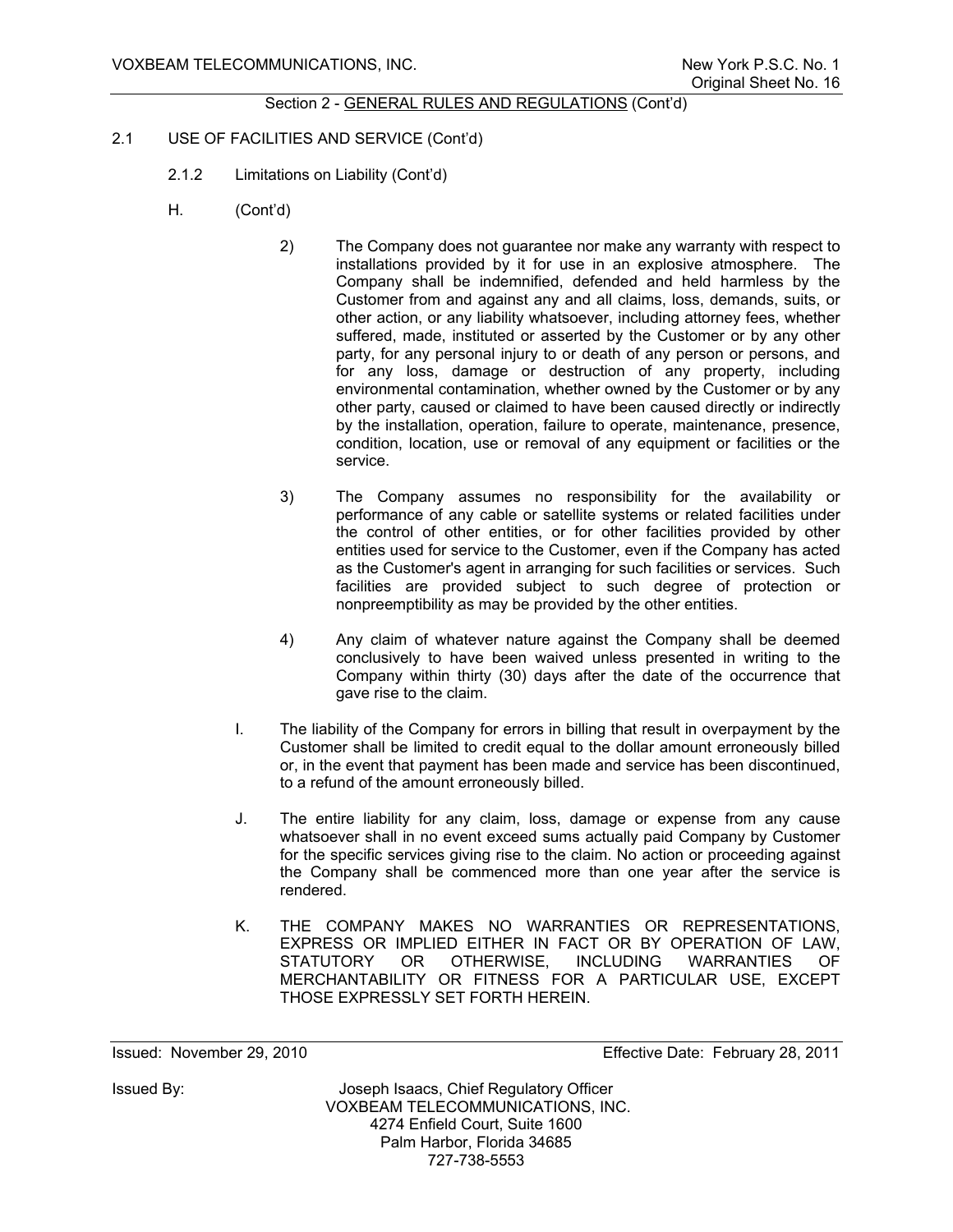#### 2.1 USE OF FACILITIES AND SERVICE (Cont'd)

2.1.3 Use of Service

Any service provided under this Tariff may be resold to or shared (jointly used) with other persons at the customer's option. The customer remains solely responsible for all use of service ordered by it or billed to its telephone number(s) pursuant to this Tariff, for determining who is authorized to use its service, and for promptly notifying the Company of any unauthorized use. The customer may advise its customers that a portion of its service is provided by the Company, but the customer shall not represent that the Company jointly participates with the customer in the provision of the service.

2.1.4 Use and Ownership of Equipment

The Company's equipment, apparatus, channels and lines shall be carefully used. Equipment furnished by the Company shall remain its property and shall be returned to the Company whenever requested, within a reasonable period following the request, in good condition, reasonable wear and tear accepted. The customer is required to reimburse the Company for any loss of, or damage to, the facilities or equipment on the customer's premises, including loss or damage caused by agents, employees or independent contractors of the customer through any negligence.

Issued By: Joseph Isaacs, Chief Regulatory Officer VOXBEAM TELECOMMUNICATIONS, INC. 4274 Enfield Court, Suite 1600 Palm Harbor, Florida 34685 727-738-5553

Issued: November 29, 2010 Effective Date: February 28, 2011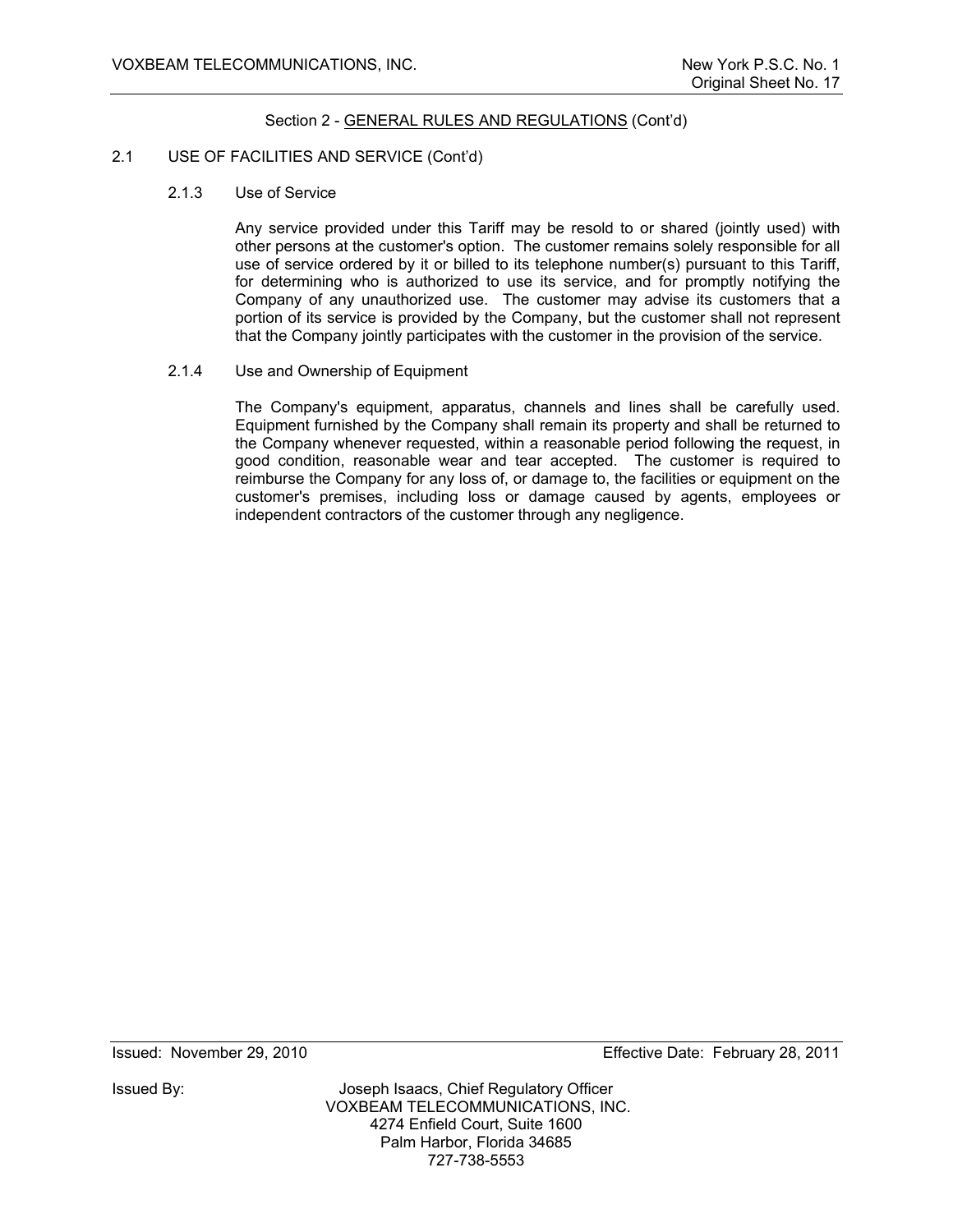#### 2.1 USE OF FACILITIES AND SERVICE (Cont'd)

2.1.5 Directory Errors

In the absence of gross negligence or willful misconduct and except for the allowances stated below, no liability for damages arising from errors or mistakes in or omissions of directory listings, or errors or mistakes in or omissions of listings obtainable from the directory assistance operator, including errors in the reporting thereof, shall attach to the Company.

An allowance for errors or mistakes in or omissions of published directory listings or for errors or mistakes in or omissions of listings obtainable from the directory assistance operator shall be given as follows:

- 1. Free Listings: For free or no-charge published directory listings, credit shall be given at the rate of two times the monthly tariff rate for an additional or charge listing for each individual, auxiliary or party line, PBX trunk or Centrex attendant loop affected, for the life of the directory or the charge period during which the error, mistake or omission occurs.
- 2. Charge Listings: For additional or charge published directory listings, credit shall be given at the monthly tariff rate for each such listing for the life of the directory or the charge period during which the error, mistake or omission occurs.
- 3. Operator records: For free or charge listings obtainable from records used by the directory assistance operator, upon notification to the Company of the error, mistake or omission in such records by the subscriber, the Company shall be allowed a period of three business days to make a correction. If the correction is not made in that time, credit shall be given at the rate of 2/30ths of the basic monthly rate for the line or lines in question for each day thereafter that the records remain uncorrected. (Where Centrex attendant loops are involved, credit shall be given at the rate of 2/30ths of the basic monthly rate for PBX trunks.)
- 4. Credit limitation: The total amount of the credit provided for the preceding paragraphs 1, 2, and 3 shall not exceed, on a monthly basis, the total of the charges for each charge listing plus the basic monthly rate, as specified in paragraph 3, for the line or lines in question.
- 5. Definitions: As used in Paragraphs 1, 2, 3, and 4 above, the terms "error," "mistake" or "omission" shall refer to a discrepancy in the directory listing or directory assistance records which the Company has failed to correct and where the error affects the ability to locate a particular subscriber's correct telephone number. The terms shall refer to addresses only to the extent that an error, mistake or omission of an address places the subscriber on an incorrect street or in an incorrect community.

Issued: November 29, 2010 Effective Date: February 28, 2011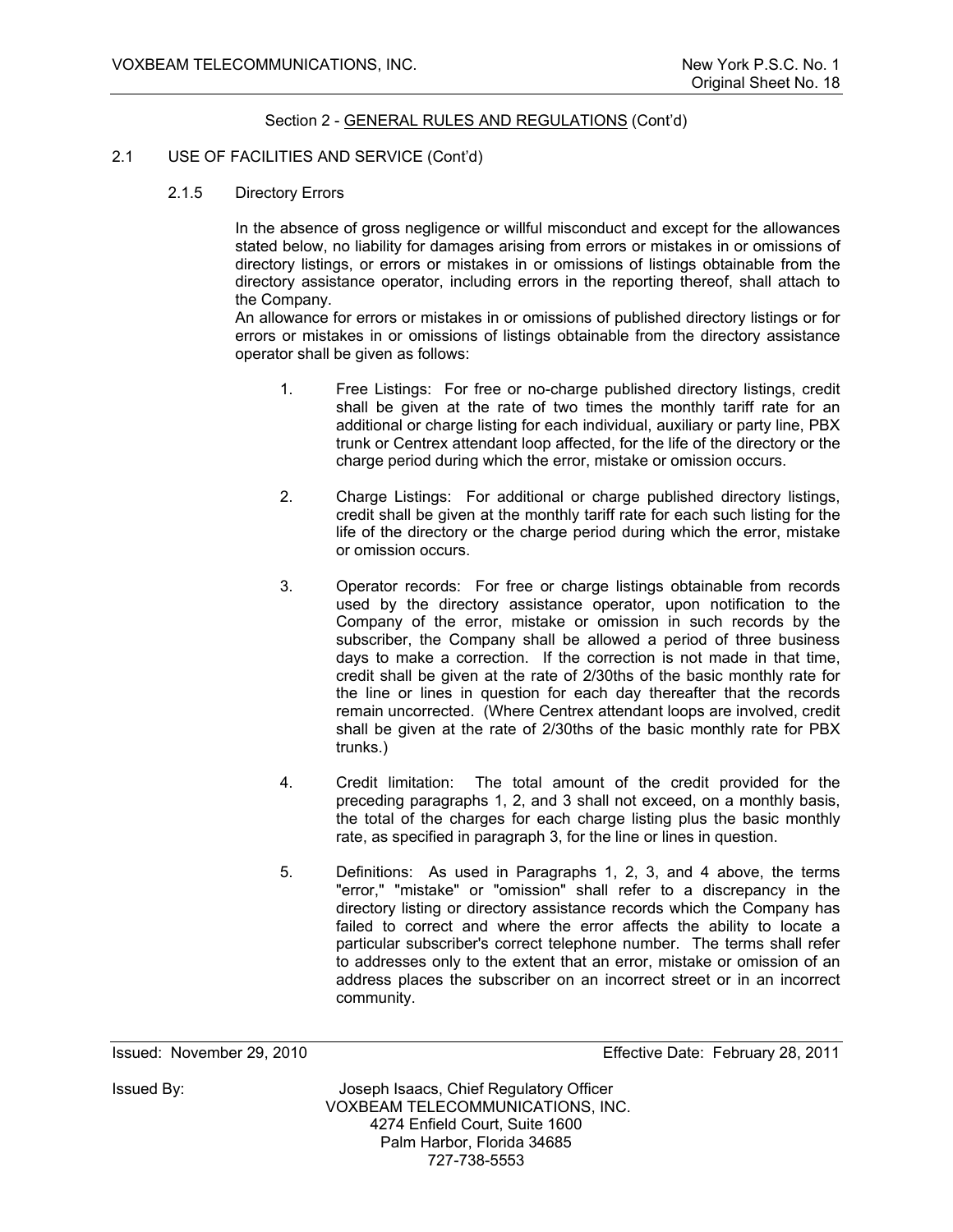#### 2.1.6 Blocking of Service

The Company's facilities cannot be used to originate calls to other telephone companies' or Information Providers' caller-paid information services.

#### 2.2 MINIMUM PERIOD OF SERVICE

The minimum period of service is one month except as otherwise provided in this Tariff. The customer must pay the regular tariffed rate for the service they subscribe to for the minimum period of service. If a customer disconnects service before the end of the minimum service period, that customer is responsible for paying the regular rates for the remainder of the minimum service period. When the service is moved within the same building, to another building on the same premises, or to a different premises entirely, the period of service at each location is accumulated to calculate if the customer has met the minimum period of service obligation.

If service is terminated before the end of the minimum period of service as a result of condemnation of property, damage to property requiring the premises to be abandoned, or by the death of the customer, the customer is not obligated to pay for service for the remainder of the minimum period.

If service is switched over to a new customer at the same premises after the first month's service, the minimum period of service requirements are assigned to the new customer if the new customer agrees in writing to accept them. For facilities not taken over by the new customer, the original customer is responsible for the remaining payment for the minimum service period in accordance with the terms under which the service was originally furnished.

#### 2.2.1 Responsibility for All Charges

Any applicant for facilities or service may be required to sign an application form requesting the Company to furnish the facilities or service in accordance with the rates, charges, rules and regulations from time to time in force and effect. The customer is responsible for all local and toll calls originating from the customer's premises and for all calls charged to the customer's line where any person answering the customer's line agrees to accept such charge.

#### 2.2.2 Deposits

Subject to special provisions as may be set forth below and in Sections 2.09 and 2.10 of this Tariff, any applicant or customer whose financial responsibility is not established to the satisfaction of the Company may be required, as a condition of new service, restoration of discontinued service, or subsequent service, to pay a deposit a sum up to an amount equal to the total of the estimated local service and intraLATA toll charges for up to two months of for the facilities and service.

The fact that a deposit has been made shall in no way relieve the applicant or customer from complying with the Tariff regulations for the prompt payment of bills on presentation. Each applicant from whom a deposit is collected will be given a certificate of deposit and circular containing the terms and conditions applicable to deposits, in accordance with the Rules and Regulations of the Commission pertaining to customer deposits.

Issued: November 29, 2010 Effective Date: February 28, 2011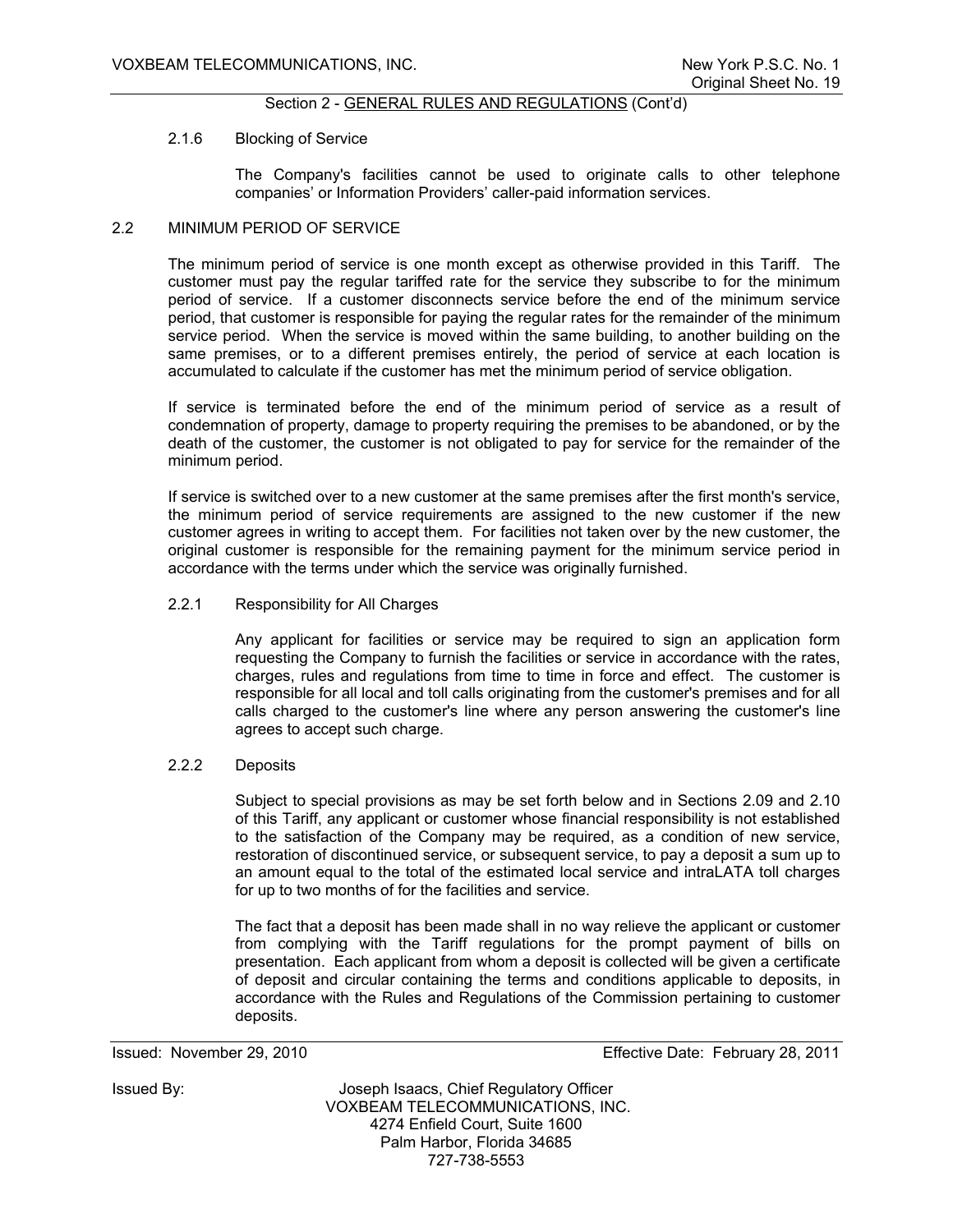## 2.3 PAYMENT FOR SERVICE RENDERED

A. Deposits for New Service

 If a customer or applicant has an undisputed outstanding bill from previous telephone service, the company may require a deposit as a condition of providing new service. In such cases, the deposit amount shall not exceed \$50.00 or other such amount as the Commission may decide. Additionally, the company may require the customer to pay the outstanding bill or make satisfactory arrangements for payment before service will be provided.

B. Deposits for Restoration of Discontinued Service or Subsequent Service

 The company may require a deposit as a condition of restoring discontinued service or providing subsequent service. In such cases, the deposit amount shall equal a sum up to two times the average bill during the preceding six-month period.

C. Interest on Deposits

Simple interest at the rate specified by the Commission shall be credited or paid to the customer while the Company holds the deposit.

D. Inadequate Deposit

If the amount of a deposit is proven to be less than required to meet the requirements specified above, the customer shall be required to pay an additional deposit upon request.

E. Return of Deposit

When a deposit is to be returned, the customer may request that the full amount of the deposit be issued by check. If the customer requests that the full amount be credited to amounts owed the Company, the Company will process the transaction on the billing date and apply the deposit to any amount currently owed to the Company, and return any remaining amount of the deposit to the customer by check.

Issued: November 29, 2010 Effective Date: February 28, 2011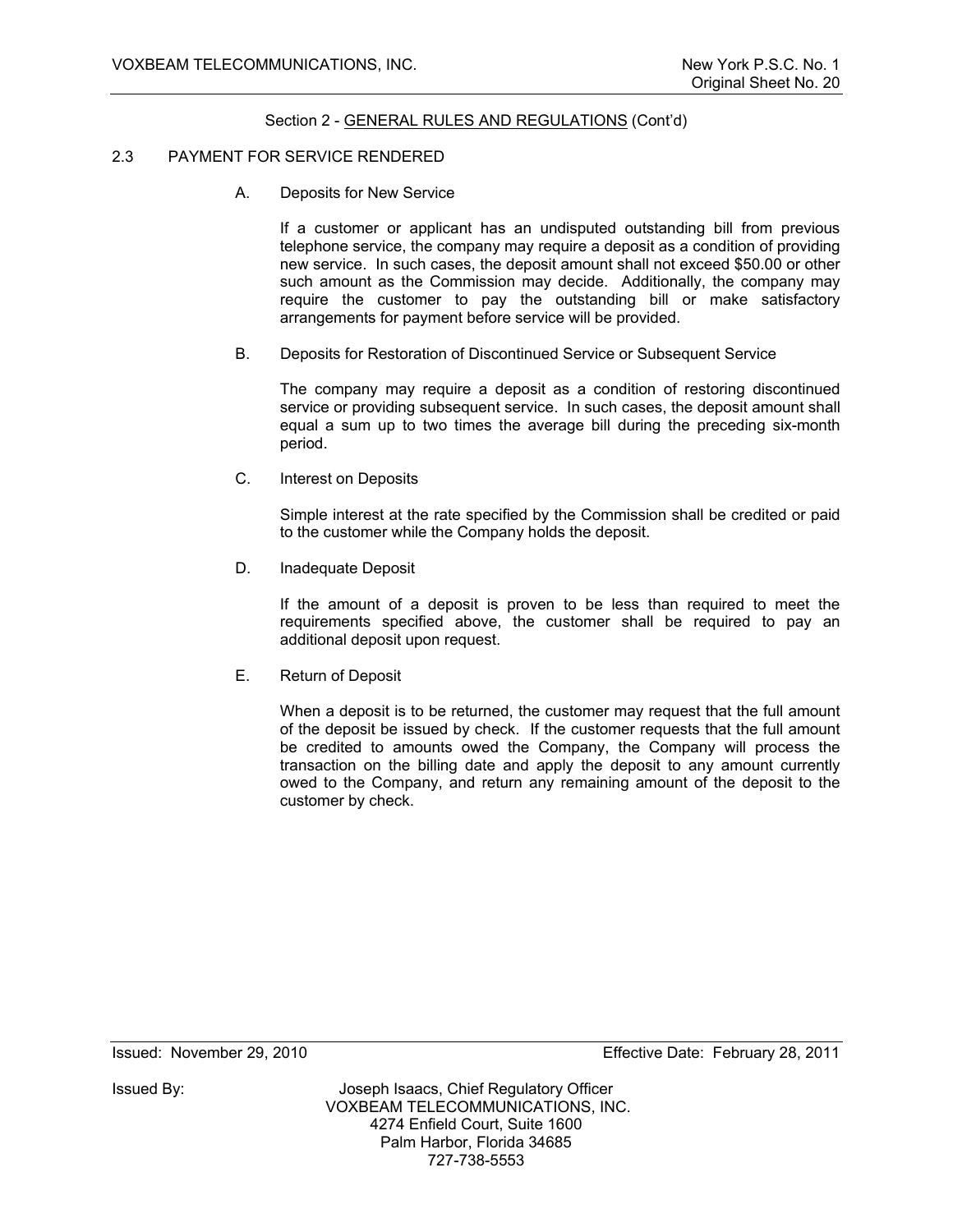#### 2.3 PAYMENT FOR SERVICE RENDERED (Cont'd)

2.3.1 Payment of Charges

Charges for facilities and service, other than usage charges, are due monthly in advance. All other charges are payable upon request of the Company. Bills are due on the due date shown on the bill and are payable at any business office of the Company, by U.S. Mail, or at any location designated by the Company. If objection is not received by the Company within three months after the bill is rendered, the items and charges appearing thereon shall be determined to be correct and binding upon the customer. A bill will not be deemed correct and binding upon the customer if the Company has records on the basis of which an objection may be considered, or if the customer has in his or her possession such Company records. If objection results in a refund to the customer, such refund will be with interest at the greater of the unadjusted customer deposit rate or the applicable late payment rate, if any, for the service classification under which the customer was billed. Interest will be paid from the date when the customer overpayment was made, adjusted for any changes in the deposit rate or late payment rate, compounded monthly, until the overpayment is refunded. Notwithstanding the foregoing, no interest will be paid by the Company on customer overpayments that are refunded within 30 days after the overpayment is received by the Company.

Where an objection to the bill involves a superseded service order, the items and charges appearing on the bill shall be deemed to be correct and binding upon the customer if objection is not received by the Company within two months after the bill is rendered.

#### 2.3.2 Return Check Charge

When a check which has been presented to the Company by a customer in payment for charges is returned by the bank, the customer shall be responsible for the payment of a Returned Check Charge of \$10.00.

Issued: November 29, 2010 Effective Date: February 28, 2011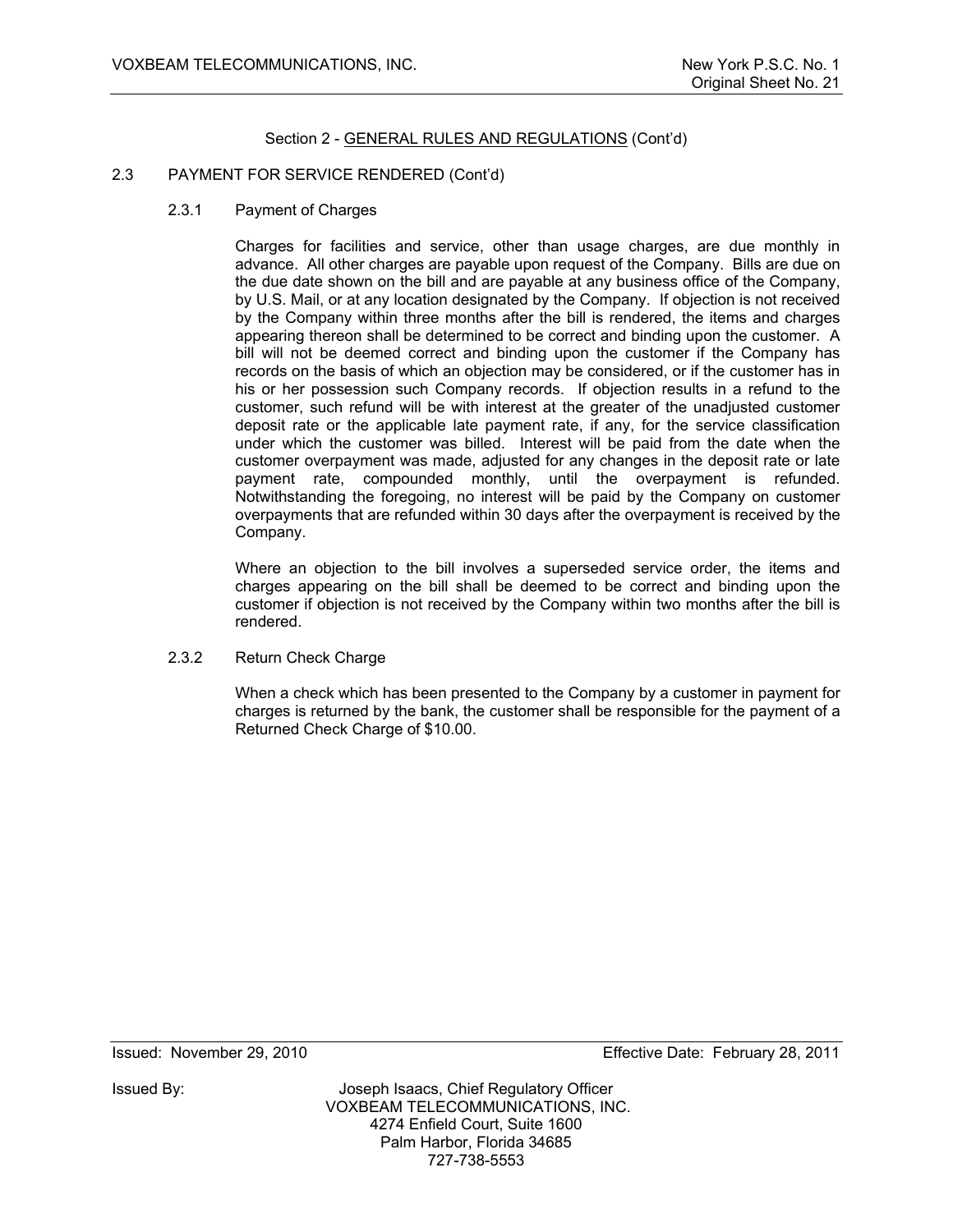## 2.3 PAYMENT FOR SERVICE RENDERED (Cont'd)

- 2.3.3 Late Payment Charges
	- A. Customer bills for telephone service are due on the due date specified on the bill. A customer is in default unless payment is made on or before the due date specified on the bill. If payment is not received by the customer's next billing date, a late payment charge of 1.5% will be applied to all amounts previously billed under this Tariff, excluding one month's local service charge, but including arrears and unpaid late payment charges.
	- B. Late payment charges do not apply to those portions (and only those portions) of unpaid balances that are associated with disputed amounts. Undisputed amounts on the same bill are subject to late payment charges if unpaid and carried forward to the next bill.
	- C. Late payment charges do not apply to final accounts.
	- D. Late payment charges do not apply to government agencies of the State of New York. These agencies are required to make payment in accordance with the provisions of Article XI-A of the State Finance Law (Chapter 153 of the Laws of 1984).
- 2.3.4 Customer Overpayments

The Company will provide interest on customer overpayments that are not refunded within 30 days of the date the Company receives the overpayment. An overpayment is considered to have occurred when payment in excess of the correct charges for service is made because of erroneous Company billing. The customer will be issued reimbursement for the overpayment, plus interest, or, if agreed to by the customer, credit for the amount will be provided on the next regular Company bill. The rate of interest shall be the greater of the customer deposit interest rate or the Company's applicable Late Payment Charge.

Interest shall be paid from the date when overpayment was made, adjusted for any changes in the deposit rate or late payment rate, and compounded monthly, until the date when the overpayment is refunded. The date when overpayment is considered to have been made will be the date on which the customer's overpayment was originally recorded to the customer's account by the Company.

 2.3.5 Billing disputes should be addressed to Company's customer service organization via telephone at 888-509-1422. Customer service representatives are available from 8:00 A.M. to 5:00 p.m. Central Time . Messages may be left for Customer Services from 5:01 p.m. to 7:59 a.m. Central Time, which will be answered on the next business day. In the event of an emergency that threatens customer service, Customer Service Staff may be paged.

Issued: November 29, 2010 Effective Date: February 28, 2011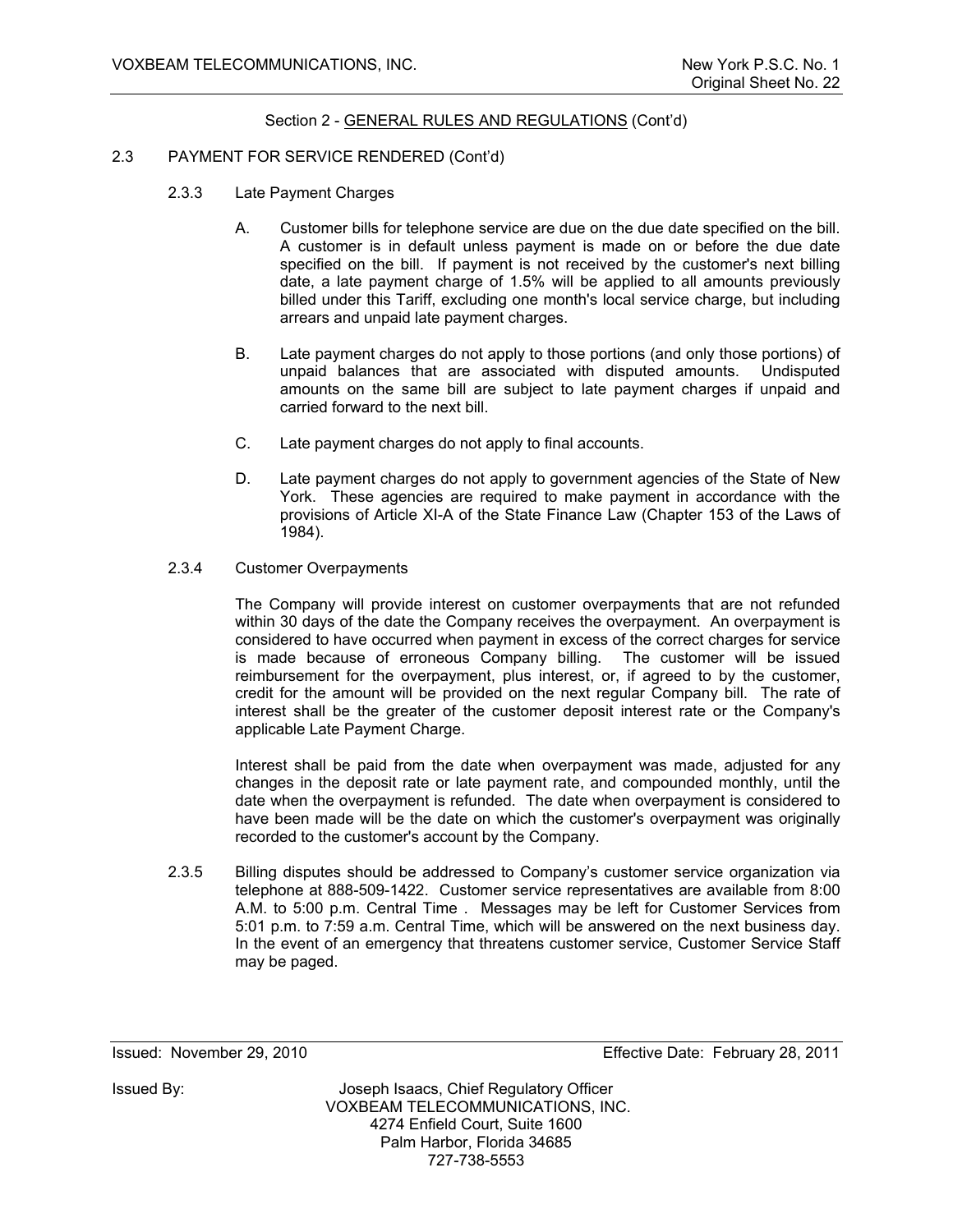- 2.3.6 In the case of a dispute between the Customer and the Company for service furnished to the Customer, which cannot be settled with mutual satisfaction, the Customer can take the following course of action:
	- A. First, the Customer may request, and the Company will perform, an in-depth review of the disputed amount. The undisputed portion and subsequent bills must be paid on a timely basis or the service may be subject to disconnection.
	- B. Second, if there is still disagreement over the disputed amount after the investigation and review by a manager of the Company, the Customer may appeal to the New York Public Service Commission for its investigation and decision.

The address and telephone number of the Commission are: Consumer Services Division New York Public Service Commission Three Empire State Plaza Albany, New York 12223 Telephone: 800.342.3377

## 2.4 INSTALLATION SERVICE

The Company provides a Half-Day Installation Plan, which offers customers half-day appointments (i.e., morning/afternoon or a rolling interval) for connection of Commission regulated service involving a customer premise visit. In the case of any inconsistency with the regulations in Part 609 of 16 NYCCR for installation service, the rules of the Commission shall prevail.

2.5 ACCESS TO CUSTOMER'S PREMISES

The customer shall be responsible for making arrangements or obtaining permission for safe and reasonable access for Company employees or agents of the Company to enter the premises of the customer or any joint user or customer of the customer at any reasonable hour for the purpose of inspecting, repairing, testing or removing any part of the Company's facilities.

Issued: November 29, 2010 Effective Date: February 28, 2011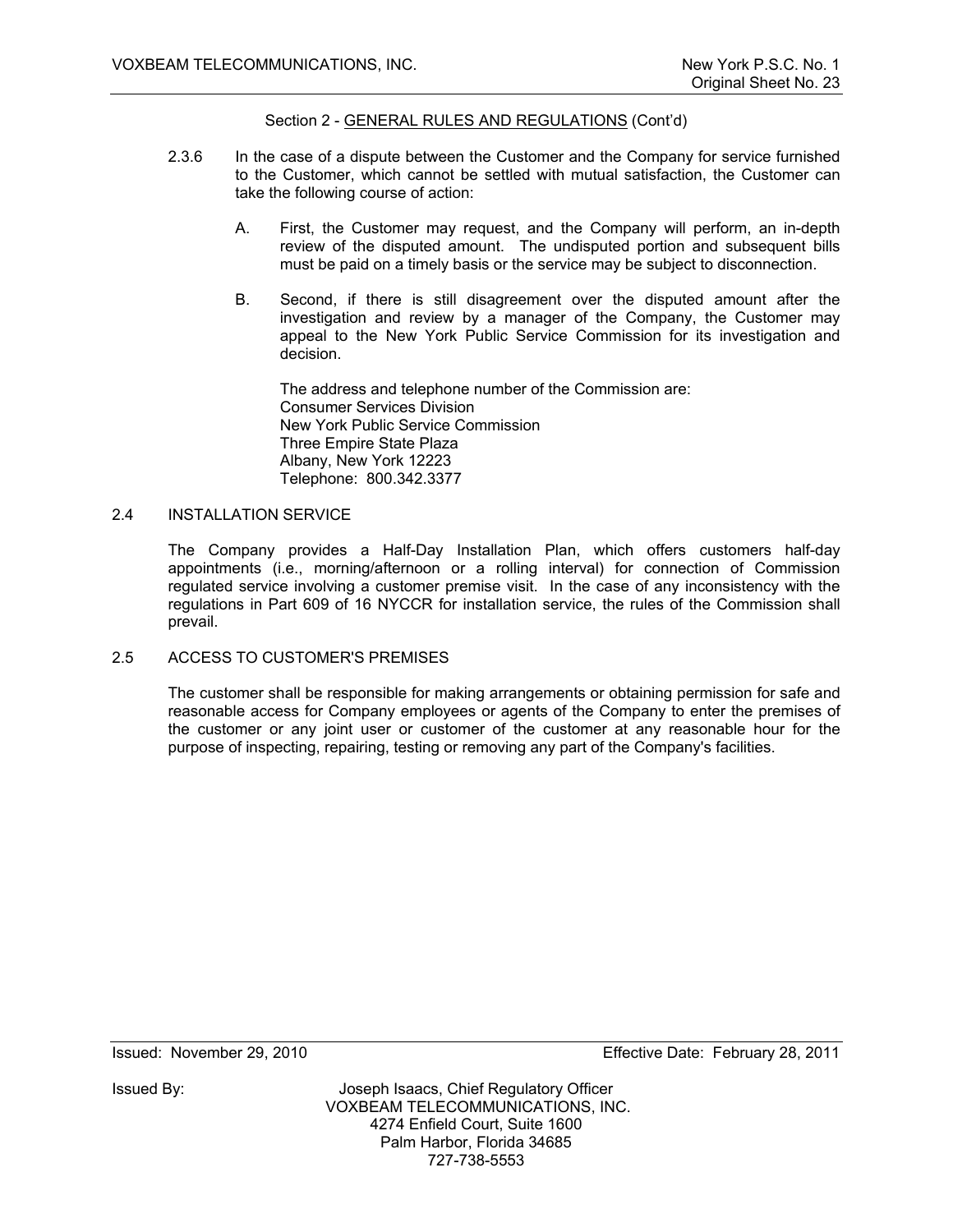#### 2.6 TELEPHONE SURCHARGES/TAXES

2.6.1 General

In addition to the rates and charges applicable according to the rules and regulations of this Tariff, various surcharges apply to the customer's monthly billing statement as outlined below. If there are other surcharge rates applicable to a particular city, village, town or county tax district or other jurisdictional taxing entity, the rate will be listed on the Flexible Rate Schedule attached to this Tariff.

2.6.2. Surcharge for State Gross Income and Gross Earnings Taxes

A monthly surcharge to recover the additional expense related to the State Gross Income and Gross Earnings Taxes applies to the recurring and nonrecurring rates and charges for all intrastate service except returned check charges, late payment charges and rates for local coin calls. The applicable Gross Revenue Surcharge rates as included in the Flexible Rate Schedule attached to this Tariff. Any changes to these rates will be filed on 15 days' notice to customer and the commission, and as directed by the Commission. Whenever the state levies a new tax on the Company's gross revenues, repeals such a tax, or changes the rate of such a tax, the Commission may approve new surcharge factors, and the Company will file a revised schedule as directed or approved by the Commission.

2.6.3. Village or Municipal Surcharge on Local Utility Gross Revenue Taxes

In certain cities and villages a municipal surcharge related to the Local Utility Gross Revenue Taxes applies to the recurring and nonrecurring rates and charges for all intrastate service except returned check charges, late payment charges and rates for local coin calls. The percentage rate of the surcharge in each locality where such a surcharge applies is listed in the Flexible Rate Schedule attached to this Tariff.

The surcharge statement shall be filed at least fifteen business days before the effective date. The effective date of the statement shall not be prior to the effective date of the surcharge and no sooner than the date when the tax enactment is filed with the Secretary of State. The surcharge shall be applicable to bills subject to the tax enactment that are rendered on or after the effective date of the statement. If the tax enactment either ceases to be effective or is modified so as to reduce the tax rate, the surcharge will be changed accordingly within 5 business days.

Introduction, cancellation, or modification of a surcharge will be effective on the date of the customer's first bill rendered after the effective date of the change.

Issued: November 29, 2010 Effective Date: February 28, 2011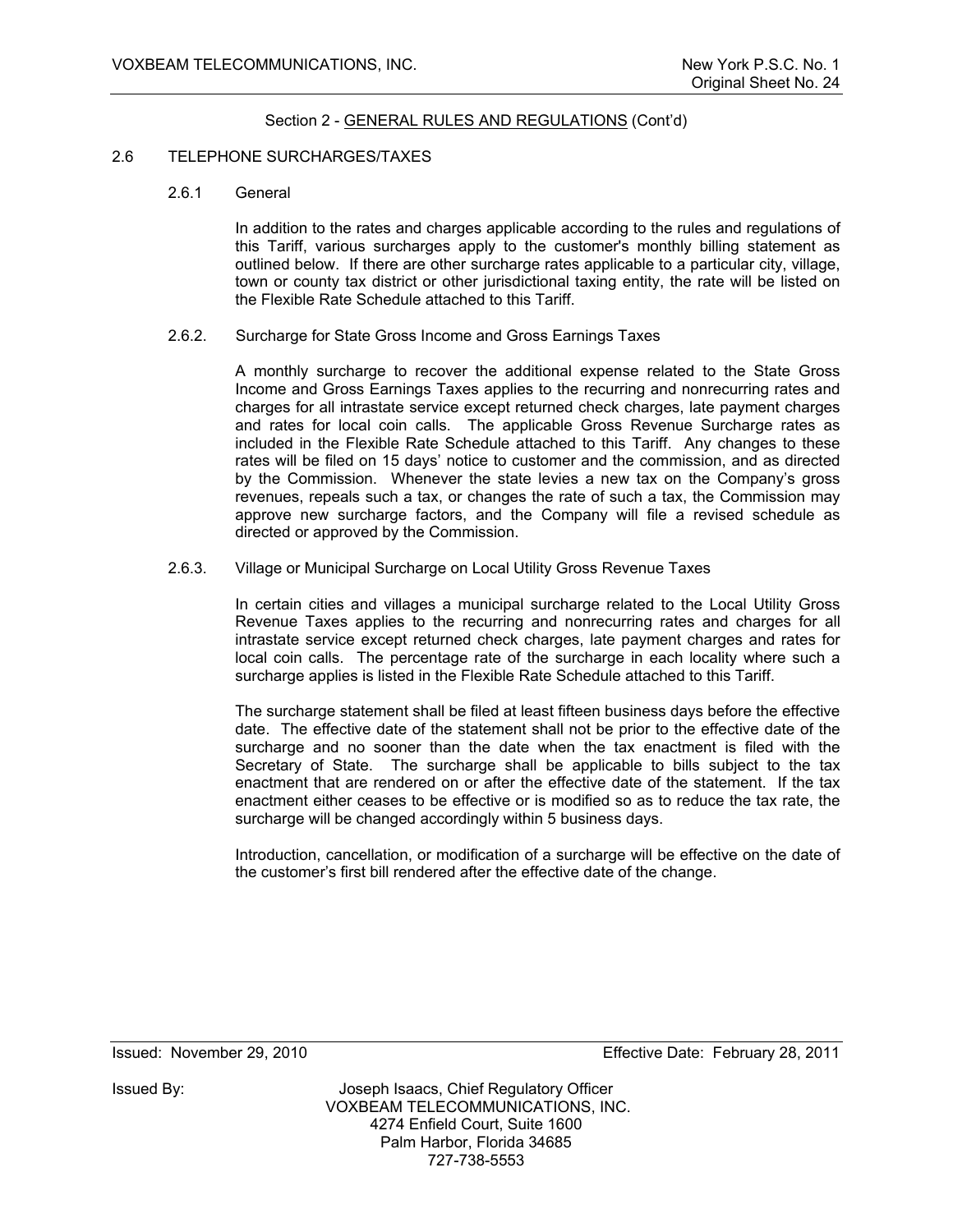#### 2.7 FLEXIBLE PRICING

#### 2.7.1 General

 Flexible Pricing sets minimum and maximum rates that can be charged for telephone service. The Company may change a specific rate within the range of the established minimum and maximum rates on one day's notice to customers and the Commission of Public Utilities.

#### 2.7.2 Conditions

- A. The Company reserves the right to change prices at any time subject to regulatory requirements by filing a revised Rate Attachment with the Commission.
- B. Individual written notice to Customers of rate changes shall be made in accordance with Commission regulations. Where there are not regulations, notification will be make in a manner appropriate to the circumstances involved.
- C. A rate shall not be changed unless it has been in effect for at least thirty (30) days.
- D. A customer can request that the Company disconnect service that is provided under the Flexible Pricing due to a price increase. The customer will be credited for the difference between the new price and the old price retroactive to the effective date of the price increase if the customer notifies the Company of its desire to disconnect service within 20 days of receiving notification of the price increase.

#### 2.8 SUSPENSION OR TERMINATION OF SERVICE

2.8.1 Suspension or Termination for Nonpayment

In the event that any bill rendered or any deposit required is not paid, the Company may suspend service or terminate service until the bill or the required deposit has been paid. If service is suspended or terminated for nonpayment, the customer will be billed a Connection Charge as well as any payment due and any applicable deposits upon reconnection.

- A. Termination shall not be made until at least 20 days after written notification has been mailed to the billing address of the customer.
- B. Suspension will not be made until at least 8 days after written notification has been mailed to the customer and 20 days before the termination notice.

Telephone service shall only be suspended during the hours between 8:00 AM and 7:30 PM, Monday through Thursday. It shall not be suspended or terminated for nonpayment on weekends, public holidays, other federal and state holidays proclaimed by the President or the Governor, or on days when the main business office of the Company is not open for business, or during the periods from December 23rd through December 26th or December 30th through January 1st.

Issued: November 29, 2010 Effective Date: February 28, 2011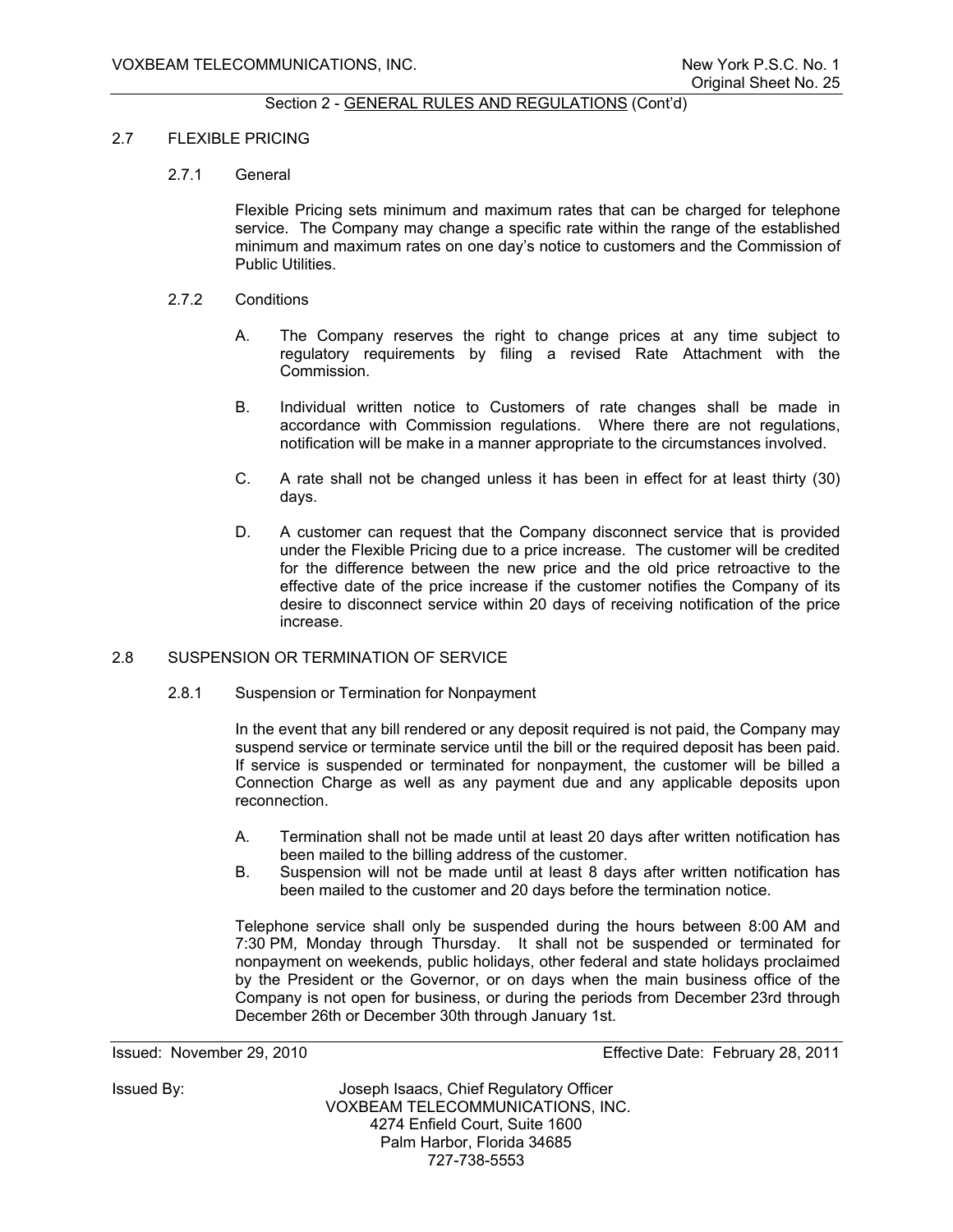## 2.8 SUSPENSION OR TERMINATION OF SERVICE (Cont'd)

2.8.2 Exceptions to Suspension and Termination

Telephone service shall not be suspended or terminated for:

- A. Nonpayment of bills rendered for charges other than telephone service or deposits requested in connection with telephone service;
- B. Nonpayment for service for which a bill has not been rendered;
- C. Nonpayment for services which have not been rendered;
- D. Nonpayment of any billed charge which is in dispute or for the nonpayment of a deposit which is in dispute during the period before a determination of the dispute is made by the Company in accordance with Company's complaint handling procedures. These procedures shall be in accordance with the Commission's Rules and Regulations contained in Part 609 of 16 NYCCR.

Telephone service may be suspended or terminated for nonpayment of the undisputed portion of a disputed bill or deposit if the customer does not pay the undisputed portion after being asked to do so.

- E. Nonpayment of back-billed amounts as outlined in 2.10.12.
- 2.8.3 Verification of Nonpayment

Telephone service shall not be suspended or terminated for nonpayment of a bill rendered or a required deposit unless:

- A. The Company has verified, in a manner approved by the Commission, that payment has not been received at any office of the Company or at any office of an authorized collection agent through the end of the period indicated in the notice, and
- B. The Company has checked the customer's account on the day that suspension or termination is to occur to determine whether payment has been posted to the customer's account as of the opening of business on that day.

Issued: November 29, 2010 Effective Date: February 28, 2011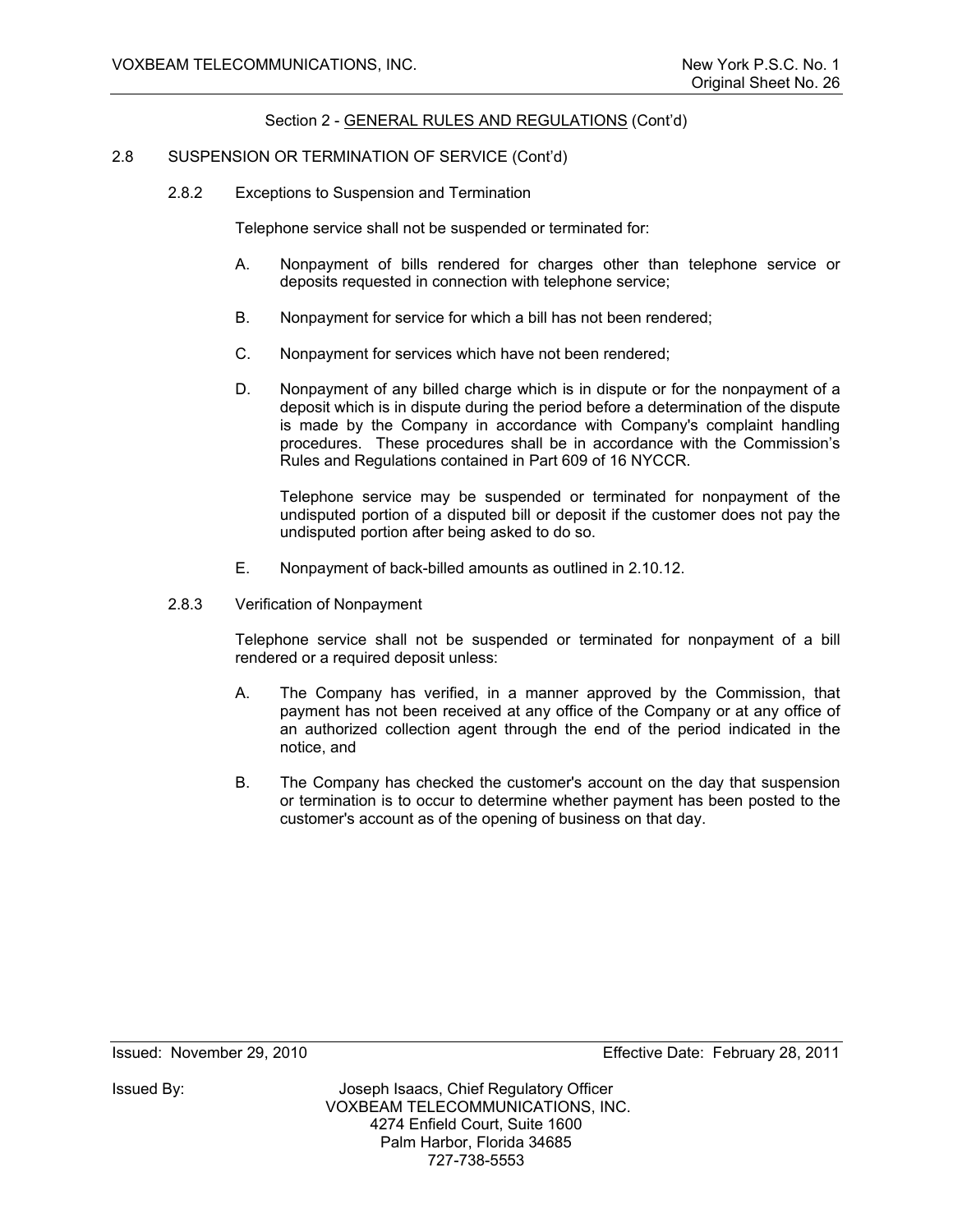## 2.8 SUSPENSION OR TERMINATION OF SERVICE (Cont'd)

- 2.8.4 Termination For Cause Other Than Nonpayment
	- A. General

The Company, after notice in writing to the customer and after having given the customer an appropriate opportunity to respond to such notice, may terminate service and sever the connection(s) from the customer's premises under the following conditions:

- 1) in the event of prohibited, unlawful or improper use of the facilities or service, or any other violation by the customer of the rules and regulations governing the facilities and service furnished, or
- 2) if, in the judgment of the Company, any use of the facilities or service by the customer may adversely affect the Company's personnel, plant, property or service. The Company shall have the right to take immediate action, including termination of the service and severing of the connection, without notice to the customer when injury or damage to telephone personnel, plant, property or service is occurring, or is likely to occur, or
- 3) in the event of unauthorized use, where the customer fails to take reasonable steps to prevent the unauthorized use of the facilities or service received from the Company, or
- 4) in the event that service is connected for a customer who is indebted to the Company for service or facilities previously furnished, that service may be terminated by the Company unless the customer satisfies the indebtedness within 20 days after written notification. See Section 2.10.7 regarding Deferred Payment Agreements.
- B. Prohibited, Unlawful or Improper Use of the Facilities or Service

Prohibited, unlawful or improper use of the facilities or service includes, but is not limited to:

- 1) The use of facilities or service of the Company without payment of tariff charges:
- 2) Calling or permitting others to call another person or persons so frequently or at such times of the day or in such manner as to harass, frighten, abuse or torment such other person or persons;
- 3) The use of profane or obscene language;
- 4) The use of the service in such a manner such that it interferes with the service of other customers or prevents them from making or receiving calls;
- 5) The use of a mechanical dialing device or recorded announcement equipment to seize a customer's line, thereby interfering with the customer's use of the service;
- 6) Permitting fraudulent use.

Issued: November 29, 2010 Effective Date: February 28, 2011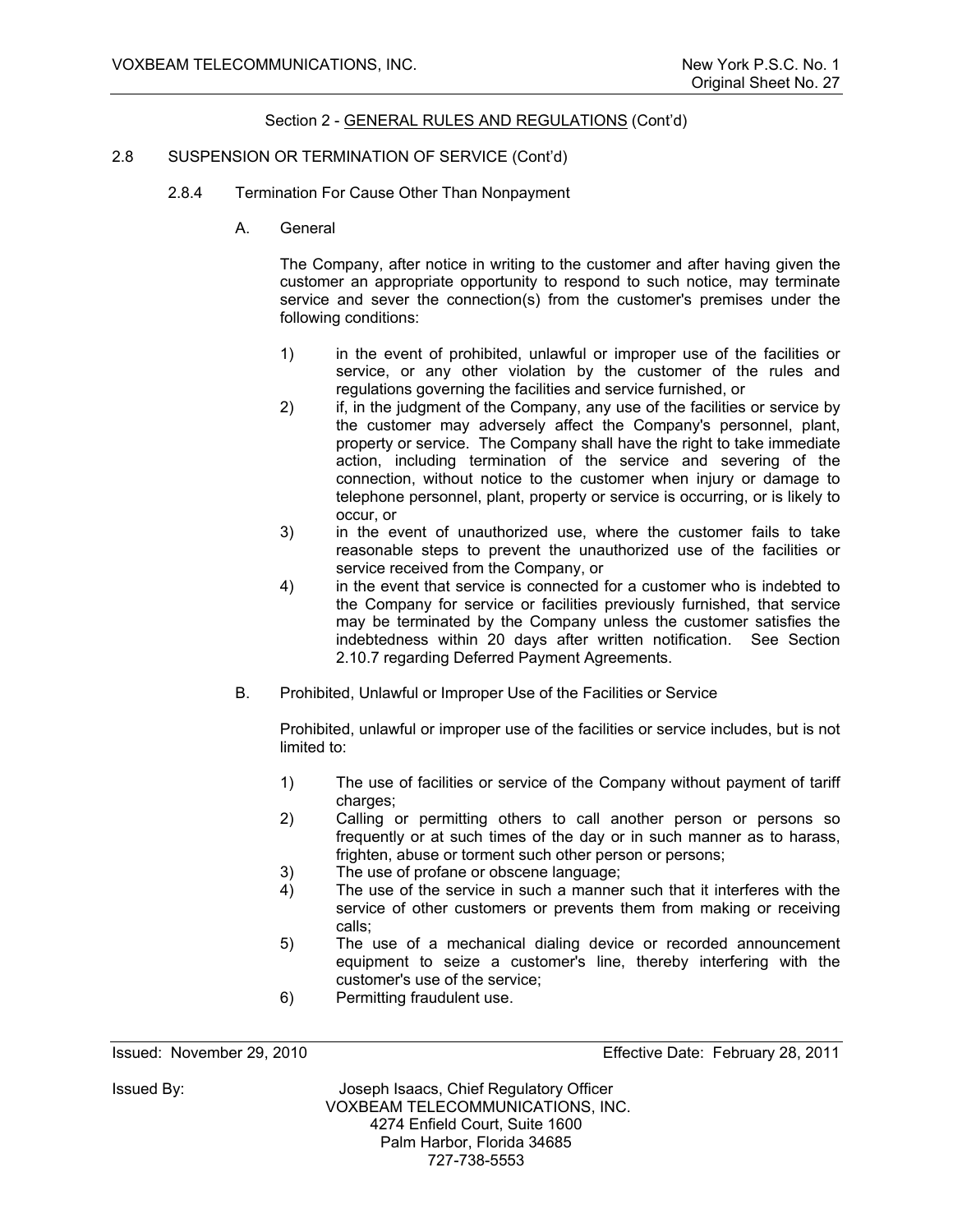## 2.8 SUSPENSION OR TERMINATION OF SERVICE (Cont'd)

- 2.8.4 Termination For Cause Other Than Nonpayment (Cont'd)
	- C. Abandonment or Unauthorized Use of Facilities
		- 1) If it is determined that facilities have been abandoned, or are being used by unauthorized persons, or that the customer has failed to take reasonable steps to prevent unauthorized use, the Company may terminate telephone service.
		- 2) In the event that telephone service is terminated for abandonment of facilities or unauthorized use and service is subsequently restored to the same customer at the same location:
			- a. No charge shall apply for the period during which service had been terminated, and
			- b. Reconnection charges will apply when service is restored. However, no charge shall be made for reconnection if the service was terminated due to an error on the part of the Company.
	- D. Change in the Company's Ability to Secure Access

Any change in the Company's ability (a) to secure and retain suitable facilities and rights for the construction and maintenance of the necessary circuits and equipment or (b) to secure and retain suitable space for its plant and facilities in the building where service is provided to the customer may require termination of a customer's service until such time as new arrangements can be made. No charges will be assessed the customer while service is terminated, and no connection charges will apply when the service is restored.

2.8.5 Emergency Termination of Service

The Company will immediately terminate the service of any customer, on request, when the customer has reasonable belief that the service is being used by an unauthorized person or persons. The Company may require that the request be submitted in writing as a follow-up to a request made by telephone.

Issued: November 29, 2010 Effective Date: February 28, 2011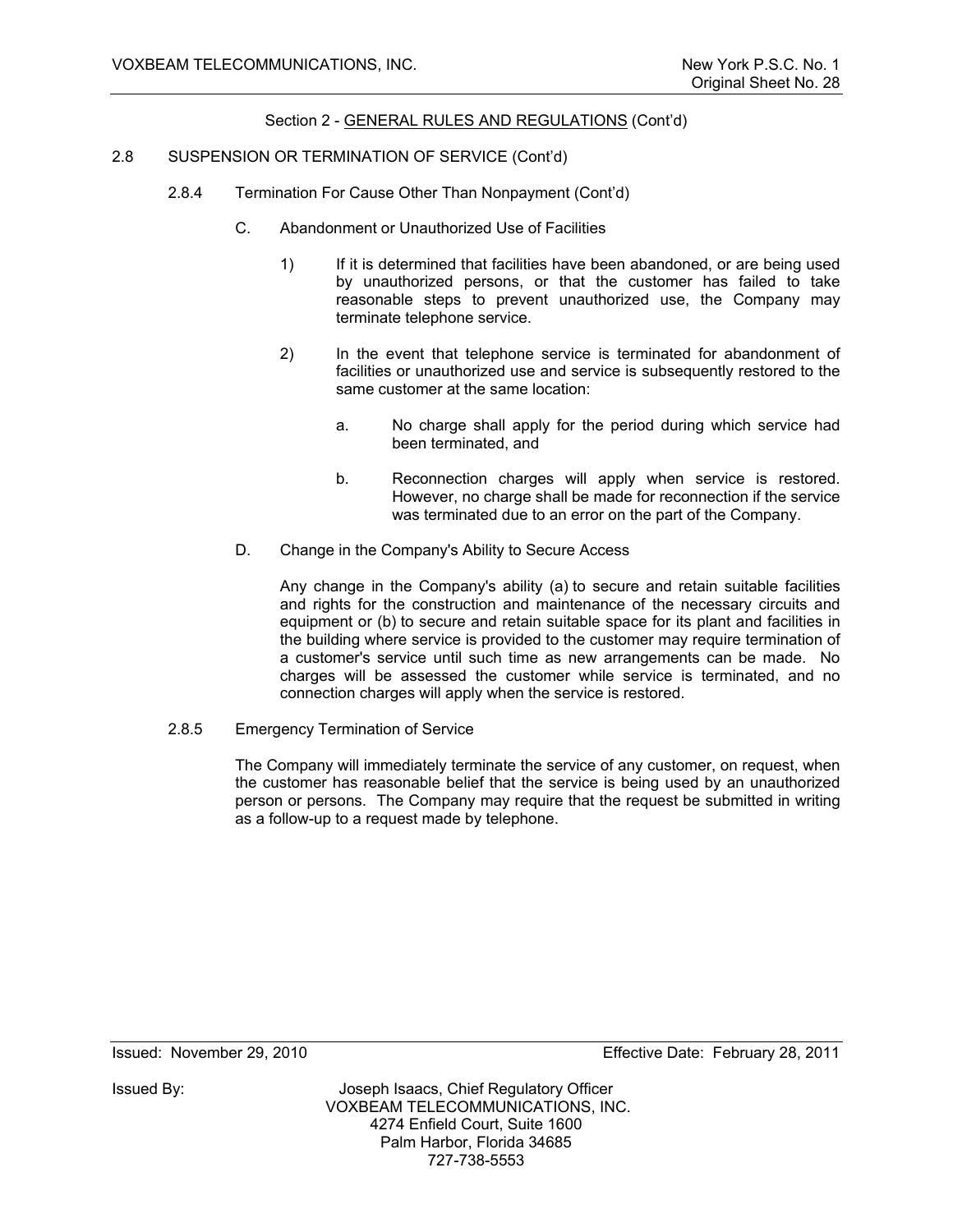## 2.9 ADDITIONAL PROVISIONS APPLICABLE TO BUSINESS CUSTOMERS

- 2.9.1 Application of Rates
	- A. Business rates as described in this Tariff apply to service furnished:
		- 1) In office buildings, stores, factories and all other places of a business nature;
		- 2) In hotels, apartment houses, clubs and boarding and rooming houses except when service is within the customer's domestic establishment and no business listings are provided; colleges, hospitals and other institutions; and in churches except when service is provided to an individual of the clergy for personal use only and business service is already established for the church at the same location;
		- 3) At any location when the listing or public advertising indicates a business or a profession;
		- 4) At any location where the service includes an extension which is at a location where business rates apply unless the extension is restricted to incoming calls;
		- 5) At any location where the customer resells or shares exchange service;
	- B. Public Access Line service is classified as business service regardless of the location.
	- C. The use of business facilities and service is restricted to the customer, customers, agents and representatives of the customer, and joint users.
- 2.9.2 Telephone Number Changes

When a business customer requests a telephone number change, the referral period for the disconnected number is 90 days.

The Company reserves all rights to the telephone numbers assigned to any customer. The customer may order a Customized Number where facilities permit for an additional charge as specified in Section 5.11 of this Tariff.

When service in an existing location is continued for a new customer, the existing telephone number may be retained by the new customer only if the former customer consents in writing, and if all charges against the account are paid or assumed by the new customer.

Issued: November 29, 2010 Effective Date: February 28, 2011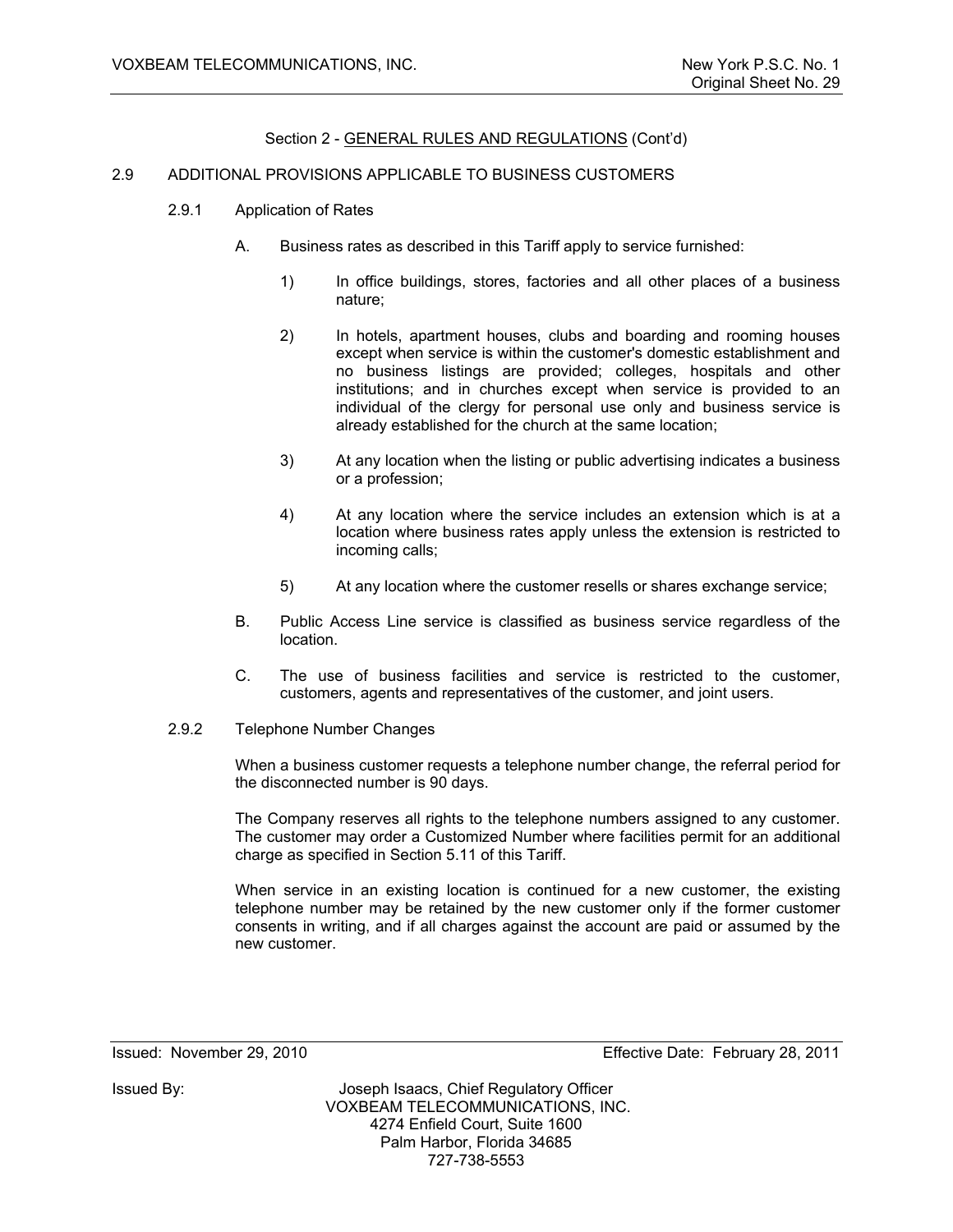## 2.9 ADDITIONAL PROVISIONS APPLICABLE TO BUSINESS CUSTOMERS (Cont'd)

2.9.3 Deposits

Deposits will be returned to a business customer upon cancellation of service or after one year, whichever event occurs first, unless the customer is delinquent in payment, in which case the Company will continue to retain the deposit until the delinquency is satisfied. If a service is involuntarily discontinued, the deposit is applied against the final bill, and any balance is returned to the customer.

#### 2.9.4 Dishonored Checks

If a business customer who has received a notice of discontinuance pays the bill with a check that is subsequently dishonored, the account remains unpaid and the Company is not required to issue any additional notice before disconnecting service.

## 2.10 ADDITIONAL PROVISIONS APPLICABLE TO RESIDENTIAL CUSTOMERS

#### 2.10.1 Application of Rates

Residential rates as described in this Tariff apply to service furnished in private homes or apartments (including all parts of the customer's domestic establishment) for domestic use. Residential rates also apply in college fraternity or sorority houses, convents and monasteries, and to the clergy for domestic use in residential quarters.

Residential rates do not apply to service in residential locations if the listing indicates a business or profession. Residential rates do not apply to service furnished in residential locations if there is an extension line from the residential location to a business location unless the extension line is limited to incoming calls.

The use of residential service and facilities is restricted to the customer, members of the customer's domestic establishment, and joint users.

#### 2.10.2 Telephone Number Changes

When a residential customer requests a telephone number change, the referral period for the disconnected number is 90 days.

The Company reserves all rights to any telephone number assigned to a customer for local service. The customer may order a Customized Number where facilities permit for an additional charge as specified in Section 5.11 of this Tariff.

When service in an existing location is continued for a new customer, the existing number may be retained by the new customer only if the former customer consents in writing, and if all charges against the account are paid or assumed by the new customer.

Issued: November 29, 2010 Effective Date: February 28, 2011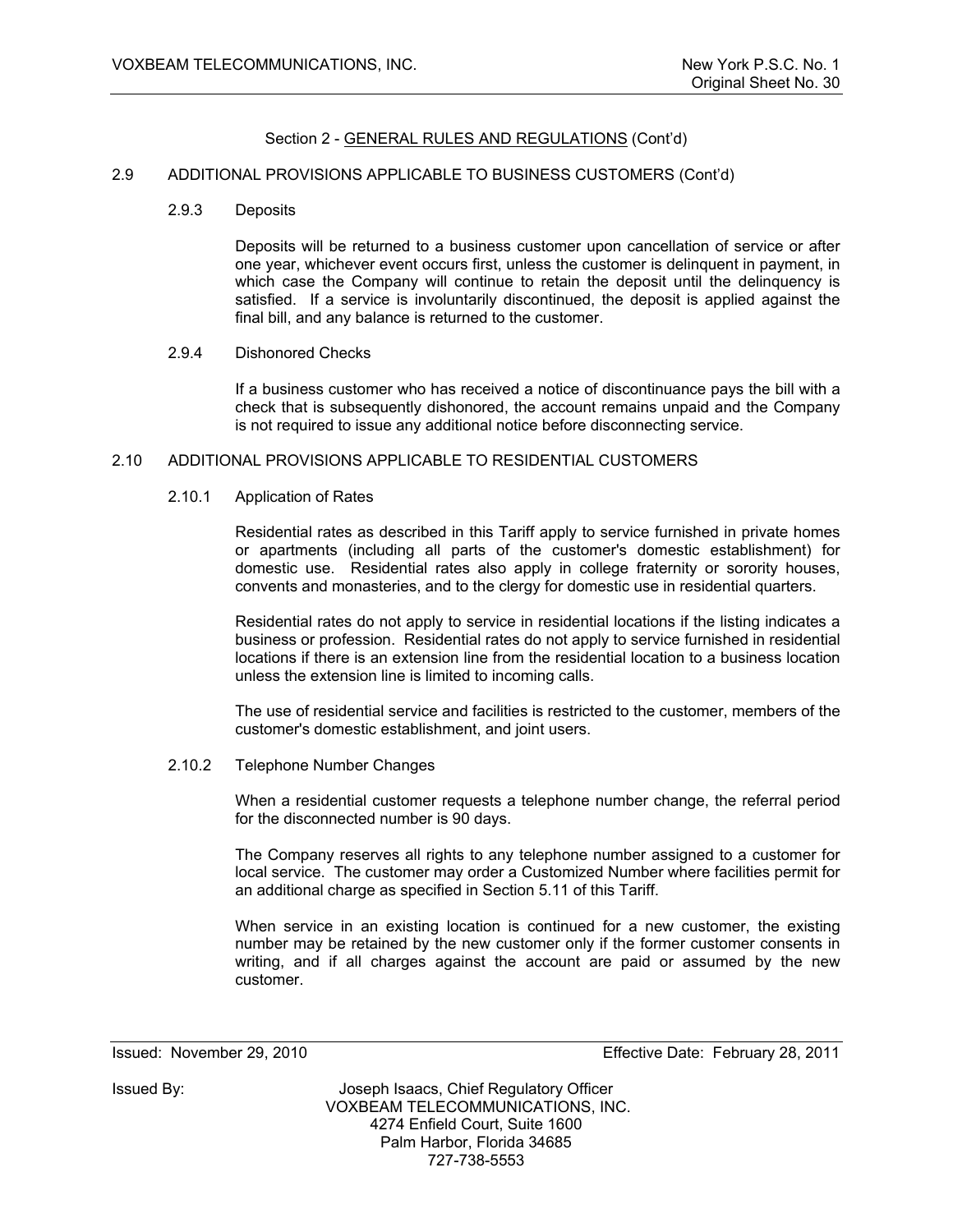#### 2.10 ADDITIONAL PROVISIONS APPLICABLE TO RESIDENTIAL CUSTOMERS (Cont'd)

- 2.10.3 Deposits
	- A. General

Except as provided in (B) following, the Company may require a deposit, as described in Section 2.3.2 of this Tariff, from a residential customer who is applying for service if the customer: 1) has had service terminated for nonpayment once within the preceding six-month period, or 2) is delinquent in payment. A customer is delinquent in payment if that customer has received two consecutive telephone bills without making payment of at least one-half the total arrears due on the due date of the second bill. A customer is not considered delinquent, however, if an amount in dispute is not paid before the dispute is resolved.

An existing customer is an applicant for service who was a customer of the Company within twelve months of making the request, provided that prior service was not terminated for nonpayment, unless service is requested within 10 days of such termination for nonpayment. Applicants for residential service and existing residential customers are permitted to pay deposits in installments over a period not to exceed 6 months.

A new customer is an applicant for service who has not been a customer of the Company within twelve months of making the request for service. A new customer shall not be required to post a security deposit as a condition of receiving telephone service.

A seasonal customer is an individual who applies for and receives telephone service periodically each year, intermittently during the year or at other regular intervals scheduled at the time of application. A seasonal customer may be required to post a deposit.

Issued: November 29, 2010 Effective Date: February 28, 2011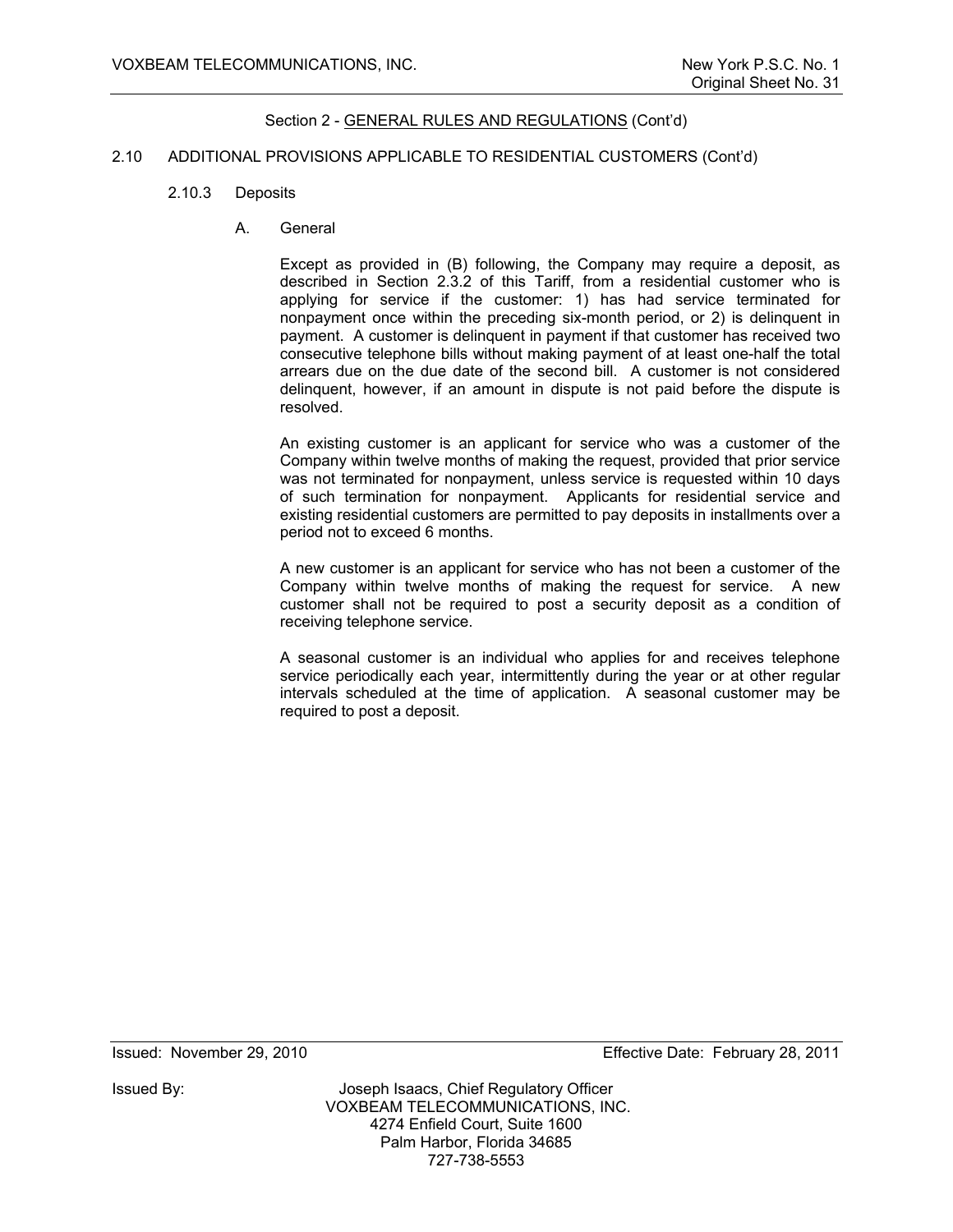#### 2.10 ADDITIONAL PROVISIONS APPLICABLE TO RESIDENTIAL CUSTOMERS (Cont'd)

- 2.10.3 Deposits (Cont'd)
	- B. Customers Exempt from Deposits
		- 1) A new customer or existing customer who is 62 years of age or older shall be exempt from any deposit requirement unless such person's telephone service was terminated for nonpayment during the preceding six months. Proof of age will be required from any person claiming exemption from deposit requirements because of age. If the proof requested by the Company is not received within 30 days from the date service is connected, or 30 days from the date that verification of age is requested from an existing customer, the Company may suspend or terminate service unless the customer pays the required deposit. Any new customer or existing customer 62 years of age or older shall be permitted to pay a deposit in installments over a period not to exceed 12 months.
		- 2) The Company shall not require any person it knows to be a recipient of public assistance, supplemental security income or additional state payments to post a deposit.
	- C. Recent Payment History

A customer who has a recent payment history (within the preceding twelve months) with the Company are entitled to service without payment of a deposit unless their records indicate that they are delinquent in payment or have had service terminated for nonpayment. A customer who still owes money to the Company for residential service on a prior account shall be offered a deferred payment plan provided that the customer had service for three months and was not terminated for nonpayment during that period. (See Deferred Payment Agreements, 2.10.7 below.)

New deposits from a residential customer are reviewed after the first 3 monthly bills have been rendered; if too much has been taken, the excess is returned. The entire deposit is returned to a residential customer after 1 year, unless the customer is delinquent in payment, in which case the Company may continue to retain the deposit until the delinquency is satisfied. If the service is discontinued, the deposit is applied against the final bill, and any balance is returned to the customer.

2.10.4 Installment Billing For Nonrecurring Charges

A residential customer may elect to pay service connection and other nonrecurring charges associated with a service order in monthly installments for up to a 12-month period. When installment billing is requested, all nonrecurring charges associated with a given service order will be included in the calculation of the monthly installment.

Issued: November 29, 2010 Effective Date: February 28, 2011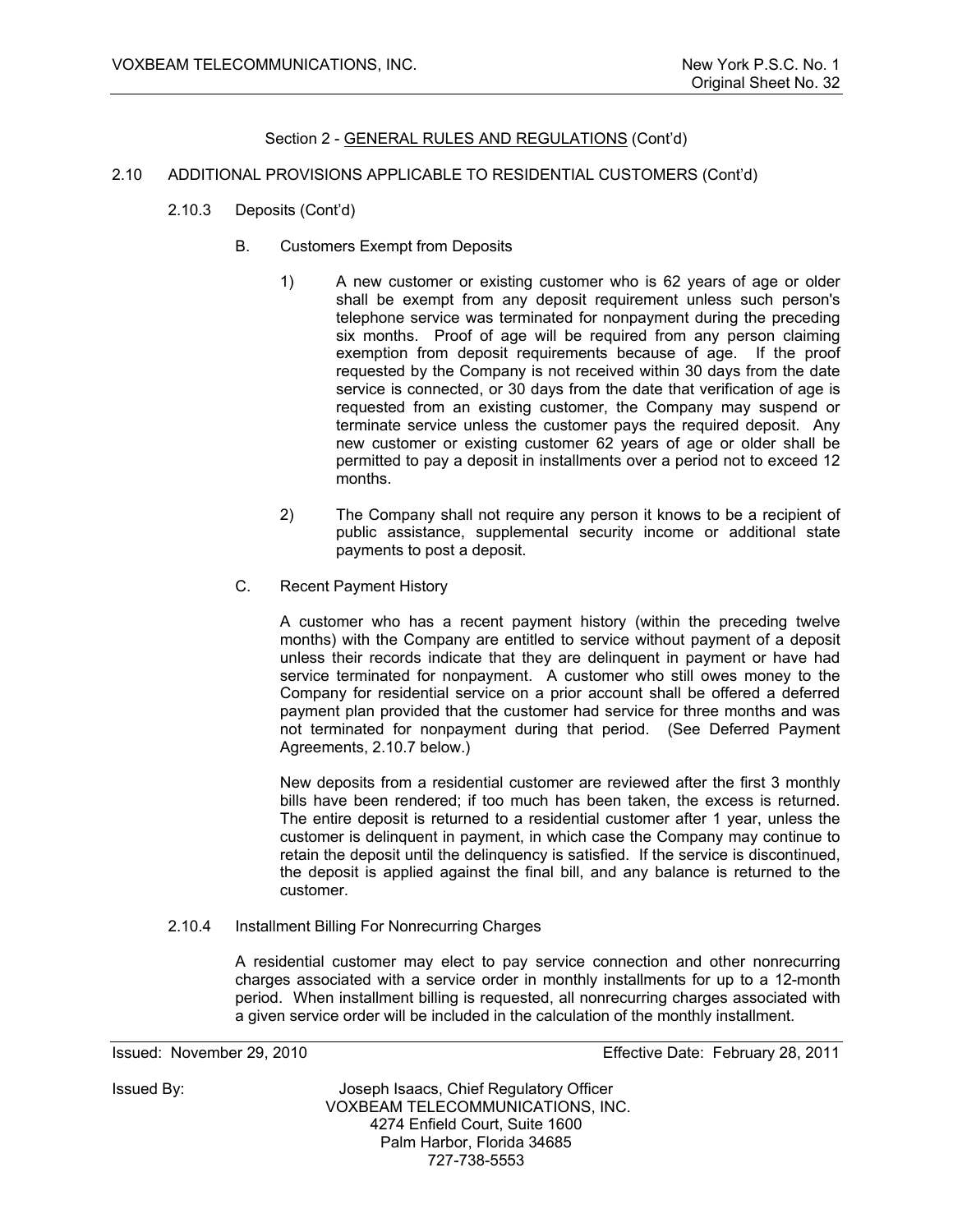#### 2.10 ADDITIONAL PROVISIONS APPLICABLE TO RESIDENTIAL CUSTOMERS (Cont'd)

2.10.4 Installment Billing For Nonrecurring Charges (Cont'd)

Installment billing is subject to the following restrictions:

- A. Installment billing may be used only by residential customers;
- B. Charges will be billed in the number of installments of equal dollar amounts as requested by the customer up to a maximum of 12 installments over the course of 12 months;
- C. A customer may not pay a portion of the charges and then request installment billing for the remaining charges;
- D. More than one installment plan may be in effect for the same customer at the same time;
- E. If a customer disconnects service during the installment payment period, all unbilled charges will be included in the final bill rendered;
- F. A customer may elect to pay the unbilled charges before the expiration of the installment plan;
- G. Installment billing payments will continue even when an account is temporarily suspended;
- H. No interest or carrying charges will be applied to the outstanding balance during the installment period.
- 2.10.5 Adjusted Payment Schedule

A customer on a fixed income (e.g., pension and public assistance) shall be offered the opportunity to pay his or her bills on a reasonable schedule that is adjusted for periodic receipt of income.

Issued: November 29, 2010 Effective Date: February 28, 2011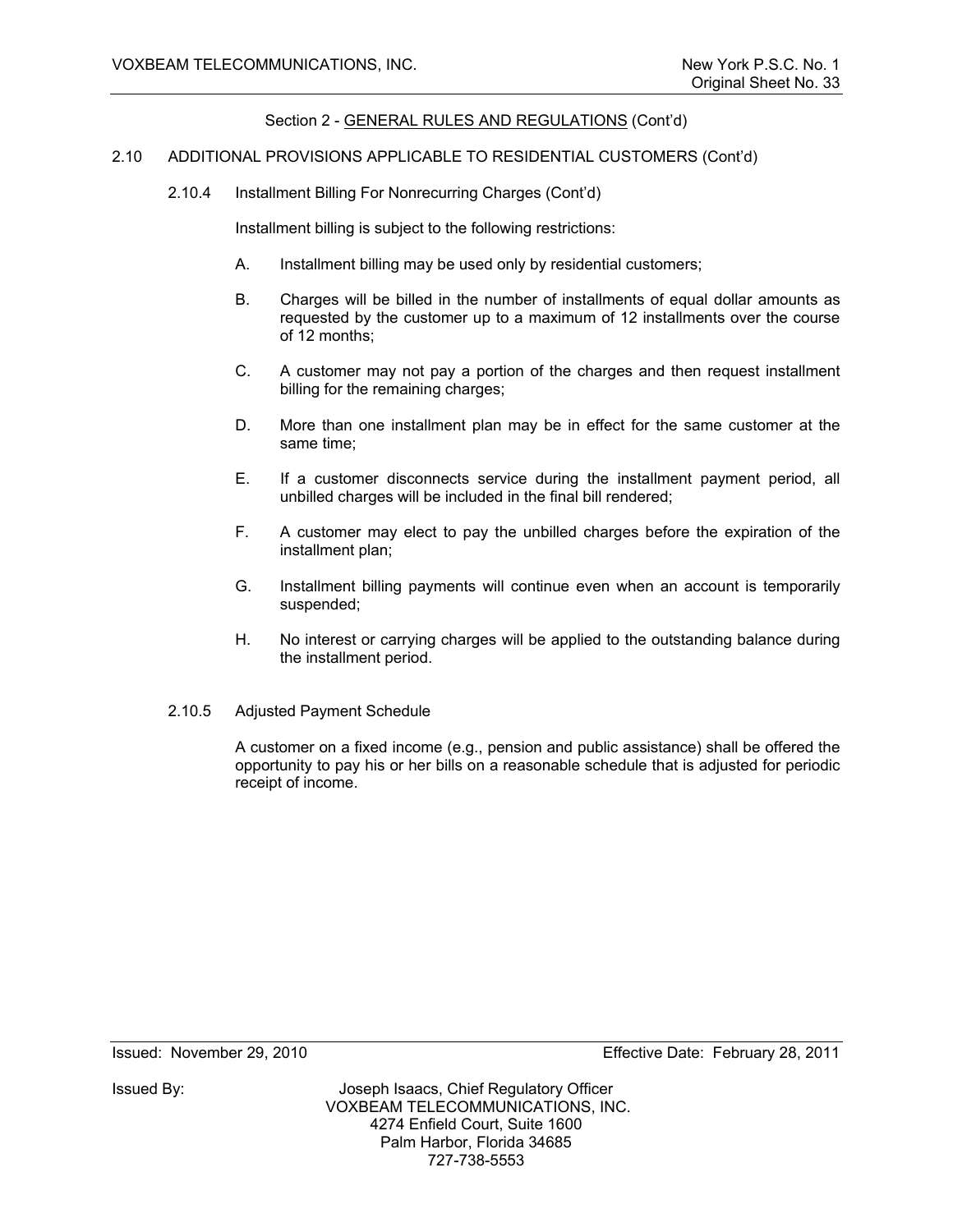#### 2.10 ADDITIONAL PROVISIONS APPLICABLE TO RESIDENTIAL CUSTOMERS (Cont'd)

- 2.10.6 Suspension or Termination for Nonpayment
	- A. Suspension/termination notices may not be issued until at least 25 days after the date of the bill. Bills must be mailed to the customer no later than 6 business days after the date of the bill.
	- B. After issuing the written notification in accordance with the terms of this Tariff, at least one attempt shall be made during non-working hours to contact the residential customer by telephone before the scheduled date of suspension/termination.
	- C. Suspension/termination may occur only between the hours of 8 a.m. and 4 p.m. Monday through Thursday, provided that such day or the following day is not a public holiday or a day on which the main office is closed. In addition, service may not be disconnected during the periods of December 23 through the 26 and December 30 through January 2.
	- D. Telephone service may be suspended or terminated for nonpayment of the undisputed portion of a disputed bill or deposit if the customer does not pay the undisputed portion after being asked to do so. Suspended or terminated residential service shall be reconnected within 24 hours following payment or within 24 hours of the end of circumstances beyond the Company's control which delay the reconnection. The Commission may direct that service be reconnected in less than 24 hours.

#### 2.10.7 Deferred Payment Agreements

Service will not be suspended or terminated unless the customer has been advised that a deferred payment plan can be arranged. An existing residential customer with three or more months service and for whom service has not been terminated for nonpayment is eligible for Deferred Payment Arrangements (DPA). Final notice of suspension/termination will advise the customer of deferred payment arrangements and will include, in bold print, a notice that assistance in reaching an agreement may be obtained from the Commission. The DPA notice will be mailed no less than six days before termination of total service.

A DPA will be for a period agreed to by both the customer and the Company.

If the Company believes that the customer has the resources to pay the bill, it shall notify both the customer and the Commission in writing of the reasons for its belief. The Commission shall make the final determination as to whether a DPA should be provided. A customer with medical emergencies and a customer who is elderly, blind or disabled shall be exempt from such eligibility criteria.

Issued: November 29, 2010 Effective Date: February 28, 2011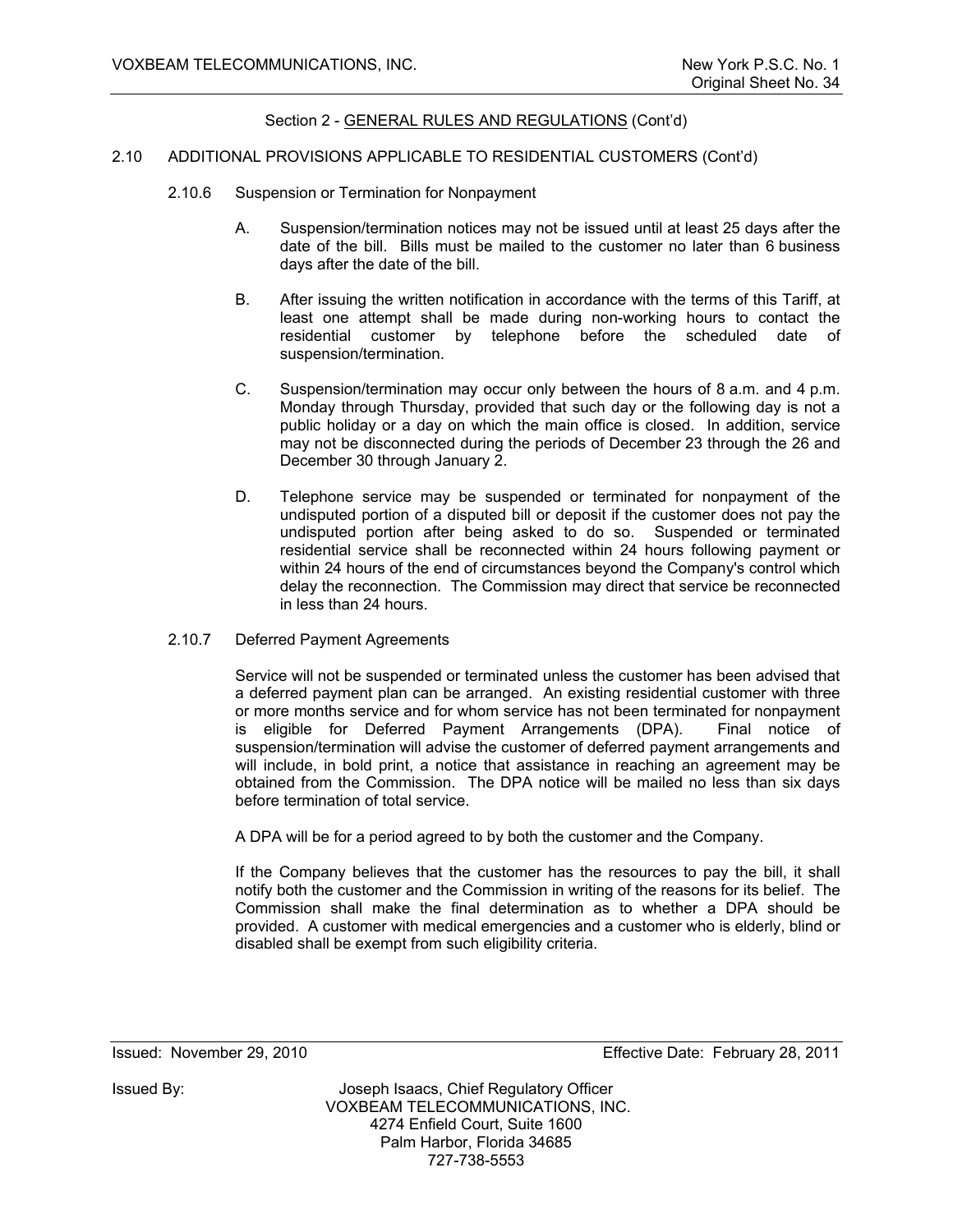#### 2.10 ADDITIONAL PROVISIONS APPLICABLE TO RESIDENTIAL CUSTOMERS (Cont'd)

2.10.8 Dishonored Checks

When a check received from a residential customer is dishonored, the company shall make two attempts, one outside of normal business hours, to contact the customer within 24 hours. The customer shall be given an additional 24 hours to pay before suspension/termination. The additional notice will be given provided that the customer has not submitted a dishonored check within the past 12 months.

2.10.9 Suspension or Termination - Abandonment

Suspension/termination of residential service for abandonment or unauthorized use may occur only after the Company makes a reasonable attempt to determine occupancy or authorized use, or the customer takes reasonable steps to prevent unauthorized use. A notice must be sent to the customer five days before such suspension or termination. The notification requirement is waived when previous mailings are returned by the Post Office or the company is advised that a new customer has moved into the location.

2.10.10 Suspension or Termination - Medical Emergencies

In the event of a medical emergency, an additional 30 days will be allowed for a residential customer before suspension or termination. A medical certificate must be supplied. The medical emergency status may be extended beyond 30 days upon submission of specified documentation. During the emergency, the customer will be able to defer payment of monthly charges up to an amount specified by the Commission until the emergency ceases or it is determined that the customer has the ability to pay the charges. Charges in any month in excess of the amount specified are due by the due date of the bill.

2.10.11 Suspension or Termination - Elderly, Blind or Disabled

An additional 20 days will be allowed before suspension or termination may occur when:

- A. the customer is known to or identified to the Company as being blind or disabled;
- B. the customer is 62 years of age or older, and all other residents of the customer's household are: under 18 years of age, over 62 years of age, blind or disabled.

In cases where service has been suspended or terminated and the Company subsequently learns that the customer is entitled to the protection established herein, the Company shall within 24 hours of such notification restore service for an additional 20 days and make a diligent effort to contact in person an adult resident at the customer's premises for the purpose of devising a payment plan.

2.10.12 Backbilling for Residential Customers

The Company shall not charge a residential customer for previously unbilled service.

Issued: November 29, 2010 Effective Date: February 28, 2011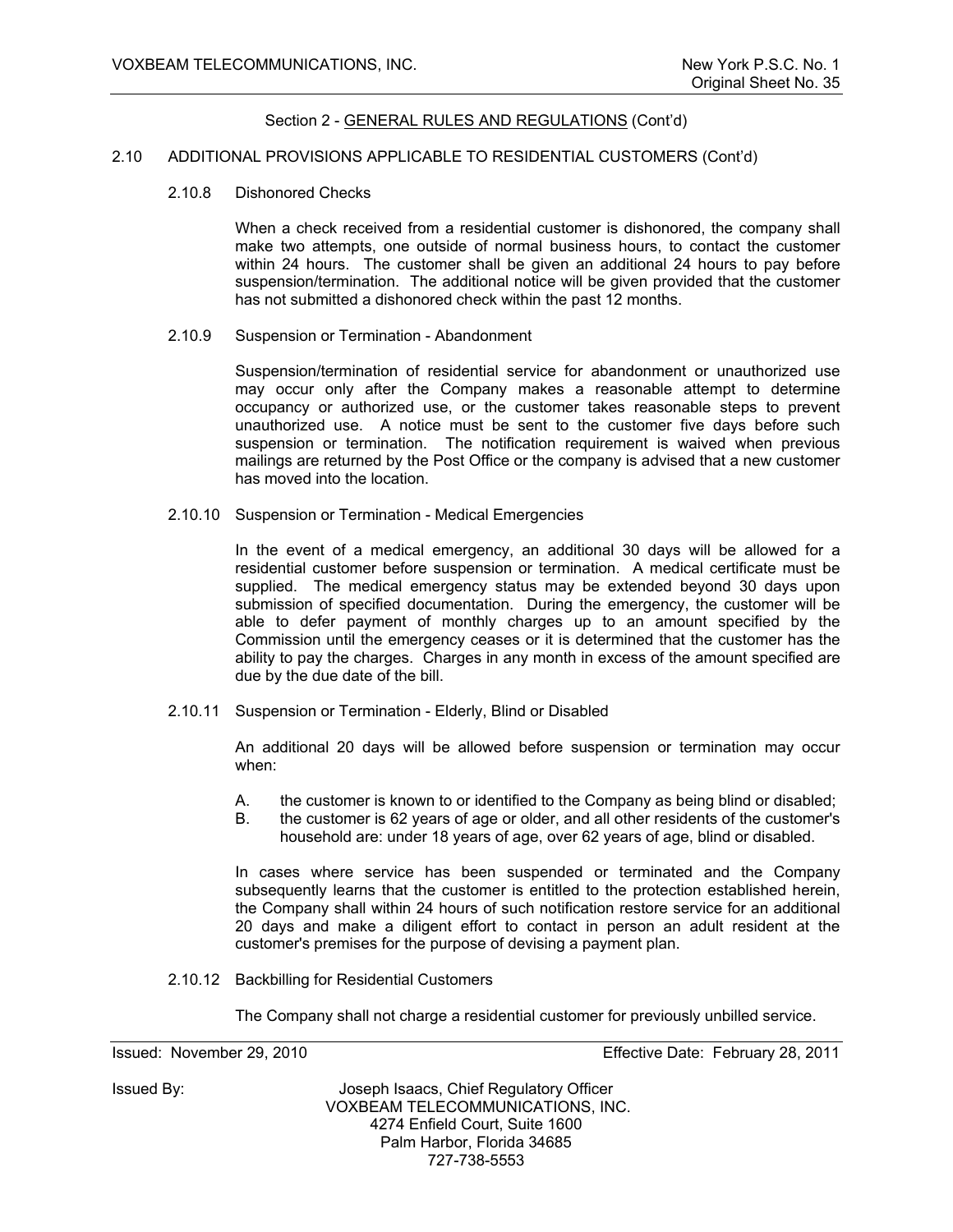#### 2.11 ALLOWANCES FOR INTERRUPTIONS IN SERVICE

Interruptions in service, which are not due to the negligence of, or non-compliance with the provisions of this Tariff by the Customer, or the operation or malfunction of the facilities, power, or equipment provided by the Customer, will be credited to the Customer as set forth below for the part of the service that the interruption affects. A credit allowance will be made when an interruption occurs because of a failure of any component furnished by the Company under this Tariff.

- 2.11.1 Credit for Interruptions
	- A. An interruption period begins when the Customer reports a service, facility, or circuit to be interrupted and releases it for testing and repair. An interruption period ends when the service, facility, or circuit is operative. If the Customer reports a service, facility, or circuit to be inoperative but declines to release it for testing and repair, it is considered to be impaired, but not interrupted.
	- B. For calculating credit allowances, every month is considered to have 30 days. A credit allowance is applied on a pro rata basis against the rates specified hereunder and is dependent upon the length of the interruption. Only those facilities on the interrupted portion of the circuit will receive a credit.
	- C. A credit allowance will be given, upon request of the customer to the business office, for interruptions of 30 minutes or more. Credit allowances will be calculated as follows:
		- 1) if interruption continues for less than 24 hours:
			- a. 1/30th of the monthly rate if it is the first interruption in the same billing period.
			- b. 2/30ths of the monthly rate if there was a previous interruption of at least 24 hours in the same billing period.
		- 2) if interruption continues for more than 24 hours:
			- a. if caused by storm, fire, flood or other condition out of Company's control, 1/30th of the monthly rate for each 24 hours of interruption.
			- b. for other interruption, 1/30 of the monthly rate for the first 24 hours and 2/30ths of such rate for each additional 24 hours (or fraction thereof); however, if service is interrupted for over 24 hours, more than once in the same billing period, the 2/30ths allowance applies to the first 24 hours of the second and subsequent interruptions

Two or more interruptions of 15 minutes or more during any one 24-hour period shall be considered as one interruption.

Issued: November 29, 2010 Effective Date: February 28, 2011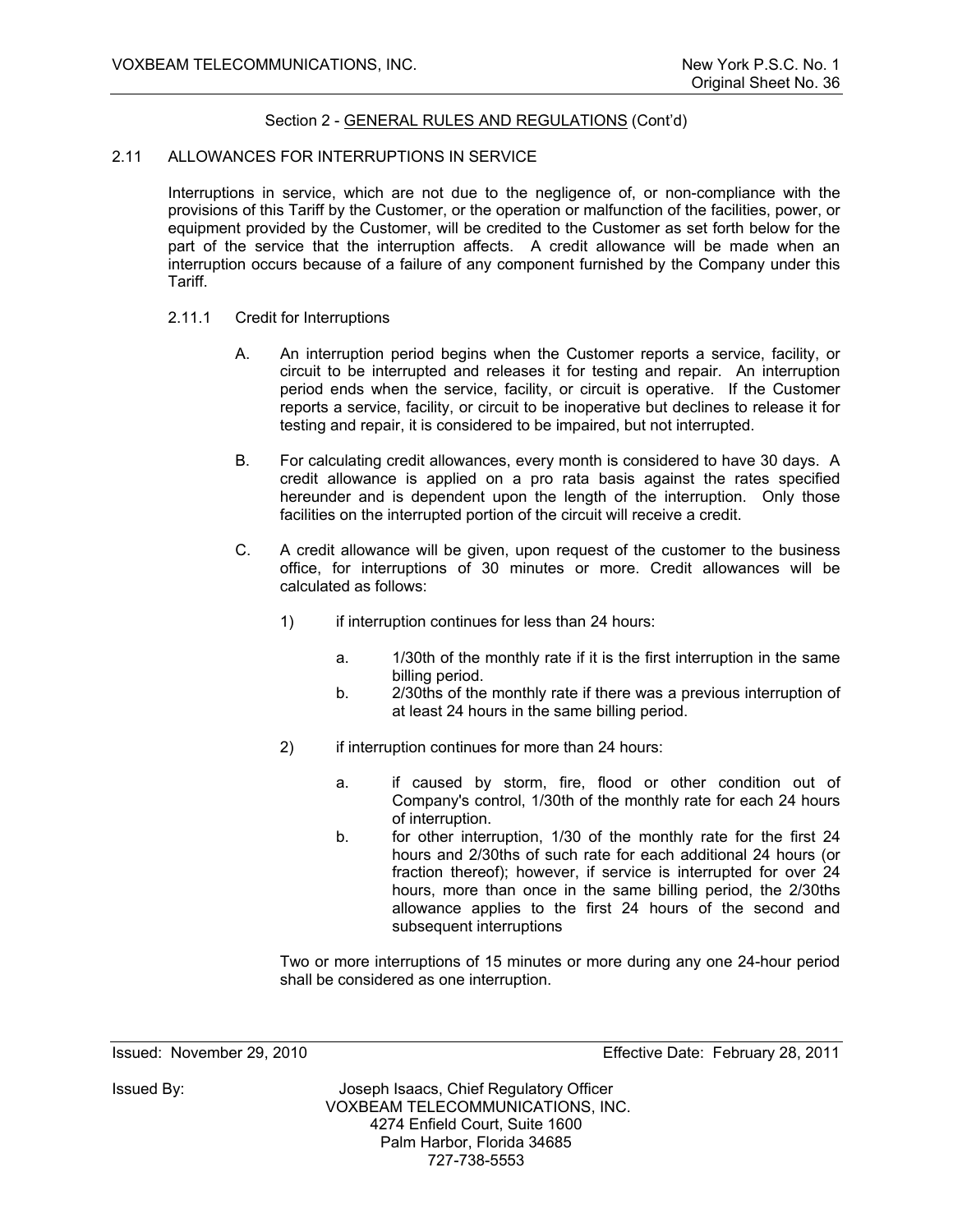## 2.11.1 Credit for Interruptions (Cont'd)

D. Credit to Customer

Credits attributable to any billing period for interruptions of service shall not exceed the total charges for that period for the service and facilities furnished by the Company rendered useless or substantially impaired.

E. "Interruption" Defined

For the purpose of applying this provision, the word "interruption" shall mean the inability to complete calls either incoming or outgoing or both due to equipment malfunction or human errors. "Interruption" does not include and no allowance shall be given for service difficulties such as slow dial tone, circuits busy or other network and/or switching capacity shortages. Nor shall the interruption allowance apply where service is interrupted by the negligence or willful act of the subscriber or where the Company, pursuant to the terms of the Tariff, suspends or terminates service because of nonpayment of bills due to the company, unlawful or improper use of the facilities or service, or any other reason covered by the Tariff. No allowance shall be made for interruptions due to electric power failure where, by the provisions of this Tariff, the subscriber is responsible for providing electric power. Allowance for interruptions of measured rate service will not affect the subscriber's local call allowance during a given billing period.

Issued By: Joseph Isaacs, Chief Regulatory Officer VOXBEAM TELECOMMUNICATIONS, INC. 4274 Enfield Court, Suite 1600 Palm Harbor, Florida 34685 727-738-5553

Issued: November 29, 2010 Effective Date: February 28, 2011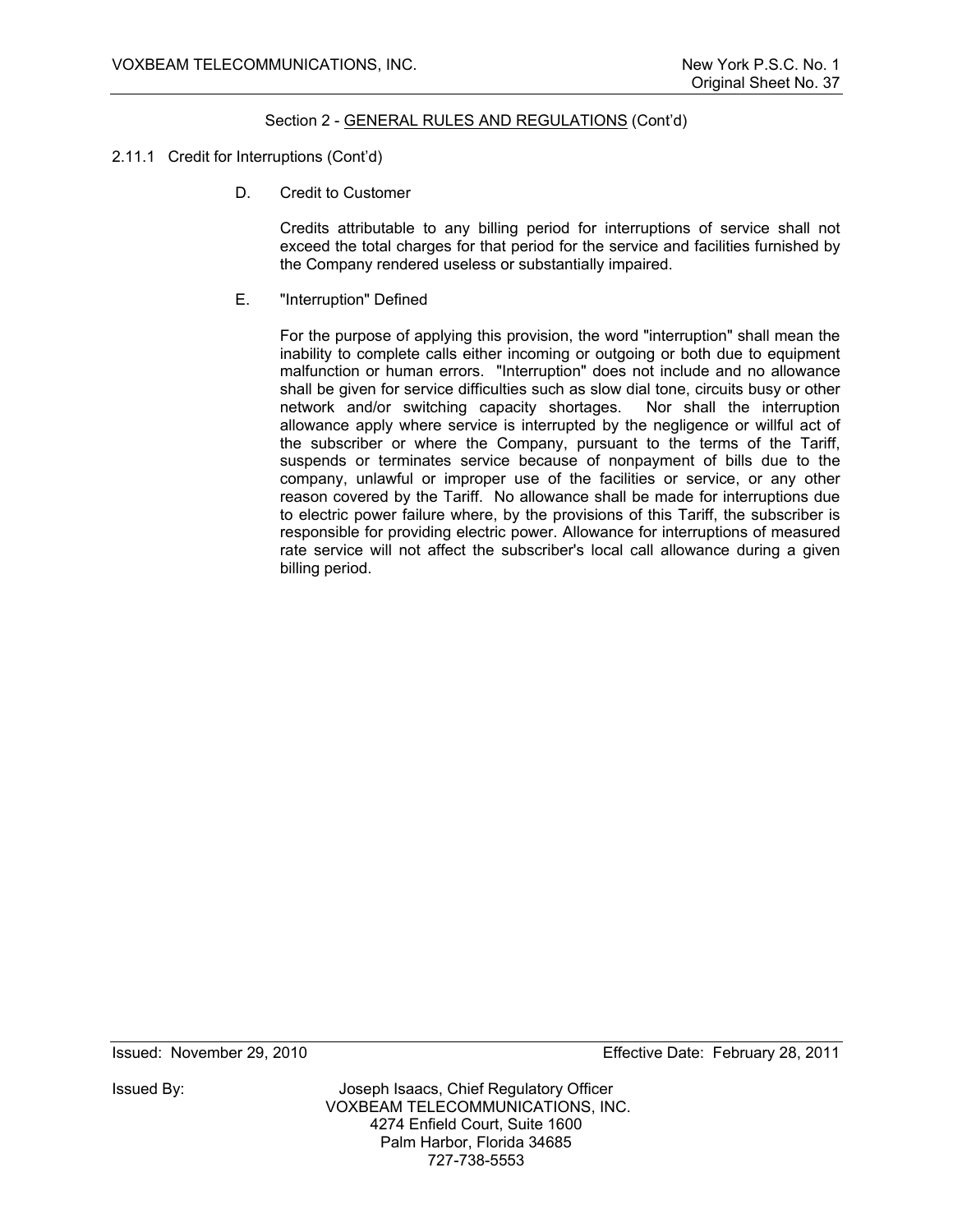#### 2.11 ALLOWANCES FOR INTERRUPTIONS IN SERVICE (Cont'd)

2.11.2 Limitations on Credit Allowances

No credit allowance will be made for:

- A. interruptions due to the negligence of, or non-compliance with the provisions of this Tariff, by any party other than the Company, including but not limited to the customer, authorized user, or other common carriers connected to, or providing service connected to, the service of the Company or to the Company's facilities;
- B. interruptions due to the failure or malfunction of non-Company equipment, including service connected to customer provided electric power;
- C. interruptions of service during any period in which the Company is not given full and free access to its facilities and equipment for the purpose of investigating and correcting interruptions;
- D. interruptions of service during any period when the customer has released service to the Company for maintenance purposes or for implementation of a customer order for a change in service arrangements;
- E. interruptions of service due to circumstances or causes beyond the control of the Company.

# 2.12 AUTOMATIC NUMBER IDENTIFICATION

2.12.1 Regulations

The Company will provide Automatic Number Identification (ANI) associated with an intrastate service, by tariff, to any entity (ANI recipient), only under the following terms and conditions:

- A. The ANI recipient or its designated billing agent may use or transmit ANI information to third parties for billing and collection, routing, screening, ensuring network performance, and completion of a telephone subscriber's call or transaction, or for performing a service directly related to the telephone subscriber's original call or transaction, or for performing a service directly related to the telephone subscriber's original call or transaction.
- B. The ANI recipient may offer to any telephone subscriber with whom the ANI recipient has an established customer relationship, a product or service that is directly related to products or service previously purchased by the telephone subscriber from the ANI recipient.
- C. The ANI recipient or its designated billing agent is prohibited from utilizing ANI information to establish marketing lists or to conduct outgoing marketing calls, except as permitted by the preceding paragraph, unless the ANI recipient obtains the prior written consent of the telephone subscriber permitting the use of ANI information for such purposes.

Issued: November 29, 2010 Effective Date: February 28, 2011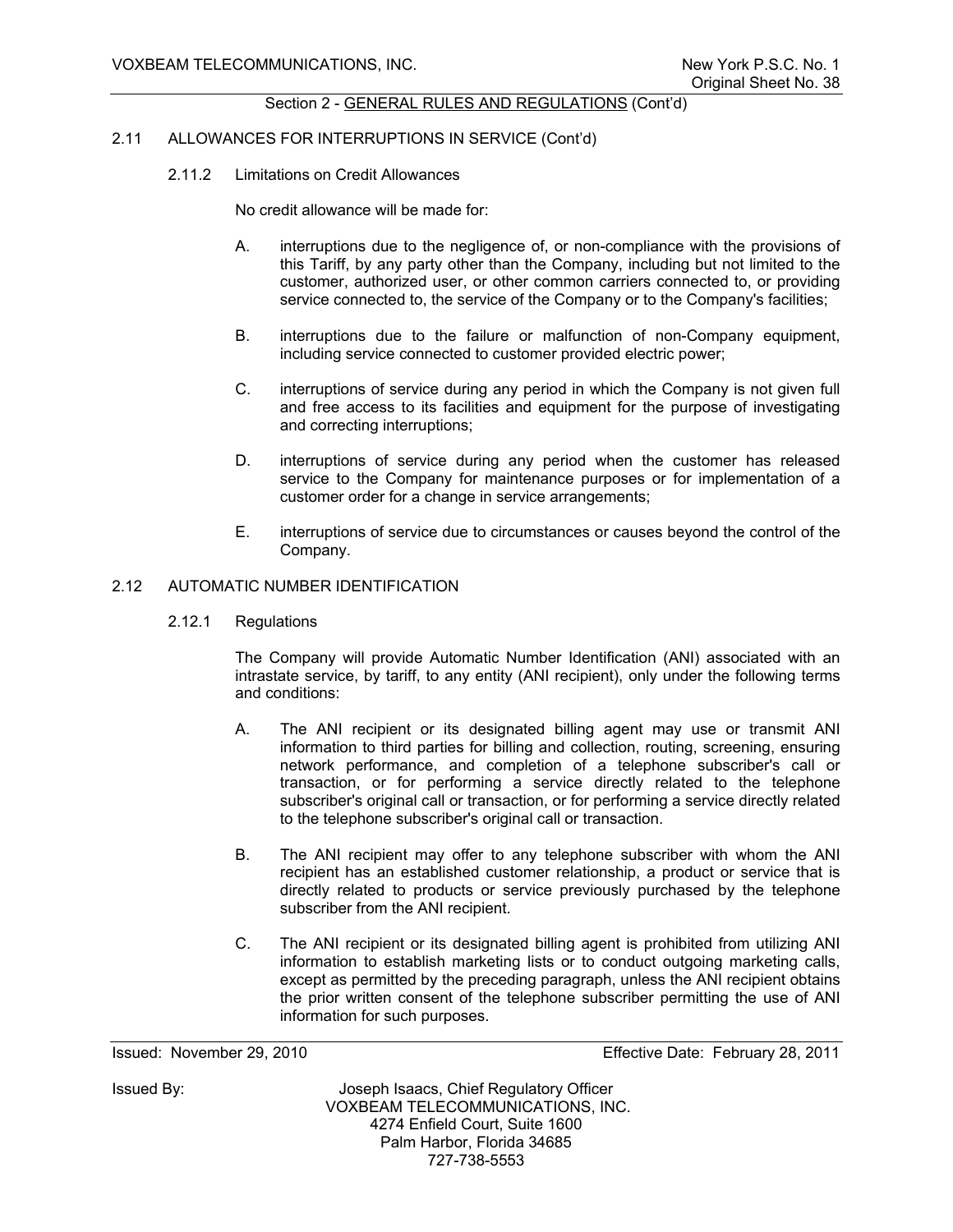## 2.12 AUTOMATIC NUMBER IDENTIFICATION (Cont'd)

- 2.12.1 Regulations (Cont'd)
	- D. The ANI recipient or its designated billing agent is prohibited from reselling, or otherwise disclosing ANI information to any other third party for any use other than those listed in Provision 1, unless the ANI recipient obtains the prior written consent of the subscriber permitting such resale or disclosure.
	- E. Telephone Corporations must make reasonable efforts to adopt and apply procedures designed to provide reasonable safeguards against the aforementioned abuses of ANI.
	- F. Violation of any of the foregoing terms and conditions by any ANI recipient other than a Telephone Corporation shall result, after a determination through the Commission's complaint process, in suspension of the transmission of ANI by the Telephone Corporation until such time as the Commission receives written confirmation from the ANI recipient that the violations have ceased or have been corrected. If the Commission determines that there have been three or more separate violations in a 24 month period, delivery of ANI to the offending party shall be terminated under terms and conditions determined by the Commission.
- 2.12.2 Terms and Conditions

Violation of any of the foregoing terms and conditions by a Telephone Corporation may result in Commission prosecution of penalty and enforcement proceedings.

## 2.13 HEALTH CARE PROVIDERS SUPPORT PROGRAM

2.13.1 General

The purpose of the Health Care Providers Support Program is to enable public and non-profit rural health care providers to have access to telecommunications services necessary for the provision of health care services at rates comparable to those paid for similar services in urban areas. The Heath Care Providers Support Program offers eligible public and non-profit health care providers located in rural areas reduced rates for Company intrastate services specified in this Tariff**.** Such services must be purchased in accordance with the Rules adopted by the Federal Communications Commission (FCC) in its Universal Service Order 97-157, issued May 8, 1997 and codified at 47 Code of Federal Regulations (C.F.R.) 54.601 *et. seq.*, and any amendments made thereto.

Issued: November 29, 2010 Effective Date: February 28, 2011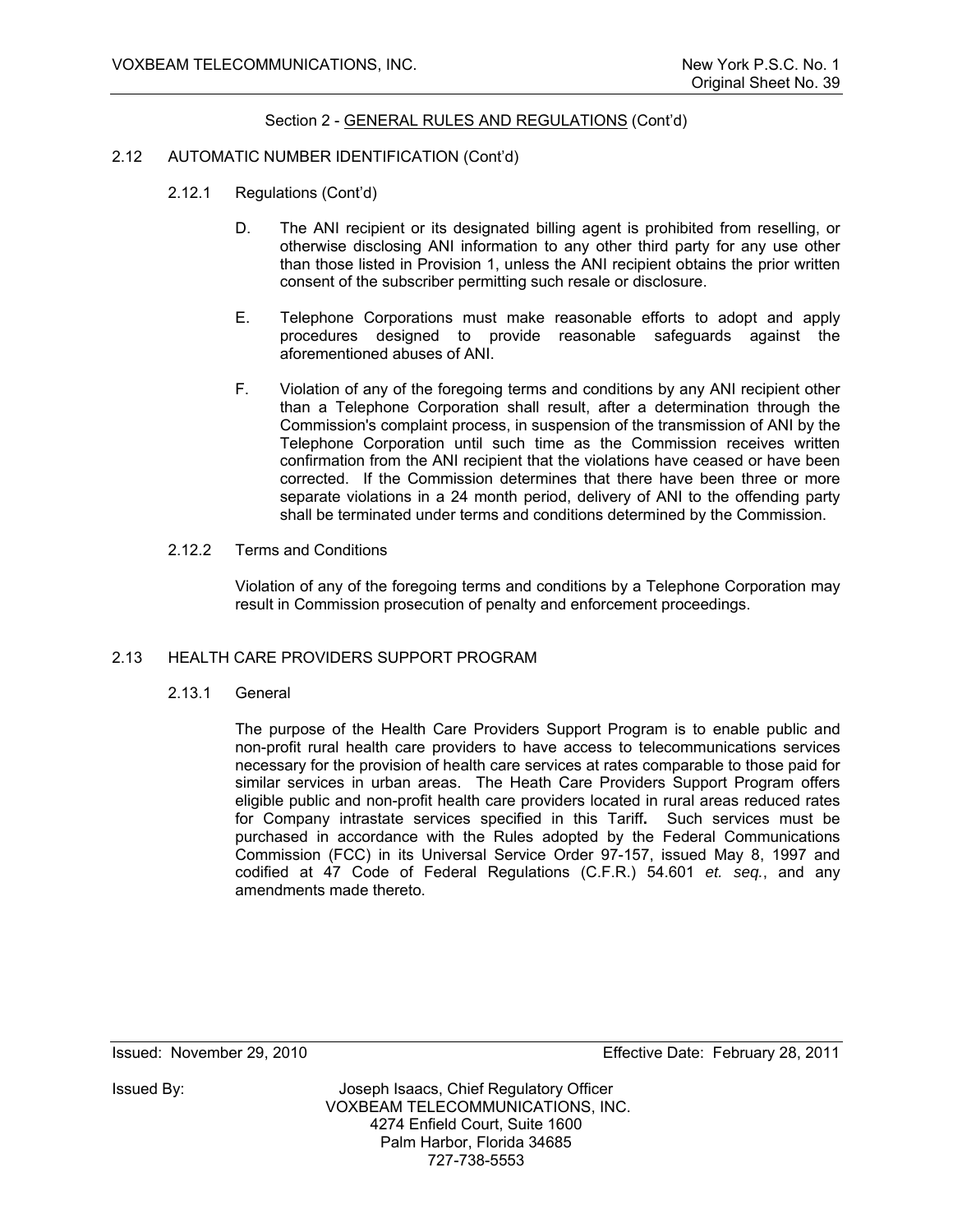## 2.13 HEALTH CARE PROVIDERS SUPPORT PROGRAM (Cont'd)

- 2.13.1 General (Cont'd)
	- A. To be eligible for the reduced rates, rural health care providers are required to comply with the terms and conditions set forth in the FCC Rules.
	- B. Reduced rates are available only to the extent that they are funded by the federal universal service fund.
	- C. Eligible rural health care providers may aggregate demand with other entities to create a consortium. Universal service support shall apply only to the portion of eligible services used by an eligible health care provider.
	- D. Responsibility of eligible health care providers
		- 1) Rural health care providers and consortia shall participate in a competition bidding process for all service eligible for reduced rates in accordance with any state and local procurement rules.
		- 2) Rural health care providers and consortia shall submit requests for services to the program Administrator, as designated by the FCC, and follow established procedures.
		- 3) Services requested must be used for purposes related to the provision of health care services or instruction that the health care provider is legally authorized to provide under the law.
		- 4) A health care provider that cannot obtain toll free access to an Internet service provider and who is eligible for support for limited toll-free access under the Rules must certify that it lacks toll-free Internet access and that it is an eligible health care provider.
		- 5) Services cannot be sold, resold or transferred in consideration for money or any other thing of value.
	- E. Responsibility of the Company
		- 1) The Company shall offer the rates and charges as specified in Section 3, to eligible health care providers to the extent that facilities and services are available and offered. The Company shall offer services to eligible rural health care providers and consortia at prices no higher than the highest urban rate as defined in the FCC Order and Rules.
		- 3) In competitive bidding situations, where specific flexible pricing arrangements are allowed, the Company may offer flexible pricing (to determine the reduced rate) subject to New York Commission of Public Utilities approval.

Issued: November 29, 2010 Effective Date: February 28, 2011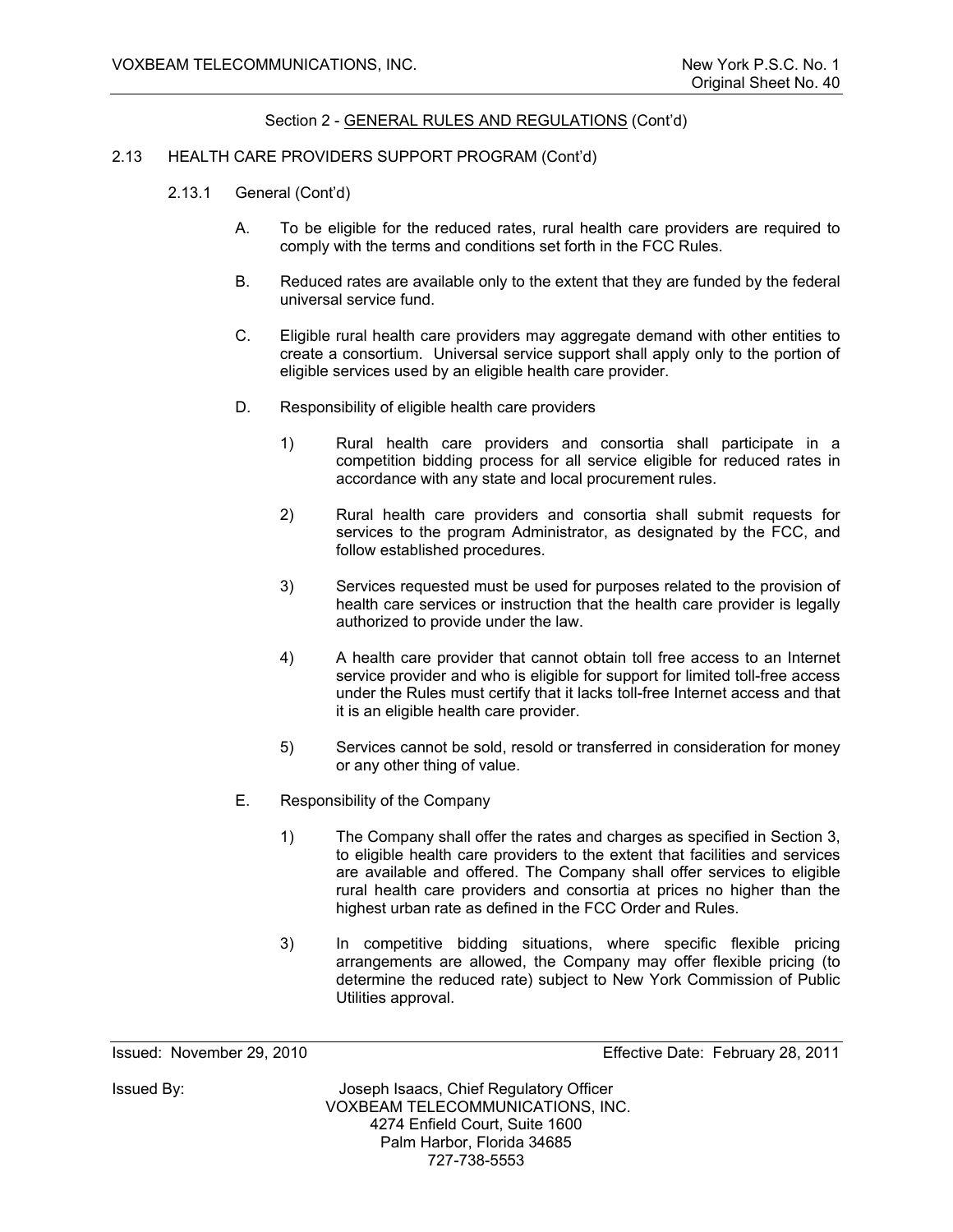#### 2.13 HEALTH CARE PROVIDERS SUPPORT PROGRAM (Cont'd)

2.13.2 Rates and Charges

 The following price adjustments will be available to eligible rural health care providers, except subparagraph C., which shall be available to all eligible health care providers, regardless of location.

- A. A reduced rate for telecommunications services, using a bandwidth capacity of up to 1.544 Mbps, not to exceed the highest tariffed or publicly available rate charged to a commercial customer for a similar service provided over the same distance in the nearest city in New York State with a population of at least 50,000.
- B. An exemption from some mileage charges for any telecommunications services, using a bandwidth capacity of up to 1.544 Mbps, that is necessary for the provision of health care services. The exempted mileage includes the distance between the rural health care provider and the most distant perimeter of the nearest city in New York State with a population of 50,000 or more, less the standard urban distance, which is the maximum average diameter of all cities with population of 50,000 or more in the state.
- C. Each eligible health care provider that cannot obtain toll-free access to an Internet service provider is entitled to receive toll charge credits for toll charges imposed for connecting to an Internet service provider as per the FCC Rules. Such toll charges are available pursuant to applicable toll tariffs.

Issued: November 29, 2010 Effective Date: February 28, 2011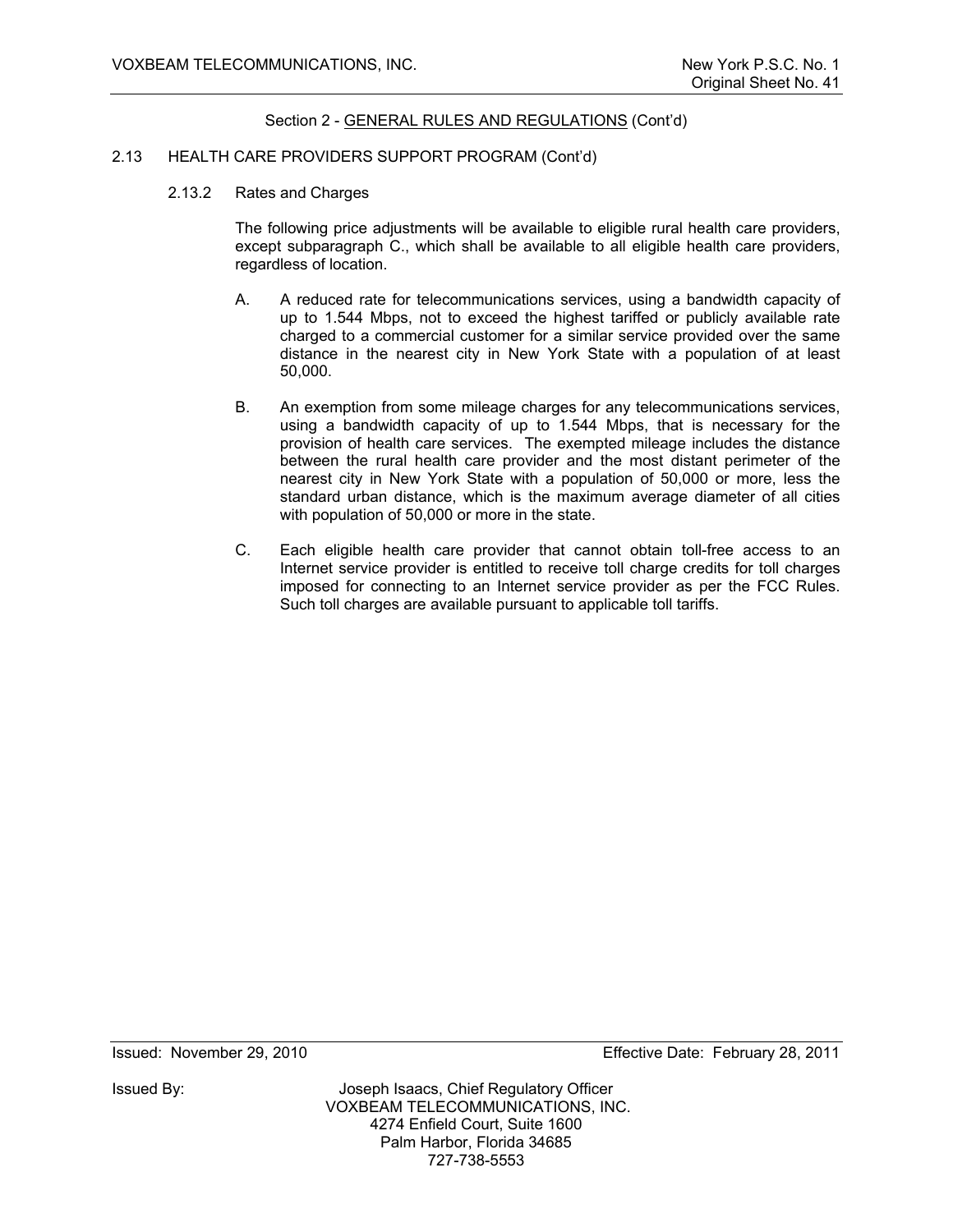#### 2.14 SCHOOLS AND LIBRARIES DISCOUNT PROGRAM

#### 2.14.1 General

 The Schools and Libraries Discount Program permits eligible schools (public and private, grades Kindergarten through 12) and libraries to purchase the Company services offered in this Tariff at a discounted rate, in accordance with the Rules adopted by the Federal Communications Commission (FCC) in its Universal Service Order 97- 157, issued May 8, 1997 and the New York Public Service Commission in its Opinion and Order 97-11. Adopting Discounts for Services for Schools and Libraries, issued June 25, 1997. The FCC's Rules are codified at 47 Code of Federal Regulation (C.F.R.) 54.500 et. seq.

 As indicated in the Rules, the discounts will be between 20 and 90 percent of the prediscount price, which is the price of services to schools and libraries prior to application of a discount. The level of discount will be based on an eligible school or library's level of economic disadvantage and by its location in either an urban or rural area. A school's level of economic disadvantage will be determined by the percentage of its students eligible for participation in the national school lunch program, and a library's level of economic disadvantage will be calculated on the basis of school lunch eligibility in the public school district in which the library is located. A non-public school may use either eligibility for the national school lunch program or other federally approved alternative measures to determine its level of economic disadvantage. To be eligible for the discount, schools and libraries will be required to comply with the terms and conditions set forth in the Rules. Discounts are available only to the extent that they are funded by the federal universal service fund. Schools and libraries may aggregate demand with other eligible entities to create a consortium.

#### 2.14.2 Regulations

A. Obligations of Eligible Schools and Libraries

1) Requests for Service

- a. Schools and libraries and consortia shall participate in a competitive bidding process for all services eligible for discounts, in accordance with any state and local procurement rules.
- b. Schools and libraries and consortia shall submit requests for services to the Schools and Libraries Corporation, as designated by the FCC, and follow established procedures.
- c. Services requested will be used for educational purposes.
- d. Services will not be sold, resold or transferred in consideration for money or any other thing of value.

Issued: November 29, 2010 Effective Date: February 28, 2011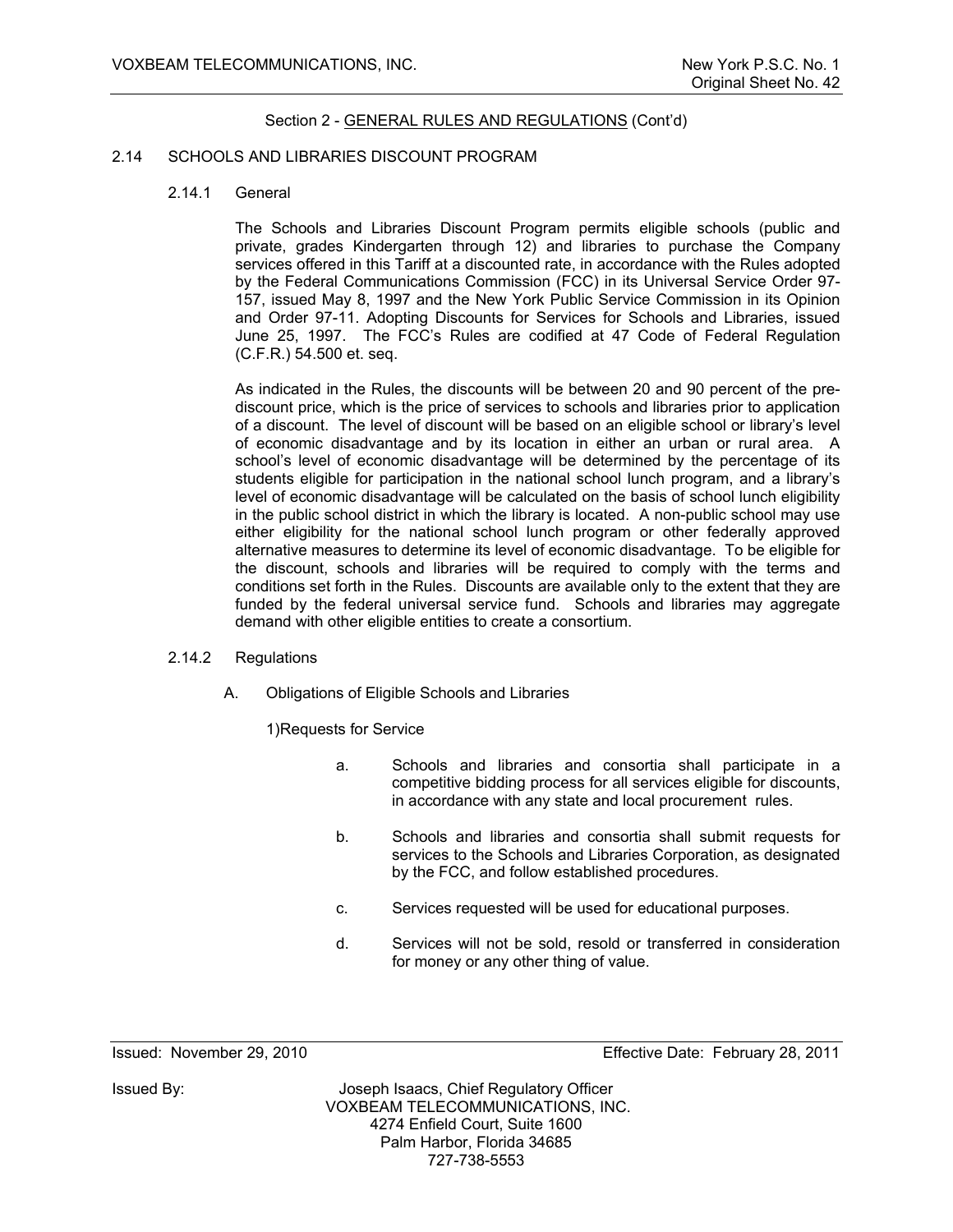#### 2.14 SCHOOLS AND LIBRARIES DISCOUNT PROGRAM (Cont'd)

- 2.14.2 Regulations (Cont'd)
	- A. Obligations of the Company
		- 1) Company will offer discounts to eligible schools and libraries on commercially available telecommunications services contained in this tariff. Those services contained in this tariff which are excluded from the discount program, in accordance with the Rules are included as an attachment to this tariff.
		- 2) Company will offer services to eligible schools, libraries and consortia at prices no higher than the lowest price it charges to similarly situated non-residential customers for similar services (lowest corresponding price).
		- 3) In competitive bidding situations, Company may offer flexible pricing or rates other than in this tariff, where specific flexible pricing arrangements are allowed, subject to New York Public Service Commission approval.
- 2.14.3 Discounted Rates for Schools and Libraries
	- A. Discounts for eligible schools and libraries and consortia shall be set as a percentage from the pre-discount price, which is the price of services to schools and libraries prior to application of a discount.
	- B. The discount rate will be applied to eligible intrastate services purchased by eligible schools, libraries or consortia.
	- C. The discount rate is based on each school or library's level of economic disadvantage as determined in accordance with the FCC Order or other federally approved alternative measures (as permitted by the Rules) and by its location in either an urban or rural area.
	- D. The discount matrix for eligible schools, libraries and consortia is included as an attachment to this tariff.

Issued: November 29, 2010 Effective Date: February 28, 2011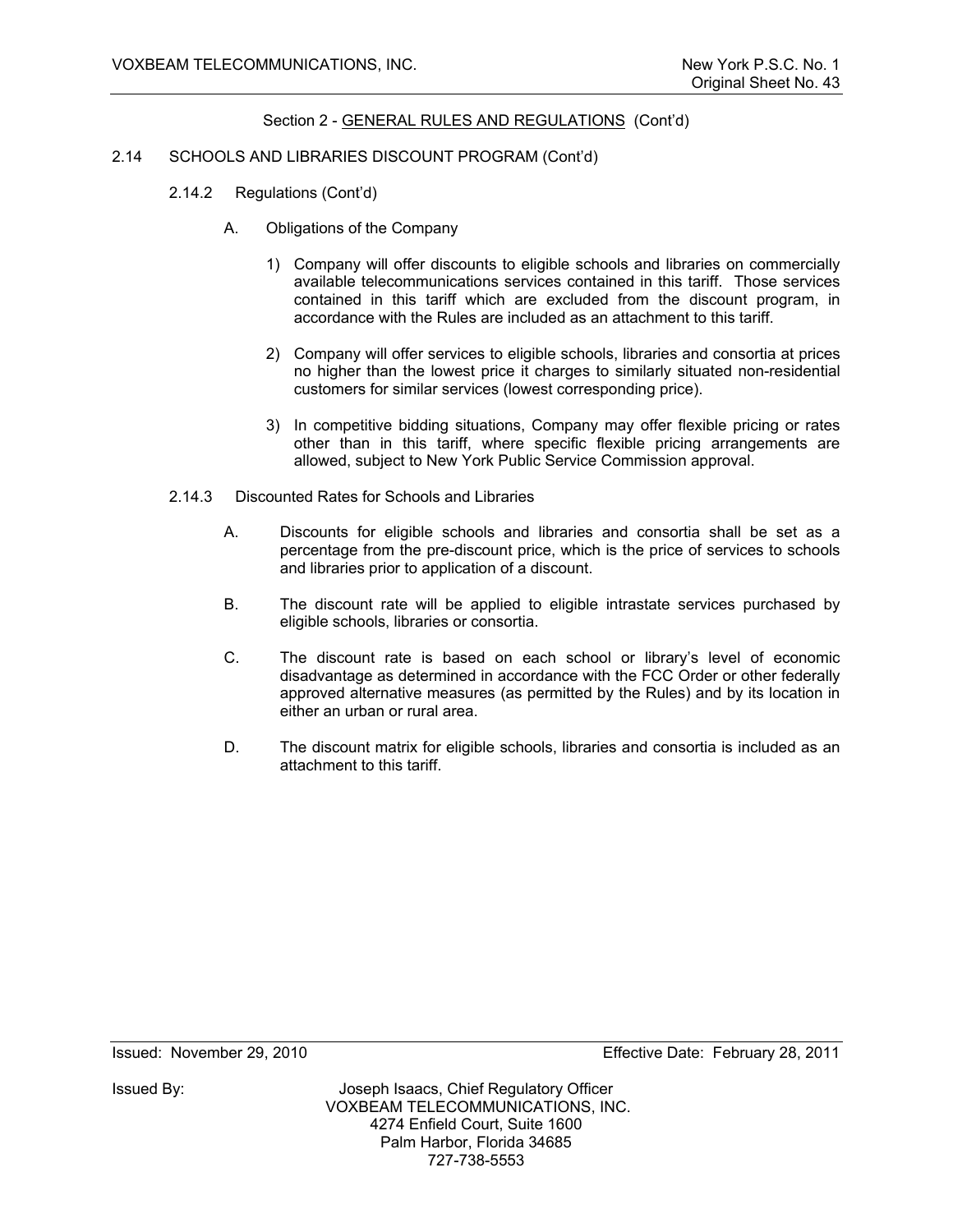# Section 3 - CONNECTION CHARGES

#### 3.1 CONNECTION CHARGE

#### 3.1.1 General

 The Connection Charge is a nonrecurring charge which applies to the following: (a) the installation of a new service; (b) the transfer of an existing service to a different location; (c) a change from one class of service to another at the same or a different location; or (d) restoral of service after suspension or termination for nonpayment. Connection Charges are listed with each service to which they apply.

The Connection Charge is comprised of two charges:

- A. Service Order;
- B. Premises Visit

Both charges may not be applicable in all cases.

The general application of these charges is as follows:

- A. A Service Order charge applies per customer order for all work or services ordered to be provided at one time, on the same premises, for the same customer. The charge recovers the cost of receiving, recording, and processing a customer's request for service.
- B. A Premises Visit charge applies per customer order when the company must dispatch an employee to complete a customer-requested installation or service change. Only one charge applies per customer order.
- 3.1.2 Exceptions to the Charge
	- A. No charge applies for a change to a service for which a lower monthly rate applies, made within 90 days after any general rate increase, if a lower grade of service is offered in the customer's exchange.
	- B. No charge applies for one change in the class of residence service, provided that the change is ordered within 90 days of the initial connection of the customer's exchange service.
	- C. The Company may from time to time waive or reduce the charge as part of a promotion. See Section 5.4.

#### 3.2 RESTORAL CHARGE

 A restoral charge applies each time a service is reconnected after suspension or termination for nonpayment but before cancellation of the service, as deemed in Section 1 of this Tariff.

Issued: November 29, 2010 Effective Date: February 28, 2011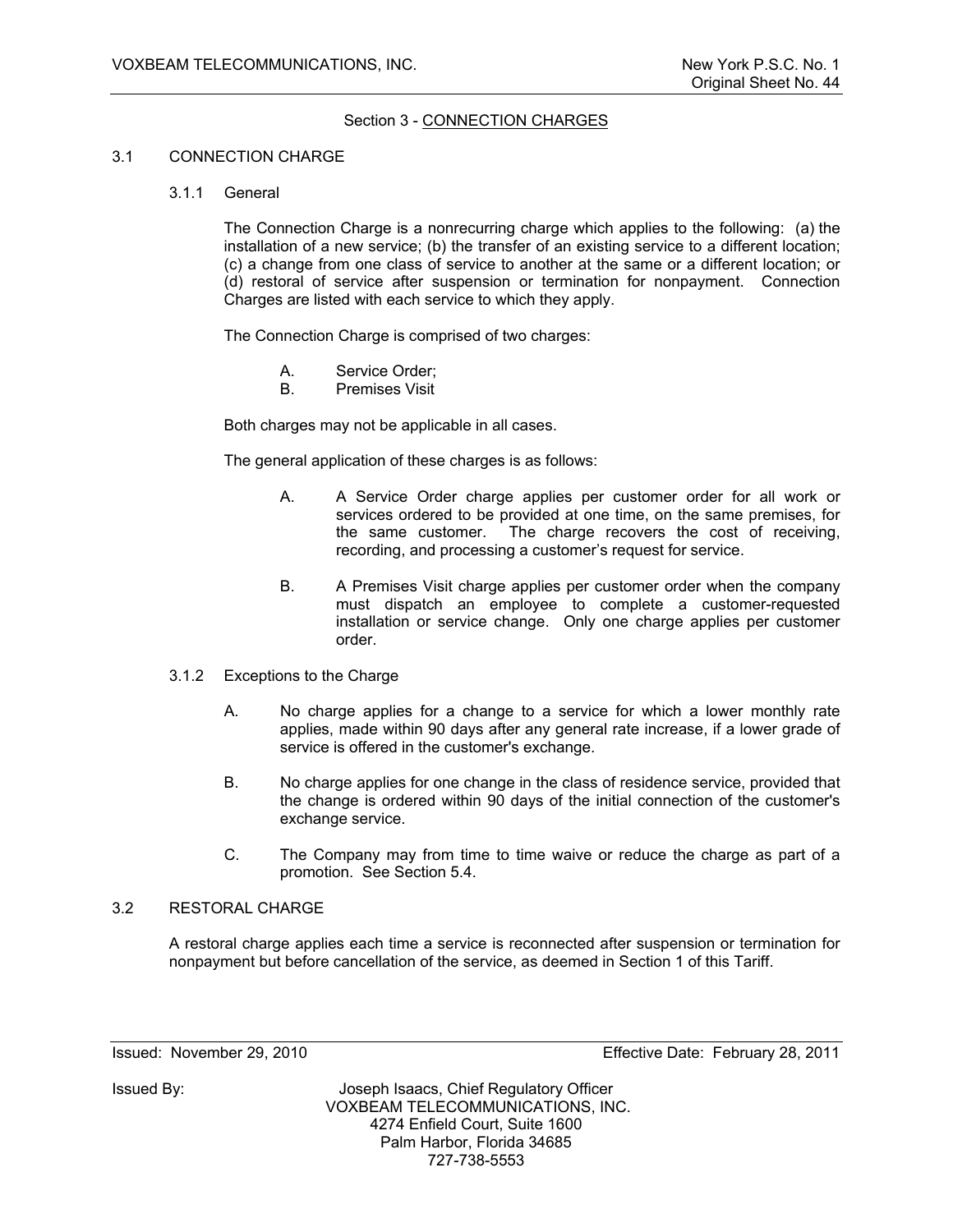# Section 3 - CONNECTION CHARGES (Cont'd)

## 3.3 MOVES, ADDS AND CHANGES

 The Company alone may make changes in the location of its lines and equipment. When it is found that a move or change of such lines or equipment has been made by others, the Connection Charge for the underlying service will apply as if the work had been done by the Company.

 The customer will be assessed a charge for any move, add or change of a Company service. Move, Add and Change are defined as follows:

- Move: The disconnection of existing equipment at one location and reconnection of the same equipment at a new location in the same building or in a different building on the same premises.
- Add: The addition of a vertical service to existing equipment and/or service at one location.
- Change: Change including rearrangement or reclassification of existing service at the same location.

# 3.4 RECORD ORDER CHARGE

 A Record Order Charge applies for work performed by the Company in connection with receiving, recording, and processing customer requests for the following.

- A. addition of directory listings
- B. change in listed name
- C. change of address
- D. change of billing party
- E. change in listed service to non-published service, not involving a change of telephone number.

A Record Order Charge does not apply when a Service Order charge also applies.

# 3.5 CHARGES ASSOCIATED WITH PREMISES VISIT

#### 3.5.1 Terms and Conditions

 The customer may request an estimate or a firm bid before ordering wire installation work to be done. When an estimate is provided, the estimate is not binding on the Company and the charge to be billed will be based on the actual time and materials charges incurred. When a firm bid is provided at customer request, the charge to be billed is the amount quoted to the customer for the work requested.

Issued By: Joseph Isaacs, Chief Regulatory Officer VOXBEAM TELECOMMUNICATIONS, INC. 4274 Enfield Court, Suite 1600 Palm Harbor, Florida 34685 727-738-5553

Issued: November 29, 2010 Effective Date: February 28, 2011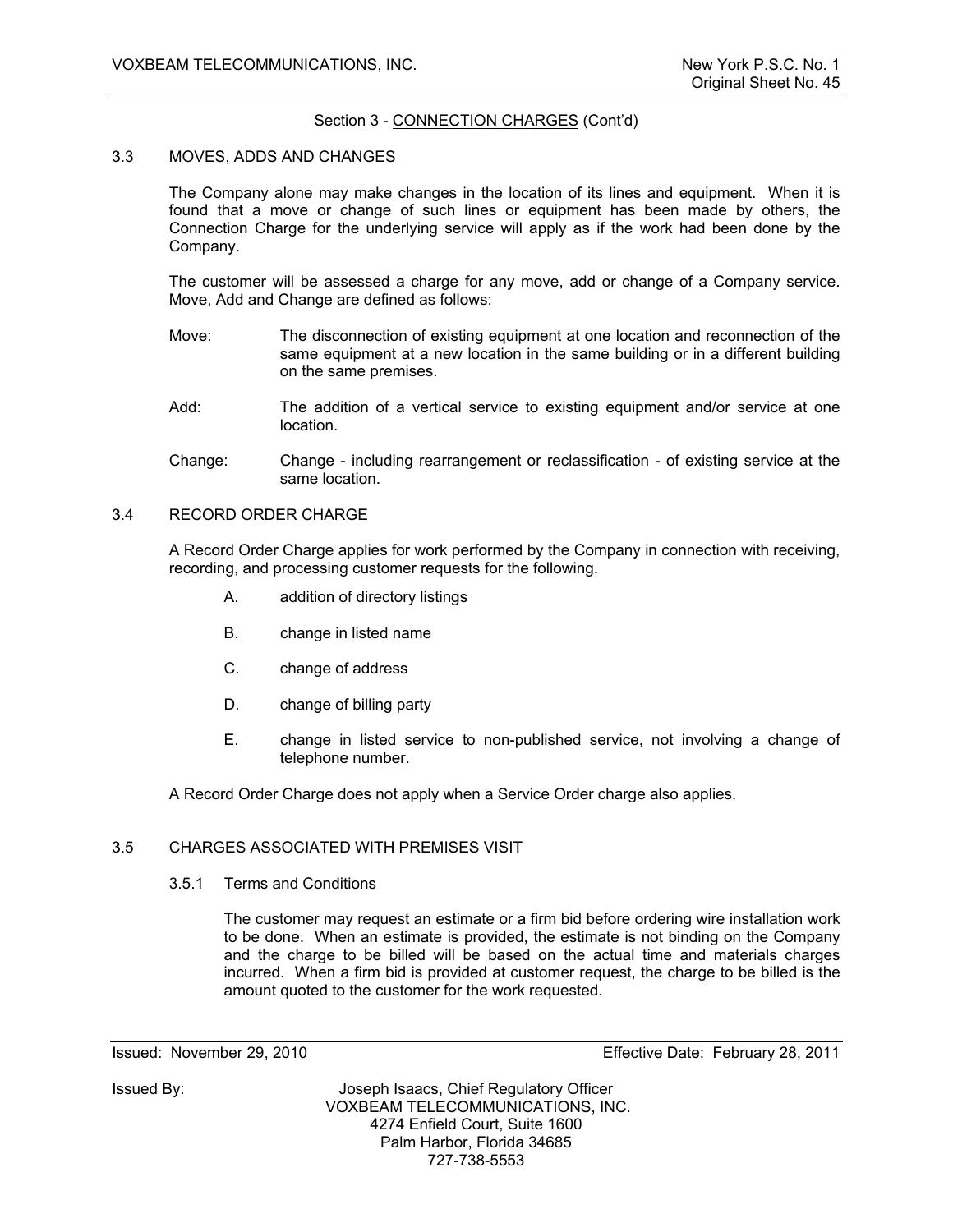## Section 3 - CONNECTION CHARGES (Cont'd)

#### 3.5 CHARGES ASSOCIATED WITH PREMISES VISIT (Cont'd)

3.5.1 Terms and Conditions (Cont'd)

 Inside Wire charges apply per service call when billable premises work is performed on noncomplex premises wire and jacks. Residence and Business charges may differ. Such charges are due and payable when billed.

Noncomplex wire, jacks and materials include:

 2 to 6 pair inside wire **Faceplates**  RJ11C, RJ14C, RJ11W and RJ14W type station jacks Staples, screws, nail, tape, connectors, etc.

3.5.2 Trouble Isolation Charge

 When a visit to the customer's premises is necessary to isolate a problem reported to the Company but identified by the Company's technician as attributable to customer-provided equipment or inside wire, a separate charge applies in addition to all other charges for the visit.

3.5.3 Inside Wire Maintenance and Installation

 The customer may provide inside wiring for single-line station equipment or may elect to have the Company's technicians install or maintain inside wire.

A. Inside Wire Installation Charge

 Charge to be billed will be based on the actual time and materials charges incurred when a customer requests new wire and jack installation or requests existing wire and jack moves, changes, removals, rearrangements, replacements or pre-wiring.

B. Inside Wire Maintenance Charge

 The Inside Wire Maintenance Charge applies when a customer requests wire and jack maintenance. Charge to be billed will be based on the actual time and materials charges incurred when a customer requests maintenance of wiring.

# 3.6 PRIMARY INTEREXCHANGE CARRIER CHANGE CHARGE

 The customer will incur a charge each time there is a change in the long distance carrier associated with the customer's line after the initial installation of service.

Issued: November 29, 2010 Effective Date: February 28, 2011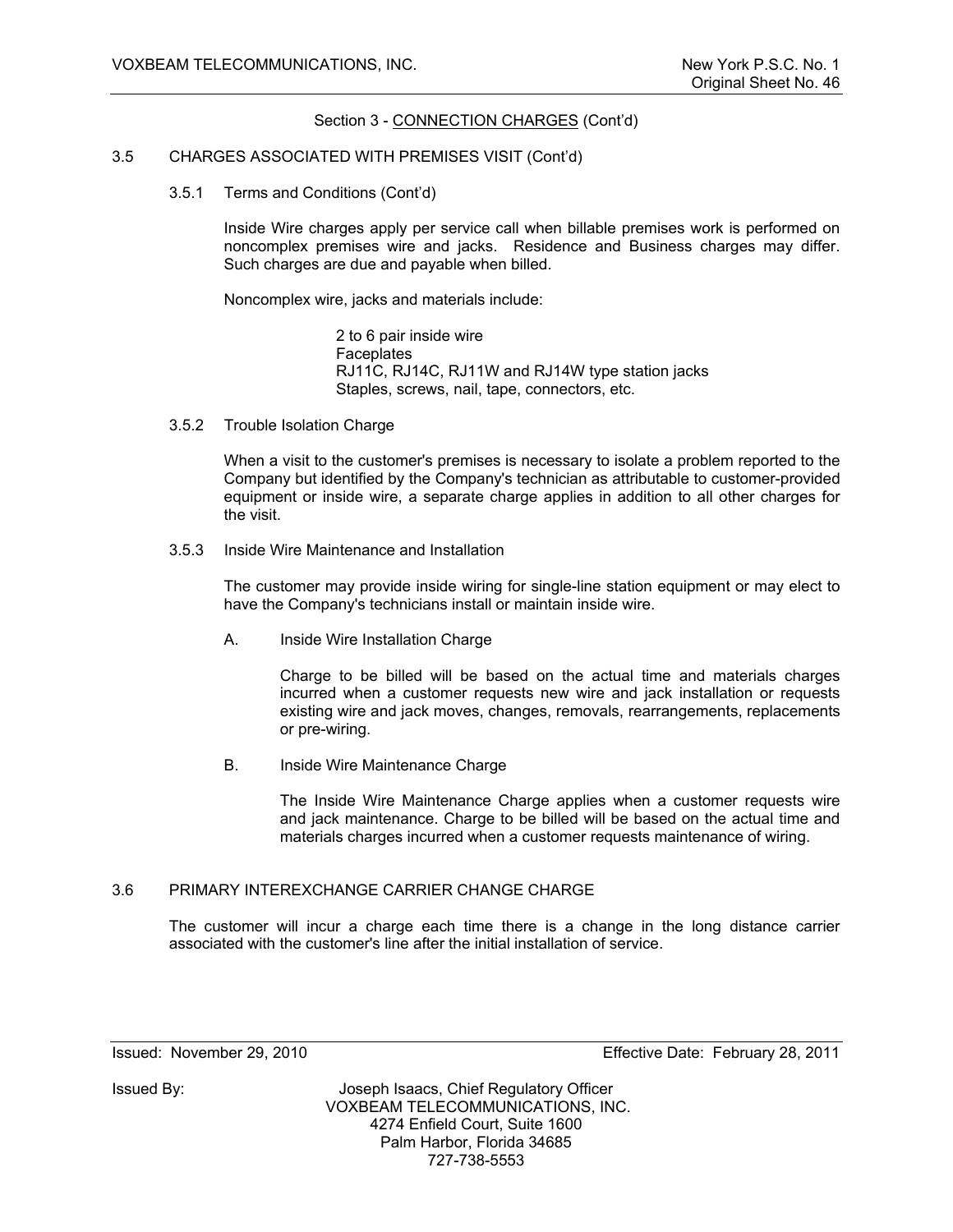## Section 4 - INTRALATA TOLL USAGE AND MILEAGE CHARGES

#### 4.1 GENERAL

#### 4.1.1 Description

 IntraLATA toll service is furnished for communication between telephones in different local calling areas within a particular LATA in accordance with the regulations and schedules of charges specified in this tariff. The toll service charges specified in this section are in payment for all service furnished between the calling and called telephone, except as otherwise provided in this Tariff.

 IntraLATA toll calling includes the following types of calls: direct dialed, calling card, collect, 3rd number billed, special toll billing, requests to notify of time and charges, person to person calling and other station-to-station calls.

4.1.2 Classes of Calls

Service is offered as two classes: station-to-station calling and person to person calling.

- A. Station-to-Station Service is that service where the person originating the call dials the telephone number desired or gives the Company operator the telephone number of the desired telephone station or system.
- B. Person-to-Person Service is that service where the person originating the call specifies to the Company operator a particular person to be reached, a particular mobile unit to be reached, or a particular station, department or office to be reached. The call remains a person-to-person call when, after the telephone, mobile telephone, or PBX system has been reached and while the connection remains established, the person originating the call requests or agrees to talk to any person other than the person specified, or to any other agreed upon alternate.

Issued: November 29, 2010 Effective Date: February 28, 2011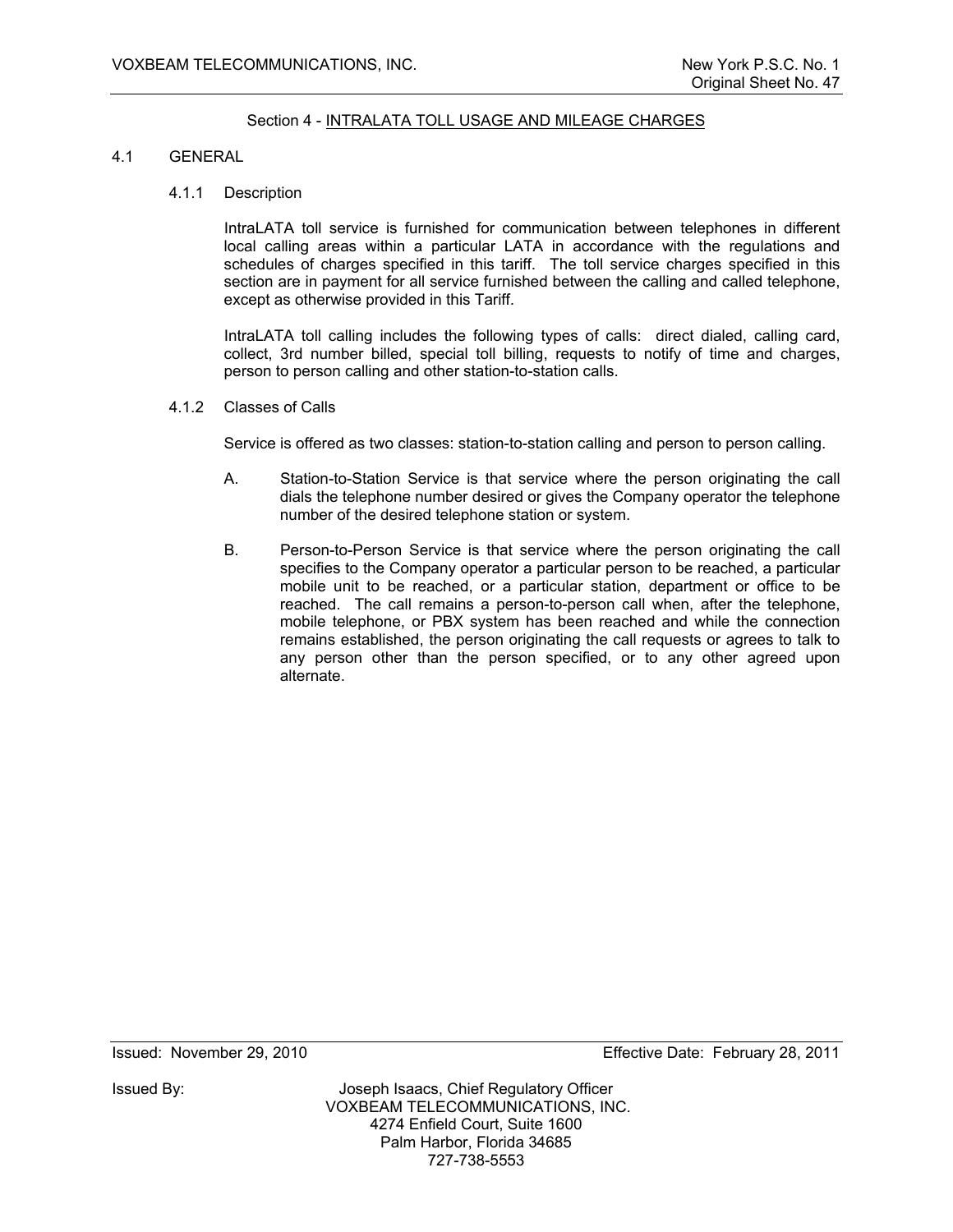# Section 4 - INTRALATA TOLL USAGE AND MILEAGE CHARGES (Cont'd)

## 4.2 TIMING OF CALLS

4.2.1 General

 Unless otherwise indicated, all calls are timed in one minute increments and all calls which are fractions of a minute are rounded up to the next whole minute.

4.2.2 Station-to-Station

 For station-to-station calls, call timing begins when a connection is established between the calling telephone and the called telephone station.

4.2.3 Person-to-Person

 For person-to-person calls, call timing begins when connection is established between the calling person and the particular person, station or mobile unit specified or an agreed alternate.

4.2.4 End of Call Timing

 Call timing ends when the calling station "hangs up," thereby releasing the network connection. If the called station "hangs up" but the calling station does not, chargeable time ends when the network connection is released either by automatic timing equipment in the telephone network or by the Company operator.

4.2.5 Multiple Time Periods

 Calls originating in one time period as defined in Section 4.3 and terminating in another will be billed the rates in effect at the beginning of each minute.

4.2.6 Local Time

All times refer to local time.

# 4.3 TIME PERIODS DEFINED

Time periods are defined within the applicable rate sections.

Issued: November 29, 2010 Effective Date: February 28, 2011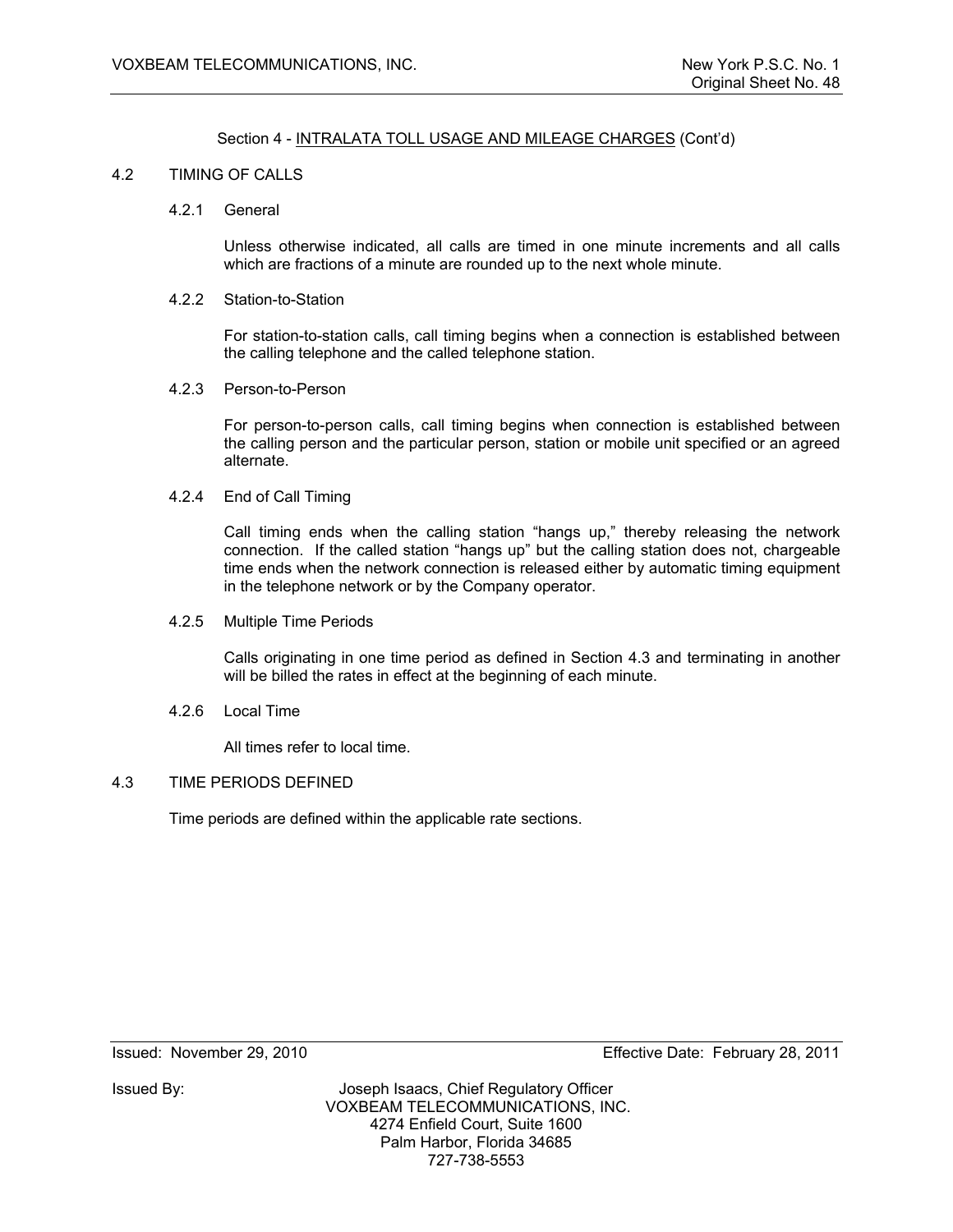#### Section 4 - INTRALATA TOLL USAGE AND MILEAGE CHARGES (Cont'd)

#### 4.4 REGULATIONS AND COMPUTATION OF MILEAGE

 Calls for which rates are mileage sensitive are rated on the airline distance between the originating rate center and the terminating rate center.

4.4.1 Originating Rate Center

 A customer's primary local exchange number includes an NXX code that is associated with a specific rate center. The originating point of all calls charged to that customer's account shall be the location of the customer's rate center.

4.4.2 Terminating Rate Center

 The terminating point for all calls shall be the location of the local rate center associated with the called number.

4.4.3 Calculation of Mileage

 Usage charges for all mileage sensitive products are based on the airline distance between serving wire centers associated with the originating and terminating points of the call. The serving wire centers of a call are determined by the area codes and exchanges of the origination and destination points.

The distance between any two rate centers is determined as follows:

 Airline mileage, where mileage is the basis for rating calls, is obtained by using the "V" and "H" coordinates assigned to each rate center and contained in NECA FCC Tariff No. 4 or successor tariffs. To determine the airline distance between any two locations, proceed as follows:

- a. Obtain the "V" and "H" coordinates for each location. The "V" coordinate is the first four digits in the "VH" column. The "H" coordinate is the next four digits.
- b. Obtain the difference between the "V" coordinates of each of the locations. Obtain the difference between the "H" coordinates.
- c. Square each difference obtained in step b., above.
- d. Add the square of the "V" difference and the "H" difference obtained in step c., above.
- e. Divide the sum of the square by 10. Round to the next higher whole number if any fraction is obtained.
- f. Obtain the square root of the whole number result obtained above. Round to the next higher whole number if any fraction is obtained. This is the airline mileage.

Formula:

(V1 V2) (H1 H2) 10 2 2 - +-

Issued By: Joseph Isaacs, Chief Regulatory Officer VOXBEAM TELECOMMUNICATIONS, INC. 4274 Enfield Court, Suite 1600 Palm Harbor, Florida 34685 727-738-5553

Issued: November 29, 2010 Effective Date: February 28, 2011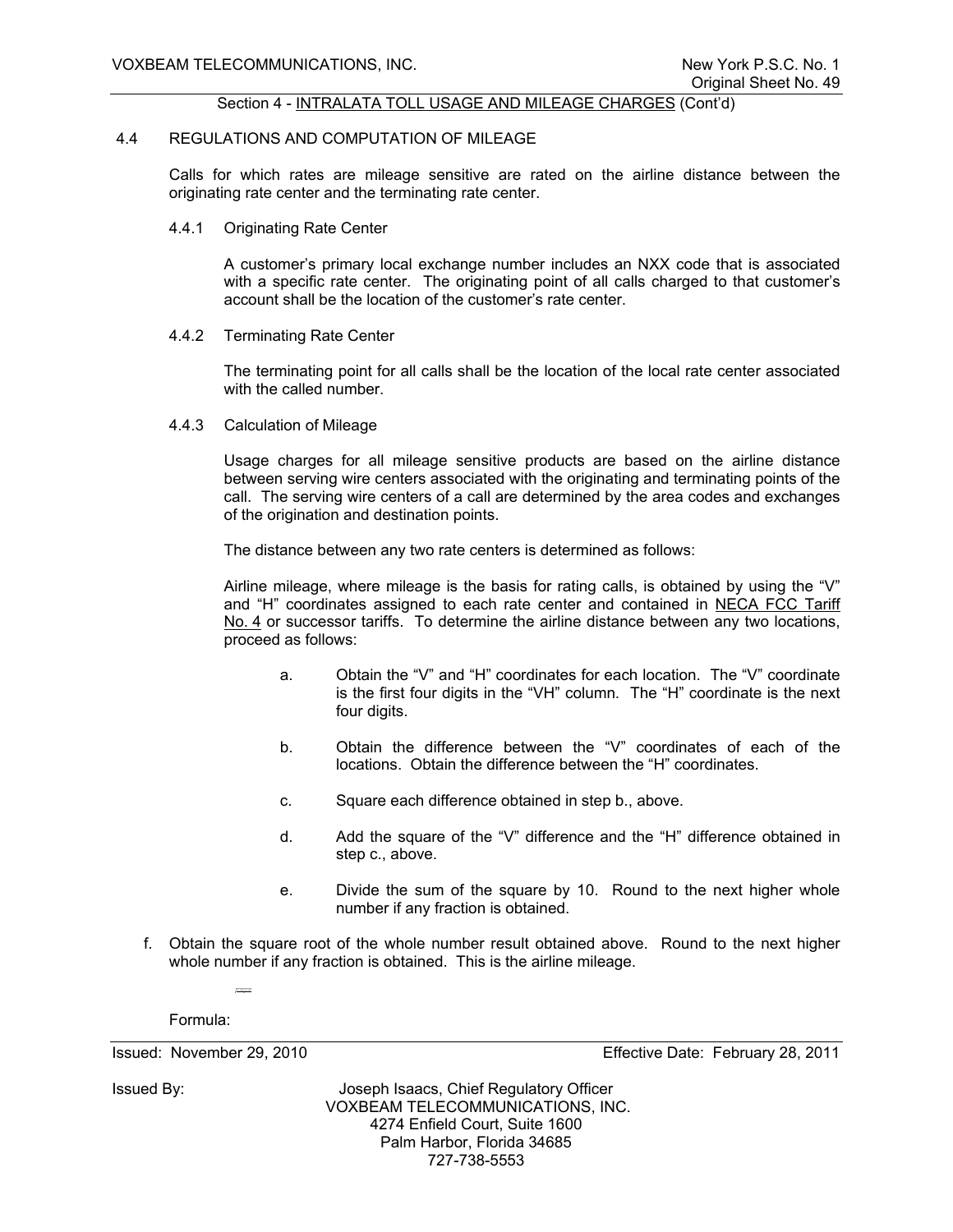# Section 4 - INTRALATA TOLL USAGE AND MILEAGE CHARGES (Cont'd)

## 4.5 CALL CHARGES

 Rates are based on the duration of the call as measured according to Section 4.2 above, time of day rate period of the call as described in Section 4.3 and the airline mileage between points of the call as described in Section 4.4. In addition, where live or automated operator assistance is required for call completion or billing, a per call service charge applies.

 Charges for all classes of calls may be to the calling station, to the called station when the called party agrees to accept the charges, to an authorized telephone number which is not the called station or the calling station (3rd number billing), or to an authorized calling card.

- 4.5.1 Usage Charges:
	- A. Business Two-Point Message Toll Service

See Rate Schedule in Section 12 of this tariff.

B. Residence Two-Point Message Toll Service

See Rate Schedule in Section 12 of this tariff.

4.5.2 Per Call Service Charges

 The service charges listed in the Rate Schedule specified in Section 12 of this tariff apply to intraLATA toll calls for which live or automated operator assistance is provided for call completion and/or billing.

Issued: November 29, 2010 Effective Date: February 28, 2011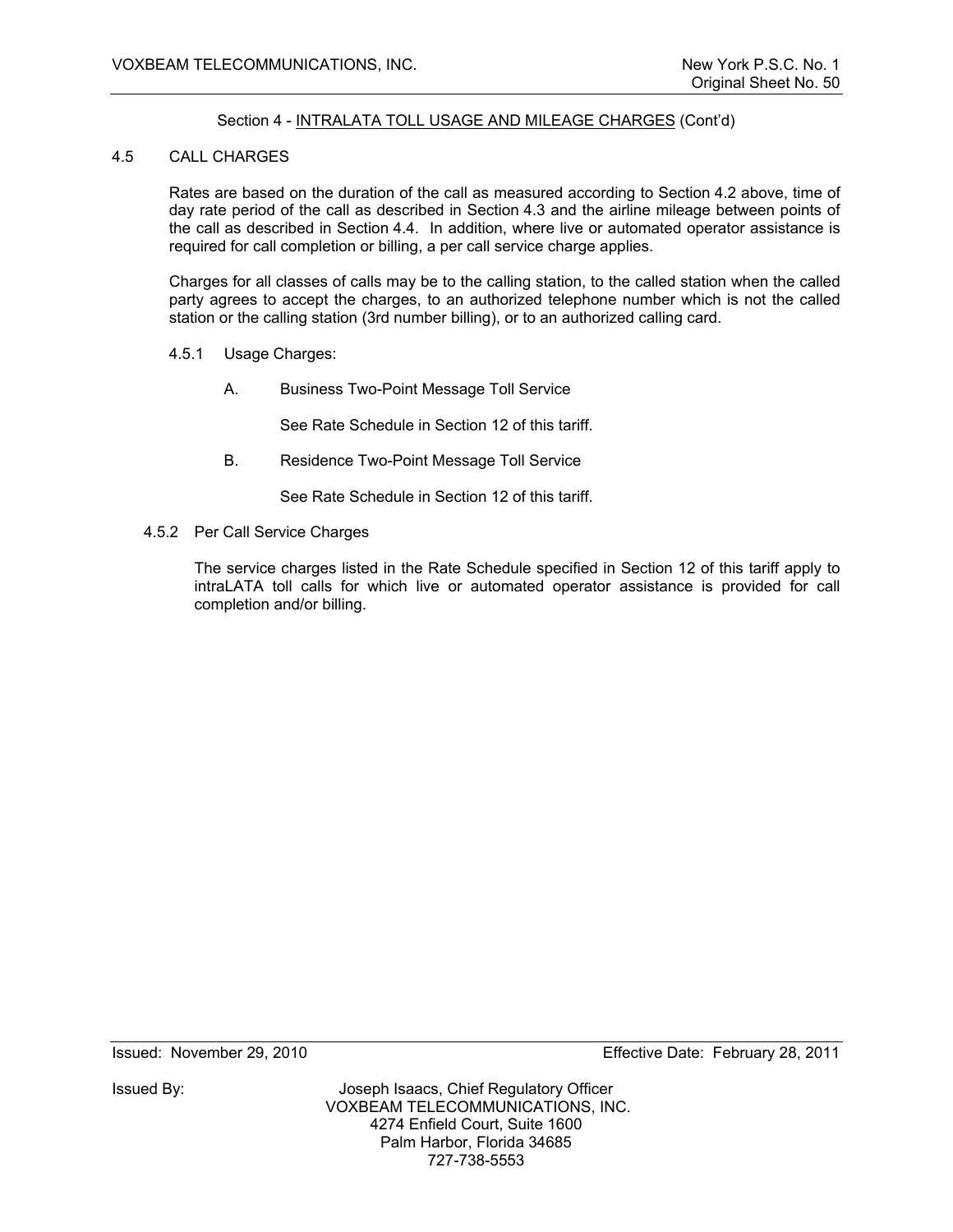# Section 5 - SUPPLEMENTAL SERVICES

## 5.1 Custom Calling Services

- 5.1.1 Description of Features
	- A. Three Way Conference, Consultation, Transfer

The Three Way Calling feature allows a customer to add a third party to an existing two-way call and form a three-way call. The call must have been originated from outside the station group and terminate to a station within the station group. The Call Hold feature allows a customer to put any in-progress call on hold by flashing the switchhook and dialing a code. This frees the line to allow the customer to make an outgoing call to another number. Only one call per line can be on hold at a time. The third party cannot be added to the original call.

B. Call Forwarding

Call Forwarding, when activated, redirects attempted terminating calls to another customer-specific line. The customer may have to activate and deactivate the forwarding function and specify the desired terminating telephone number during each activation procedure. Call originating ability is not affected by Call Forwarding.

The calling party is billed for the call to the called number. If the forwarded leg of the call is chargeable, the customer with the Call Forwarding is billed for the forwarded leg of the call.

Call Forwarding - Busy automatically reroutes an incoming call to a customer predesignated number when the called number is busy.

Call Forwarding - Don't Answer automatically reroutes an incoming call to a customer predesignated number when the called number does not answer within the number of rings programmed by the Company.

Call Forwarding - Variable allows the customer to choose to reroute incoming calls to another specified telephone number. The customer must activate and deactivate this feature.

C. Call Waiting/Cancel Call Waiting

Call Waiting provides a tone signal to indicate to a customer already engaged in a telephone call that a second caller is attempting to dial in. It will also permit the customer to place the first call on hold, answer the second call and then alternate between both callers. Cancel Call Waiting (CCW) allows a Call Waiting (CW) customer to disable CW for the duration of an outgoing telephone call. CCW is activated (i.e., CW is disabled) by dialing a special code prior to placing a call, and is automatically deactivated when the customer disconnects from the call.

# D. Distinctive Ringing

This feature enables a user to determine the source of an incoming call from a distinctive ring. The user is provided with up to two additional telephone numbers.

Issued: November 29, 2010 Effective Date: February 28, 2011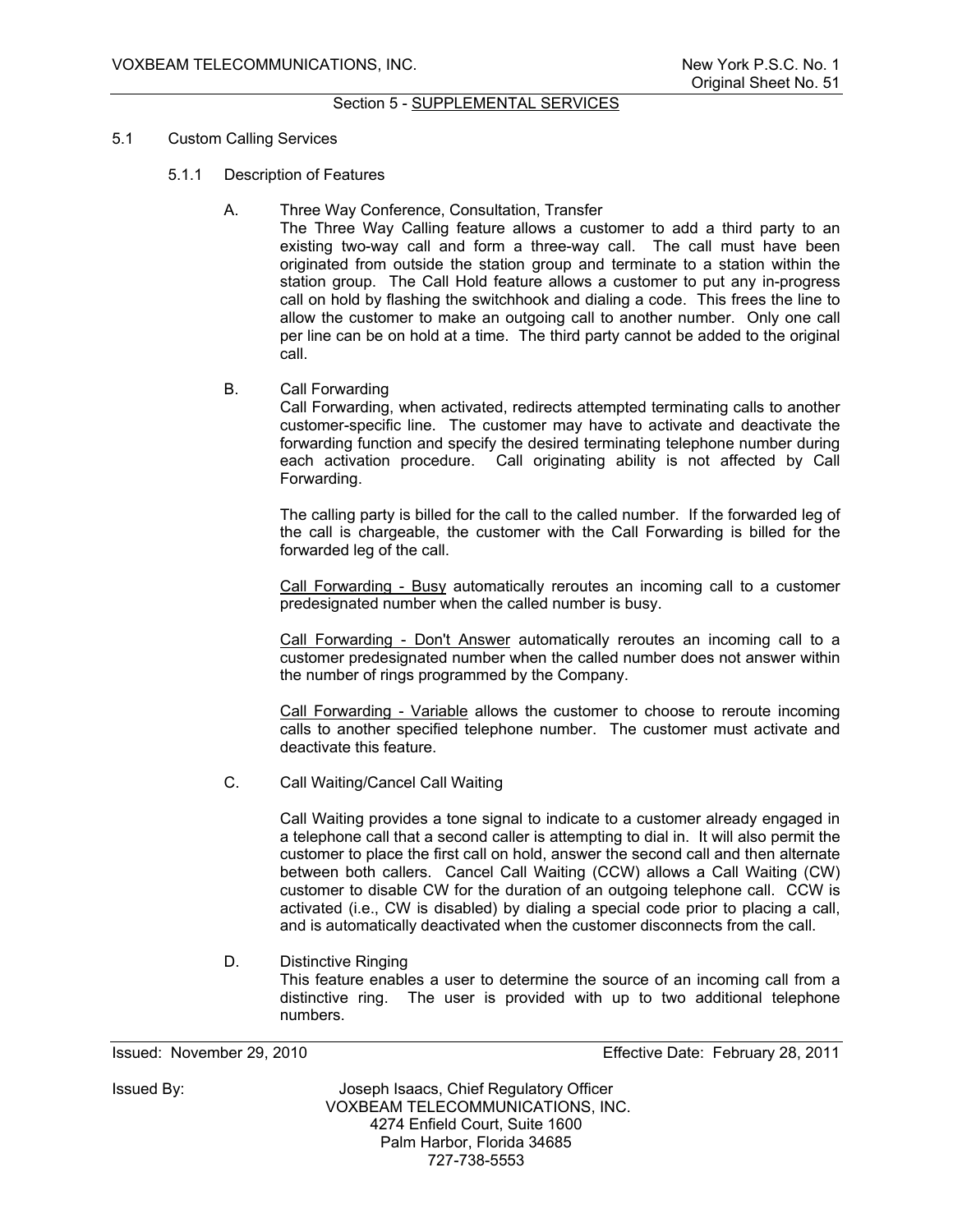## 5.1 CUSTOM CALLING SERVICE (Cont'd)

- 5.1.2 Description of Features (Cont'd)
	- E. Multiline Hunting

This feature is a line hunting arrangement that provides sequential search of available numbers within a multiline group. Circular and uniform hunting can also be selected.

Hunt group charges apply to sequential, circular and uniform hunting and queuing with announcement per queue slot.

F. Speed Calling

This feature allows a user to dial selected numbers using one or two digits. Up to eight numbers (single digit, or thirty numbers with two digits) can be selected.

- G. Blocking Service or a telephonic block can only be removed pursuant to a written request by the customer of record, or the customer of record providing the correct password over the telephone, or by a request made in person by such customer. The customer of record can provide a personal password to use to remove blocking service at the time blocking service is established.
- 5.1.3 Rates and Charges
	- A. Monthly Rates

Rates for this service are located in Section 12.

B. Connection Charges (Nonrecurring Charges)

Connection charges may apply when a customer requests connection to one or more custom calling features. Orders requested for the same customer account made at the same time for the same premises will be considered one request. These charges may not apply if the features are ordered at the same time as other work for the same customer account at the same premises.

See Rate Schedule in Section 12 of this tariff.

C. Trial Period

The Company may elect to offer a free or reduced rate trial of any new custom calling feature(s) to prospective customers within 90 days of the establishment of the new feature. See 5.4, Service and Promotional Trials, below.

Issued: November 29, 2010 Effective Date: February 28, 2011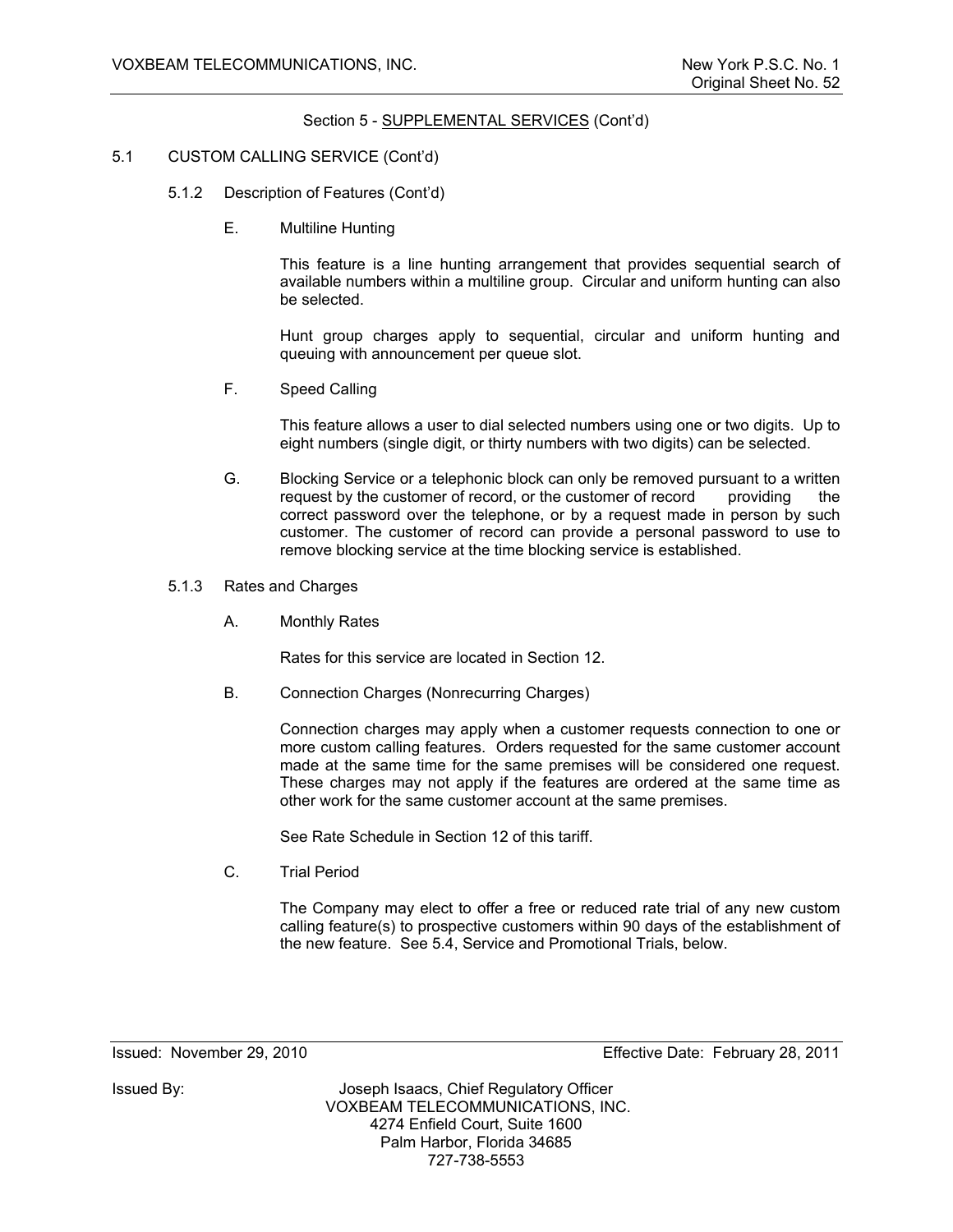#### 5.2 CLASS SERVICES

5.2.1 General

The features in this section are made available on an individual basis or as part of multiple feature packages. All features are provided subject to availability; features may not be available with all CLASS services. Transmission levels may not be sufficient in all cases.

- 5.2.2 Description of Features
	- A. Caller ID/Block Caller ID

The Caller ID feature allows a customer to see a caller's name and number previewed on a display screen before the call is answered allowing a customer to prioritize and or screen incoming calls. Caller ID records the name, number, date and time of each incoming call -- including calls that aren't answered by the customer. Caller ID service requires the use of specialized CPE not provided by the company. It is the responsibility of the customer to provide the necessary CPE.

B. Automatic Callback

The Automatic Callback feature allows a customer to automatically Callback the last number dialed. This is accomplished by the customer activating a code. The network periodically tests the busy/free status of the called line for up to 30 minutes until both lines are found free and then Callbacks the call for the customer.

The Automatic Callback feature also allows customers, having reached a busy number, to dial a code before hanging up. Automatic Callback feature then continues to try the busy number for up to 30 minutes until it becomes free. Once the busy line is free the call is automatically called back and the customer is notified of the connected call via a distinctive ring.

The following types of calls cannot be Automatically Called back:

 Calls to 800 Service numbers Calls to 900 Service numbers Calls preceded by an interexchange carrier access code International Direct Distance Dialed calls Calls to Directory Assistance Calls to 911

C. Automatic Recall

The Automatic Recall stores the number of the most recent incoming call (including unanswered incoming calls) to a customer's number. This allows a customer to dial back any missed or unanswered telephone calls.

Issued: November 29, 2010 Effective Date: February 28, 2011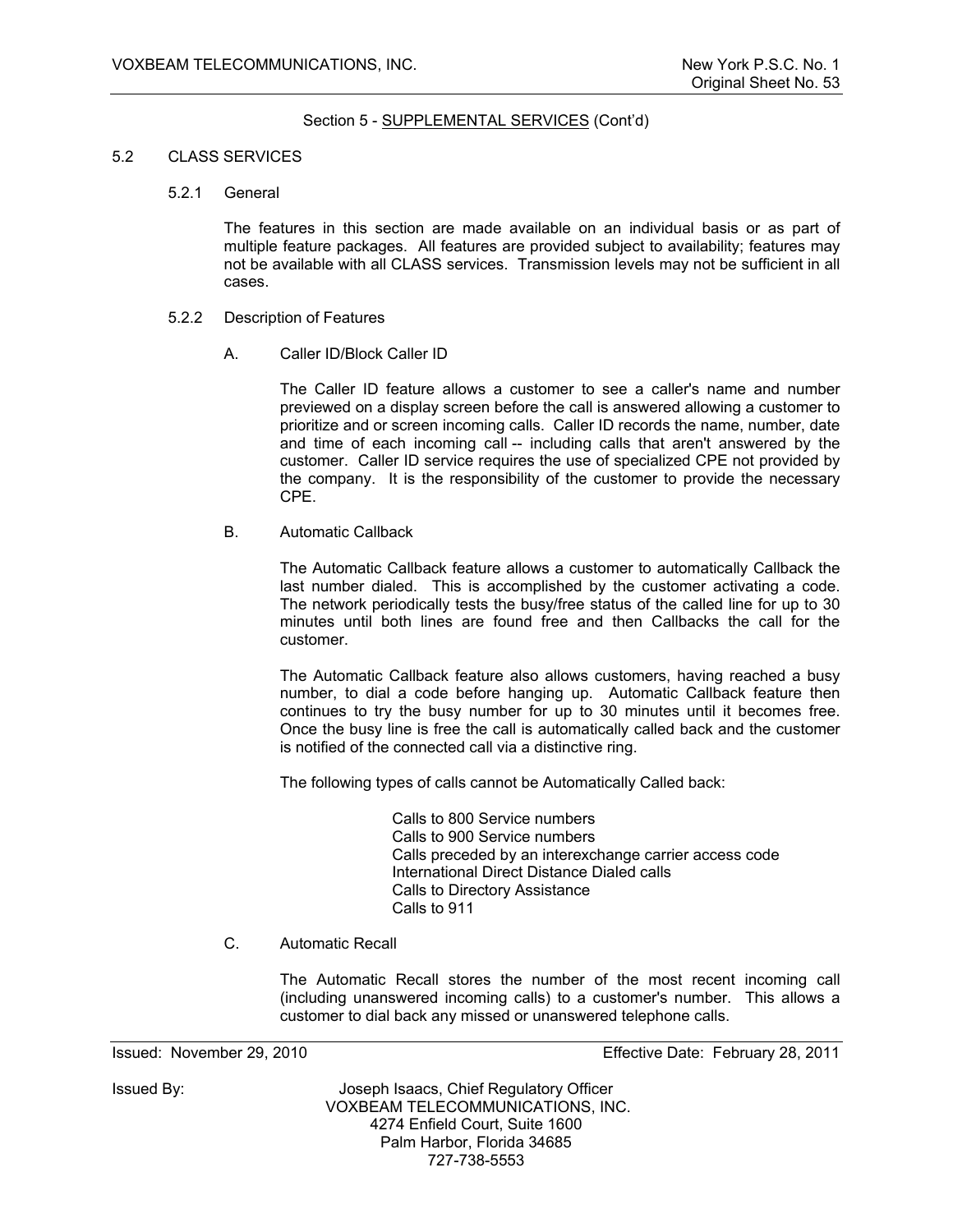- 5.2 CLASS SERVICES (Cont'd)
	- 5.2.2 Description of Features (Cont'd)
		- D. Call Trace

Call Trace allows customers to key in a code that alerts the network to trace the last call received. The traced telephone number is automatically sent to the company for storage for a limited amount of time and is retrievable by legally constituted authorities upon proper request by them. By contacting the company the customer can use this application to combat nuisance calls.

E. Selective Call Acceptance, Forwarding, Rejection

Selective Calling affords the customer the ability to specify which of several phones on a line is to receive a message.

- 5.2.3 Rates and Charges
	- A. Monthly Rates

Rates for this service are located in Section 6, Residential Network Switched Services, and Section 7, Business Network Switched Services.

B. Connection Charges (Nonrecurring Charges)

Connection charges may apply when a customer requests connection to one or more features. Orders requested for the same customer account made at the same time for the same premises will be considered one request. These charges may not apply if the features are ordered at the same time as other work for the same customer account at the same premises.

See Rate Schedule in Section 12 of this Tariff.

C. Trial Period

The Company may elect to offer a free or reduced rate trial of any new CLASS feature(s) to prospective customers within 90 days of the establishment of the new feature. See 5.4, Service and Promotional Trials, below.

Issued: November 29, 2010 Effective Date: February 28, 2011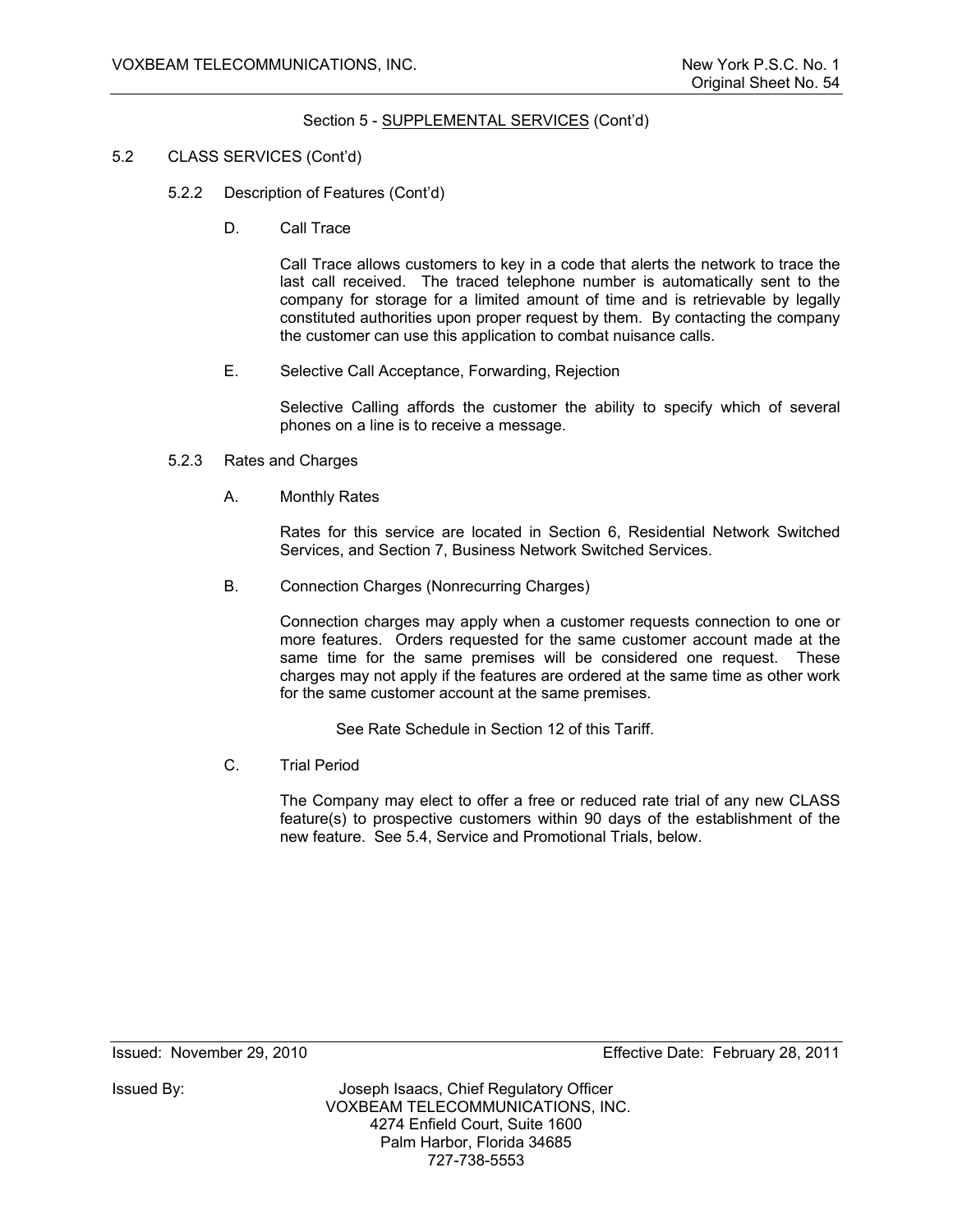#### 5.3 CENTREX SERVICE

5.3.1 General

The features in this section are made available on an individual basis or as part of multiple feature packages. All features are provided subject to availability; features may not be available with all classes of service. Transmission levels may not be sufficient in all cases.

- 5.3.2 Description of Features
	- A. Three Way Conference, Consultation, Transfer

The Three Way Calling feature allows a customer to add a third party to an existing two-way call and form a three-way call. The call must have been originated from outside the station group and terminate to a station within the station group. The Call Hold feature allows a customer to put any in-progress call on hold by flashing the switchhook and dialing a code. This frees the line to allow the customer to make an outgoing call to another number. Only one call per line can be on hold at a time. The third party cannot be added to the original call.

B. Call Pickup

This feature allows a user to answer any call within an associated preset pickup group. If more than one line in the pickup group has an unanswered incoming call, the call to be answered is selected by the switching system. Call Pickup answers a call that has been directed to another station within the same preset Call Pickup group.

C. Call Transfer - All Calls

Call Transfer allows a station user to transfer an established call to another station. The station from which the call is transferred will be assessed any long distance charges incurred as a result of the transfer.

D. Directed Call Pickup with Barge-In

This feature answers calls directed to a specific line from any other telephone line in the user group.

E. Directed Call Pickup without Barge-In

This feature is identical to the Directed Call Pickup with Barge-In except, if the line being picked up has already been answered, the party dialing the pickup code is routed to reorder (i.e., fast busy) rather than permitted to barge in on the established connection and create a three-way call.

Issued: November 29, 2010 Effective Date: February 28, 2011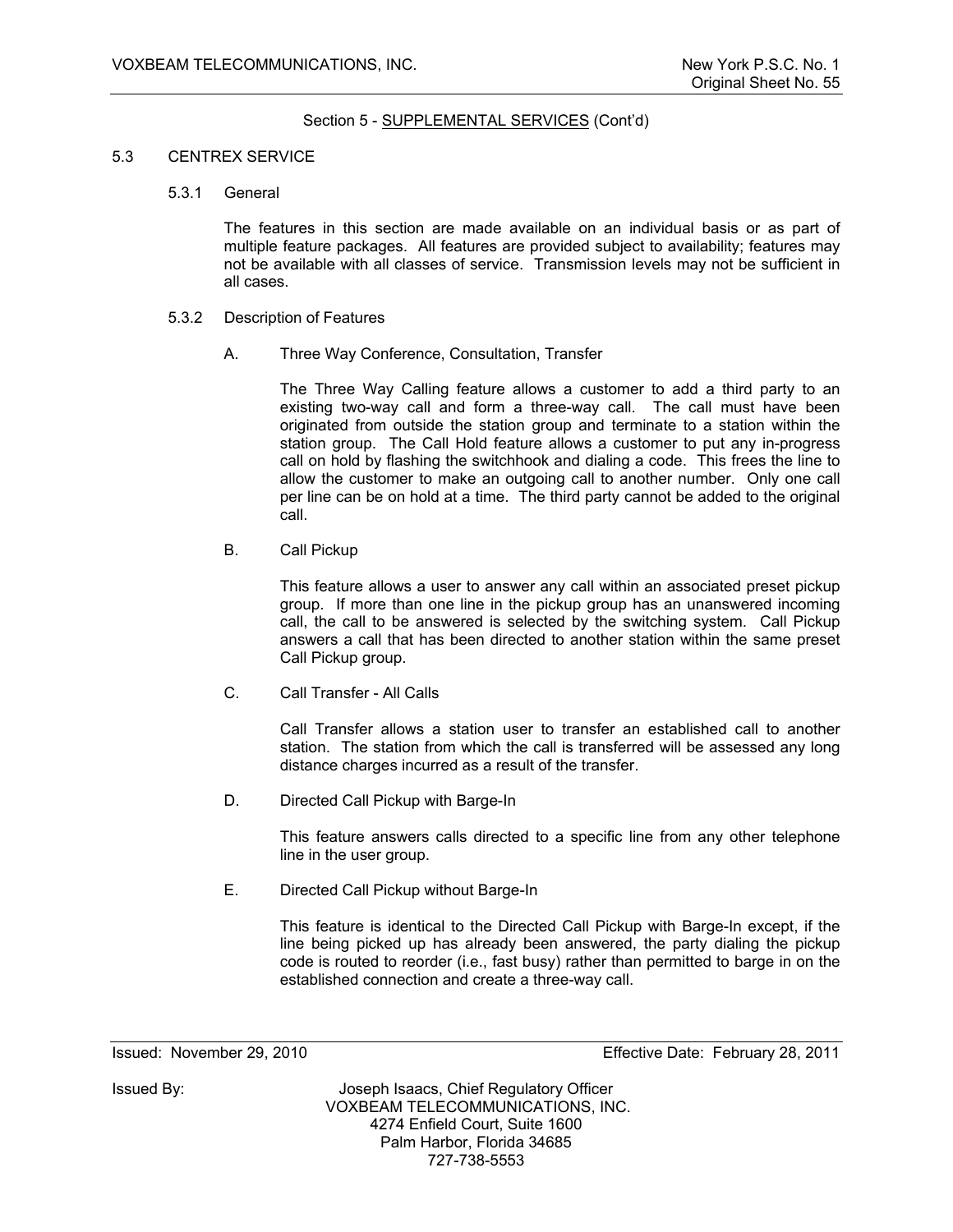- 5.3 CENTREX SERVICE (Cont'd)
	- 5.3.2 Description of Features
		- F. Distinctive Ringing

This feature enables a user to determine the source of an incoming call from a distinctive ring. The pattern is based on whether the call is from within the station group, external to the station group, forwarded from the attendant position, or from a station within the Call Waiting feature.

G. Distinctive Ringing / Call Waiting Tone (Centrex only)

This feature applies a distinctive ringing or call waiting tone that enables a user to determine the source of an incoming call. The pattern is based on whether the call is from within the station group, external to the station group, forwarded or extended from the attendant position, or from a station within the Call Waiting feature.

H. Regular Multiline Hunting

This feature is a line hunting arrangement that provides sequential search of available numbers within a multiline group.

I. Circular Hunting

This feature (similar to regular hunting) is a line hunting arrangement that allows all lines in a multi-line hunt group (MLHG) to be tested for busy, regardless of the point of entry into the group. When a call is to a line in a MLHG, a regular hunt is performed starting at the station associated with the dialed number. It continues to the last station in the MLHG, then proceeds to the first station in the group and continues to hunt sequentially through the remaining lines in the group. Busy tone is returned if the original called station is reached without finding a station that is idle.

J. Speed Calling (Centrex only)

This feature allows a user to dial selected numbers using one and two digits. Up to eight telephone numbers may be selected.

K. Terminal Group and Station Restriction (Centrex only)

This feature defines a station's network access capability, either individually within a Centrex group, or for the group as a whole. It defines the Centrex group and what level of access a station will have; i.e. intragroup only, toll restriction, etc.

Issued: November 29, 2010 Effective Date: February 28, 2011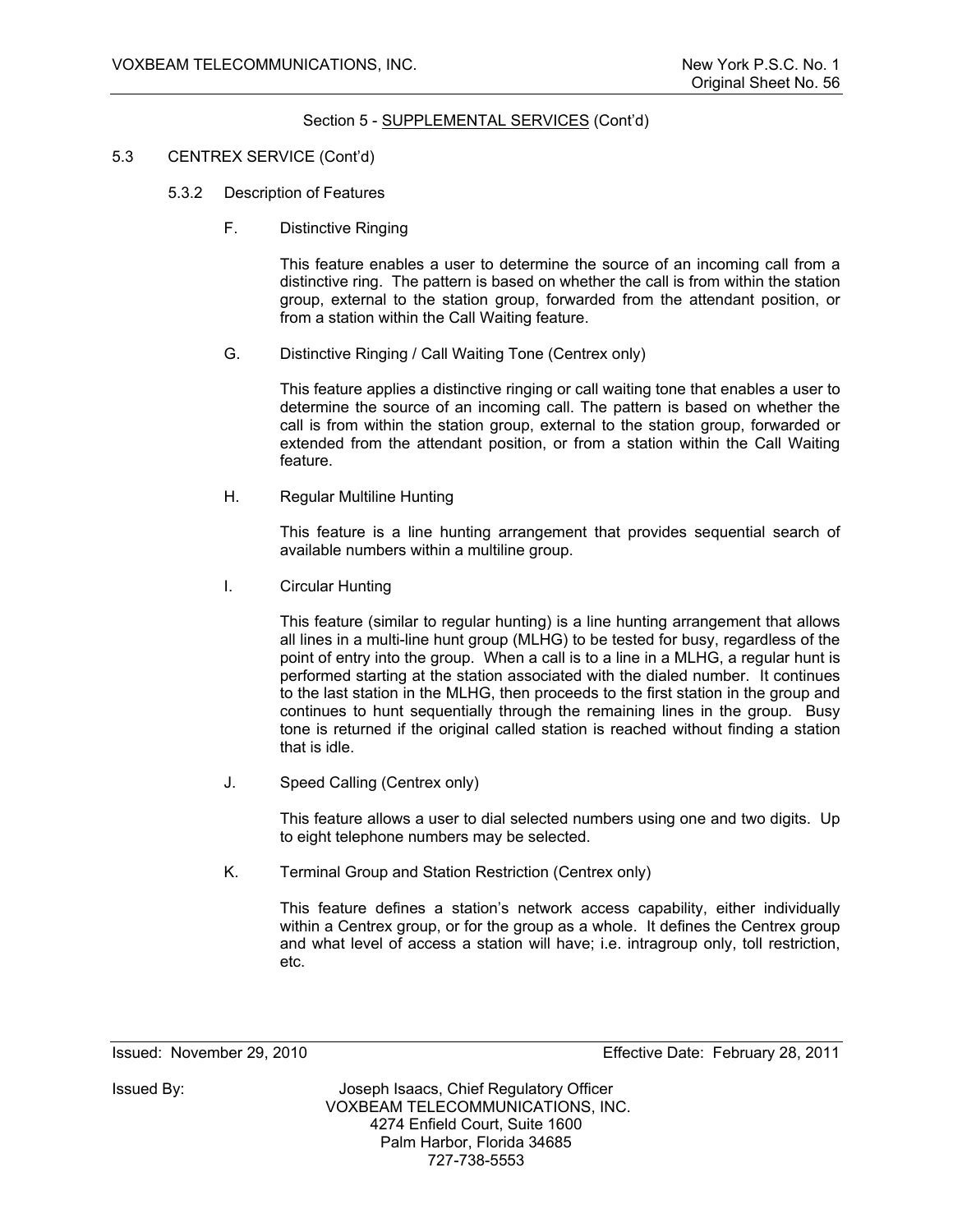#### 5.3 CENTREX SERVICE (Cont'd)

- 5.3.2 Description of Features (Cont'd)
	- M. Uniform Call Distribution (Uniform Hunting) (Centrex only)

This feature is a hunting arrangement that assigns incoming calls uniformly among the stations in the group.

N. Account Codes

This feature adds an account number (code) to an Automatic Measured Accounting (AMA) and/or Measured Detail Recording (MDR) record for assigning customer charges. The number of digits in a customer's account code group will be defined by the Company.

O. Uniform Call Distribution (Uniform Hunting)

This feature is a hunting arrangement that assigns incoming calls uniformly among the stations in the group.

P. Call Forwarding

Call Forwarding, when activated, redirects attempted terminating calls to another customer-specific line. The customer may have to activate and deactivate the forwarding function and specify the desired terminating telephone number during each activation procedure. Call originating ability is not affected by Call Forwarding.

The calling party is billed for the call to the called number. If the forwarded leg of the call is chargeable, the customer with the Call Forwarding is billed for the forwarded leg of the call.

Call Forwarding - Busy automatically reroutes an incoming call to a customer predesignated number when the called number is busy.

Call Forwarding - Don't Answer automatically reroutes an incoming call to a customer predesignated number when the called number does not answer within the number of rings programmed by the Company.

Call Forwarding - Variable allows the customer to choose to reroute incoming calls to another specified telephone number. The customer must activate and deactivate this feature.

Q. Call Waiting/Cancel Call Waiting

Call Waiting provides a tone signal to indicate to a customer already engaged in a telephone call that a second caller is attempting to dial in. It will also permit the customer to place the first call on hold, answer the second call and then alternate between both callers. Cancel Call Waiting (CCW) allows a Call Waiting (CW) customer to disable CW for the duration of an outgoing telephone call.

Issued: November 29, 2010 Effective Date: February 28, 2011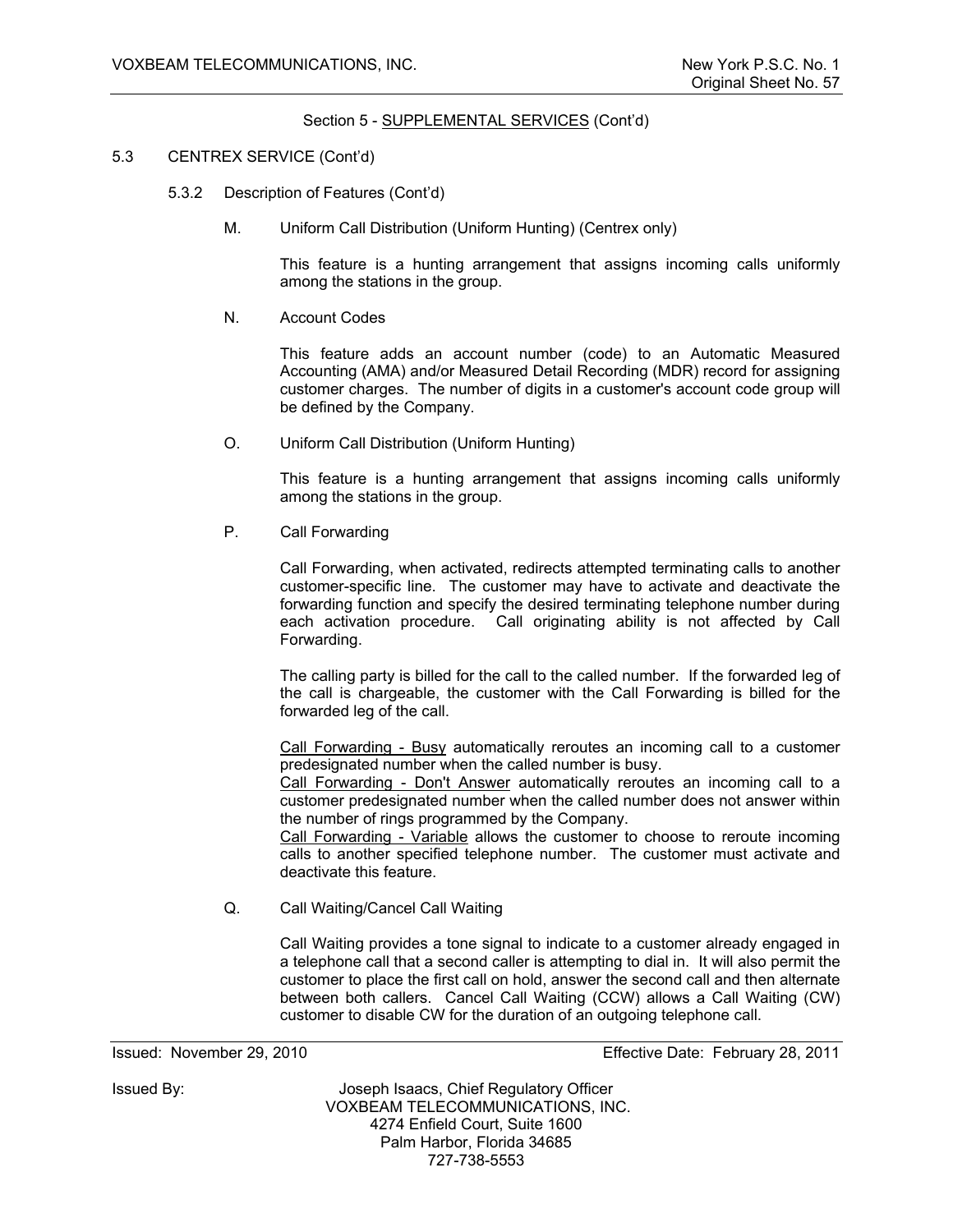#### 5.3 CENTREX SERVICE (Cont'd)

#### 5.3.3 Rates and Charges

A. Monthly Rates

Rates for this service are located in Section 12, Residential Network Switched Services, and Section 12, Business Network Switched Services.

B. Connection Charges

Connection charges may apply when a customer requests connection to one or more features. Orders requested for the same customer account made at the same time for the same premises will be considered one request. These charges may not apply if the features are ordered at the same time as other work for the same customer account at the same premises.

See Rate Schedule in Section 12 of this Tariff and Appendix A.

## 5.4 BUSY LINE VERIFICATION AND INTERRUPT SERVICE

5.4.1 General

Upon request of a calling party, the Company will verify a busy condition on a called line. An operator will determine if the line is clear or in use and report to the calling party. In addition, the operator will intercept an existing call on the called line if the calling party indicates an emergency and requests interruption.

#### 5.4.2 Rate Application

- A. A Verification Charge will apply when:
	- 1) The operator verifies that the line is busy with a call in progress,

**or** *contract to the state of the state of the state of the state of the state of the state of the state of the state of the state of the state of the state of the state of the state of the state of the state of the stat* 

2) The operator verifies that the line is available for incoming calls.

Issued By: Joseph Isaacs, Chief Regulatory Officer VOXBEAM TELECOMMUNICATIONS, INC. 4274 Enfield Court, Suite 1600 Palm Harbor, Florida 34685 727-738-5553

Issued: November 29, 2010 Effective Date: February 28, 2011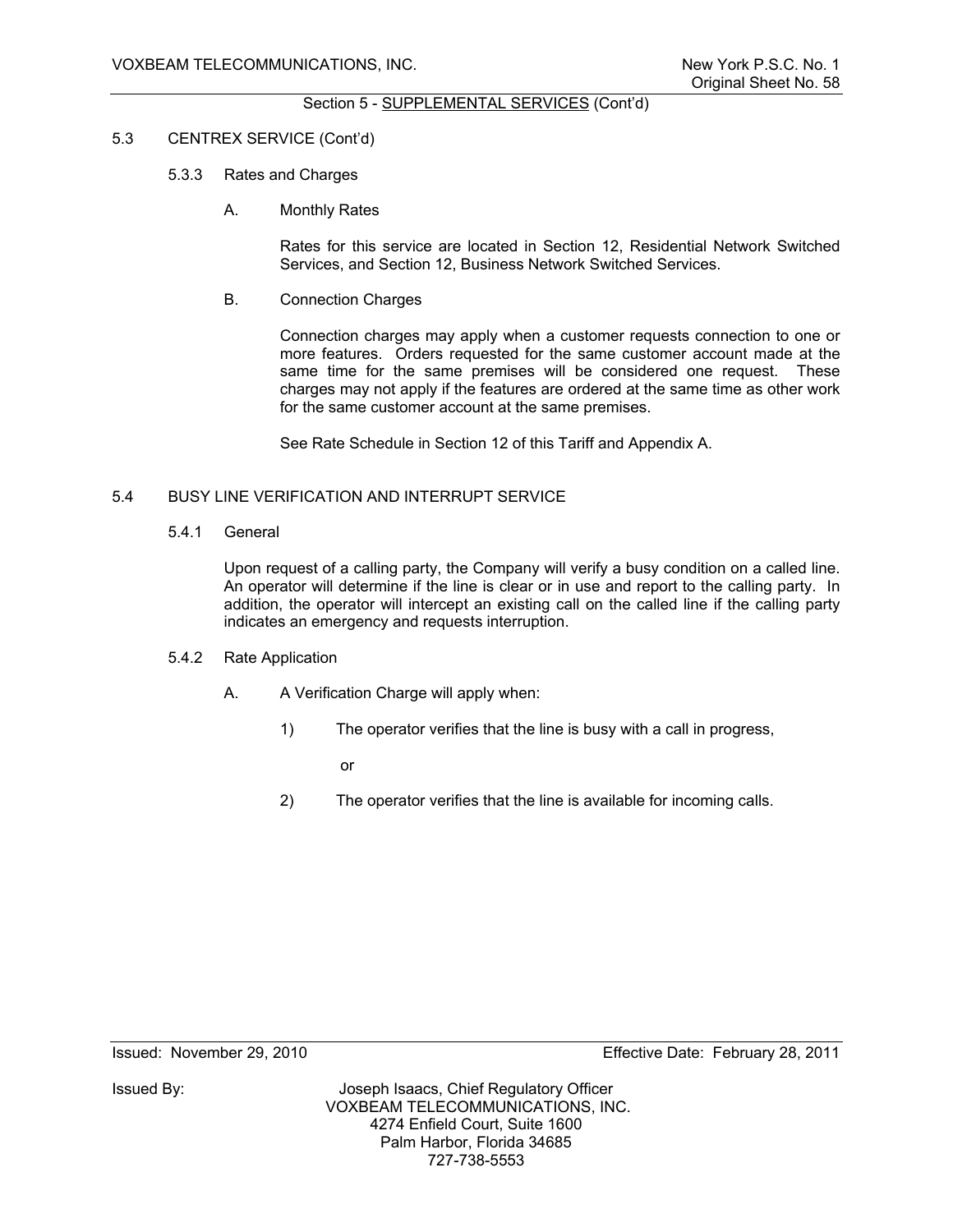#### 5.4 BUSY LINE VERIFICATION AND INTERRUPT SERVICE (Cont'd)

- 5.4.2 Rate Application (Cont'd)
	- B. Both a Verification Charge and an Interrupt Charge will apply when the operator verifies that a called number is busy with a call in progress and the customer requests interruption. The operator will interrupt the call advising the called party of the name of the calling party and the called party will determine whether to accept the interrupt call. Charges will apply whether or not the called party accepts the interruption.

See Rate Schedule in Section 12 of this tariff.

 C. No charge will apply when the calling party advises that the call is from an official public emergency agency.

#### 5.5 TRAP CIRCUIT SERVICE

5.5.1 General

Trap Circuit Service is designed to allow the customer to control the release of an incoming call so that in situations involving emergency or nuisance calls, calls may be held and traced.

- 5.5.2 Regulations
	- A. This service is provided when there is a continuing requirement for the identification of the calling party in cases involving nuisance calls or emergency situations or other situations involving law enforcement or public safety.
	- B. The customer shall be required to sign a written request for this service. By signing the request the customer shall release the Company from any liability, and the customer agrees to indemnify and hold the Company harmless from any liability it may incur in providing this service. The Company may require the recommendation of an appropriate law enforcement agency prior to providing this service. Any information obtained by the Company in the tracing of a call will be provided only to the law enforcement agency designated. The only exception to this will be emergency situations such as fire, serious illness or other similar situations, in which case the appropriate agency will be notified.
	- C. The equipment required to provide this service cannot be operated in all central offices. The service is restricted to locations where facilities permit. The Company makes no guarantee concerning the tracing and identification of any call when the service is provided. The Company will furnish the service only on the express condition that no liability shall attach to it for any reason arising out of the provision of the service.

5.5.3 Rates

Upon request for this service, the monthly charge to the customer will be increased by any charges incurred by the Company for the provision of this service.

Issued: November 29, 2010 Effective Date: February 28, 2011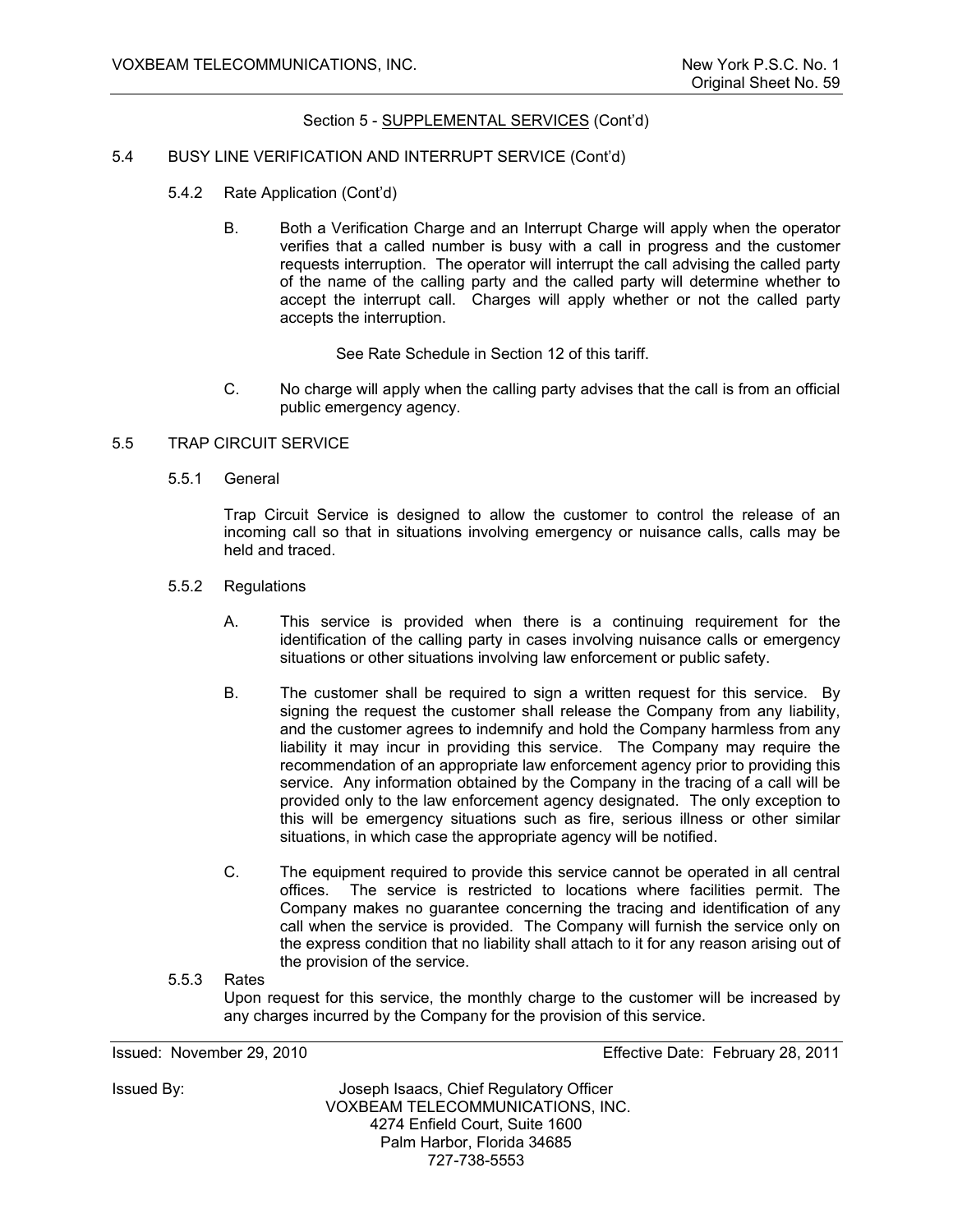#### 5.6 DIRECTORY ASSISTANCE SERVICE

5.6.1 General

A customer may obtain assistance, for a charge, in determining a telephone number by dialing Directory Assistance Service. A customer can also receive assistance by writing the Company with a list of names and addresses for which telephone numbers are desired.

5.6.2 Regulations

A Directory Assistance Charge applies for each telephone number, area code, and/or general information requested from the Directory Assistance operator except as follows:

- A. Calls from pay telephones.
- B. Requests for telephone numbers of non-published service.
- C. Requests in which the Directory Assistance operator provides an incorrect number. The customer must inform the Company of the error in order to receive credit.
- D. Requests from individuals with certified visual or physical handicaps in which the handicap prevents the use of a local directory. Individuals must be certified in accordance with the terms outlined under "Handicapped Person" in Section 8 of this Tariff, up to a maximum of 50 requests per month.
- 5.6.3 Rates

Unless one of the exceptions listed above applies, the charges as shown below apply for each request made to the Directory Assistance operator:

See Rate Schedule in Section 12 of this tariff.

Issued: November 29, 2010 Effective Date: February 28, 2011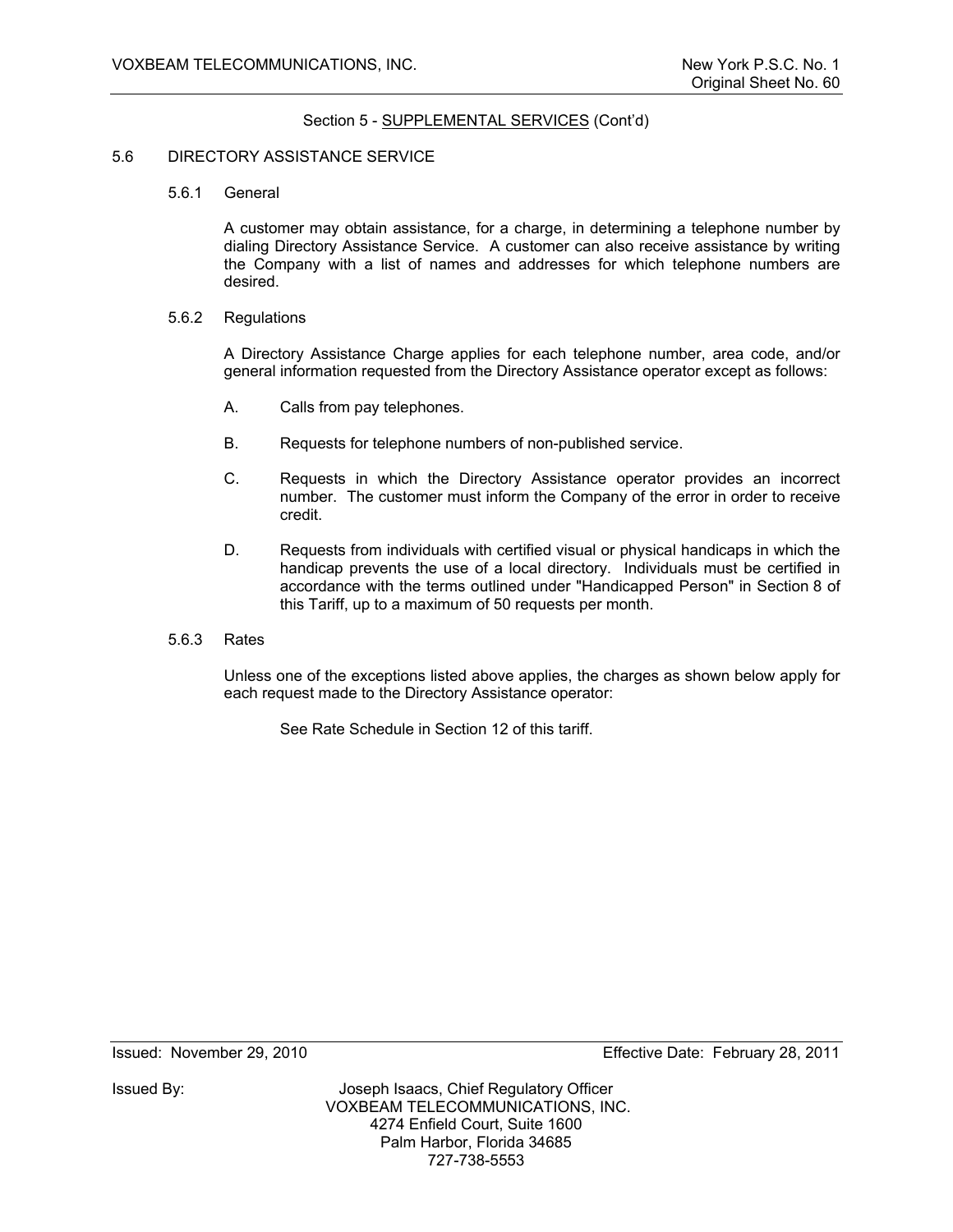## 5.7 LOCAL OPERATOR SERVICE

Local calls may be completed or billed with the live or mechanical assistance by the Company's operator center. Calls may be billed collect to the called party, to an authorized 3rd party number, to the originating line, or to a valid authorized calling card. Local calls may be placed on a station-to-station basis or to a specified party (see Person-to-Person), or designated alternate. Usage charges for local operator assisted calls are those usage charges that would normally apply to the calling party's service. See Rate Schedule in Section 12 and Appendix A.

# 5.8 STAND ALONE VOICE MAIL SERVICE

#### 5.8.1 Description

Stand Alone Voice Mail Service is offered to a customer when a physical Service Line is not necessary. The customer must access Voice Mail through the use of other network access service provided by the Company or other telecommunications common carriers. Such access, including applicable local usage and toll charges, is the responsibility of the Voice Mail Service customer. Voice mail that is offered in conjunction with line-based service is offered pursuant to the terms specified in the applicable section of this tariff pertaining to the associated line-based service.

5.8.2 Recurring and Nonrecurring Charges - See Rate Schedule in Section 12 of this tariff.

# 5.9 BLOCKING SERVICE

5.9.1 General

Blocking service is a feature that permits customers to restrict access from their telephone line to various discretionary services. The following blocking options are available to residential and business customers:

- A. 900, 700 Blocking allows the subscriber to block all calls beginning with the 900 and 700 prefixes (i.e. 900-XXX-XXXX) from being placed.
- B. 900, 971, 974 & 700 Blocking allows the subscriber to block all calls beginning with the 900, 971, 974 and 700 prefixes from being placed.
- C. Third Number Billed and Collect Call Restriction provides the subscriber with a method of denying all third number billed and collect calls to a specific telephone number provided the transmitting operator checks their validation data base.
- D. Toll Restriction (1+ and 0+ Blocking) provides the subscriber with local dialing capabilities but blocks any customer-dialed call that has a long distance charge associated with it. Toll Restriction will not block the following types of calls: 911 (Emergency), 1 + 800 (Toll Free), and operator assisted toll calls.
- E. Toll Restriction Plus provides subscribers with Toll Restriction, as described in 1.d. of this Section, and blocking of 411 calls.

Issued: November 29, 2010 Effective Date: February 28, 2011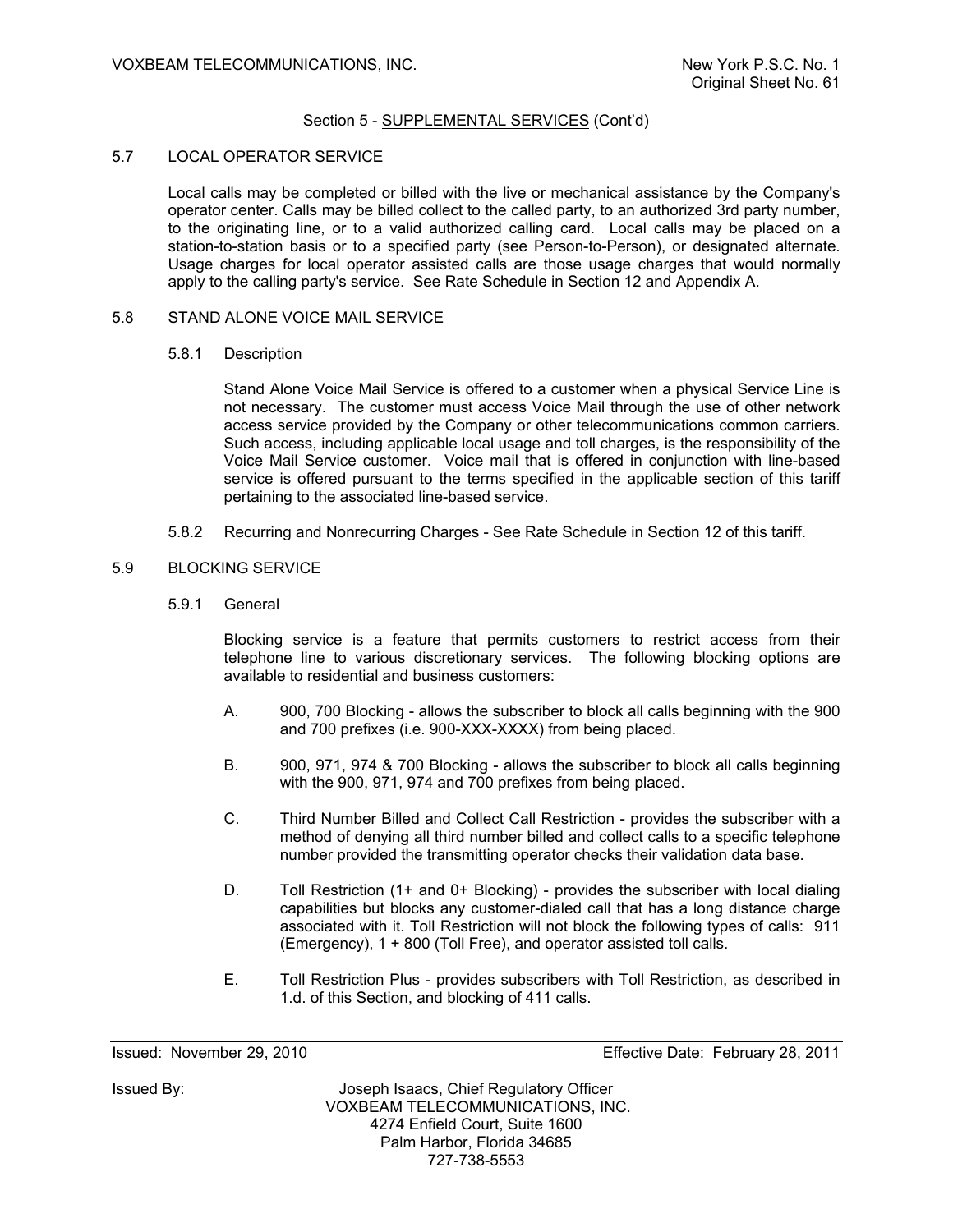# 5.9 BLOCKING SERVICE (Cont'd)

- 5.9.2 Regulations
	- A. The Company will not be liable for any charge incurred when any long distance carrier or alternative operator service provider accepts third number billed or collect calls.
	- B. Blocking Service is available where equipment and facilities permit.
- 5.9.3 Rates and Charges

See Rate Schedule in Section 12 of this tariff.

Connection charges apply as specified in Section 3 of this tariff.

# 5.10 CUSTOMIZED NUMBER SERVICE

- 5.10.1 General
	- A. Customized Number Service allows a customer to order a specified telephone number rather than the next available number.
	- B. Customized Number Service is furnished subject to the availability of facilities and requested telephone numbers.
	- C. The Company will not be responsible for the manner in which Customized Numbers are used for marketing purposes by the customer.
	- D. When a new customer assumes an existing service which includes Customized Number Service, the new customer may keep the Customized Number, at the tariffed rate, with the written consent of the Company and the former customer.
	- E. The Company reserves and retains the right:
		- 1) To reject any request for specialized telephone numbers and to refuse requests for specialized telephone numbers;
		- 2) Of custody and administration of all telephone numbers, and to prohibit the assignment of the use of a telephone number by or from any customer to another, except as otherwise provided in this Tariff;
		- 3) To assign or withdraw and reassign telephone numbers in any exchange area as it deems necessary or appropriate in the conduct of its business.
		- 4) The limitation of liability provisions of this tariff in Section 2.1.2 are applicable to Customized Number Service.

Issued: November 29, 2010 Effective Date: February 28, 2011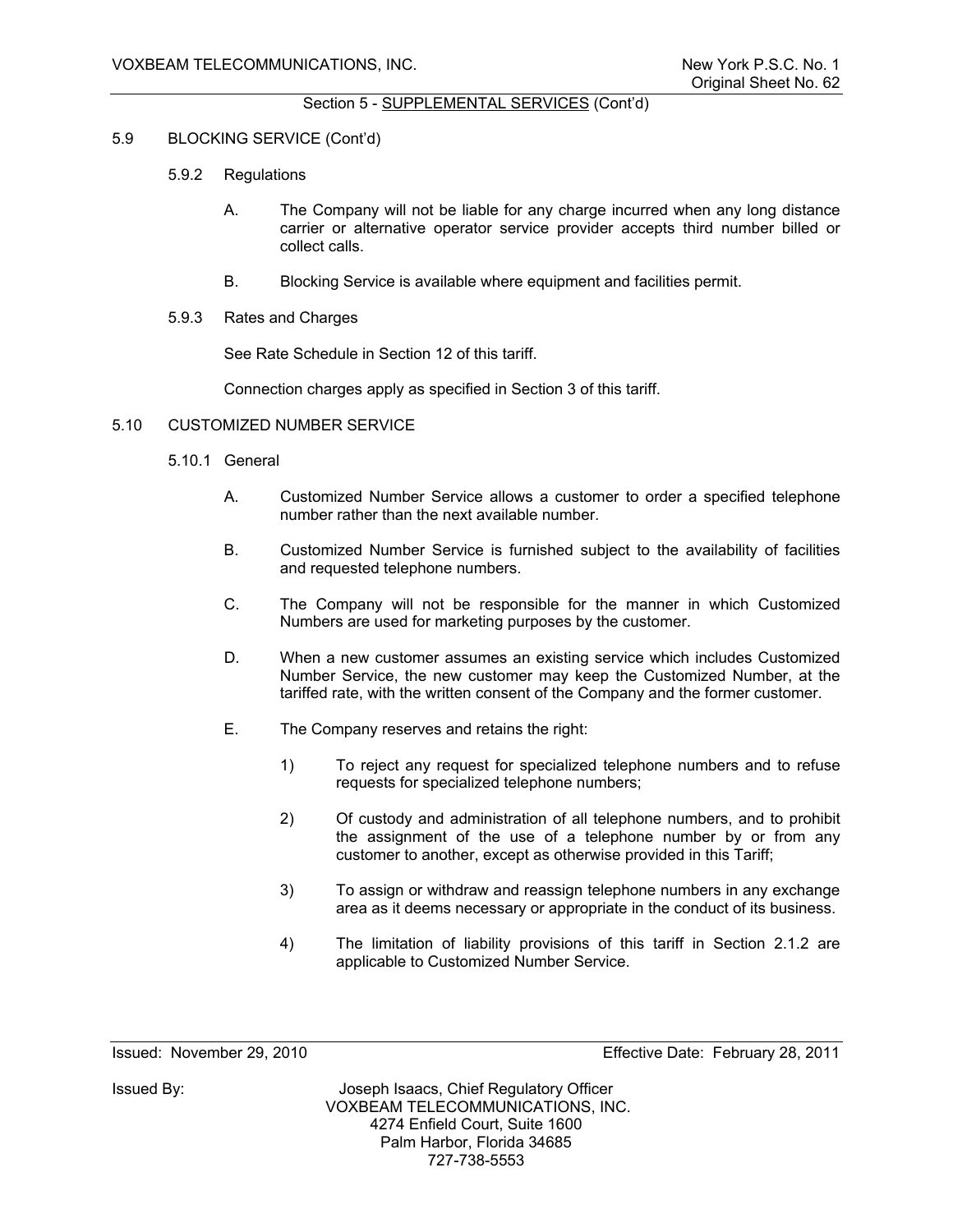# 5.10 CUSTOMIZED NUMBER SERVICE (Cont'd)

- 5.10.2 Conditions
	- A. Charges for Customized Number Service apply when a customer:
		- 1) Requests a telephone number other than the next available number from the assignment control list, and such requested number is placed into service within six months of the date of the request.
		- 2) Requests a number change from the customer's present number to a Customized Number.
	- B. The Company shall not be liable to any customer for direct, indirect or consequential damages caused by a failure of service, change of number, or assignment of a requested number to another customer whether prior to or after the establishment of service. In no case shall the Company be liable to any person, firm or corporation for an amount greater than such person, firm or corporation has actually paid to the Company for Customized Number Service.

See Rate Schedule in Section 12 of this tariff.

## 5.11 CUSTOMER REQUESTED SERVICE SUSPENSIONS

5.11.1 General

 At the request of the customer the Company will suspend incoming and outgoing service on the customer's access line for a period of time not to exceed one year. The equipment is left in place and directory listings are continued during the suspension period without change. At the customer's request the Company will provide the customer with an intercept recording referring callers to another number.

5.11.2 Rates and Charges

 The company will assess a lower monthly rate for Customer Requested Service Suspension as noted below. However, any mileage charges, monthly cable charges or monthly construction charges are still due, without reduction during the period of suspension.

# Period of Suspension Charge

- First Month or Partial Month Regular Monthly Rate (no reduction)
- Each Additional Month **12** Regular Monthly Rate (up to the one-year limit)

Issued: November 29, 2010 Effective Date: February 28, 2011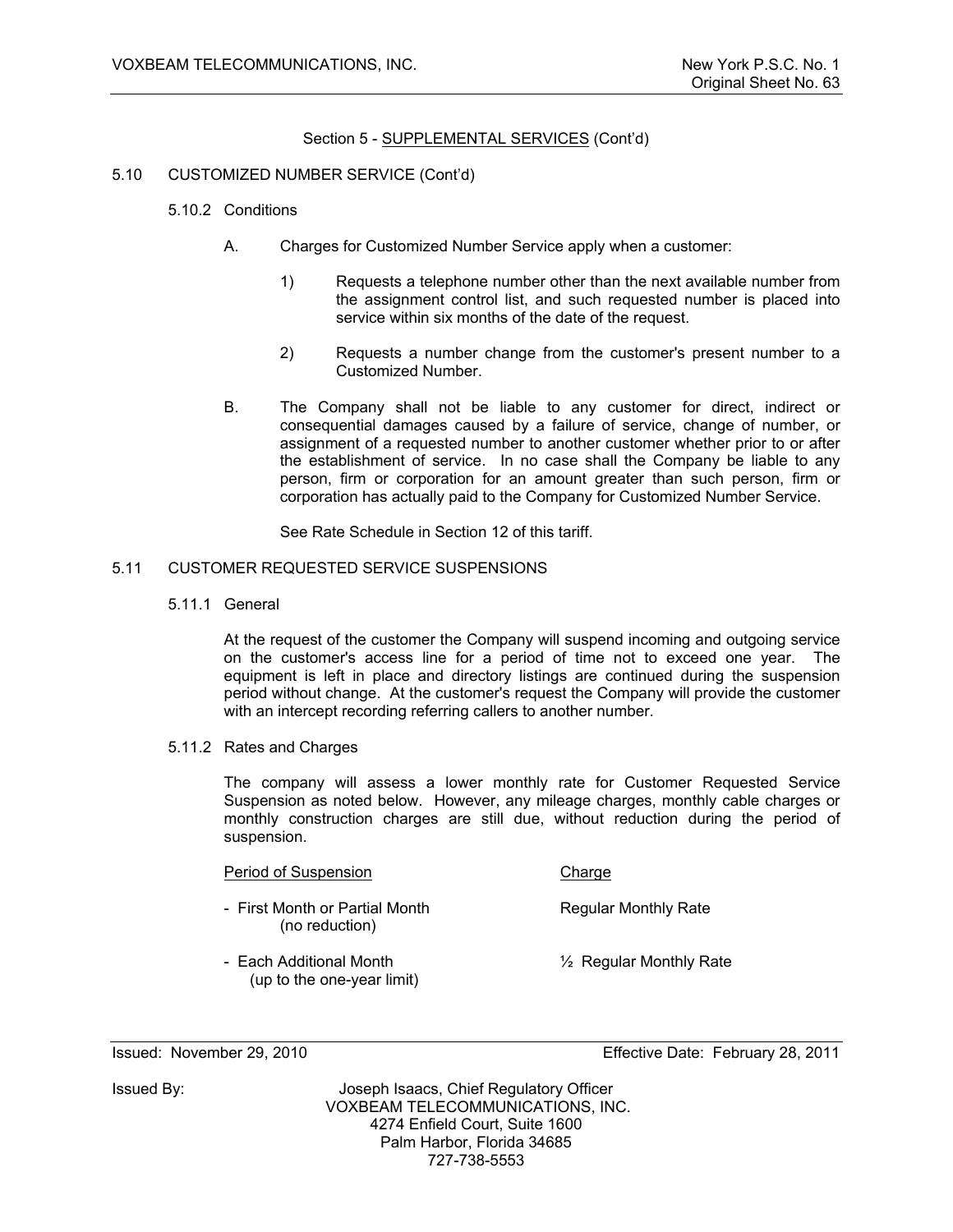## 5.12 REMOTE CALL FORWARDING SERVICE

Service Area: Where facilities are available, the service area is defined by the NPA-NXX Codes and Exchanges listed below.

Local Calling Area: Exchanges and zones included in the local calling area for the NXX designations are specified below. NXXs associated with each particular exchange or zone may be found in the directory listings directory published by the incumbent local exchange carrier in the Customer's exchange area.

#### 5.12.1 General

Remote Call Forwarding (RCF) is a local exchange service that utilizes a telephone number and Electronic Central Office facilities by which all incoming calls to the RCF telephone number are forwarded automatically to the subscriber's central office line in the same exchange as the RCF number or in a different exchange or to an inward WATS (800 Service) access line.

# 5.12.2 Regulations

- A. Remote Call Forwarding service is offered in Electronic offices where facilities permit.
- B. RCF paths may be used singly, in groups, or as overflow paths for foreign exchange trunk groups. Only one forwarding number is permitted per group.
- C. Remote Call Forwarding is not offered where the terminating number is a coin telephone.
- D. Identification of the originating telephone number is not provided to the Remote Call Forwarding customer.
- E. Transmission may not be satisfactory on all calls.
- F. Remote Call Forwarding is not represented as suitable for the transmission of data.

Issued: November 29, 2010 Effective Date: February 28, 2011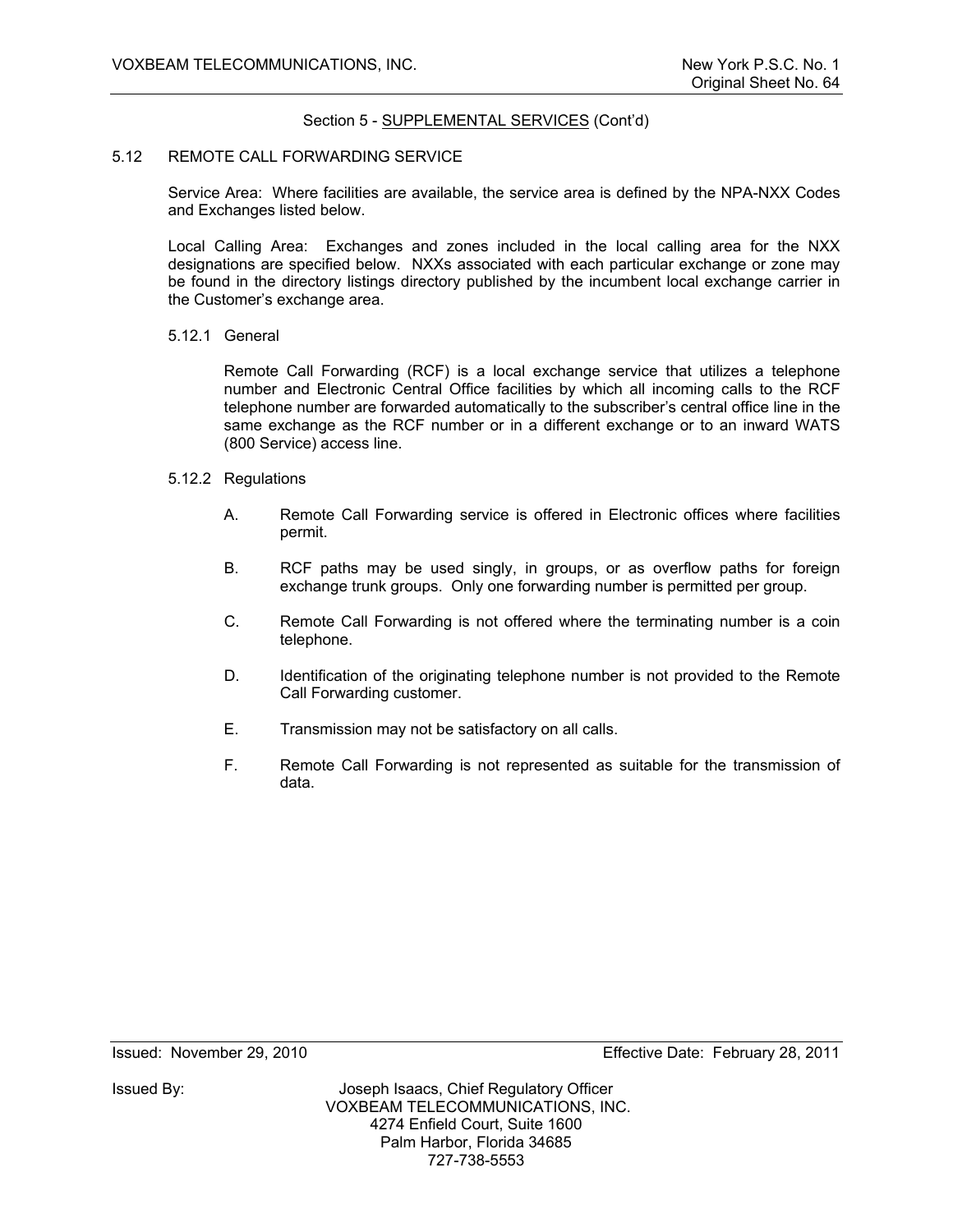## 5.12 REMOTE CALL FORWARDING SERVICE (Cont'd)

- 5.12.2 Regulations (Cont'd)
	- G. [Reserved]
	- H. Remote Call Forwarding is provided on condition that the customer subscribe to sufficient RCF paths and terminating facilities to adequately handle calls to the RCF customer without interfering with or impairing any other services offered by the Company.
	- I. The minimum charge for the RCF Service is the monthly rate for one month plus the Service Connection Charge.
	- J. Charges for the call to the Remote Call Forwarding directory number shall be paid by the calling party.
	- K. Each RCF group is entitled to one alphabetical and one classified listing at no additional charge in the directory which serves the associated RCF central office. Overflow paths associated with foreign exchange trunk groups are not listed. All other listing regulations for business individual lines apply, except that no charge applies for non-published service in connection with RCF.

## 5.12.3 Rates

 In addition to the rates specified in Section 12 of this tariff, the subscriber to Remote Call Forwarding is responsible for dial type (DDD) station-to-station local and toll charges applicable to calls transferred from the forwarding location to the terminating location. The charge applies for each call answered, including person-to-person and collect calls which are refused at the terminating location. For calls transferred within the same local calling area, the message rate schedule for business service in the RCF central office applies. In exchanges where only flat rate service is furnished, the charge for each local call transferred is a Rate Band 1 (A) charge. No allowance for local calls is included in the RCF monthly rate.

Issued: November 29, 2010 Effective Date: February 28, 2011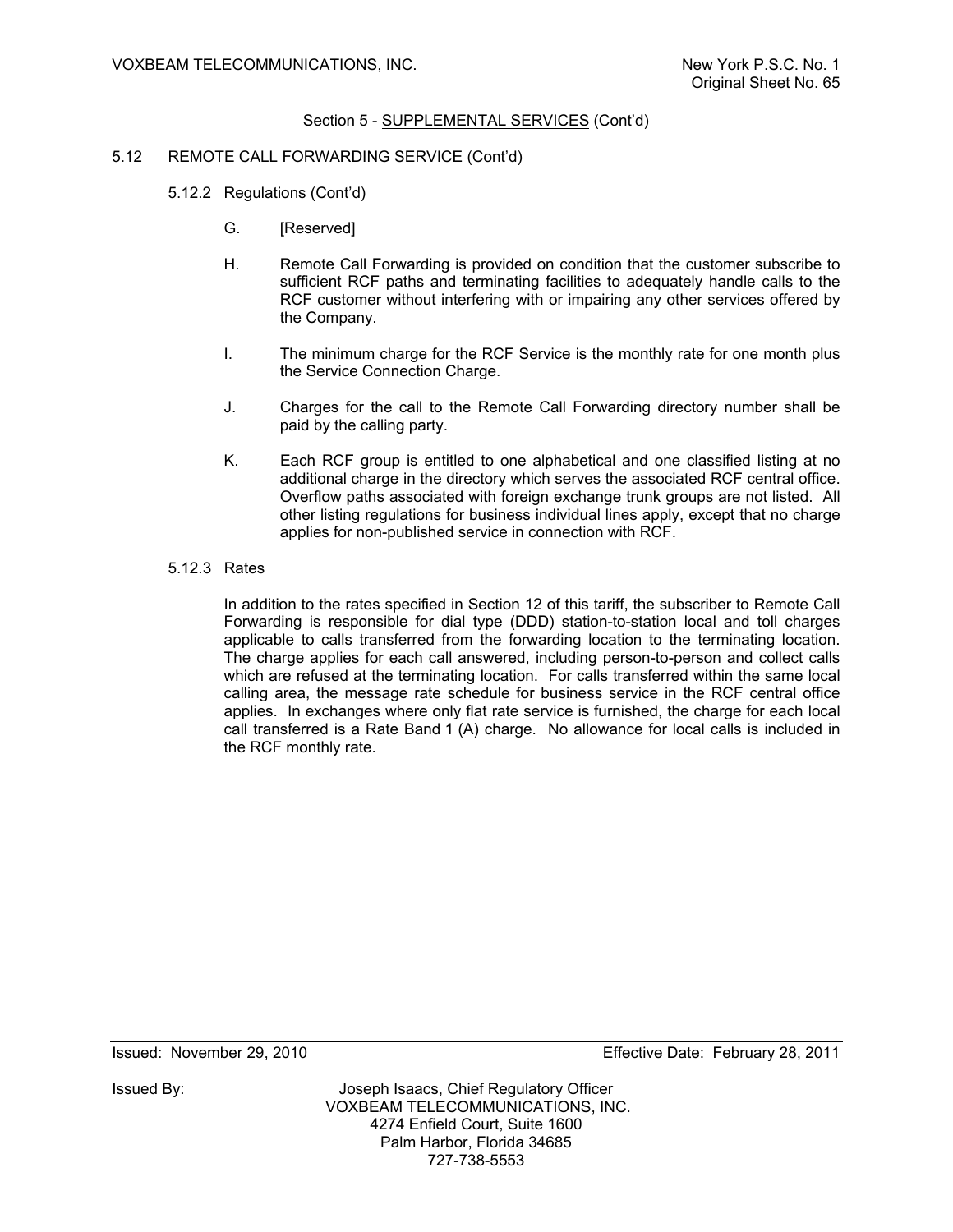## 5.13 OPERATOR CALL COMPLETION

- 5.13.1 General
	- A. This service provides customers who have received a requested intraLATA telephone number from directory assistance service, the option of having an intraLATA call dialed and completed to that requested telephone number, where suitable facilities exist.
	- B. Operator Call Completion is available with all telephone numbers in the Company's directory assistance service data base except the following numbers.
		- 1. InterLATA numbers
		- 2. 700, 800 and 900 numbers
		- 3. 976 and 540 (IDS)
		- 4. 920 and 970 (Circuit 9 service) numbers
		- 5. 550 (GBS) numbers
		- 6. Nonpublished service numbers
	- C. For customers requesting more than one directory assistance number, the Operator Call Completion option is available only to the last telephone number request.
	- D. This service is available to residence and business customers on a direct billed, collect, billed to third number or calling card basis.
- 5.13.2 Application of Rates and Charges
	- A. The charge for Operator Call Completion is in addition to the applicable direct dialed or operator assisted directory assistance service rates, local usage charges, IntraLATA Toll Calling rates, and calling card, collect and bill to third number incremental charges.
	- B. The charge for Operator Call Completion applies for each call dialed and completed for the customer except when the calling party is identified as being handicapped and unable to dial the call because of the handicap.

Issued: November 29, 2010 Effective Date: February 28, 2011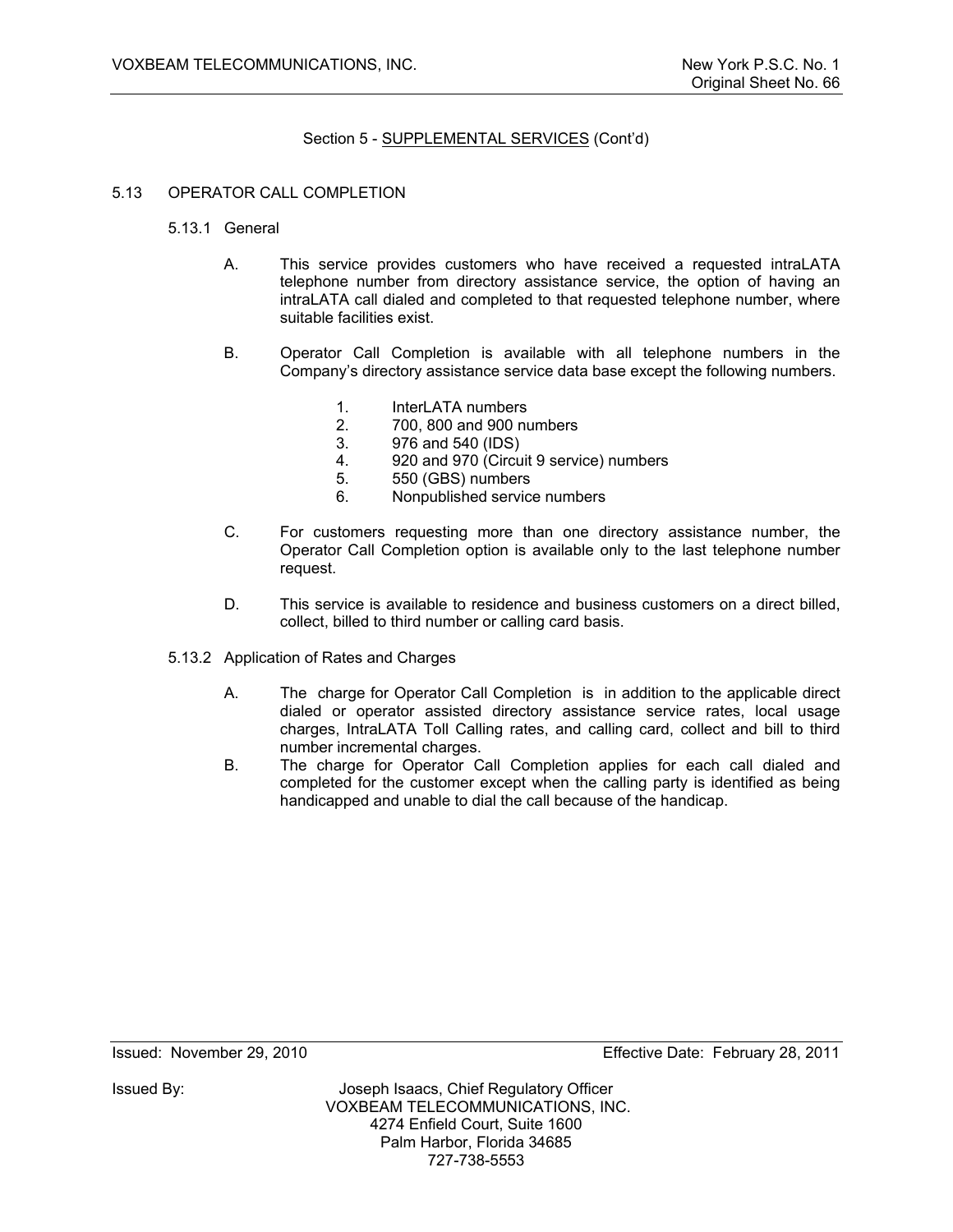# Section 6 - RESIDENTIAL NETWORK SWITCHED SERVICES

#### 6.1 GENERAL

Residential Network Switched Services provide a residential customer with a connection to the Company's switching network which enables the customer to:

- A. place and receive calls from other stations on the public switched telephone network;
- B. access the Company's local calling service;
- C. access the Company's operators and business office for service related assistance; access toll-free telecommunications services such as 800 NPA; and access 911 service for emergency calling; and
- D. access the service of providers of interexchange service. A customer may presubscribe to such provider's service to originate calls on a direct dialed basis or to receive 800 service from such provider, or may access a provider on an ad hoc basis by dialing the provider's Carrier Identification Code (10XXX). At the time of initial subscription, the customer shall designate a Primary Interexchange Carrier (PIC) for intra-LATA and inter-LATA toll service. If the customer does not select an intra-LATA PIC, and does not request blocking of intra-LATA toll calls, the Company shall be deemed to have been designated as the customer's intra-LATA PIC.

# 6.2 SERVICE DESCRIPTIONS

The following Residential Network Switched Services Options are offered:

#### Residential Measured Rate Service

All Residential Network Switched Services may be connected to customer-provided terminal equipment such as station sets or facsimile machines. Service may be arranged for two-way calling, inward calling only or outward calling only. Optional Voice Mail Service is available.

The following Custom Calling Service features are offered to Residential Network Switched Services Subscribers:

 Three Way Conference, Consultation, Transfer Call Forward Busy Call Forward Don't Answer Call Forward Variable Call Waiting (Terminating, and Originating) Cancel Call Waiting Distinctive Ringing Speed Calling (One/Two Digit)

The following Supplemental Service features are offered to Residential Network Switched Services Subscribers:

Remote Call Forwarding

Issued: November 29, 2010 Effective Date: February 28, 2011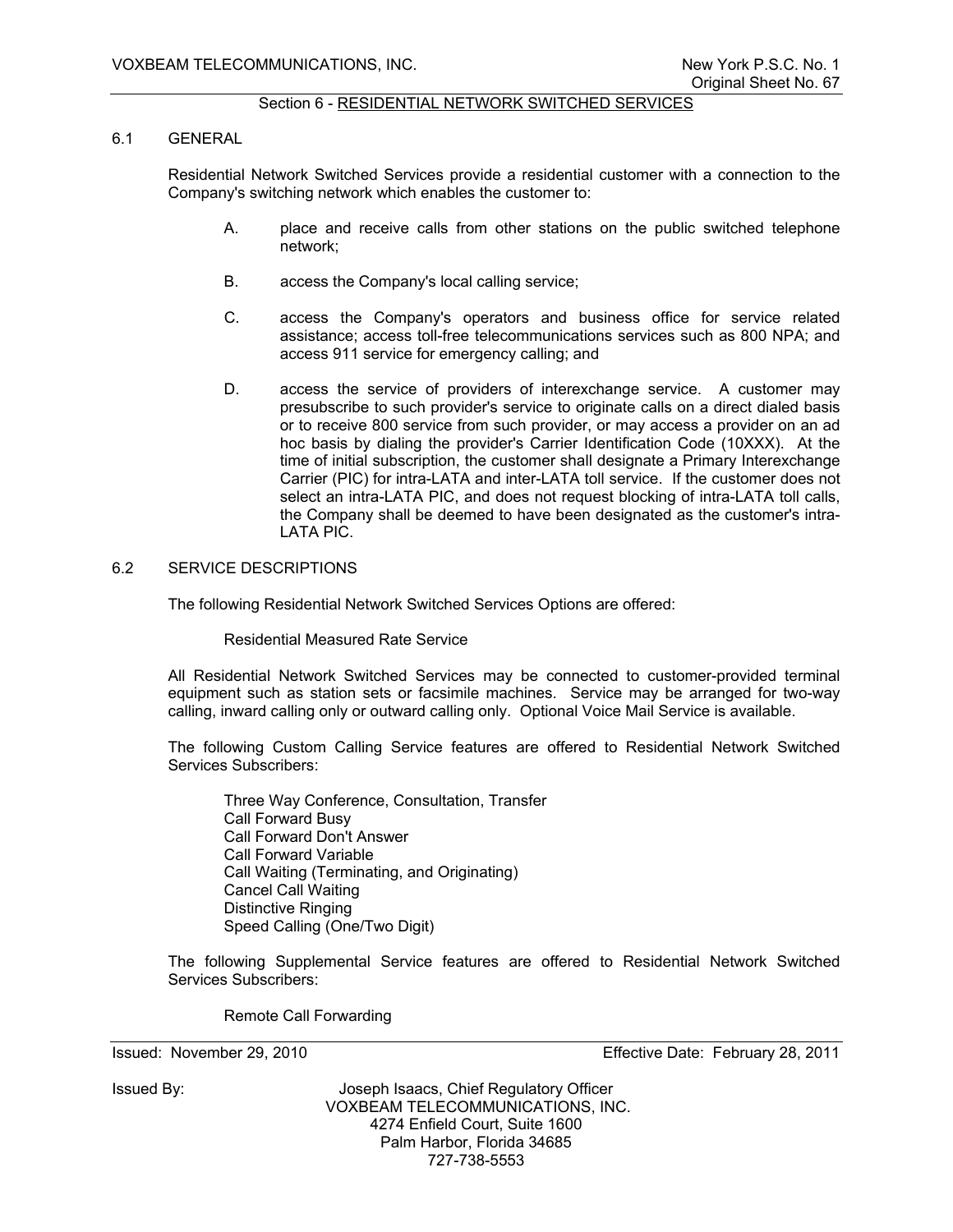## Section 6 - RESIDENTIAL NETWORK SWITCHED SERVICES (Cont'd)

# 6.2 SERVICE DESCRIPTIONS (Cont'd)

The following features are available with Residential Line Service at an additional charge:

#### HUNT GROUP CHARGES HUNT LINE CHARGES

Sequential Hunting<br>
Circular Hunting<br>
Circular Hunting<br>
Circular Hunting Uniform Hunting Uniform Hunting Queuing With Announcement Per Queue Set

Circular Hunting

The following CLASS features are offered to Residential Network Switched Services Subscribers:

 Caller ID Block Caller ID Automatic Callback Automatic Recall Call Trace Selective Call Acceptance, Forwarding, Rejection

Charges for Residential Network Switched Services include a nonrecurring service connection charge and a monthly recurring charge for each line. Monthly recurring charges apply to optional voice mail and service features. Measured charges apply to Measured Rated Service, in addition to other rate elements described above. The following Advanced Features are available at an additional charge: 1) Voice messaging; and 2) 6-Way Conference per line.

6.2.1 Measured Rate Service

Measured Rate Service provides the customer with a single, analog, voice-grade telephonic communications channel that can be used to place or receive one call at a time. Calls to points within the local exchange area are charged on the basis of call duration in addition to a base monthly charge. Local calling areas are as specified in Section 10.

A. Description

Each Measured Rate Service Line corresponds with a single, analog, voicegrade channel that can be used to place or receive one call at a time. Measured Rate Service lines are provided for connection to a single, customer, customerprovided station set or facsimile machine.

Each Measured Rate Service has the following characteristics:

|             | Terminal Interface: | 2-wire                                                          |                                          |  |  |
|-------------|---------------------|-----------------------------------------------------------------|------------------------------------------|--|--|
|             | Signaling Type:     | Loop Start                                                      |                                          |  |  |
| Pulse Type: |                     | Pulse (DP)                                                      | Dual Tone Multi-Frequency (DTMF) or Dial |  |  |
|             | Directionality:     | Two-way, In-Only, or Out-Only, as specified by<br>the customer. |                                          |  |  |

Issued: November 29, 2010 Effective Date: February 28, 2011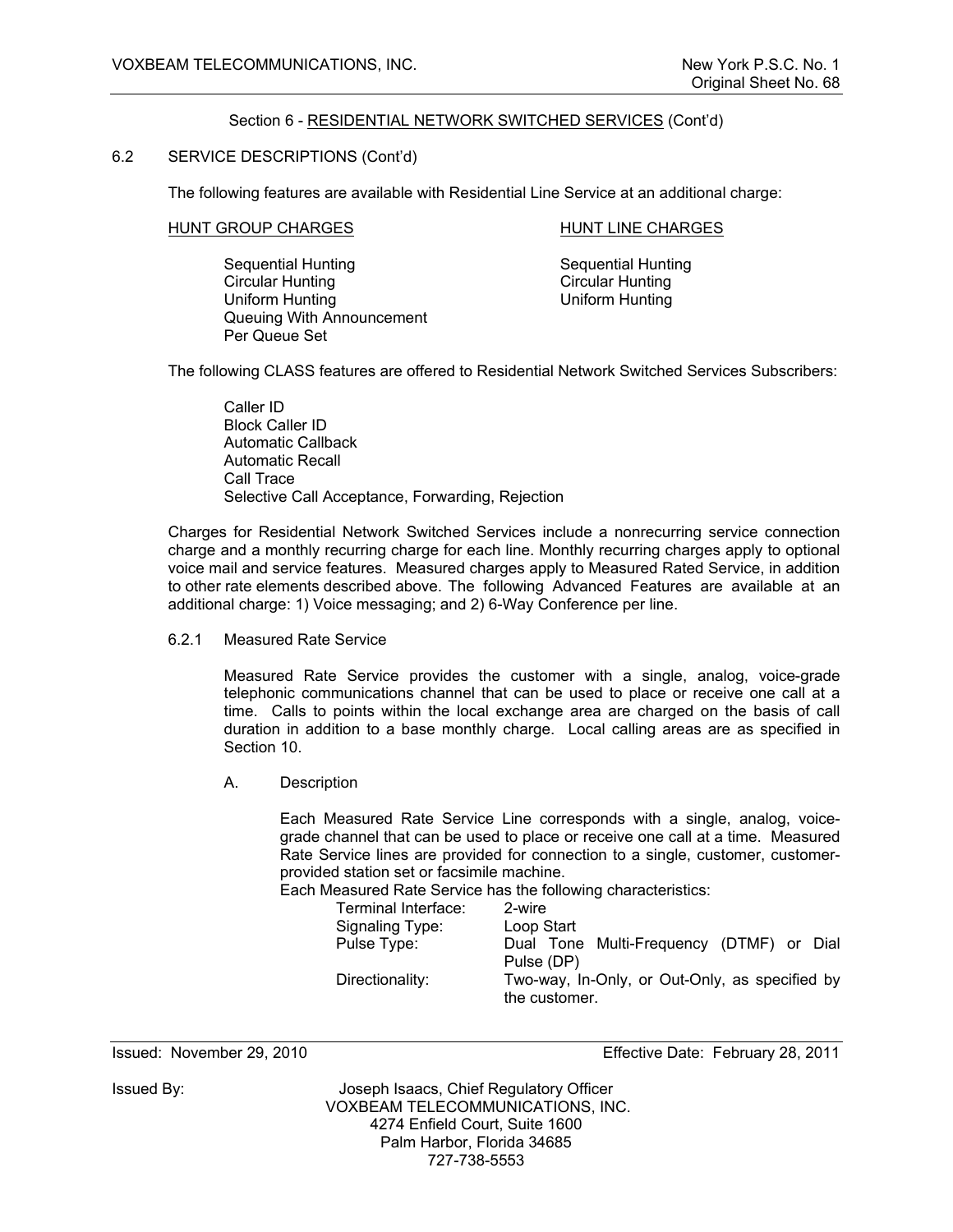## Section 6 - RESIDENTIAL NETWORK SWITCHED SERVICES (Cont'd)

# 6.2 SERVICE DESCRIPTIONS (Cont'd)

- 6.2.1 Measured Rate Service (Cont'd)
	- B. Recurring and Nonrecurring Charges

In addition to the nonrecurring charges listed in the Rate Schedule in Section 12 of this Tariff, service order charges apply as described in Section 3 of this Tariff. In certain circumstances, service to customers may require the use of a link (and, or) number portability arrangements provided by the Incumbent Local Exchange Carrier. In such circumstances, the monthly recurring charge to the customer will be the greater of the company's Base Service Line charge set forth below or the charge to the company by the Incumbent Local Exchange Carrier for the link used to serve the customer. If the customer is served through a Number Portability Arrangement, the monthly charge to the customer will be increased by the applicable charge from the Incumbent Local Exchange Carrier to the company of the Number Portability arrangement.

Charges for each Measured Rate Service line include a monthly recurring Base Service Charge and usage charges for completed calls originated from the customer's line based on the total number of calls during the billing period.

See Rate Schedule in Section 12 of this Tariff and Appendix A.

C. Local Measured Service Time Periods (Cont'd):

See Time Periods and Rate Schedule in Section 12 of this Tariff.

6.2.2 [RESERVED FOR FUTURE USE]

Issued: November 29, 2010 Effective Date: February 28, 2011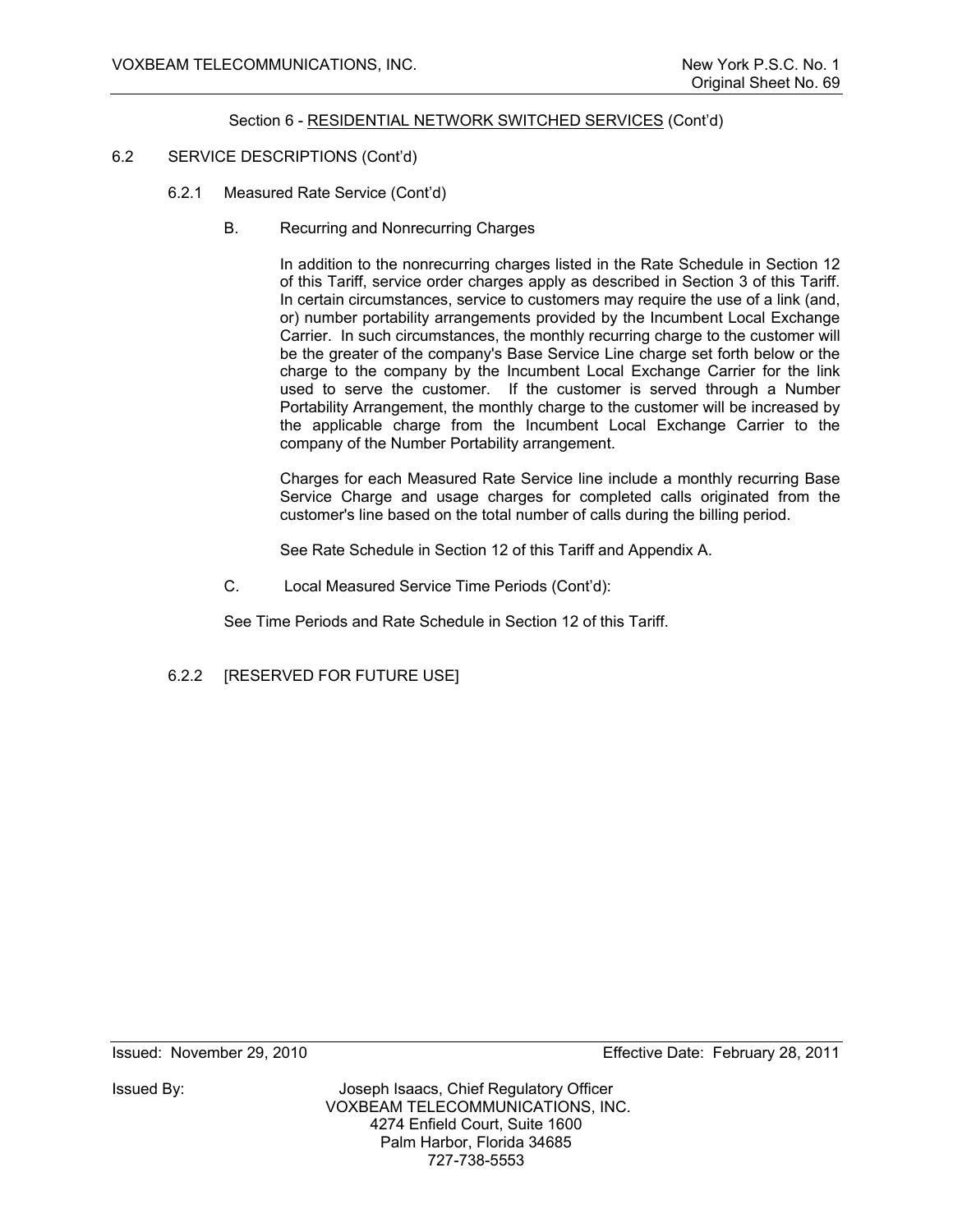## Section 7 - BUSINESS NETWORK SWITCHED SERVICES

# 7.1 GENERAL

Business Network Switched Services provide a business customer with a connection to the Company's switching network which enables the customer to:

- A. receive calls from other stations on the public switched telephone network;
- B. access the Company's local calling service;
- C. access the Company's operators and business office for service related assistance; access toll-free telecommunications service such as 800 NPA; and access 911 service for emergency calling; and
- D. access the service of providers of interexchange service or intraLATA toll service. A customer may presubscribe to such provider's service to originate calls on a direct dialed basis or to receive 800 service from such provider, or may access a provider on an ad hoc basis by dialing the provider's Carrier Identification Code (10XXX). At the time of initial subscription, the customer shall designate a Primary Interexchange Carrier (PIC) for intra-LATA and inter-LATA toll service. If the customer does not select an intra-LATA PIC, and does not request blocking of intra-LATA toll calls, the Company shall be deemed to have been designated as the customer's intra-LATA PIC.

Business Network Switched Services is provided via one or more channels terminated at the customer's premises. Each Business Network Switched Services channel corresponds to one or more analog, voice-grade telephonic communications channels that can be used to place or receive one call at a time.

Connection charges as described in Section 2 apply to all service on a one-time basis unless waived pursuant to this Tariff.

Issued: November 29, 2010 Effective Date: February 28, 2011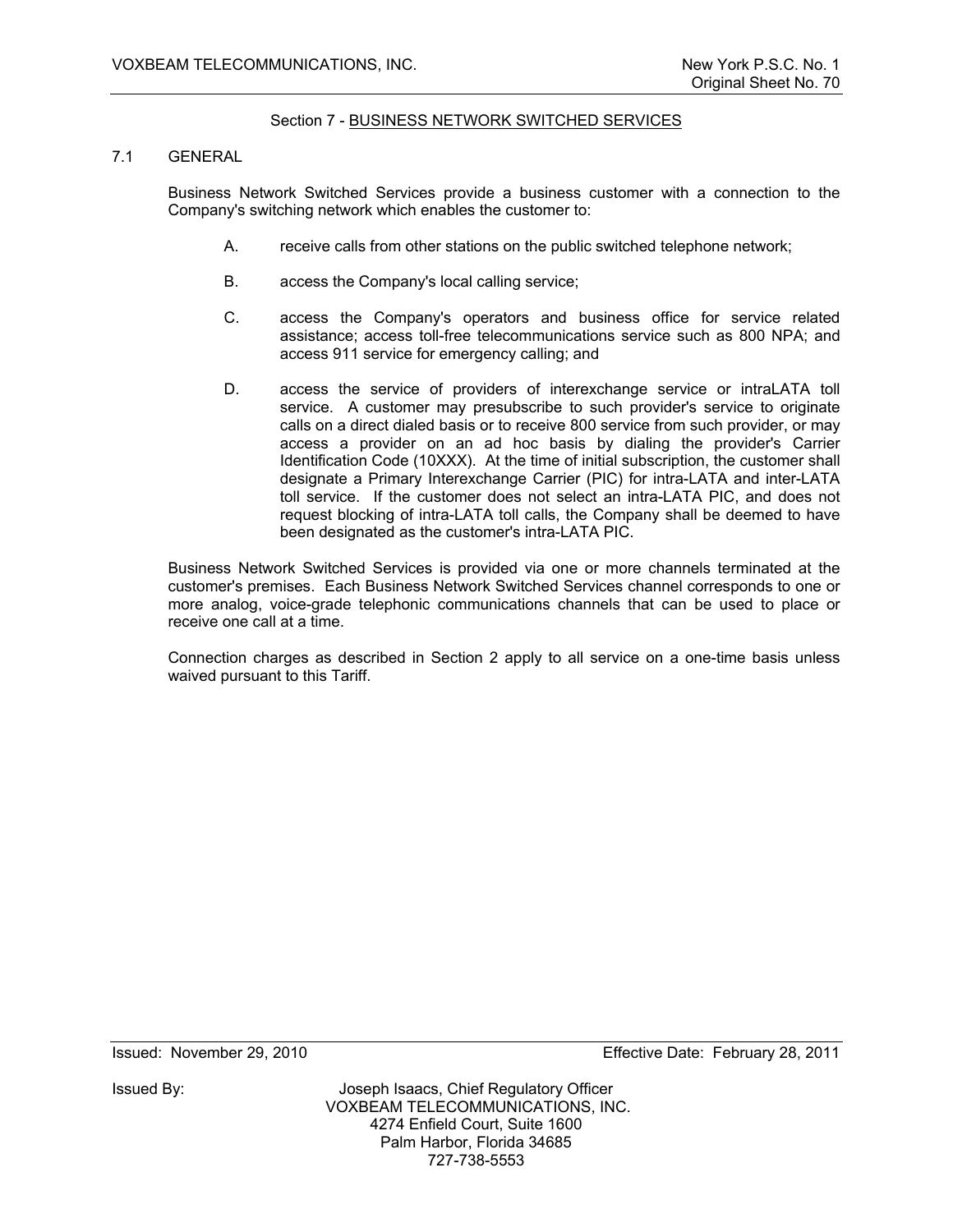#### Section 7 - BUSINESS NETWORK SWITCHED SERVICES (Cont'd)

#### 7.2 SERVICE DESCRIPTIONS

 The following Business Access Service Options are offered: Basic Business Line Service Public Access Lines Service PBX Trunks Centrex Service

Basic Business Line Service, PBX trunks, and Centrex service are offered with measured rate local service.

All Business Network Switched Services may be connected to customer-provided terminal equipment such as station sets, key systems, PBX systems, or facsimile machines. Service may be arranged for two-way calling, inward calling only or outward calling only. Optional Voice Mail Service is available.

The following features as described in Section 5 are available with Business Line Service for an additional charge:

 Three Way Conference, Consultation Call Forwarding (Variable, Busy Line, Don't Answer) Call Hold Call Park Call Pick-up Call Transfer Call Waiting (Terminating and Originating) Cancel Call Waiting Speed Calling One Digit Speed Calling Two Digit Distinctive Ringing

The following supplemental service features are offered to business network switched services subscribers for an additional charge: Remote Call Forwarding

The following features are available with Business Line Service:

| HUNT GROUP CHANGES        | HUNTING LINE CHANGES      |
|---------------------------|---------------------------|
| Sequential Hunting        | <b>Sequential Hunting</b> |
| <b>Circular Hunting</b>   | <b>Circular Hunting</b>   |
| Uniform Hunting           | Uniform Hunting           |
| Queuing With Announcement | Per Queue Set             |

The following CLASS features are offered to Business Network Switched Services subscribers:

 Caller ID Call Trace Auto Callback Auto Redial

Block Caller ID Selective Acceptance, Forwarding, Rejection

Issued By: Joseph Isaacs, Chief Regulatory Officer VOXBEAM TELECOMMUNICATIONS, INC. 4274 Enfield Court, Suite 1600 Palm Harbor, Florida 34685 727-738-5553

Issued: November 29, 2010 Effective Date: February 28, 2011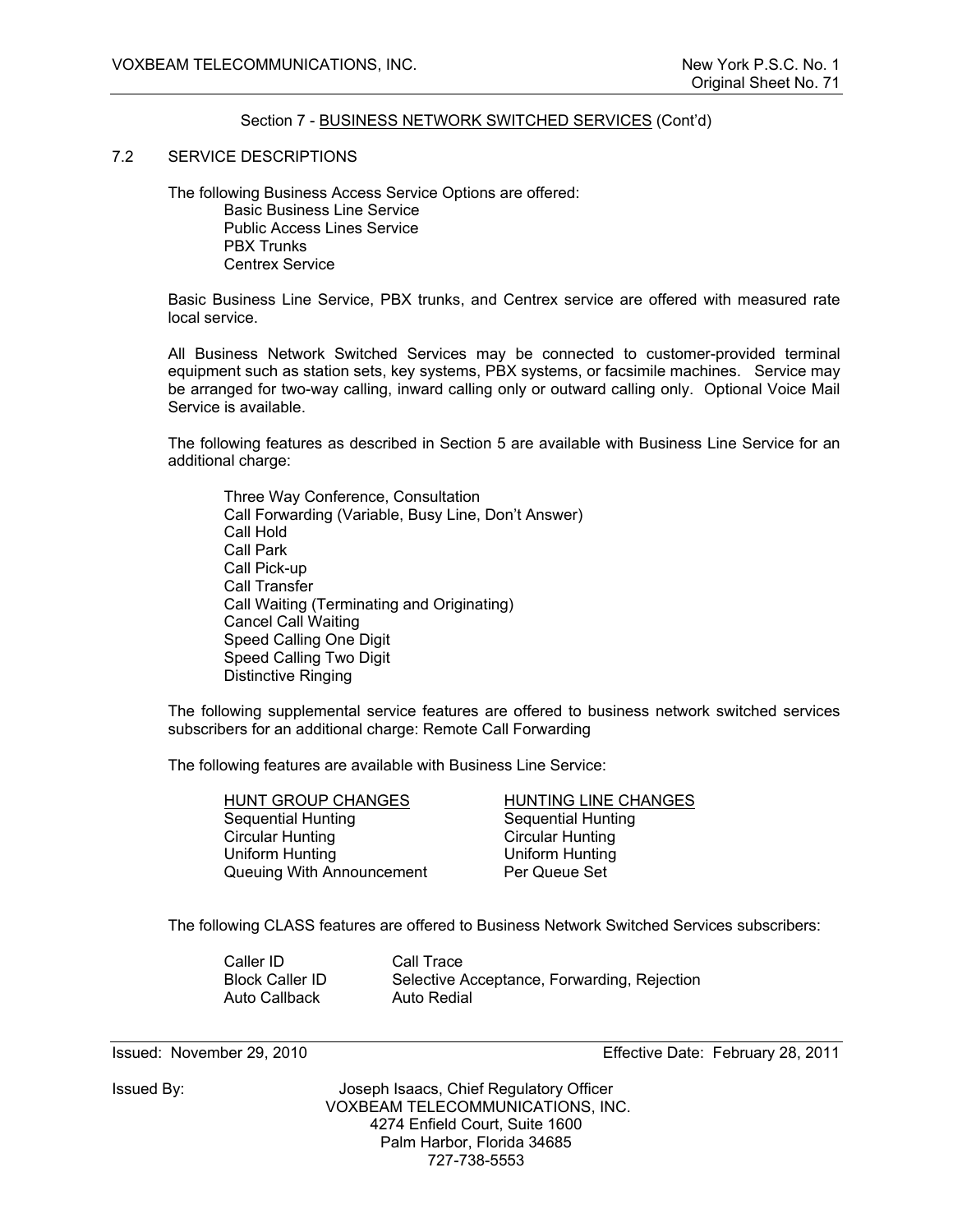## Section 7 - BUSINESS NETWORK SWITCHED SERVICES (Cont'd)

# 7.2 SERVICE DESCRIPTIONS (Cont'd)

- 7.2.1 Basic Business Line Service
	- A. General

Basic Business Line Service provides a customer with a one or more analog, voice-grade telephonic communications channel that can be used to place or receive one call at a time. Local calling service is available at a flat rate included in the line price, or on a measured usage basis. Basic Business Lines are provided for connection of customer-provided single-line terminal equipment such as station sets or facsimile machines. The following Advanced Features are available at an additional charge: Voice Messaging and 6-Way Conference line.

Each Basic Business Line has the following characteristics:

| Terminal Interface: | 2-wire                                                          |
|---------------------|-----------------------------------------------------------------|
| Signaling Type:     | Loop start                                                      |
| Pulse Types:        | Dual Tone Multifrequency (DTMF) or Dial Pulse<br>(DP)           |
| Directionality:     | Two-Way, In-Only, or Out-Only, at the option of<br>the customer |

- B. Measured Rate Basic Business Line Service
	- 1) Description

Calls to points within the local exchange area are charged on the basis of the duration of completed calls originating from the customer's service in addition to a base monthly charge. Local calling areas are as specified in Section 11.

- 2) Recurring and Nonrecurring Charges
	- Charges for each Measured Rate Service line include a monthly recurring Base Service Charge and usage charges for completed calls originated from the customer's line based on the duration of calls during the billing period. In addition to the nonrecurring charges listed below, service order charges apply as described in Section 3 of this tariff. In certain circumstances, service to customers may require the use of a link (and, or) number portability arrangements provided by the Incumbent Local Exchange Carrier. In such circumstances, the monthly recurring charge to the customer will be the greater of the company's Base Service Line charge set forth below or the charge to the company by the Incumbent Local Exchange Carrier for the link used to serve the customer. If the customer is served through a Number Portability Arrangement, the monthly charge to the customer will be increased by the applicable charge from the Incumbent Local Exchange Carrier to the Company of the Number Portability Arrangement.
- 3) Usage Charges See Rate Schedule in Section 12

Issued: November 29, 2010 Effective Date: February 28, 2011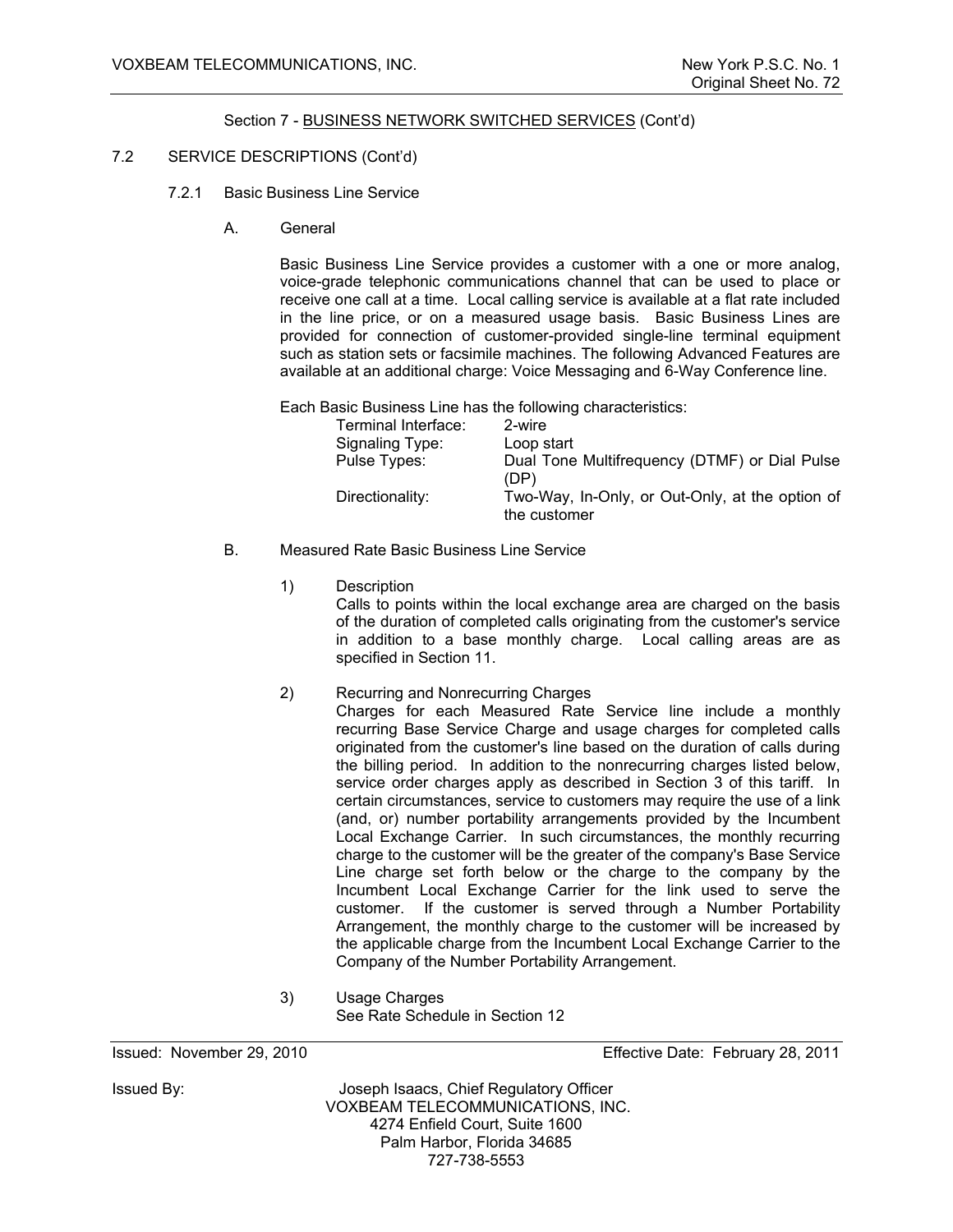- 7.2 SERVICE DESCRIPTIONS (Cont'd)
	- 7.2.1 Basic Business Line Service (Cont'd)
		- C. **[RESERVED FOR FUTURE USE]**
	- 7.2.2 Public Access Line Service

Public Access Line Service provides a single, analog, voice-grade telephonic communications channel that can be used to connect a pay telephone to the Company's switching equipment. Local measured usage charges apply to all local calls originating on this line. Service to customers may require the use of a link (and, or) number portability arrangements provided by the Incumbent Local Exchange Carrier. In such circumstances, the monthly recurring charge to the customer will be the greater of the company's Base Service Line charge set forth below or the charge to the company by the Incumbent Local Exchange Carrier for the link used to serve the customer. If the customer is served through a Number Portability Arrangement, the monthly charge to the customer will be increased by the applicable charge from the Incumbent Local Exchange Carrier to the Company of the Number Portability Arrangement.

- 7.2.3 PBX Trunk Service
	- A. General

PBX trunks are provided for connection of customer-provided PBX terminal equipment. Trunks can be delivered at a DS0 level or at the DS1 level.

DID service allows callers to reach the called party without going through a PBX attendant. DOD service allows end users to dial outside of a PBX system without going through the PBX attendant to get access to an outside line. Digital trunks cannot be two-way trunks, but must be ordered as with either Direct Inward Dialing (DID) or Direct Outward Dialing (DOD).

For DID configured PBX trunks additional charges apply for Direct Inward Dial Station numbers.

Each DS0 level Trunk has the following characteristics:

| Terminal Interface:                          | 2-wire or 4-wire, as required for the provision of<br>service |
|----------------------------------------------|---------------------------------------------------------------|
| Signaling Type: Loop, Ground, E&M I, II, III |                                                               |
| Pulse Type:                                  | Dual Tone Multi-Frequency<br>(DTMF) or Dial<br>Pulse (DP)     |
| Directionality:                              | In-Coming Only (DID), Out-Going Only (DOD),<br>or Two-Way     |

Issued: November 29, 2010 Effective Date: February 28, 2011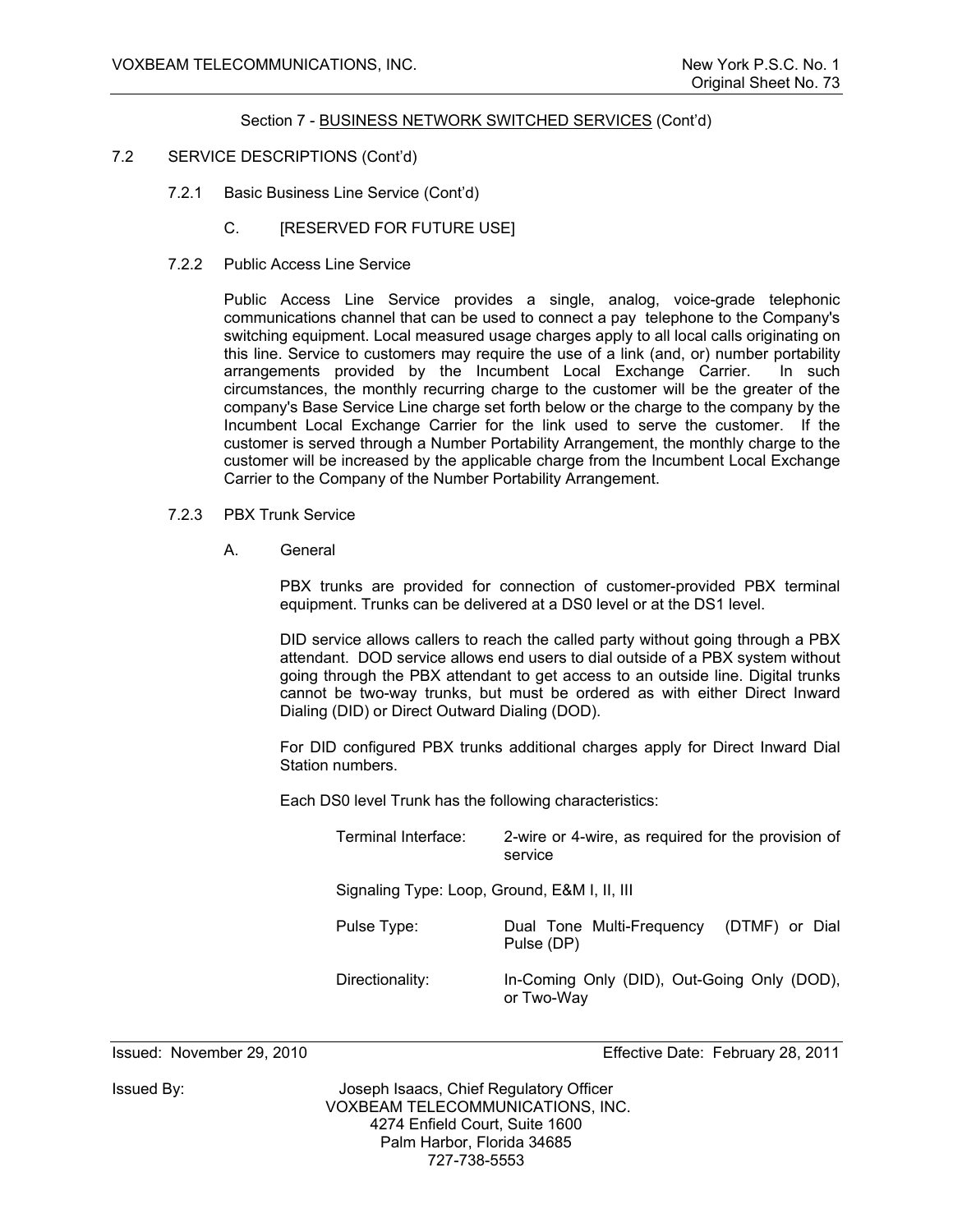- 7.2 SERVICE DESCRIPTIONS (Cont'd)
	- 7.2.3 PBX Trunk Service (Cont'd)
		- B. Measured Rate PBX Trunks
			- 1) Description

Measured Rate DS0 PBX Trunks provide the customer with a single voice grade telephonic communications channel which can be used to place or receive one call at a time. Local calls on two-way trunks and DOD trunks are billed on a measured rate basis. DID trunks are arranged for one-way inward calling only.

2) Recurring and Nonrecurring Charges

In addition to the nonrecurring charges listed below, service order charges apply as described in Section 3 of this tariff. Charges for each Measured Rate PBX Trunk include a monthly recurring Base Service Charge and usage charges for completed calls originated from the customer's lines based on the duration of calls during the billing period. Local calling areas are as specified in Section 10. Service to customers may require the use of a link (and, or) number portability arrangements from the incumbent Local Exchange Carrier. In such circumstances, the monthly recurring charge to the customer will be the greater of the company's Base Service Line charge set forth below or the charge to the Company by the Incumbent Local Exchange Carrier for the link used to serve the customer. If the customer is served through a Number Portability Arrangement, the monthly charge to the customer will be increased by the applicable charge from the Incumbent Local Exchange Carrier to the Company of the Number Portability Arrangement.

Terminal Numbers:

1-20 lines in terminal group 100 lines in terminal group

Measured Usage Charges

Measured Usage Charges for Measured Rate PBX Trunks are the same as those indicated for a basic business line.

Issued: November 29, 2010 Effective Date: February 28, 2011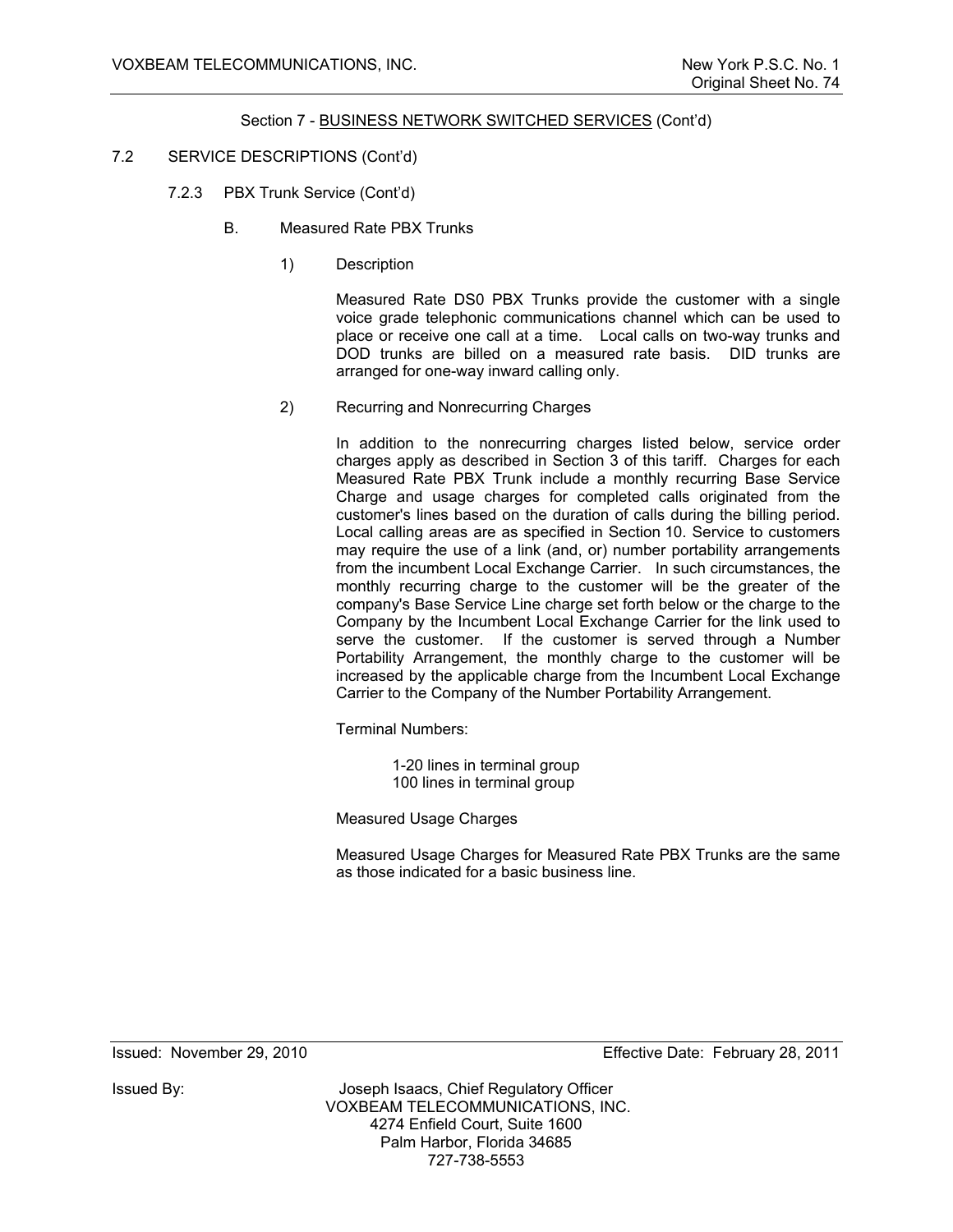# 7.2 SERVICE DESCRIPTIONS (Cont'd)

- 7.2.3 PBX Trunk Service (Cont'd)
	- C. DS1 PBX Trunk Service
		- 1) Description

DS1 PBX Trunk Service provides a customer with connection to the Company switch via a DS1 digital fiber optic transmission facility operating at 1.544 Mbps and time division multiplexed into 24 voice grade telephonic communications channels. Digital PBX Trunks are provided for connection of customer-provided PBX equipment or trunk capable key systems to the Company switch. Each DS1 PBX Trunk has the following characteristics:

| Terminal Interface:   | Channel Bank or DSX-1 panel                                  |
|-----------------------|--------------------------------------------------------------|
| Signaling Type:       | Loop, Ground, E&M I, II, III                                 |
| Start Dial Indicator: | Immediate Wink, Delay Dial, Dial Tone                        |
| Pulse Type:           | Dual Tone Multi-Frequency (DTMF)                             |
| Directionality:       | In-Coming or Out-Going Only, as specified<br>by the customer |

Issued By: Joseph Isaacs, Chief Regulatory Officer VOXBEAM TELECOMMUNICATIONS, INC. 4274 Enfield Court, Suite 1600 Palm Harbor, Florida 34685 727-738-5553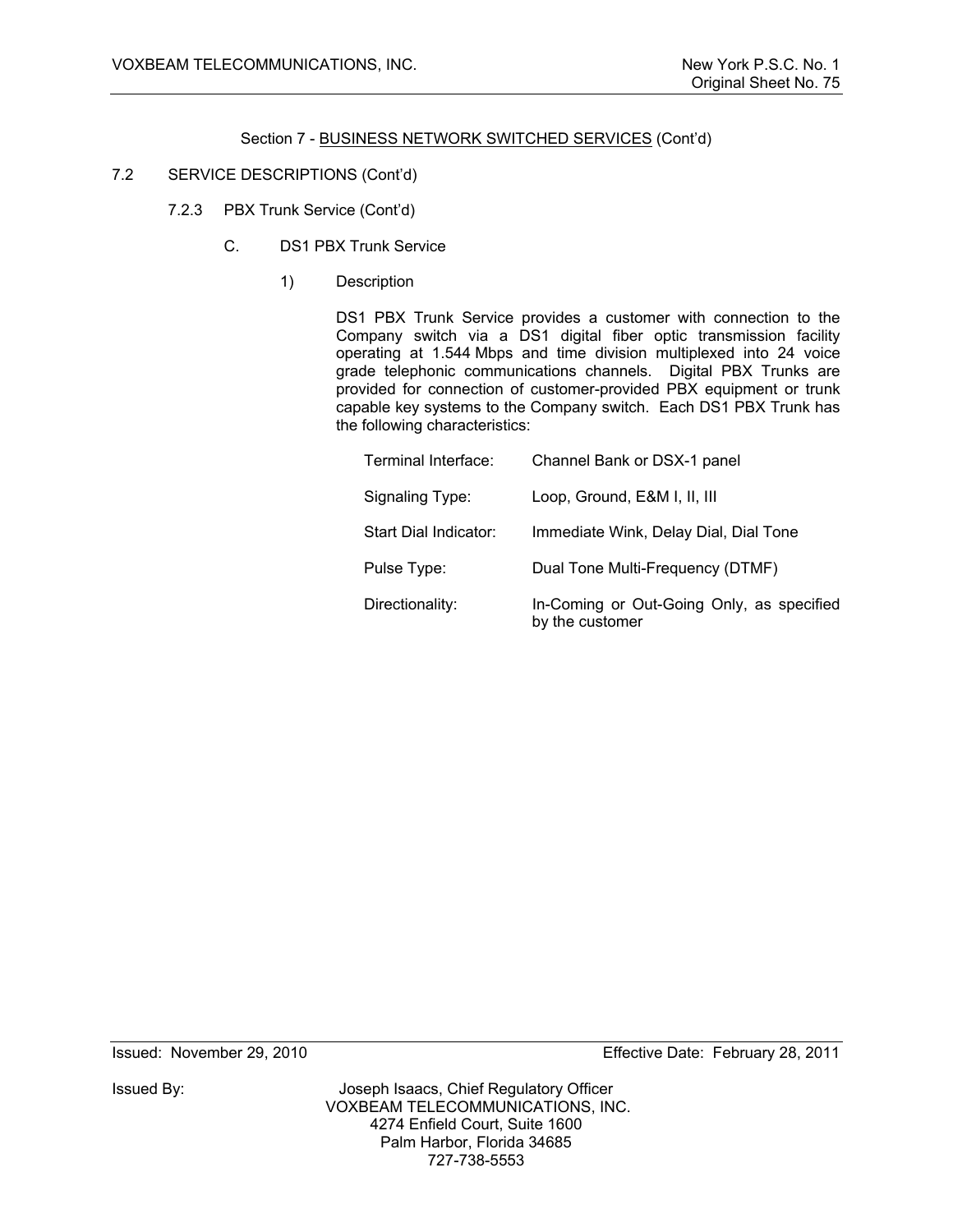- 7.2 SERVICE DESCRIPTIONS (Cont'd)
	- 7.2.3 PBX Trunk Service (Cont'd)
		- C. DS1 PBX Trunk Service (Cont'd)
			- 2) Recurring and Nonrecurring Charges

In addition to the nonrecurring charges listed in Section 12 of this Tariff, service order charges apply as described in Section 3 of this tariff. Charges for each Measured Rate DS1 PBX Trunk include a monthly recurring Base Service Charge and usage charges for completed calls originated from the customer's lines based on the duration of calls during the billing period. In certain circumstances, service to customers may require the use of private line facilities obtained by the company from the Incumbent Local Exchange Carrier or another underlying provider. In such circumstances, the monthly recurring charges to the customer will be the greater of the Company's Monthly Recurring Charges set forth below or the charge to the Company by the Incumbent Local Exchange Carrier or other underlying provider for the private line facility used to serve the customer. If the customer is served through a Number Portability Arrangement, the monthly charge to the customer will be increased by the applicable charge from the Incumbent Local Exchange Carrier to the Company of the Number Portability Arrangement.

 Where appropriate facilities do not exit, special construction charges apply.

3) Measured Usage Charges

 Measured usage charges for DS1 Trunks are the same as those indicated for a basic business line as described in Section 7.2.1.

Issued: November 29, 2010 Effective Date: February 28, 2011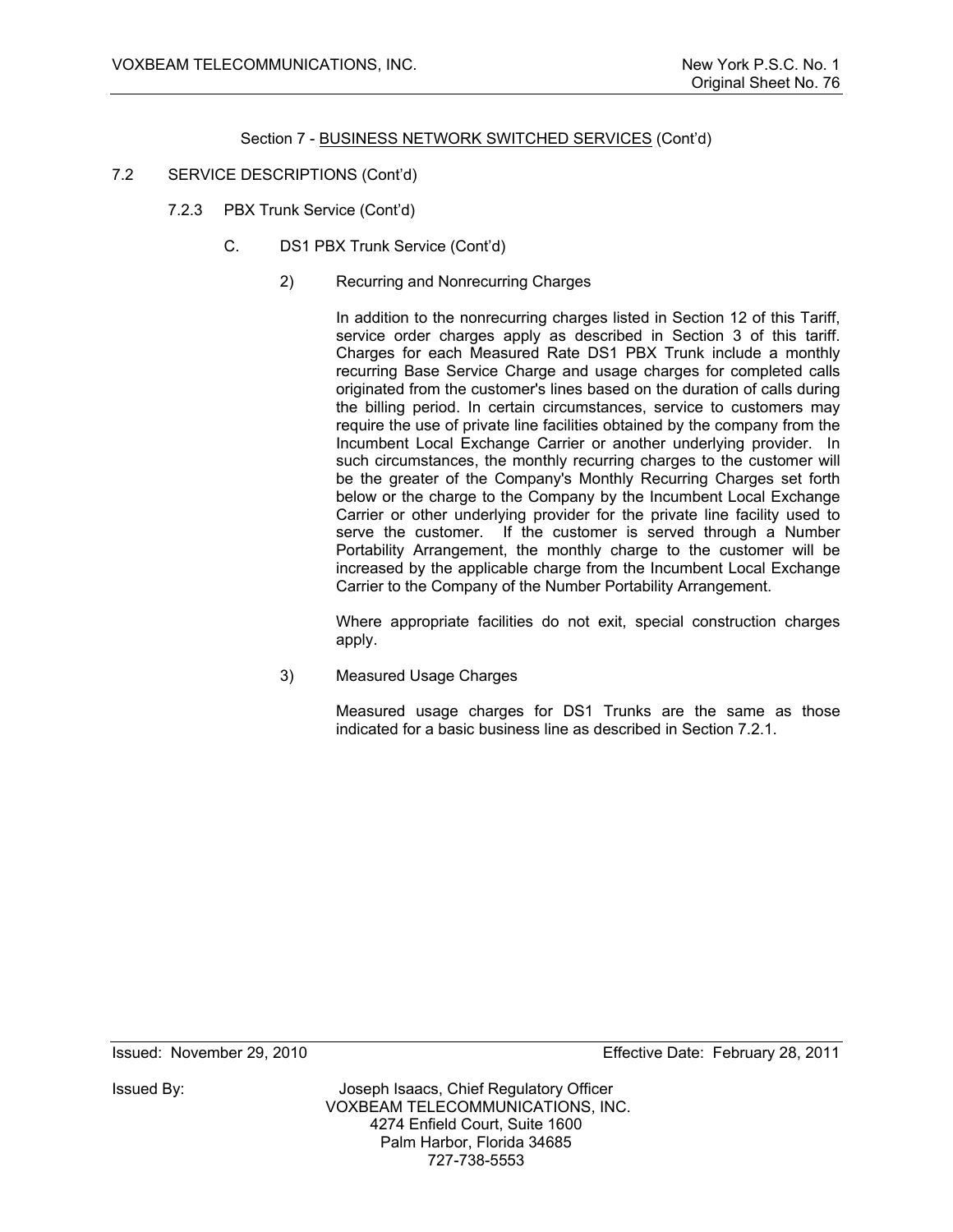#### 7.2 SERVICE DESCRIPTIONS (Cont'd)

- 7.2.3 PBX Trunk Service (Cont'd)
	- D. Integrated Services Digital Network-Primary Rate Interface (ISDN-PRI)
		- 1) Description

ISDN is a single integrated digital telecommunications network architecture which provides for the simultaneous access, transmission and switching of voice data and image services via channelized transport facilities over a set of standard multipurpose user-network interfaces. PRI governs the connectivity between switching equipment (network or customer) and customer equipment and allows voice and data services, simultaneously while supporting circuit-switched and packet-switched connections.

The ISDN-PRI feature supports a 64 kb/s D-channel path between customer digital PBX equipment and the protocol handler in a PSU of the 5ESS(R) switch. This path is made up of a dedicated time slot between channel 24 on a digital facility interface (DFI) and the assigned protocol handler. This feature also provides the administration software for up to 23 B-channels associated with a D-channel in the same T1 facility (1.544 Mb/s for domestic). This interface supports both ISDN PBXs and host computers.

#### 7.2.4 Centrex Service

A. Description

Centrex Service is a multi-station system offered to the business customer with 4 or more lines or trunks. It consists of digital switching equipment in the Company's switches connected to station lines on the customer's premises. Centrex Service enables the customer to originate and receive local calls within its system at no additional charge. Local measured usage charges apply to all other local calls. Local calling areas are as specified in Section 11. Centrex Service is offered on a contracted basis with four terms: 24, 36, 60 and 84 months. Thirty days prior to the expiration of the contract term, the subscriber may cancel service or renew for a new term commitment. If the subscriber does not cancel or renew the service, service will continue on a month to month basis at the monthly rate associated with the twenty-four month term plan.

Each Centrex Station Line has the following characteristics:

| Terminal Interface: | 2-Wire or 4-Wire as required for the provision of |
|---------------------|---------------------------------------------------|
|                     | service                                           |
| Signaling Type:     | Loop Start                                        |
| Pulse Type:         | Dual Tone Multi-Frequency (DTMF)                  |
| Directionality:     | Two-Way, In-Only or Out-Only                      |

Issued: November 29, 2010 Effective Date: February 28, 2011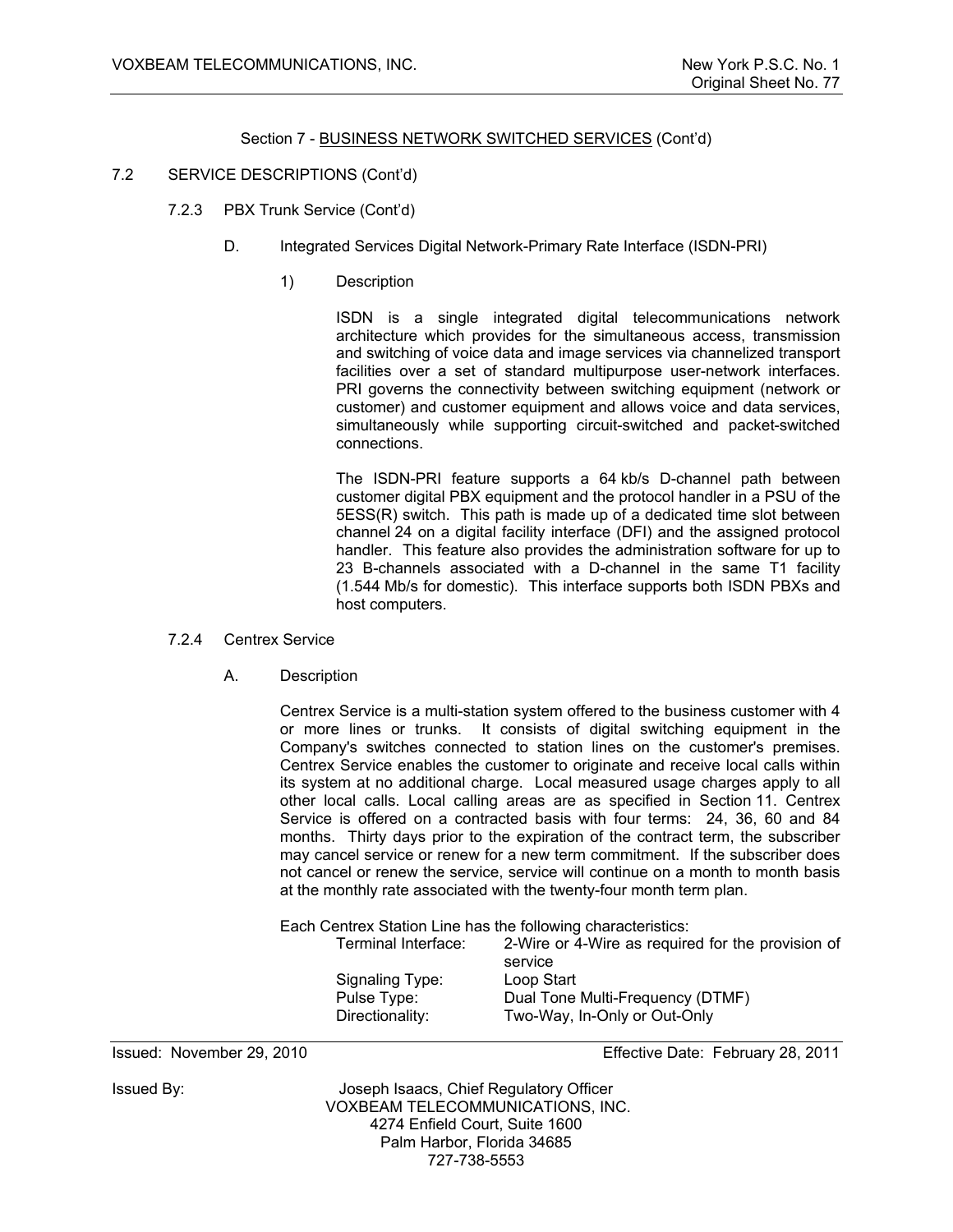# 7.2 SERVICE DESCRIPTIONS (Cont'd)

- 7.2.4 Centrex Service (Cont'd)
	- B. Features

The Centrex customer is provided with standard features as part of the Centrex line and can purchase optional features at an additional charge.

The following Centrex features are available to the customer of Centrex Service and are included in the Centrex line charge:

 STANDARD FEATURES Three-Way Conference, Consultation, Transfer Call Forwarding Variable Call Forwarding Busy Line Call Forwarding Don't Answer Permanent Hold Call Hold Call Park Call Pick-up Call Waiting Terminating Call Waiting Originating Speed Calling One Digit Speed Calling Two Digit

The following Centrex features are available to the customer of Centrex Service at an additional charge:

 OPTIONAL FEATURES Hunt Group Charge CLASS Features Line Charge Sequential Hunting Caller ID Circular Hunting **Block Caller ID** Uniform Hunting **Auto Callback** Queuing with Announcement per Que

Circular Hunting<br>Uniform Hunting

Advance Features Line Charge Block Caller ID Voice Messaging **Auto Callback** 6 Way Conference Per Arrangement Auto Recall

Call Trace

Selective Call Acceptance Hunting Line Charge **Selective Call Forwarding** Sequential Hunting Selective Call Rejection

> CLASS Features Usage Charge Caller ID Call Trace Per Activation Selective Call Acceptance Selective Call Forwarding Selective Call Rejection

Issued: November 29, 2010 Effective Date: February 28, 2011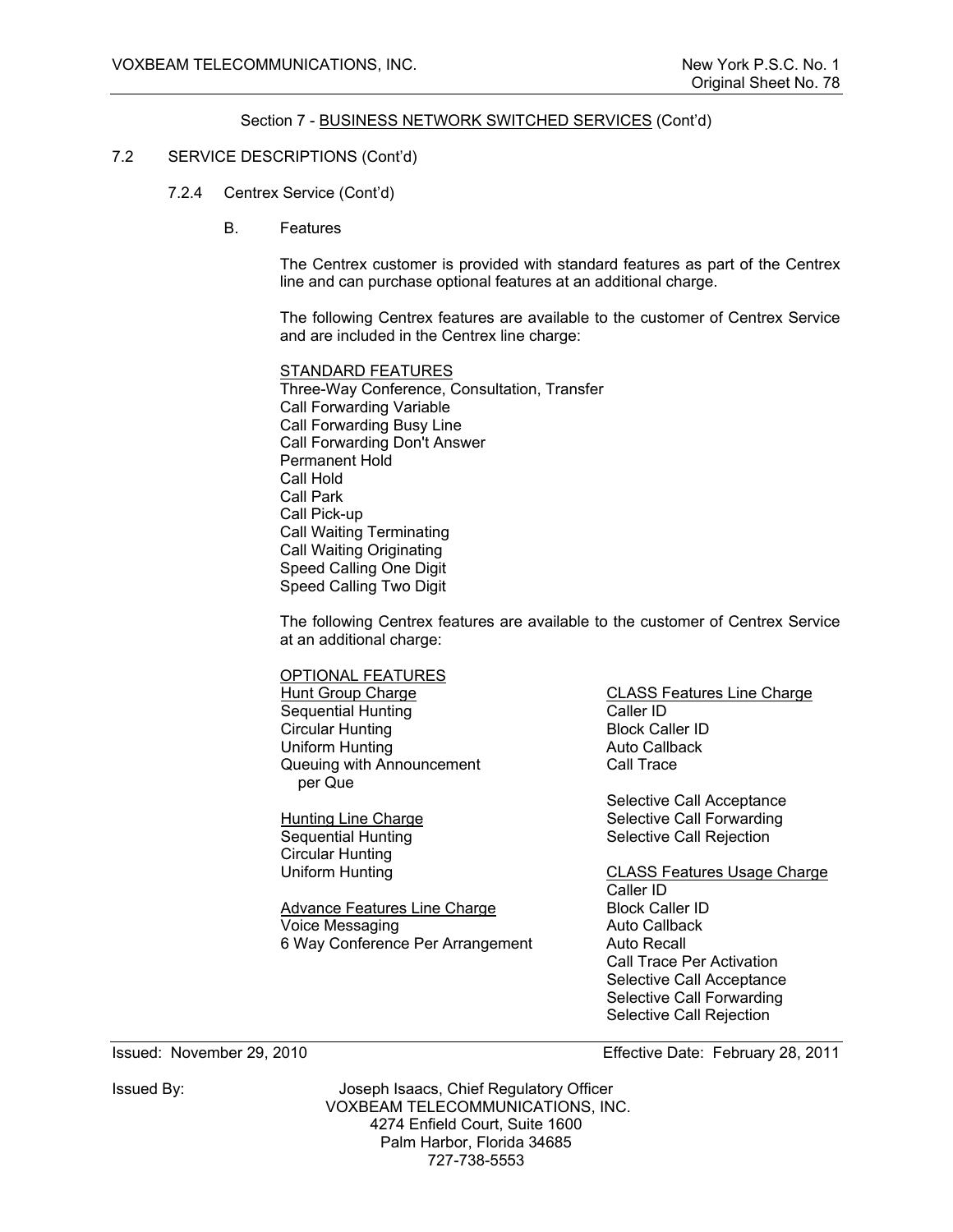# 7.2 SERVICE DESCRIPTIONS (Cont'd)

- 7.2.4 Centrex Service (Cont'd)
	- C. Recurring and Nonrecurring Charges

In addition to the nonrecurring charges listed below, service order charges apply as described in Section 3 of this tariff. In certain circumstances, service to customers may require the use of a link (and, or) number portability arrangements provided by the Incumbent Local Exchange Carrier. In such circumstances, the monthly recurring charge to the customer will be the greater of the company's Base Service Line charge set forth below or the charge to the company by the Incumbent Local Exchange Carrier for the link used to serve the customer. If the customer is served through a Number Portability Arrangement, the monthly charge to the customer will be increased by the applicable charge from the Incumbent Local Exchange Carrier to the Company of the Number Portability Arrangement.

7.2.5 Term Liability/Termination Charges

Several of the services offered above are available at reduced prices if the Customer agrees at the time the order is placed to continued service for a specified period of time ("term"). If the Customer terminates service prior to the end of the term, in part or in whole, then termination charges may apply. If a customer disconnects service prior to the fulfillment of the term plan contracted, then a termination liability will be due to Company from Customer. The termination liability charge will be the difference between the monthly rate for the highest term period which could have been satisfied prior to service discontinuance and the monthly rate for the selected commitment period multiplied by the actual number of months the plan has been in effect. The monthly rates used for this calculation will be those in effect at the time the service is disconnected.

Issued: November 29, 2010 Effective Date: February 28, 2011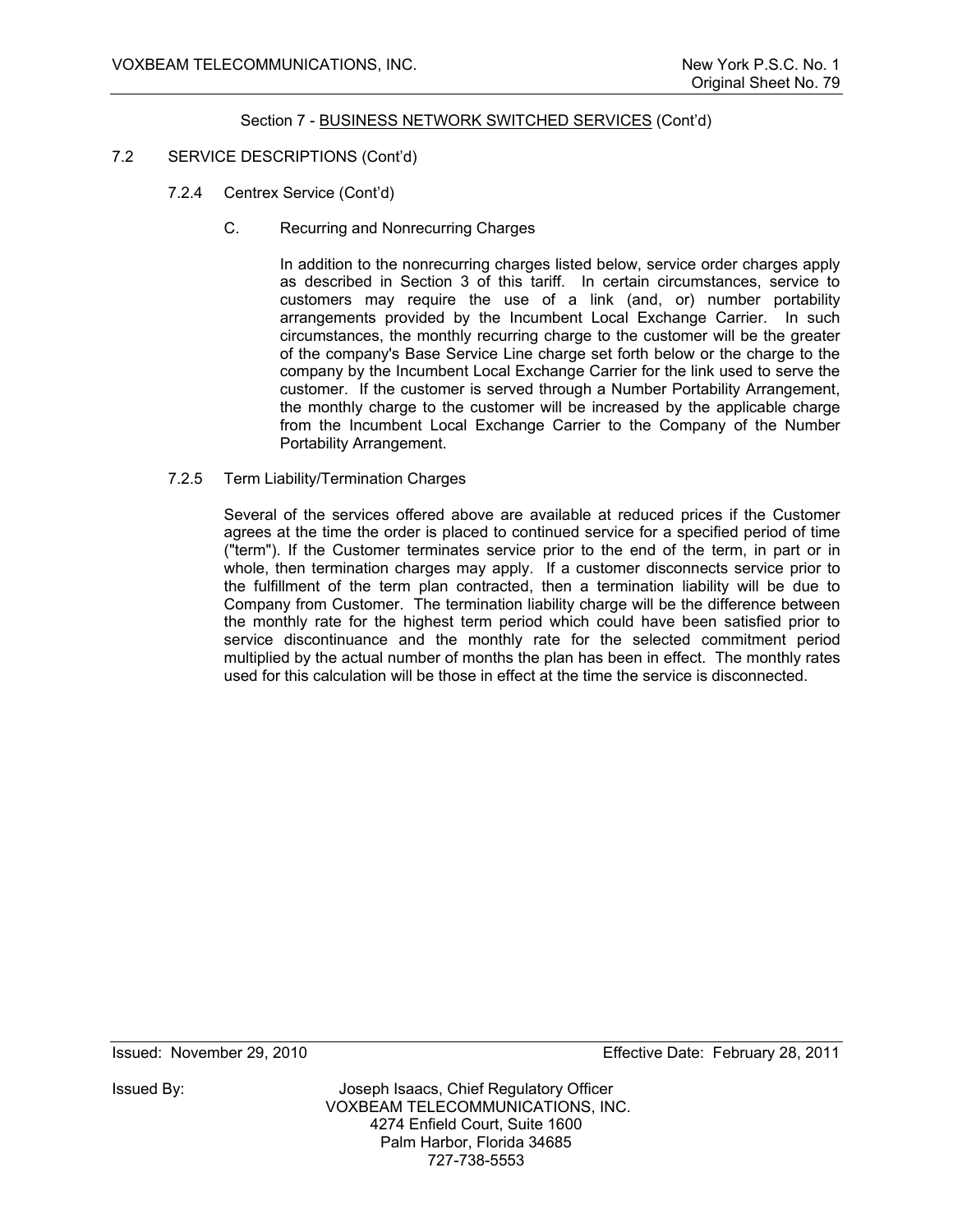8.1 RESERVED FOR FUTURE USE

Issued By: Joseph Isaacs, Chief Regulatory Officer VOXBEAM TELECOMMUNICATIONS, INC. 4274 Enfield Court, Suite 1600 Palm Harbor, Florida 34685 727-738-5553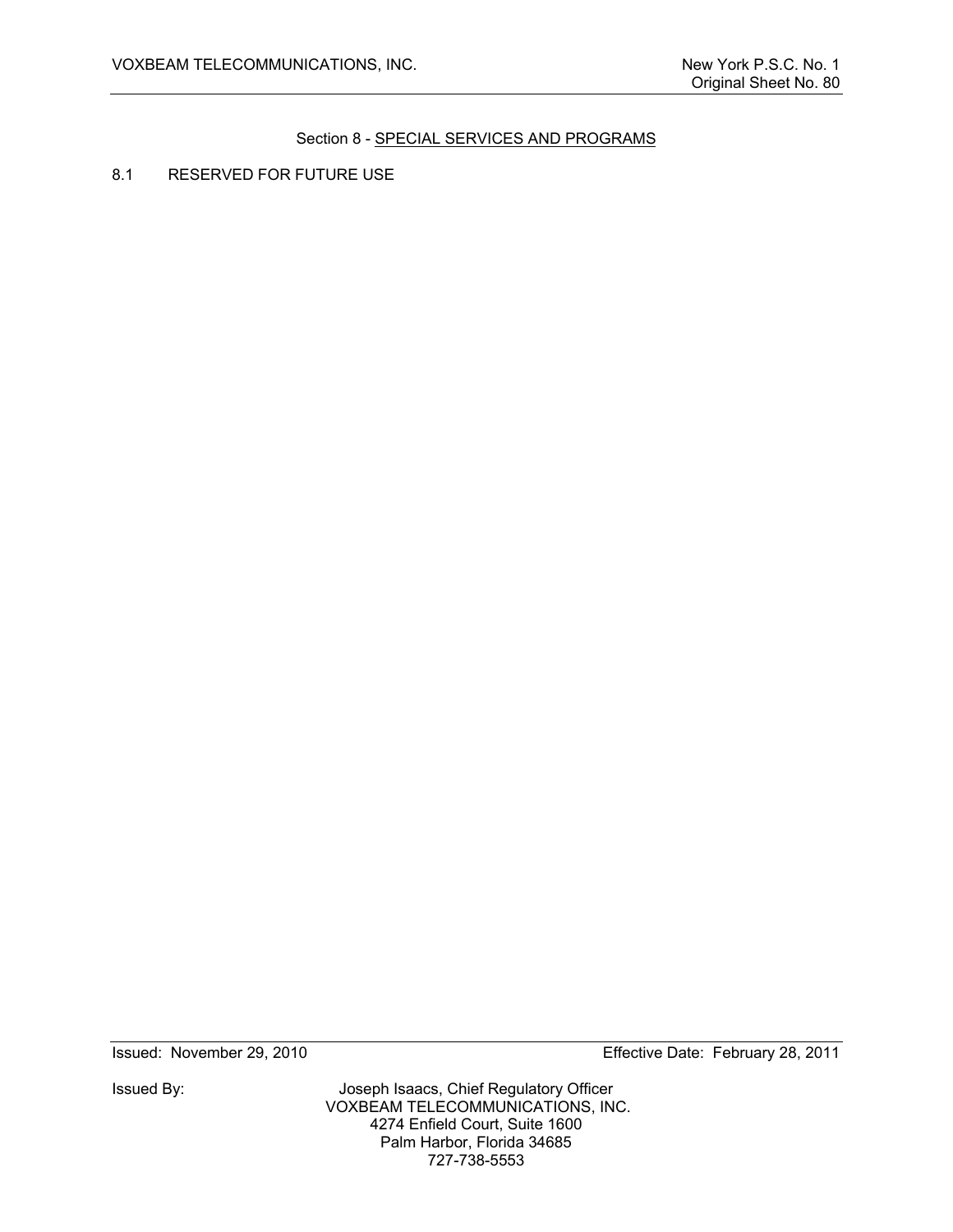#### 8.1 RESERVED FOR FUTURE USE (Cont'd)

8.2 RESERVED FOR FUTURE USE

#### 8.3 SPECIAL EQUIPMENT FOR THE HEARING OR SPEECH IMPAIRED CUSTOMER

8.3.1 General

 As required by Section 92-a of the New York Public Service Law, the Company will provide, upon request, specialized telecommunications equipment for a customer certified as hearing or speech impaired.

8.3.2 Certification

 A customer can be certified as hearing or speech impaired by a licensed physician, otolaryngologist, speech-language pathologist, audiologist or an authorized representative of a social agency that conducts programs for persons with hearing or speech impairments in cooperation with an official agency of the State of New York.

8.3.3 Locating Equipment

 The Company will make every reasonable effort to locate and obtain equipment for a certified customer.

#### 8.3.4 Purchase Price

 The customer may purchase equipment at a price not to exceed the actual purchase price (including any applicable shipping costs) the Company pays.

8.3.5 Purchase Terms

 The Company will also advise the customer who requests this equipment of the applicable terms for purchase.

#### 8.4 DISCOUNTED SERVICE FOR THE HEARING OR SPEECH IMPAIRED CUSTOMER

8.4.1 General

A handicapped person who has been certified to the Company as having a hearing or speech impairment which requires that he or she communicate over telephone facilities by means other than voice, and who either use non-voice equipment or make calls through an interpreter, will receive, upon application to the Company, a fifty percent (50%) discount on local measured rate service.

Issued: November 29, 2010 Effective Date: February 28, 2011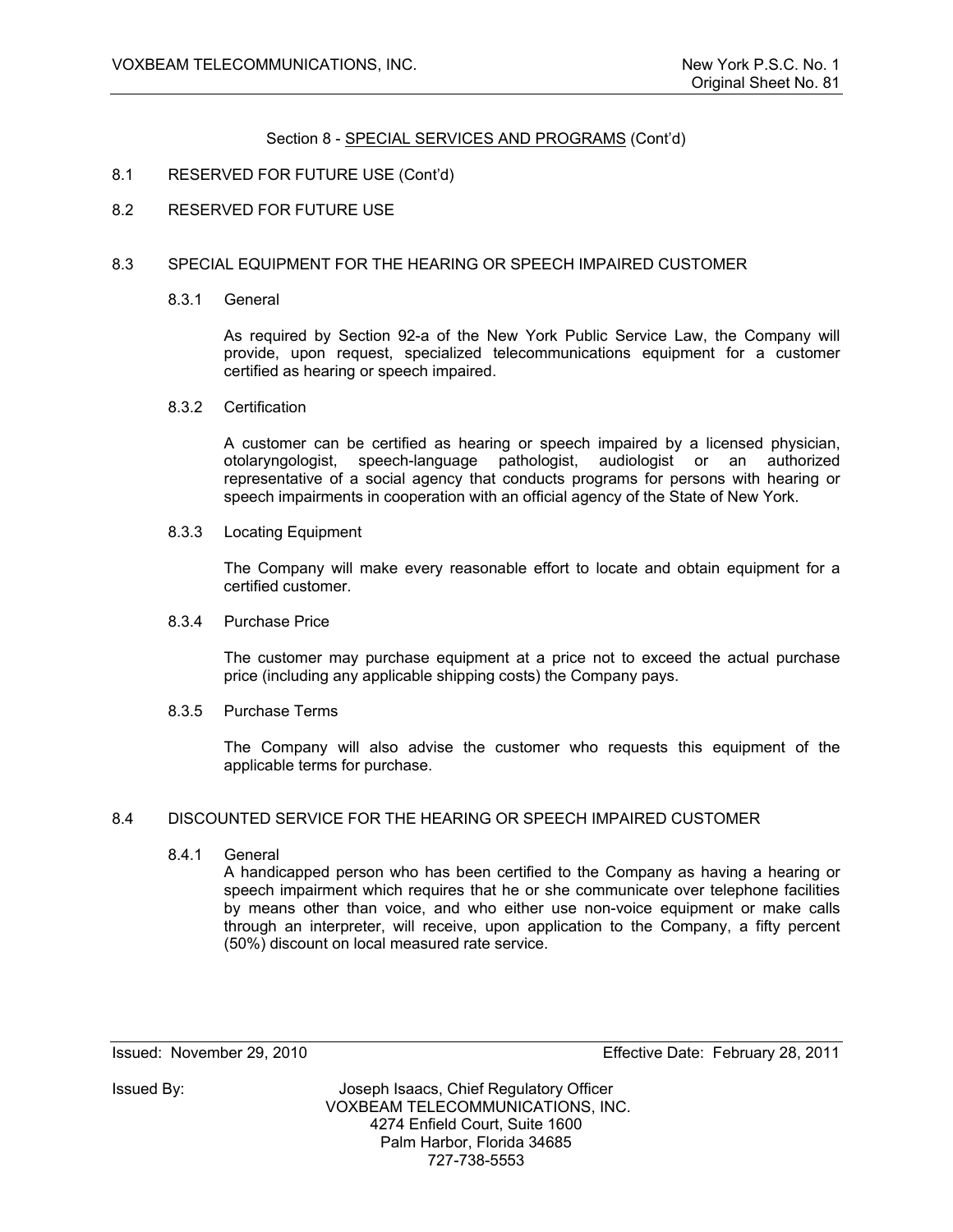#### 8.4 SPECIAL EQUIPMENT FOR THE HEARING OR SPEECH IMPAIRED CUSTOMER, (Cont'd)

8.4.2 Certification

Acceptable certifications are:

- A. Those made by a licensed physician, otolaryngologist, speech-language pathologist or audiologist or an authorized representative of a social agency that conducts programs for persons with hearing or speech impairment in cooperation with an official agency of the State of New York, or
- B. A pre-existing certification establishing the impairment of hearing or speech such as those which qualify the handicapped person for social security benefits on the basis of total hearing impairment or for the use of facilities of an agency for a person with hearing or speech impairment.

#### 8.4.3 Qualification

A customer qualifying for the discount is one whose impairment is such that competent authority would certify him or her as being unable to use a telephone for voice communication. See Explanation of Terms, "Handicapped Person," for a listing of the necessary qualifications.

8.4.4 Billing

The reduction in charges is applied only at one location, designated by the impaired person.

#### 8.5 UNIVERSAL EMERGENCY TELEPHONE NUMBER SERVICE

8.5.1 General

Universal Emergency Telephone Number Service (911 Service) is an arrangement of Company central office and trunking facilities whereby any telephone user who dials the number 911 will reach the emergency report center for the telephone from which the number is dialed or will be routed to an operator if all lines to an emergency report center are busy. If no emergency report center customer exists for a central office entity, a telephone user who dials the number 911 will be routed to an operator. The telephone user who dials the 911 number will not be charged for the call.

Issued: November 29, 2010 Effective Date: February 28, 2011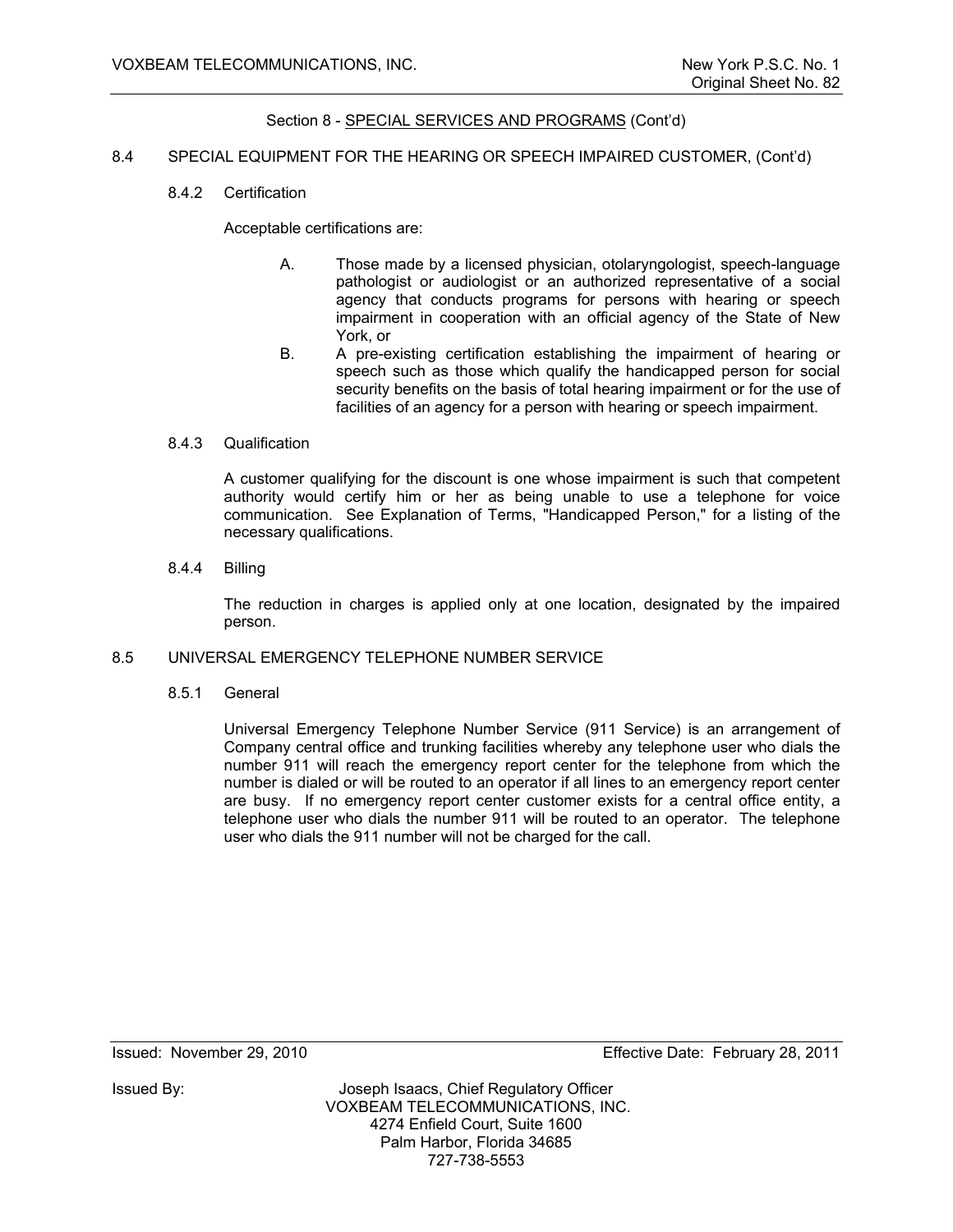#### 8.6 New York RELAY SERVICE

8.6.1 General

The Company will provide access to a telephone relay center for Relay Service. The service permits telephone communications between hearing and/or speech impaired individuals who must use a Telecommunications Device for the Deaf (TDD) or a Teletypewriter (TTY) and individuals with normal hearing and speech. The Relay Service can be reached by dialing an 800 number. Specific 800 numbers have been designated for both impaired and non-impaired customers to use.

- 8.6.2 Regulations
	- A. Only intrastate calls can be completed using the New York Relay Service under the terms and conditions of this tariff.
	- B. Charges for calls placed through the Relay Service will be billed as if direct distance dialed (DDD) from the point of origination to the point of termination. The actual routing of the call does not affect billing.
	- C. Calls through the Relay Service may be billed to a third number only if that number is within the State of New York. Calls may also be billed to calling cards issued by the Company or other carriers who may choose to participate in this service.
	- D. The following calls may not be placed through the Relay Service:
		- 1) calls to informational recordings and group bridging service:
		- 2) calls to time or weather recorded messages;
		- 3) station sent paid calls from coin telephones; and
		- 4) operator-handled conference service and other teleconference calls.
- 8.6.3 Liability

The Company contracts with an outside provider for the provision of this service. The outside provider has complete control over the provision of the service except for the facilities provided directly by the Company. In addition to other provisions of this Tariff dealing with liability, in the absence of gross negligence or willful misconduct on the part of the Company, the Company shall not be liable for and the customer, by using the service, agrees to release, defend, and hold harmless for all damages, whether direct, incidental or consequential, whether suffered, made, instituted, or asserted by the customer, or by any other person, for any loss or destruction of any property whatsoever, whether covered by the customer or others, or for any personal injury or death of, any person. Not withstanding any provision to the contrary, in no event shall the Company be liable for any special, incidental, consequential, exemplary, or punitive damages of any nature whatsoever.

Issued: November 29, 2010 Effective Date: February 28, 2011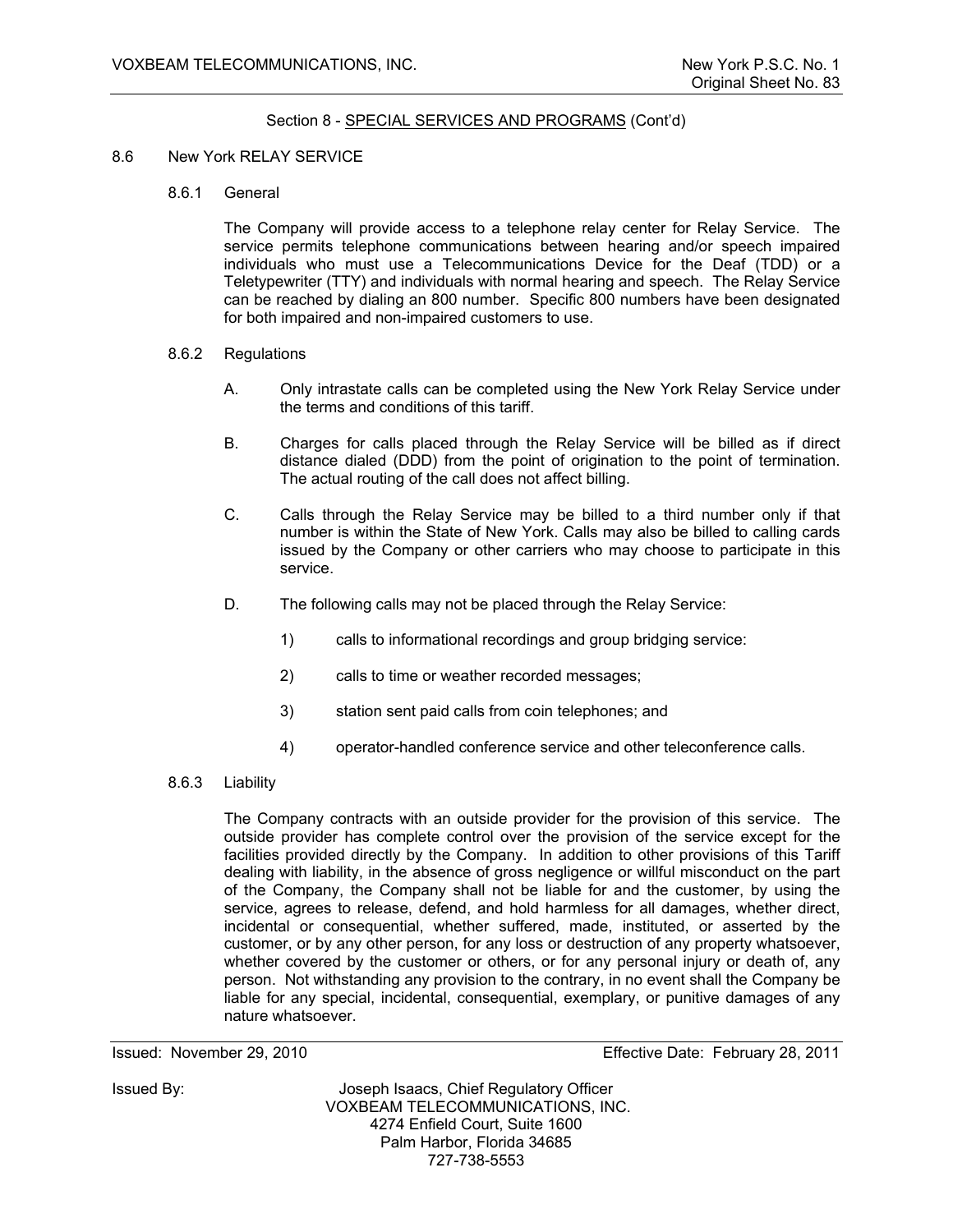#### 8.7 SPECIAL CREDIT CARD FOR BLIND AND DISABLED PERSONS

8.7.1 General

Persons who are blind or whose disability causes difficulty with hand and finger coordination and use of a telephone qualify for a Special Credit Card. The card may be used from any telephone within the Company's territory to place calls within and outside the State of New York at a special rate or to place calls from a telephone outside of the Company's territory, but within the State of New York at rates applicable to the territory from which the call is made.

#### 8.7.2 Rates

Within the Company's Territory:

Station-to-station toll calls placed with operator assistance will be billed at the lower rate normally applicable to calls placed without operator assistance. Local calls cannot be charged to the card. Person-to-person calls charged to the card will be billed at the higher operator handled rate.

Outside the Company's Territory, but within New York State: All rates, charges, billing and restriction in effect in the territory from which the call is made will apply.

8.7.3 Qualification

The following criteria will be used to determine eligibility for the Special Credit Card:

- A. "Legally Blind" those whose visual acuity is 20/200 or less in the better eye with correcting glasses or whose widest diameter or visual field subtends an angular distance no greater than 20 degrees.
- B. "Physically Handicapped" those who are certified by competent authority as unable to read or use ordinary printed materials as a result of physical limitations.
- C. Persons whose disabling condition causes difficulty with hand and finger coordination and utilization of a coin or non-coin telephone. Acceptable certifications are those made by a licensed physician ophthalmologist or optometrist.

Issued: November 29, 2010 Effective Date: February 28, 2011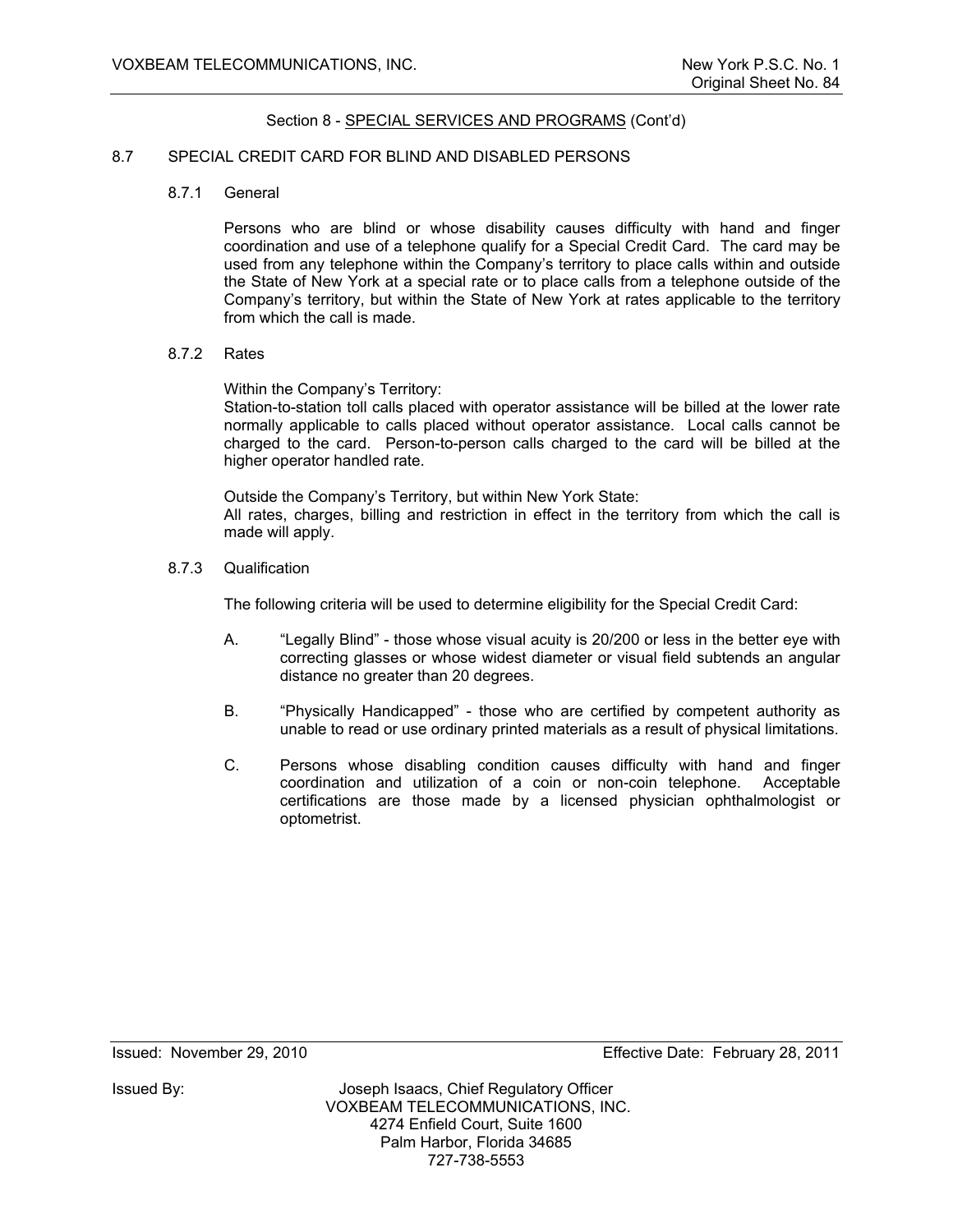# 8.7 SPECIAL CREDIT CARD FOR BLIND AND DISABLED PERSONS (Cont'd)

8.7.4 Billing Authorization

Responsibility for payment of charges may be handled in one of two ways:

- A. The handicapped person (the applicant) may accept responsibility for payment of his or her own bill. In this case, the applicant must be 18 years of age or older and must reside within the Company's service territory, but he or she does not need to have other service from the Company.
- B. Another party may agree to accept responsibility for payment of charges incurred through use of at the Special Credit Card by the applicant. When this option is chosen, the person accepting this responsibility must be 18 years of age or older, but does not need to reside within the Company's service territory.

 In either case, the applicant is the only authorized user of the Special Credit Card. If the person accepting payment responsibility has service within the Company's service territory, charges will be billed on a regular monthly bill; otherwise a separate bill will be sent.

Issued: November 29, 2010 Effective Date: February 28, 2011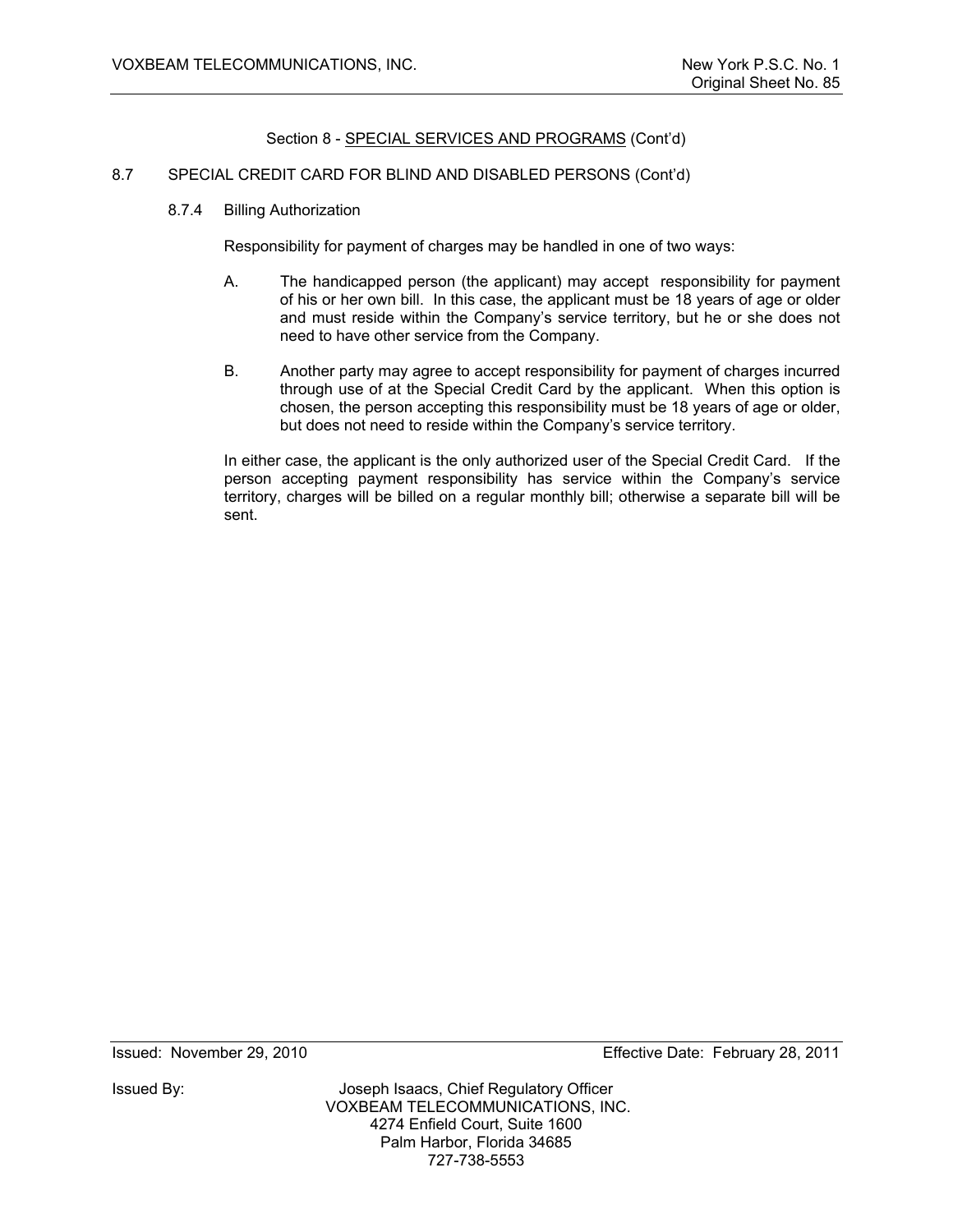# Section 9 - SPECIAL ARRANGEMENTS

#### 9.1 SPECIAL CONSTRUCTION

9.1.1 Basis for Charges

Basis for Charges where the Company furnishes a facility or service for which a rate or charge is not specified in the Company's tariffs, charges will be based on the costs incurred by the Company (including return) and may include:

- a. nonrecurring charges;
- b. recurring charges;
- c. termination liabilities; or
- d. combinations of a, b, and c.
- 9.1.2 Basis for Cost Computation

The costs referred to in 9.1.1 preceding may include one or more of the following items to the extent they are applicable:

- A. Costs to install the facilities to be provided including estimated costs for the rearrangements of existing facilities. These costs include:
	- 1) equipment and materials provided or used;<br>2) engineering. labor. and supervision:
	- engineering, labor, and supervision;
	- 3) transportation; and
	- 4) rights of way and/or any required easements.
- B. Cost of maintenance.
- C. Depreciation on the estimated cost installed of any facilities provided, based on the anticipated useful service life of the facilities with an appropriate allowance for the estimated net salvage.
- D. Administration, taxes, and uncollectible revenue on the basis of reasonable average cost for these items.
- E. License preparation, processing, and related fees.
- F. Tariff preparation, processing and related fees.
- G. Any other identifiable costs related to the facilities provided; or
- H. An amount for return and contingencies.
- 9.1.3 Termination Liability

To the extent that there is no other requirement for use by the Company, a termination liability may apply for facilities specially constructed at the request of a customer. The period on which the termination liability is based is the estimated service life of the facilities provided.

Issued: November 29, 2010 Effective Date: February 28, 2011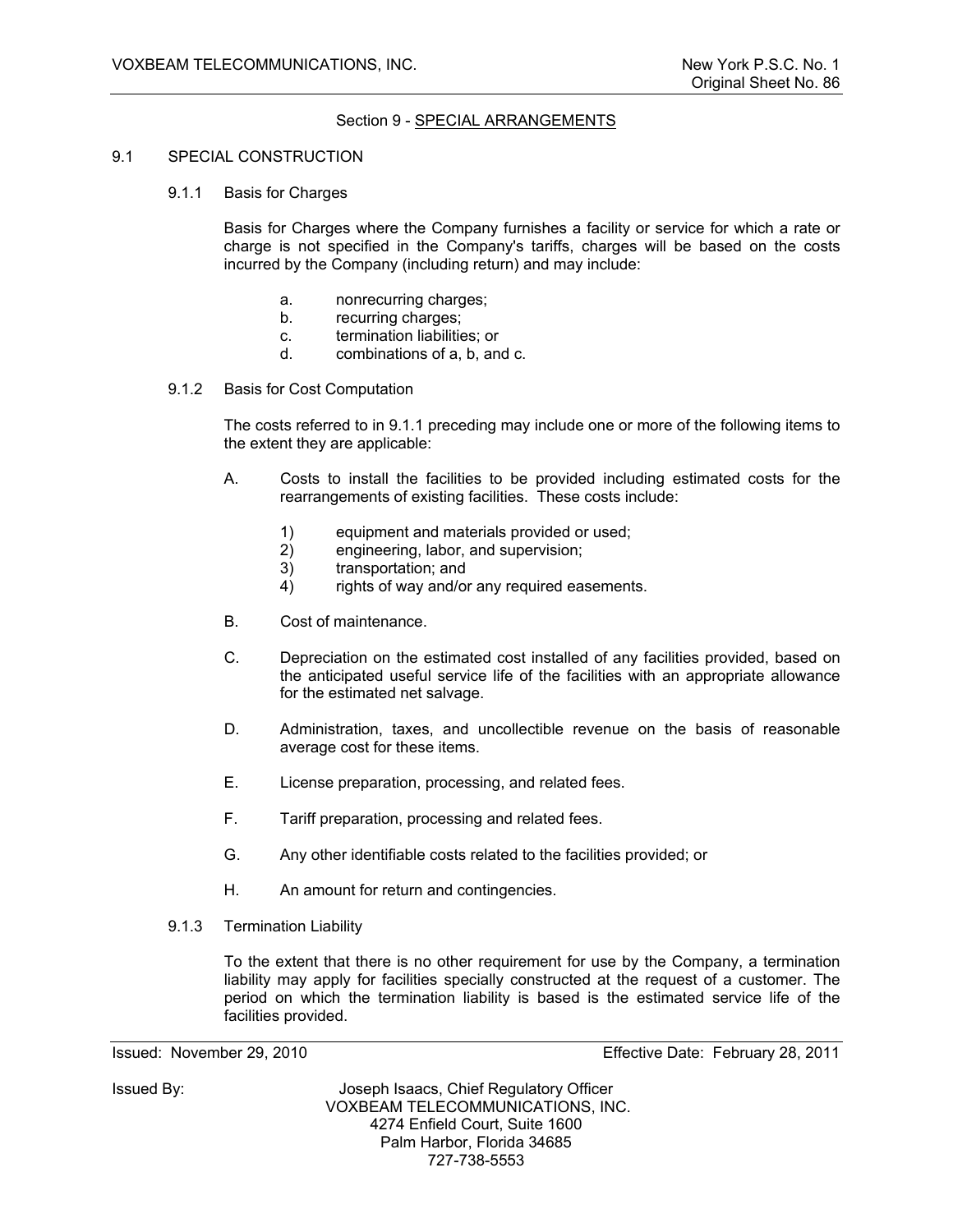### Section 9 - SPECIAL ARRANGEMENTS (Cont'd)

#### 9.1 SPECIAL CONSTRUCTION (Cont'd)

- 9.1.3 Termination Liability (Cont'd)
	- B. The amount of the maximum termination liability is equal to the estimated amounts (including return) for:
		- 1) Costs to install the facilities to be provided including estimated costs for the rearrangements of existing facilities. These costs include:
			- a. equipment and materials provided or used;
			- b. engineering, labor, and supervision;
			- c. transportation; and
			- d. rights of way and/or any required easements;
		- 2) license preparation, processing, and related fees;
		- 3) tariff preparation, processing and related fees;
		- 4) cost of removal and restoration, where appropriate; and
		- 5) any other identifiable costs related to the specially constructed or rearranged facilities.
	- C. The termination liability method for calculating the unpaid balance of a term obligation is obtained by multiplying the sum of the amounts determined as set forth in Section 9.1.3 B. preceding, by a factor related to the unexpired period of liability and the discount rate for return and contingencies. The amount determined in Section 9.1.3 B. preceding shall be adjusted to reflect the predetermined estimated net salvage, including any reuse of the facilities provided. This amount shall be adjusted to reflect applicable taxes.

Issued: November 29, 2010 Effective Date: February 28, 2011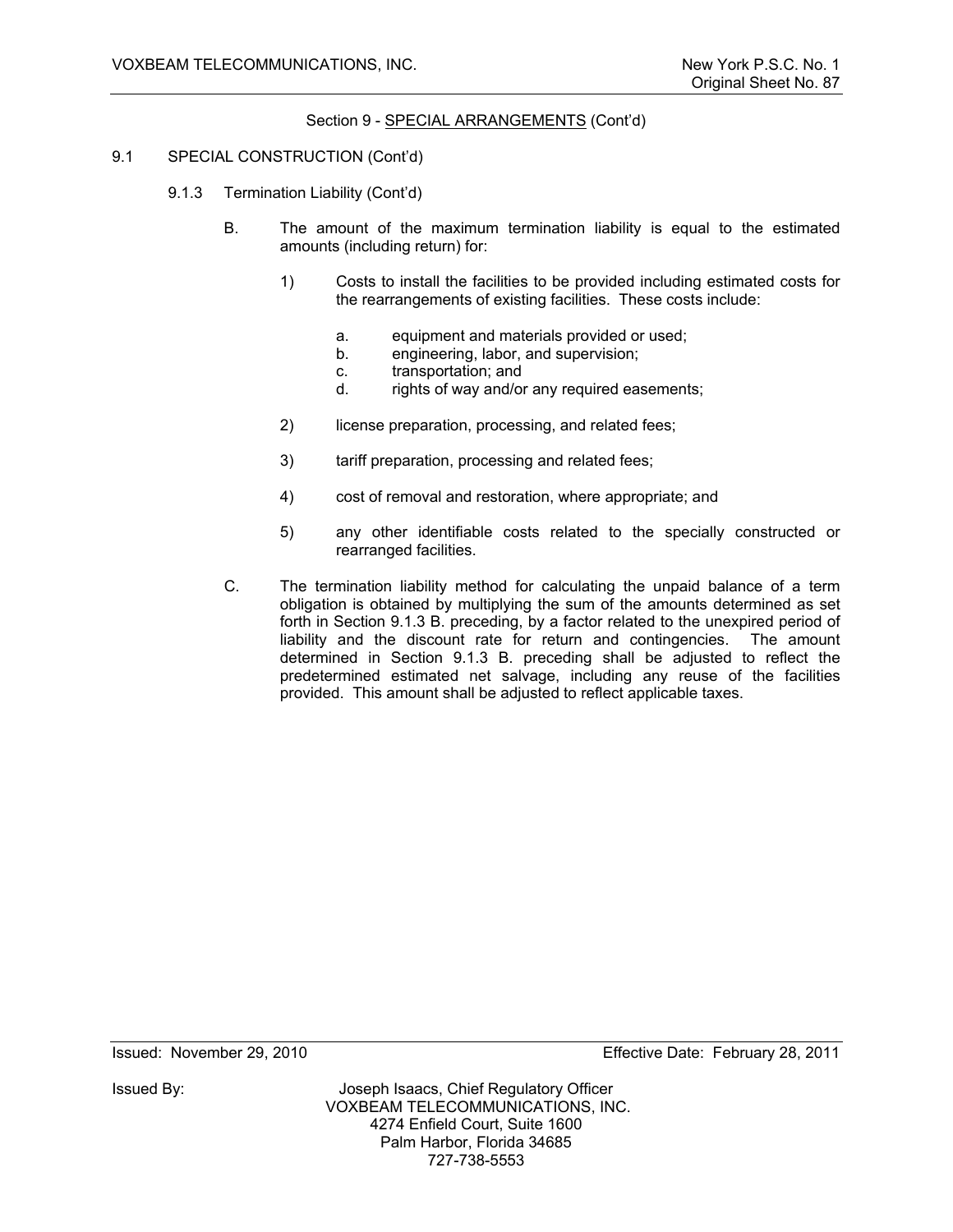#### Section 9 - SPECIAL ARRANGEMENTS (Cont'd)

#### 9.2 NON-ROUTINE INSTALLATION AND/OR MAINTENANCE

At the customer's request, installation and/or maintenance may be performed outside the Company's regular business hours, or (in the Company's sole discretion and subject to any conditions it may impose) in hazardous locations. In such cases, charges based on the cost of labor, material, and other costs incurred by or charged to the Company will apply. If installation is started during regular business hours but, at the Customer's request, extends beyond regular business hours into time periods including, but not limited to, weekends, holidays, and/or night hours, additional charges may apply.

#### 9.3 INDIVIDUAL CASE BASIS (ICB) ARRANGEMENTS

Rates for ICB arrangements will be developed on a case-by-case basis in response to a bona fide request from a customer or prospective customer for service which vary from tariffed arrangements. Rates quoted in response to such requests may be different for tariffed service than those specified for such service in this Tariff. ICB rates will be offered to customers in writing and will be made available to similarly situated customers. A summary of each ICB contract procing arrangement offered pursuant to this paragraph will be filed as an addendum to this Tariff within 30 days after the contract is signed by both the Company and the customer. The following information will be included in the summary:

- A. LATA and type of switch
- B. The V&H distance from each central office to the customer's premises
- C. Service description
- D. Rates and charges
- E. Quantity of circuits
- F. Length of agreement

Issued: November 29, 2010 Effective Date: February 28, 2011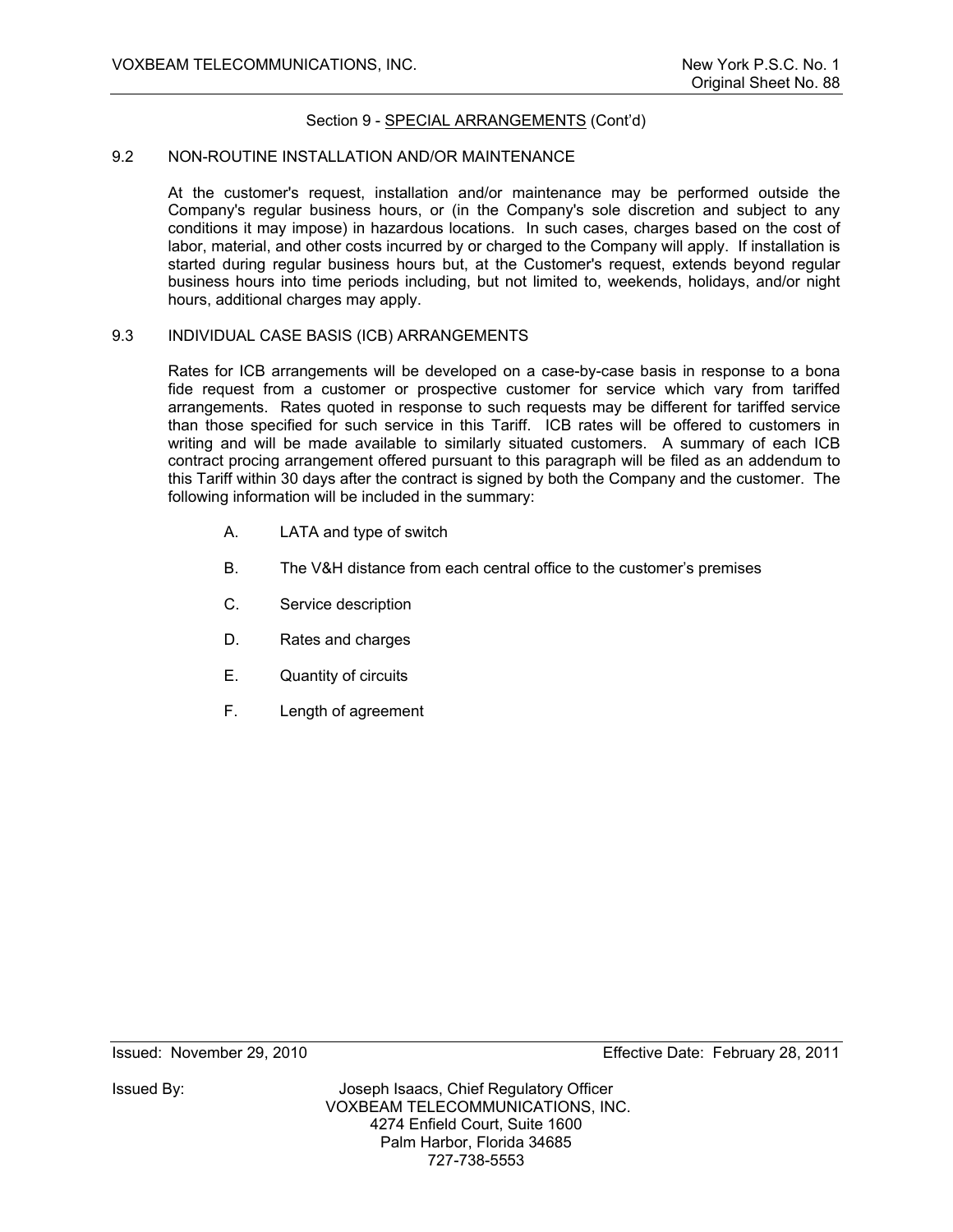# Section 10 - DIRECTORY

#### 10.1 ALPHABETICAL DIRECTORY

- 10.1.1 Main Listings
	- A. The Company contracts with an outside provider, which may be the Incumbent Local Exchange Carrier, for directory listings. All references to the directory of the Company will mean the directory published by the outside provider.
	- B. The term "listing" refers to the information in light face type in the alphabetical directory and the Directory Assistance Records of the Company.
	- C. Listings provided without charge are as follows:
		- 1) One listing for each individual line. Where individual lines are grouped for incoming service, only one listing will be provided for each such group.
		- 2) One listing for each PBX or interconnecting system.
	- D. The name listed in the directory has no bearing on who is responsible for payment of the account associated with the number being listed.
- 10.1.2 Composition of Listings
	- A. Listings are limited to information essential to the identification of the listed party.
	- B. Addresses
		- 1) Each listing normally includes the number and street name location where the telephone service is furnished. the name of a building may be shown in case of buildings commonly known by name.
		- 2) Upon Customer request, the address may be omitted, a post office box number may be shown, or a partial address (omitting number) may be shown. In directories where locality names are normally part of the address, a partial address consisting of the name of a locality may be shown.
	- C. The Customer may request a main listing different from the billing name and address of the service. All such requests will be honored to the extent possible under the terms of the contract described in 10.1.1.a above.
- 10.1.3 Types of Listings

In addition to the main listing as described above, the following options are available for an additional charge.

727-738-5553

Issued: November 29, 2010 Effective Date: February 28, 2011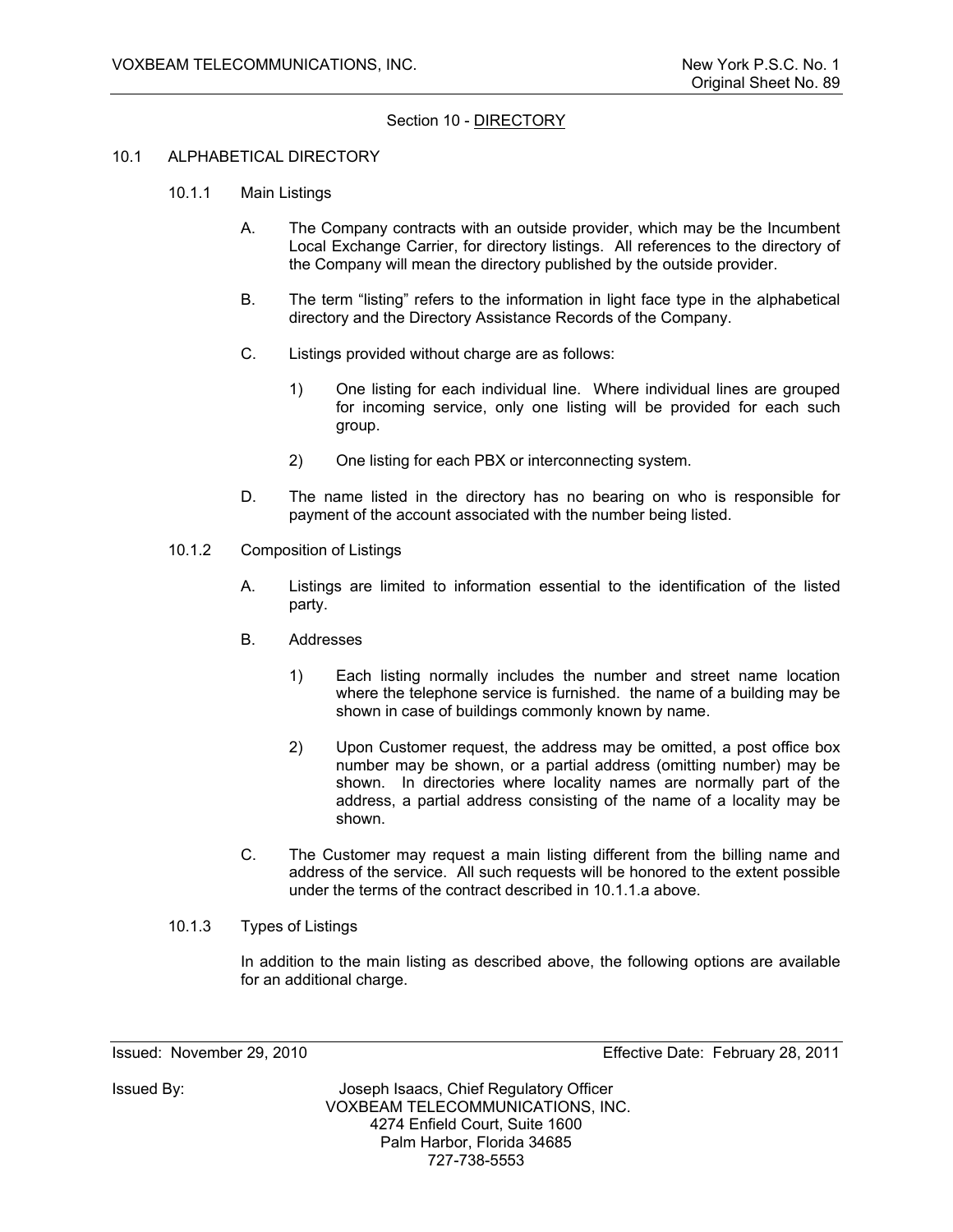#### Section 10 - **DIRECTORY** (Cont'd)

#### 10.1 ALPHABETICAL DIRECTORY (Cont'd)

- 10.1.3 Types of Listings (Cont'd)
	- A. Indented Listings

An indented listing is indented under a standard listing or under a caption, and may not include more than a designation, address, and telephone number. A caption consists of a name, and may include a designation, but not a telephone number. An address may be included only if all of the services listed under the caption are located at the same address. When the same designation is appropriate for two or more indented listings, it may be shown as a sub-caption. Indented listings are permissible when a Customer is entitled to two or more listings of the same name with different addresses or different telephone numbers.

B. Duplicate Listings

Any listing may be duplicated in a different directory (where offered) or under a separate geographical heading in the same directory. Such listing may be duplicated in indented form.

C. Reference Listing

A Customer with a listing in a different geographic heading may have an indented listing in reference form ("See . . . .") in lieu of a duplicate listing.

D. Cross Reference Listing

A Customer may have a related listing in the same alphabetic group listing when required for identification of the listed party and not designated for advertising purposes.

E. Alternate Telephone Number Listings

Any listed party who has made arrangements for receiving calls at a different telephone number during an absence or at night may have the alternate numbers listed in the directory. Such listings may be furnished as an indented listing or as a sub-caption.

F. Semi-Private Listing

At the request of the Customer, the telephone number is omitted from the Company's alphabetical directory and designated as a "non listed" telephone number and the telephone number is included in the Directory Assistance records available to the general public. In addition, the telephone number is displayed for 911 and E911 emergency service and provided when a law enforcement agency requests it in writing.

Issued: November 29, 2010 Effective Date: February 28, 2011

Issued By: Joseph Isaacs, Chief Regulatory Officer VOXBEAM TELECOMMUNICATIONS, INC. 4274 Enfield Court, Suite 1600 Palm Harbor, Florida 34685

727-738-5553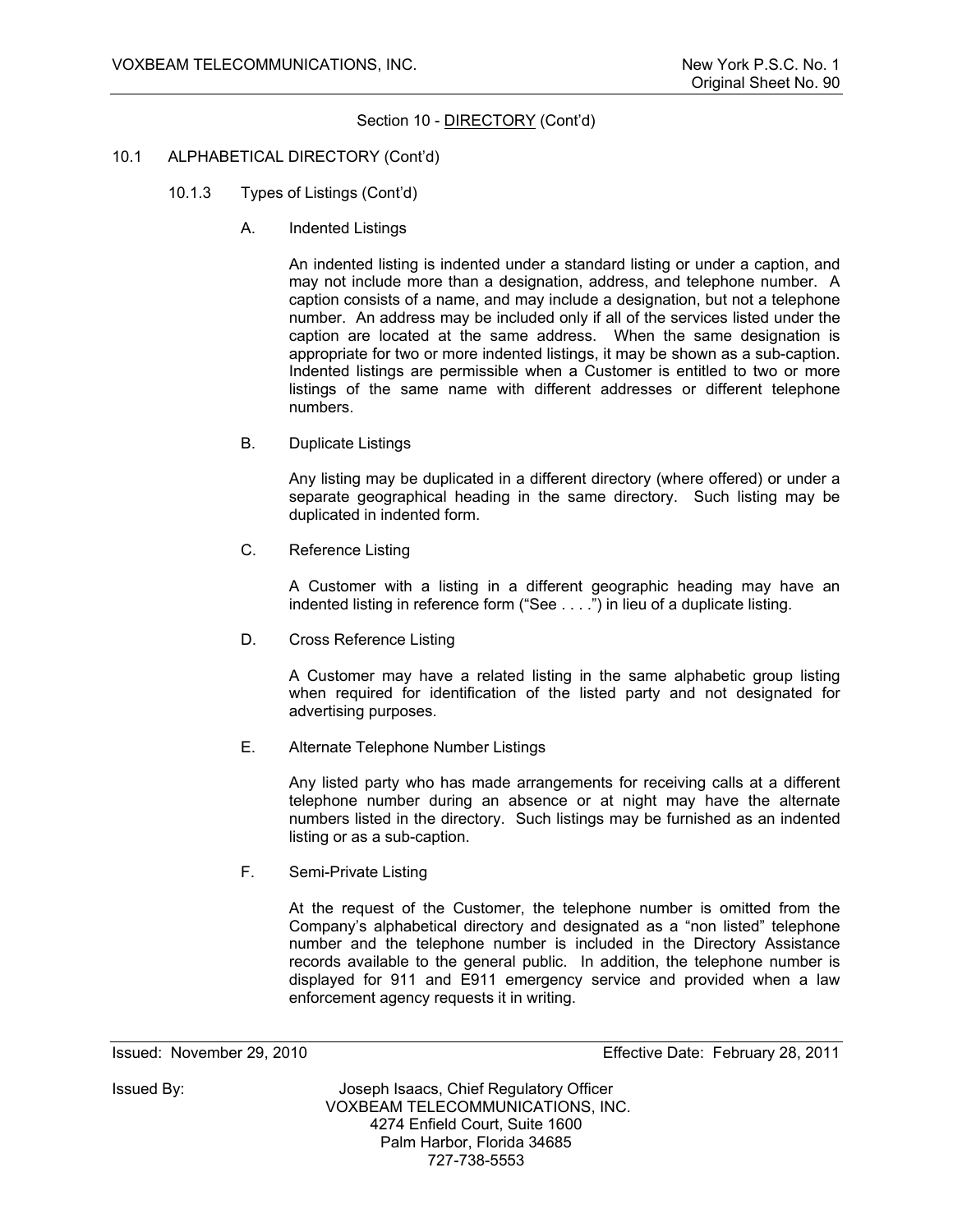#### Section 10 - **DIRECTORY** (Cont'd)

#### 10.1 ALPHABETICAL DIRECTORY (Cont'd)

- 10.1.4 Non-Published Service
	- A. General

The telephone numbers of non-published service are not listed in either the Company's alphabetical directory or Directory Assistance records available to the general public. However, where a government agency subscribes to Universal Emergency Telephone Number Service (911) or Enhanced Universal Emergency Telephone Service (E911), the telephone number, name, and address of a Customer with non-published service will be displayed when the Customer dials 911 and is connected to a Public Safety Answering Point (PSAP) for dispatch of emergency service. In addition, the Company will provide a Customer's non-published number when a law enforcement agency requests it in writing.

- B. Regulations
	- 1) Except as otherwise provided in this paragraph, incoming calls to nonpublished service will be completed only when the calling party places the call by number. In claims of emergencies involving life and death, the operator will call the non-published number and request permission to make an immediate connection to the calling party. If the connection is refused, the calling party will be advised.
	- 2) The acceptance by the Company of the Customer's request to refrain from publishing his or her telephone number in the Directory does not create any relationship or obligation, direct or indirect, to any person other than the Customer.
	- 3) In the absence of gross negligence or willful misconduct, no liability for damages arising from publishing the telephone number of non-published service in the directory or disclosing said number to any person shall attach to the Company, and where such a number is published in the directory, the Company's liability shall be limited to and satisfied by a refund of any monthly charges which the Company may have made for such non-published service.
	- 4) The Customer indemnifies and saves the Company harmless against any and all claims for damages caused or claimed to have been caused, directly, by the publication of the number of a non-published service or the disclosing of said number to any person.

#### 10.2 **[RESERVED FOR FUTURE USE]**

Issued: November 29, 2010 Effective Date: February 28, 2011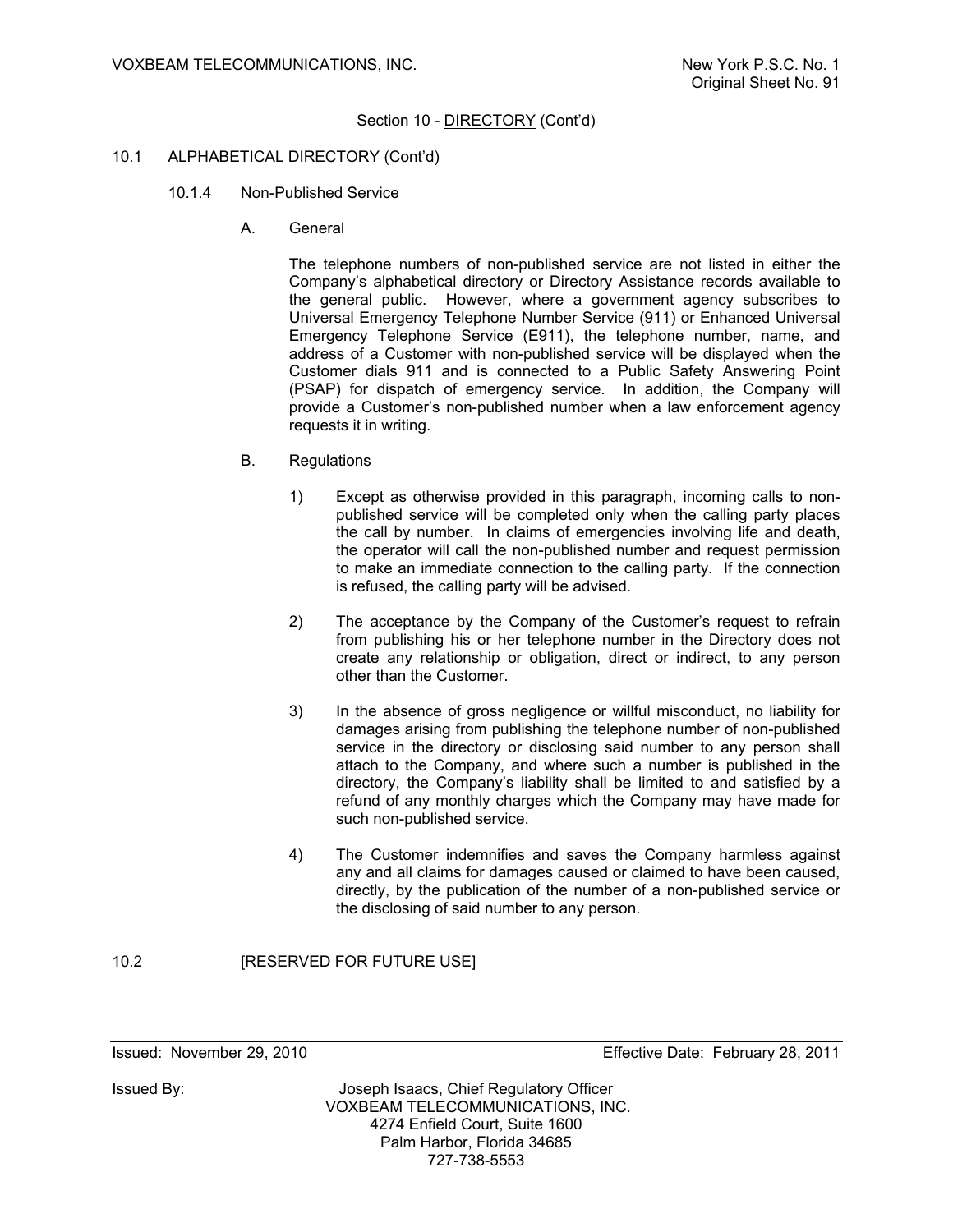# Section 10 - DIRECTORY (Cont'd)

#### 10.3 DIRECTORY INFORMATION REQUESTS

Requests for directory information are provided by dialing Directory Assistance. Information will not be issued by the Company outside of normal directory assistance procedures unless the request the request is made by an emergency agency. Directory information will only be provided to emergency agencies after a formal request is presented to the Company in writing. The requesting agency must agree to pay for the costs incurred by the Company in providing the information, and must certify that the information will be used only for the purpose of providing its services to the community.

#### 10.4 LIABILITY OF THE COMPANY FOR ERRORS

#### 10.4.1 General

In the absence of gross negligence or willful misconduct, and except for the allowances stated elsewhere in this Tariff, no liability for any damage of any nature whatsoever arising from errors in directory listings or errors in listings obtainable from the Directory Assistance operator, including errors in reporting thereof, shall attach to the Company. A listing is considered in error only when it shows the Customer on the wrong street, or in the wrong community. The Customer must notify the Company of an error.

# 10.4.2 Allowance for Errors

An allowance for errors in published directory listings or for errors in listings obtainable from the Directory Assistance operator shall be given as follows:

A. Free Listings

For Free or non-charge published directory listings, credit shall be given at the rate of two times the monthly rate for an additional or charge listing affected, for each month of the life of the directory or the charge period during which the error occurs. The Company may issue the credit in a lump sum if it chooses to do so.

B. Charge Listings

For each additional or charge published directory listing, credit shall be given at the monthly tariff rate for each individual line affected, for each month of the life of the directory or the charge period during which the error occurs.

C. Operator Records

For free or charge listings obtainable from records used by the Directory Assistance operator, upon notification to the Company of the error in such records by the Customer, the Company shall be allowed a period of three business days to make the correction. If the correction is not made in that time for reasons within the control of the Company, credit shall be given at the rate of two-thirtieths (2/30) of the basic monthly rate for the line or lines in question for each day thereafter that the records remain uncorrected. The total amount of any credit shall not exceed, on a monthly basis, the total of all the charges.

Issued: November 29, 2010 Effective Date: February 28, 2011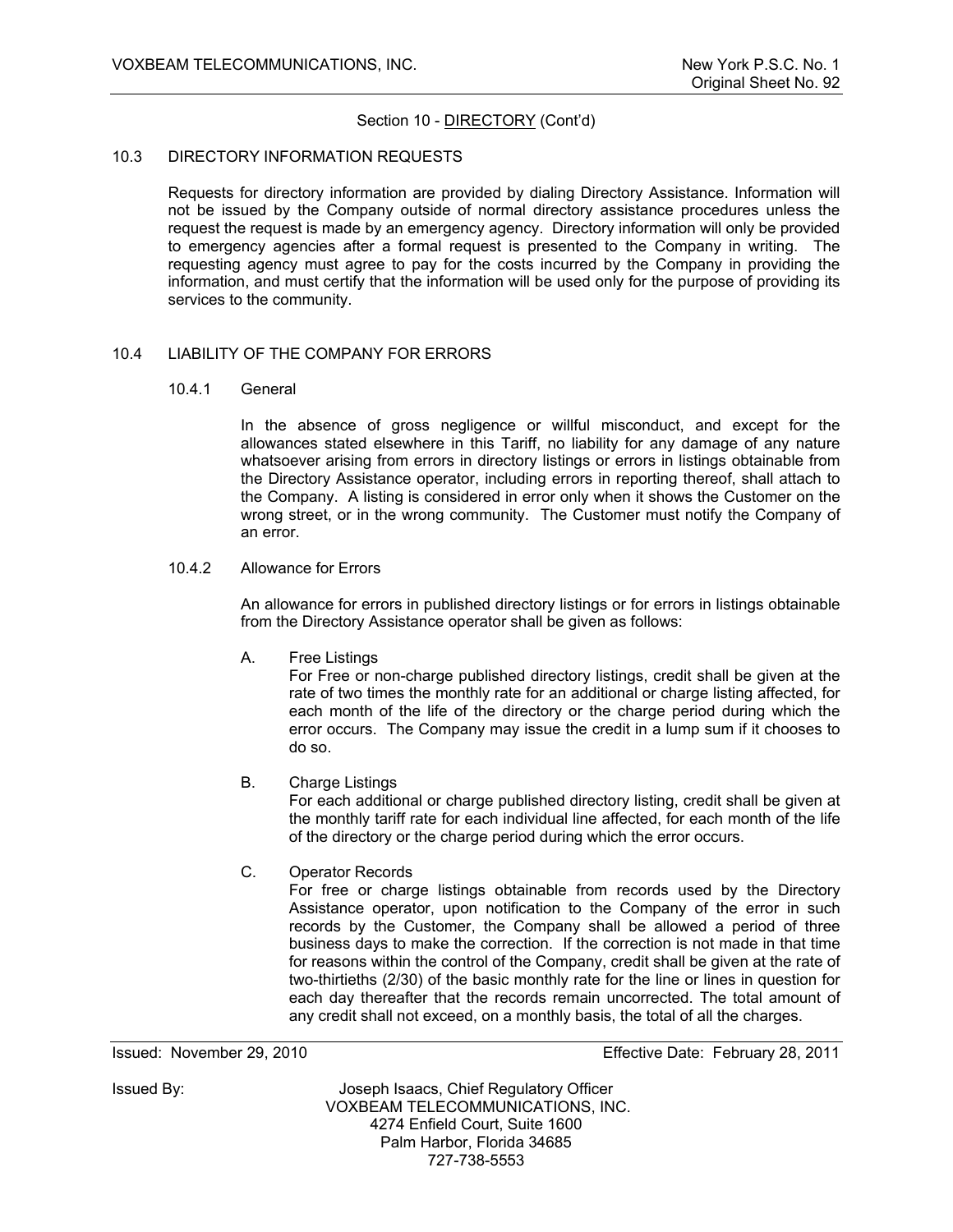# Section 11 - SERVICE AREAS

The Company provides service throughout the state in the zones and exchanges of New York Telephone Company.

Issued By: Joseph Isaacs, Chief Regulatory Officer VOXBEAM TELECOMMUNICATIONS, INC. 4274 Enfield Court, Suite 1600 Palm Harbor, Florida 34685 727-738-5553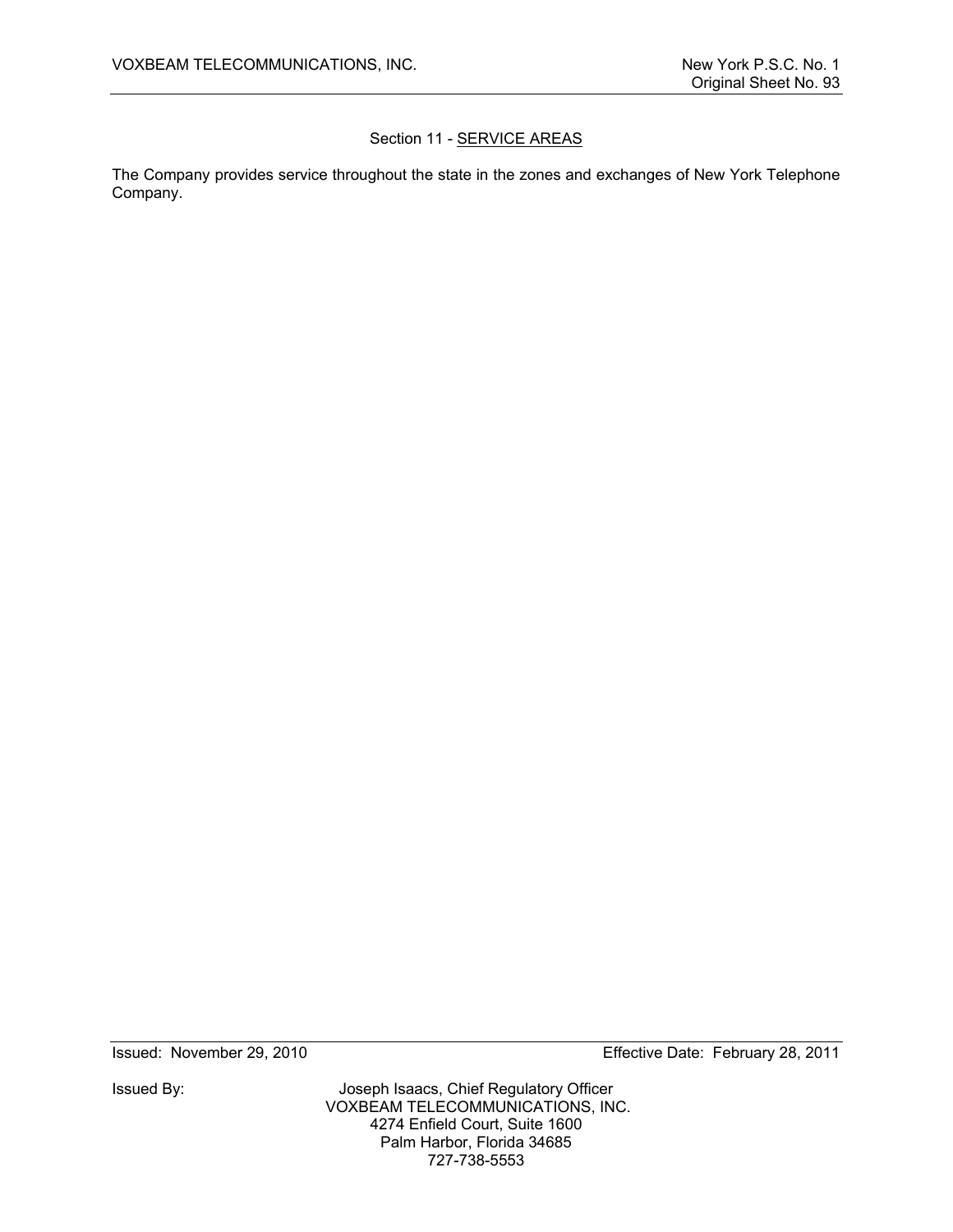# Section 12 - RATES & CHARGES

#### 12.1 CURRENT RATES

| Service Order Charge: |  |
|-----------------------|--|
|-----------------------|--|

| First<br>Additional                                                                       | <b>Business</b><br>\$50.00<br>\$50.00 | Residence<br>\$50.00<br>\$50.00 |                    |
|-------------------------------------------------------------------------------------------|---------------------------------------|---------------------------------|--------------------|
| Premises Visit Charge:<br>First (per 15 min. increment)<br>Add'l. (per 15 min. increment) | <b>Business</b><br>\$50.00<br>\$50.00 | Residence<br>\$50.00<br>\$50.00 |                    |
| <b>RESTORAL CHARGE</b><br>First<br>Additional                                             | <b>Business</b><br>\$20.00<br>\$20.00 | Residence<br>\$20.00<br>\$20.00 |                    |
| MOVES, ADDS AND CHANGES                                                                   |                                       |                                 |                    |
| Residence Charge per order:                                                               | Move                                  | Add                             | Change             |
| First<br>Additional                                                                       | \$20.00<br>\$20.00                    | \$20.00<br>\$20.00              | \$20.00<br>\$20.00 |
| Business Charge per order:                                                                | Move                                  | <b>Add</b>                      | Change             |
| First<br>Additional                                                                       | \$20.00<br>\$20.00                    | \$20.00<br>\$20.00              | \$20.00<br>\$20.00 |
| <b>RECORD ORDER CHARGE</b><br>First<br>Additional                                         | <b>Business</b><br>\$50.00<br>\$50.00 | Residence<br>\$50.00<br>\$50.00 |                    |
|                                                                                           |                                       |                                 |                    |

Issued By: Joseph Isaacs, Chief Regulatory Officer VOXBEAM TELECOMMUNICATIONS, INC. 4274 Enfield Court, Suite 1600 Palm Harbor, Florida 34685 727-738-5553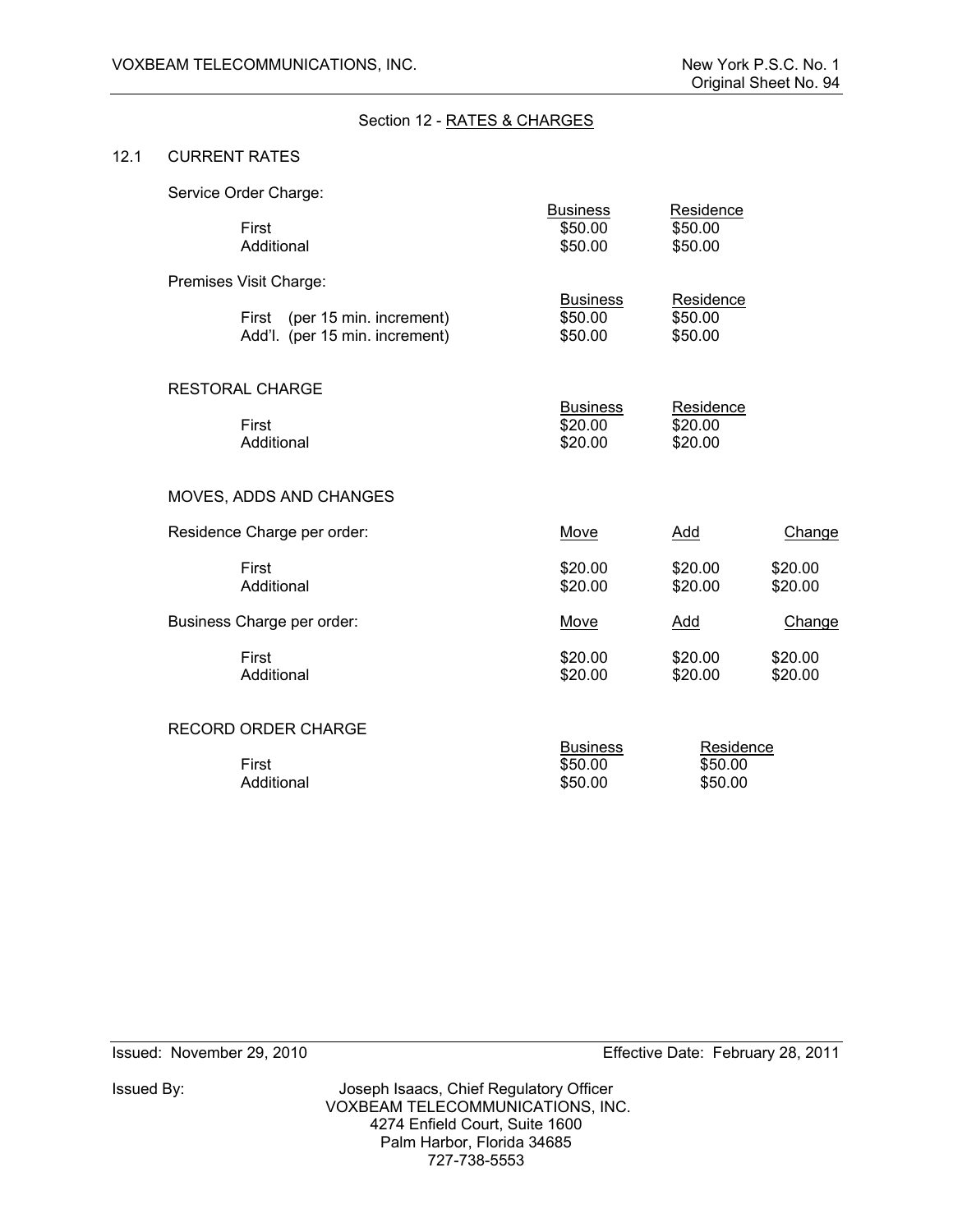# 12.1 CURRENT RATES (Cont'd)

#### CHARGES ASSOCIATED WITH PREMISES VISIT

#### Trouble Isolation Charge

| Per Premises Visit, Residence:<br>(per 15 min. increment) | First<br>\$20.00 | Additional<br>\$20.00 |
|-----------------------------------------------------------|------------------|-----------------------|
| Per Premises Visit, Business:<br>(per 15 min. increment)  | \$20.00          | \$20.00               |
|                                                           |                  |                       |
| Inside Wire Maintenance and Installation                  | First            | Additional            |
| Per Premises Visit, Residence:<br>(per 15 min. increment) | \$20.00          | \$20.00               |

# INTRALATA TOLL USAGE AND MILEAGE CHARGES

#### Per Call Service Charges

The following service charges apply to intraLATA toll calls for which live or automated operator assistance is provided for call completion and/or billing.

| <b>Customer Dialed Call</b>   | \$0.30 |
|-------------------------------|--------|
| Person-to-Person              | \$1.95 |
| 3rd Number Billed             | \$0.80 |
| All other Operator Assistance | \$0.65 |

Issued By: Joseph Isaacs, Chief Regulatory Officer VOXBEAM TELECOMMUNICATIONS, INC. 4274 Enfield Court, Suite 1600 Palm Harbor, Florida 34685 727-738-5553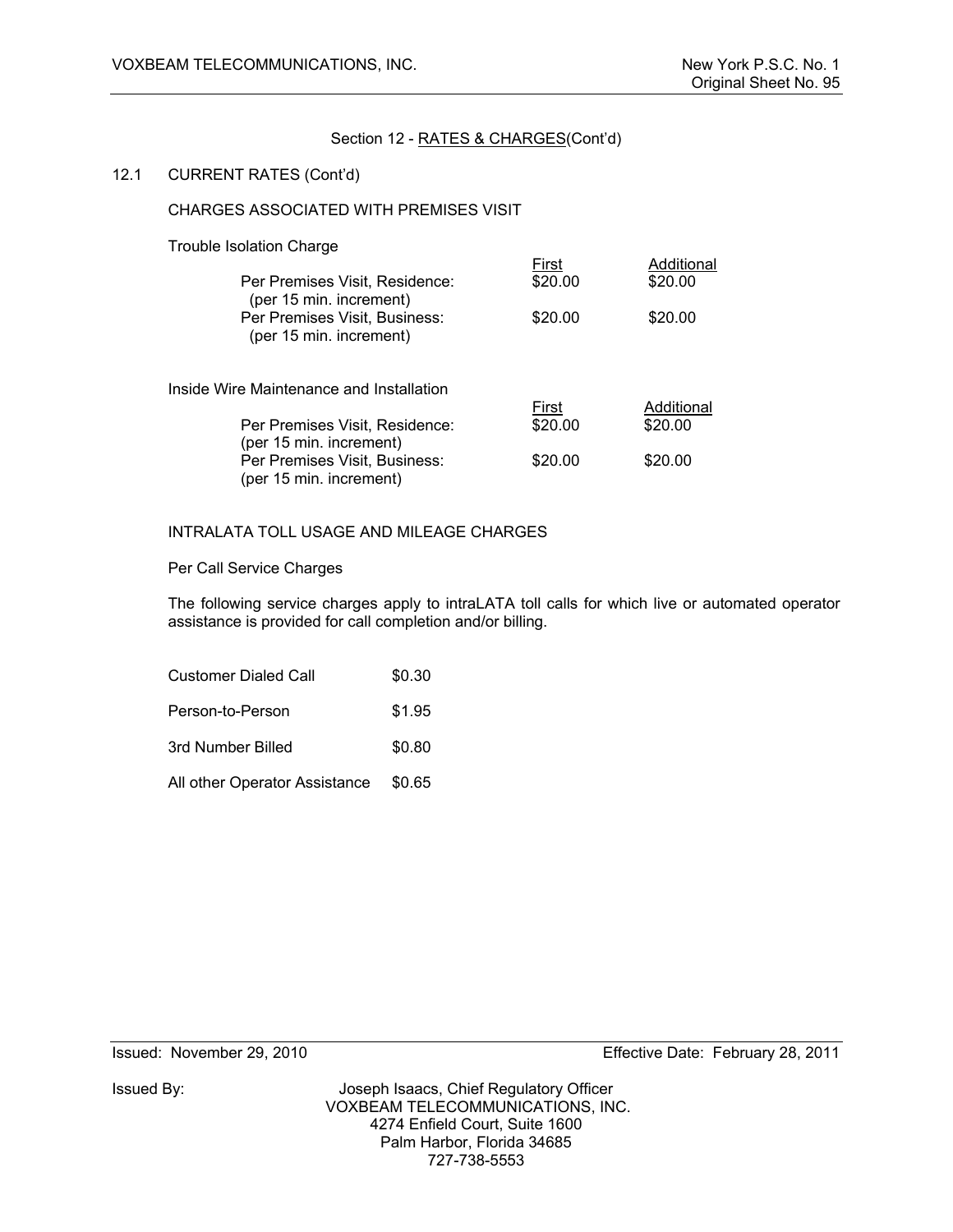## 12.1 CURRENT RATES (Cont'd)

#### **BUSINESS LOCAL RATES** (ALL CALL AREAS)

|         | DAY        |         | <b>EVENING</b> |         | NIGHT/WEEKEND |
|---------|------------|---------|----------------|---------|---------------|
| Initial | Additional | Initial | Add'l          | Initial | "Add          |
| Period  | Period     | Period  | Period         | Period  | Period        |
| \$0.28  | \$0.09     | \$0.17  | \$0.06         | \$0.10  | \$0.03        |

# **BUSINESS TOLL RATES** (ALL CALL AREAS)

|                |                 |         | <b>DAY</b>                                                              |         | <b>EVENING</b> | NIGHT/WEEKEND |        |  |
|----------------|-----------------|---------|-------------------------------------------------------------------------|---------|----------------|---------------|--------|--|
|                |                 | Initial | Additional                                                              | Initial | Add'l          | Initial       | Add'l  |  |
|                |                 | Period  | Period                                                                  | Period  | Period         | Period        | Period |  |
| $0 - 8$        | Miles           | \$0.24  | \$0.08                                                                  | \$0.15  | \$0.08         | \$0.09        | \$.06  |  |
| $9 - 13$       | Miles           | \$0.30  | \$0.09                                                                  | \$0.19  | \$0.09         | \$0.11        | \$.06  |  |
| 14-44          | Miles           | \$0.32  | \$0.20                                                                  | \$0.20  | \$0.14         | \$0.12        | \$.08  |  |
| $45+$          | Miles           | \$0.32  | \$0.25                                                                  | \$0.20  | \$0.16         | \$0.12        | \$.10  |  |
| DAY            |                 |         | 8AM-5PM MONDAY - FRIDAY*                                                |         |                |               |        |  |
| <b>EVENING</b> |                 |         | 5PM-11PM MONDAY-FRIDAY*                                                 |         |                |               |        |  |
|                |                 |         | 5PM-11PM SUNDAY*                                                        |         |                |               |        |  |
|                |                 |         | All day Christmas, New Years, Thanksgiving, Independence and Labor Days |         |                |               |        |  |
|                | NIGHT & WEEKEND |         | 8AM SATURDAY - 5PM SUNDAY*                                              |         |                |               |        |  |
|                |                 |         | 11PM-8AM EVERY DAY*                                                     |         |                |               |        |  |

\*The time shown indicates the termination of one rate application period and the beginning of the next. Calls connected at exactly the time shown are considered in the next time period.

Issued: November 29, 2010 Effective Date: February 28, 2011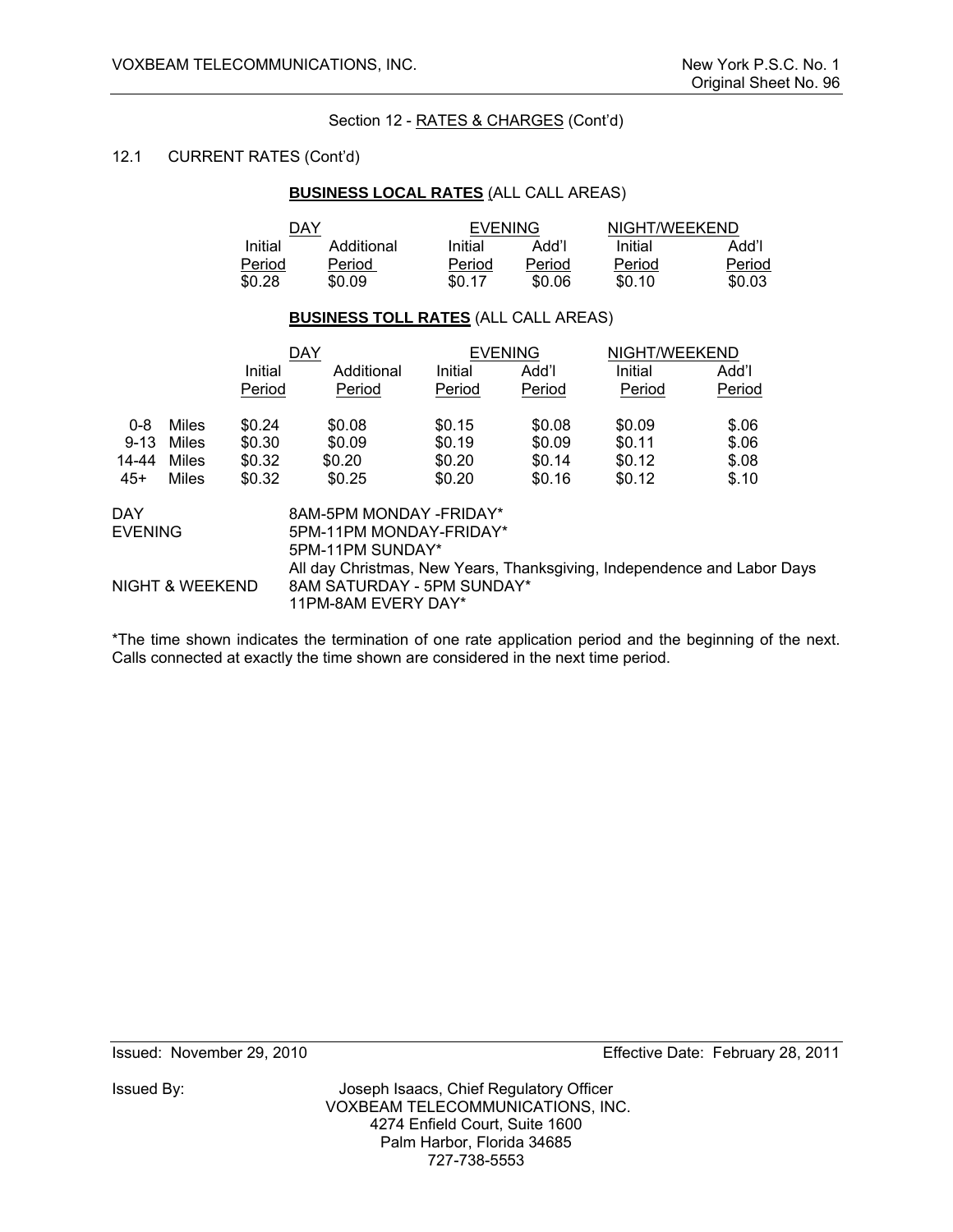# Section 12 - RATES & CHARGES (Cont'd) 12.1 CURRENT RATES (Cont'd) SUPPLEMENTAL SERVICES CUSTOM CALLING SERVICE Connection Charges (Nonrecurring Charges) \$10.00 CLASS SERVICES Connection Charges (Nonrecurring Charges) \$10.00 Centrex Service Connection Charge \$10.00 BUSY LINE VERIFICATION AND INTERRUPT SERVICE Verification Charge, each request \$1.00 Interrupt Charge, each request \$1.25 TRAP CIRCUIT SERVICE Per Request:  $$30.00$  DIRECTORY ASSISTANCE SERVICE The directory assistance charge applies after the call allowance of two calls per line. Local, per request  $$0.75$ LOCAL OPERATOR SERVICE

Customer Dialed Calling Card  $$0.35$ Operator Station-to-Station **\$2.00** Person-to-Person \$3.00 3rd Number Billed \$1.50 Collect Calls **\$1.50** All other Operator Service **\$1.50** 

Issued By: Joseph Isaacs, Chief Regulatory Officer VOXBEAM TELECOMMUNICATIONS, INC. 4274 Enfield Court, Suite 1600 Palm Harbor, Florida 34685 727-738-5553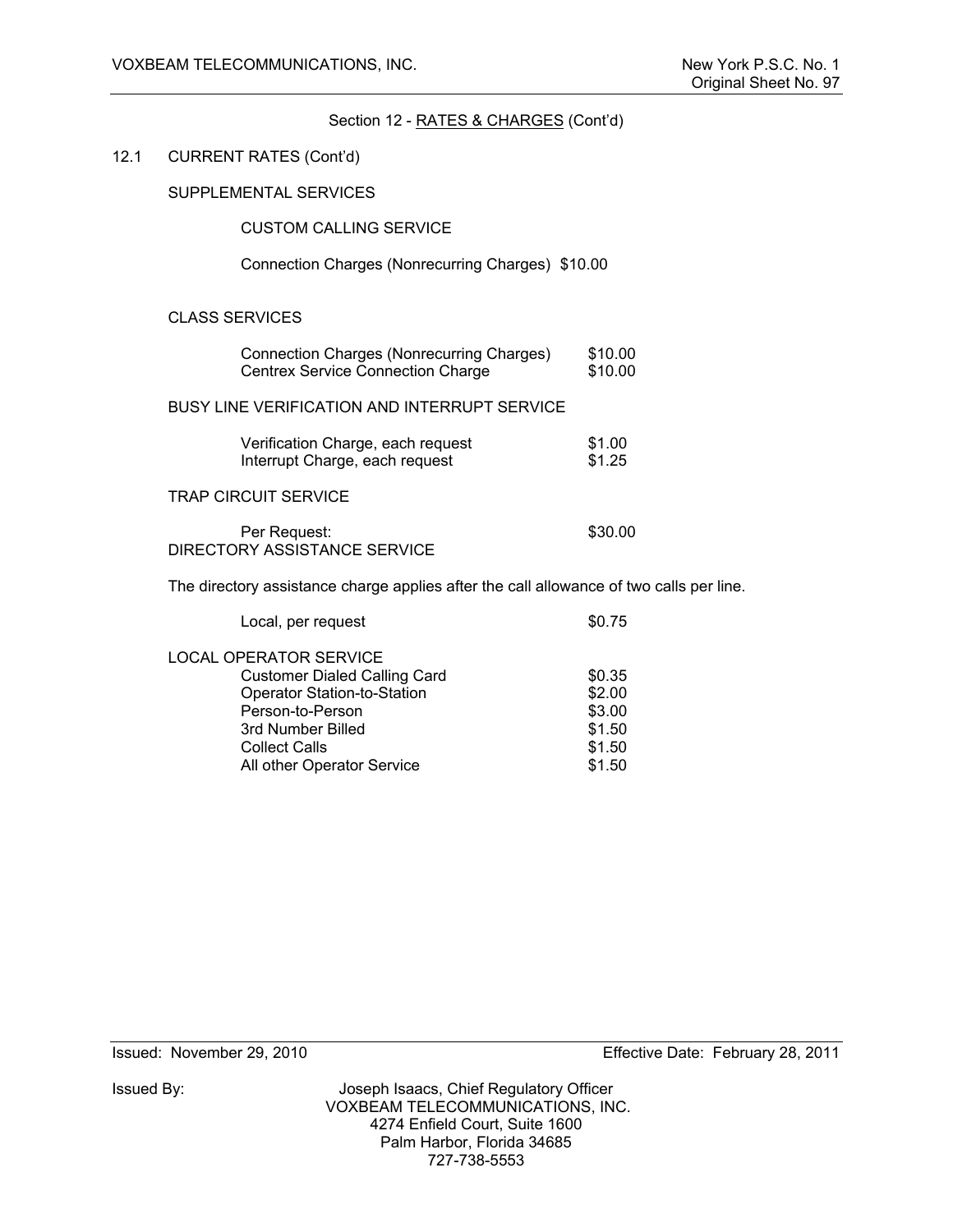# Section 12 - RATES & CHARGES (Cont'd) 12.1 CURRENT RATES (Cont'd) STAND ALONE VOICE MAIL SERVICE Recurring and Nonrecurring Charges Per Individual Mail Address: Residence Business Nonrecurring Charge  $$30.00$  \$30.00 Recurring Charges: - Month to Month  $$5.00$  \$12.00 BLOCKING SERVICE Nonrecurring Charges 900 and 700 Blocking - Residential \$25.00<br>- Business (up to 200 lines) \$50.00 - Business (up to 200 lines) 900, 971, 974, and 700 Blocking - Residential 625.00 - Business (up to 200 lines) \$50.00 Monthly Charges Third Number Billed and Collect Call Restriction - Residential \$20.00 - Business (up to 200 lines) \$20.00 Toll Restriction - Residential \$20.00 - Business (up to 200 lines) \$20.00 Toll Restriction Plus - Residential 620.00 - Business (up to 200 lines) \$20.00 Direct Inward Dialing Blocking (Third Party and Collect Call) - Initial Activation **\$25.00**<br>- Subsequent Activation **\$20.00** - Subsequent Activation

(per line)

Issued By: Joseph Isaacs, Chief Regulatory Officer VOXBEAM TELECOMMUNICATIONS, INC. 4274 Enfield Court, Suite 1600 Palm Harbor, Florida 34685 727-738-5553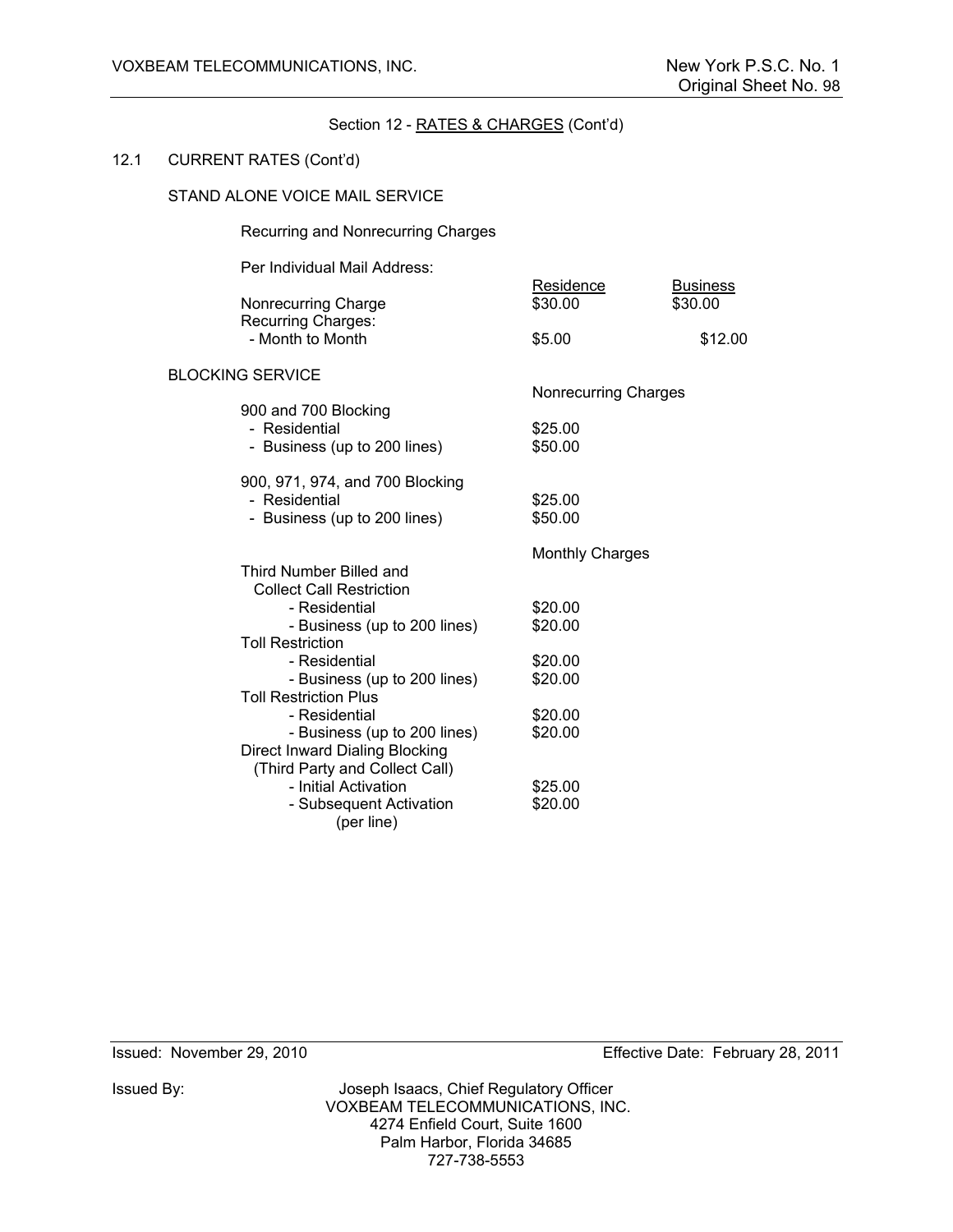#### 12.1 CURRENT RATES (Cont'd)

# CUSTOMIZED NUMBER SERVICE

| Set-up Charges              |         |
|-----------------------------|---------|
| <b>Residential Customer</b> | \$25.00 |
| <b>Business Customer</b>    | \$50.00 |

# REMOTE CALL FORWARDING SERVICE

| Nonrecurring charges<br>- Service Connection                                  | \$50.00 |
|-------------------------------------------------------------------------------|---------|
| - Change of telephone number<br>to which calls are forwarded,<br>per occasion | \$25.00 |
| - Change of Directory Listing,<br>per occasion                                | \$25.00 |

Issued By: Joseph Isaacs, Chief Regulatory Officer VOXBEAM TELECOMMUNICATIONS, INC. 4274 Enfield Court, Suite 1600 Palm Harbor, Florida 34685 727-738-5553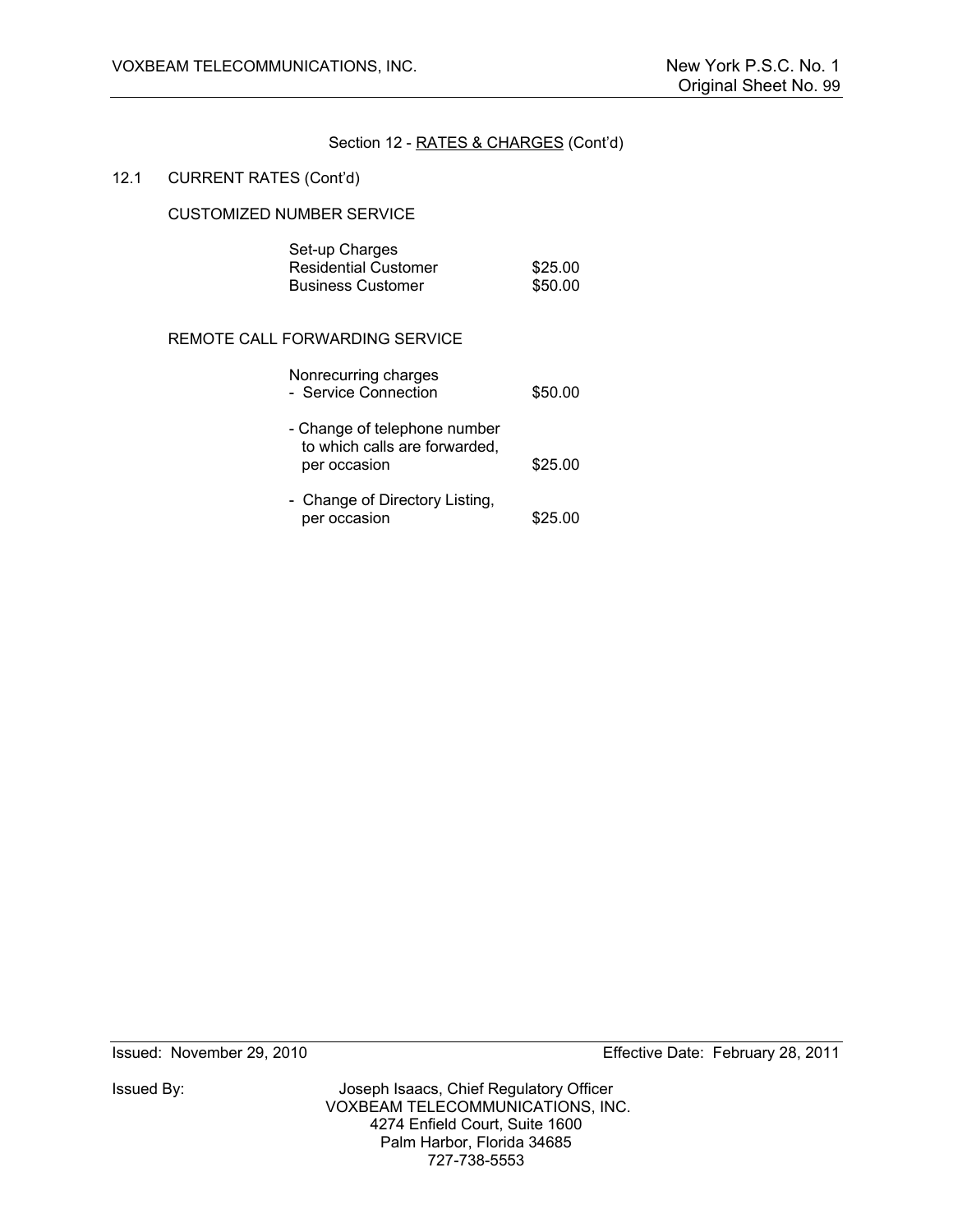#### 12.1 CURRENT RATES (Cont'd)

# RESIDENTIAL NETWORK SWITCHED SERVICES

#### Flat Rate Service (Residence Only)

# BASIC LOCAL SERVICE CHARGE PER MONTH (Cont'd)

# All Other Regions

| \$7.50  |
|---------|
|         |
|         |
| \$5.00  |
| \$12.50 |
|         |
| \$7.50  |
| \$5.00  |
| \$12.50 |
|         |
| \$7.50  |
| \$5.00  |
| \$12.50 |
|         |
| \$7.50  |
| \$5.00  |
| \$12.50 |
|         |

Issued By: Joseph Isaacs, Chief Regulatory Officer VOXBEAM TELECOMMUNICATIONS, INC. 4274 Enfield Court, Suite 1600 Palm Harbor, Florida 34685 727-738-5553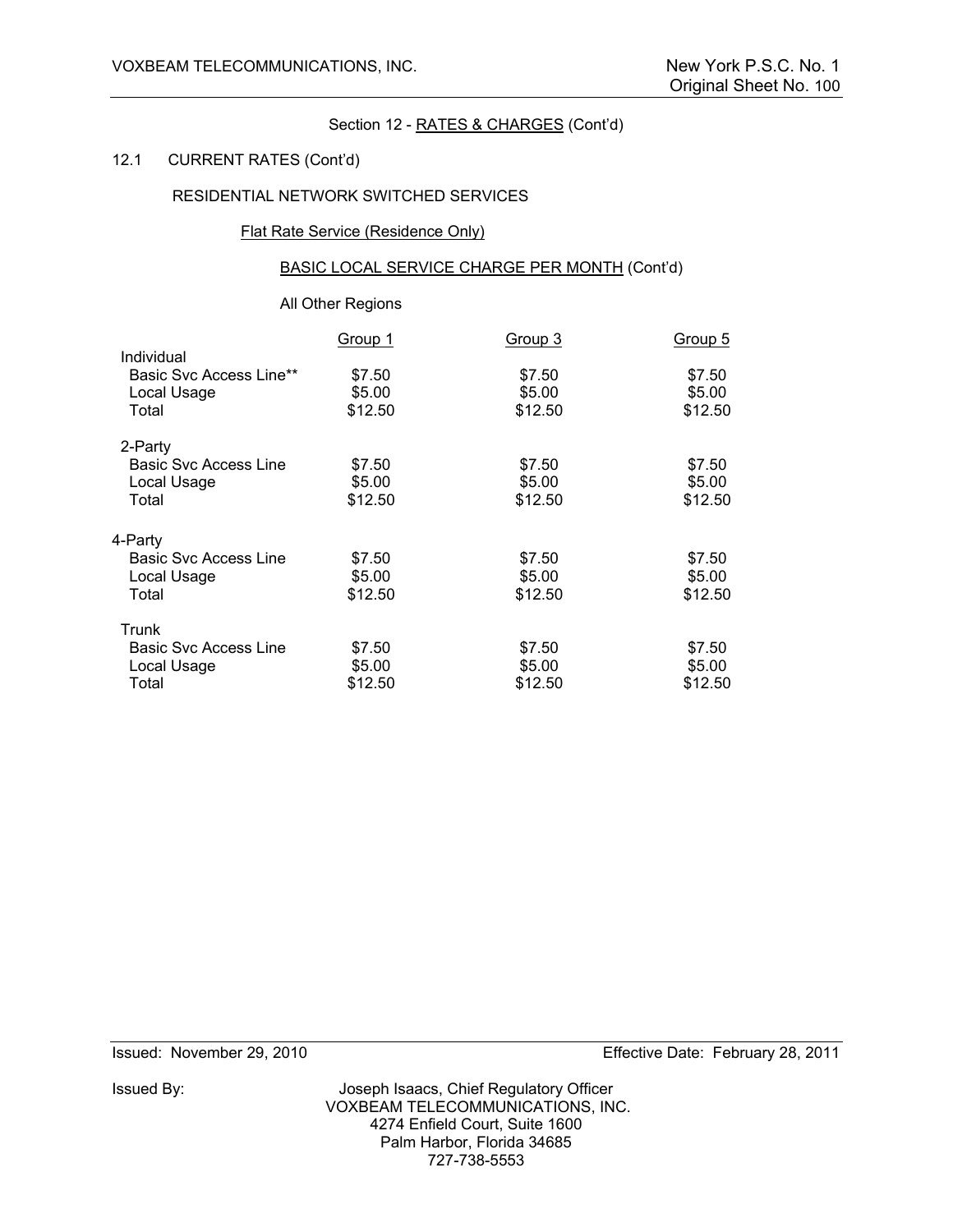#### 12.1 CURRENT RATES (Cont'd)

# RESIDENTIAL NETWORK SWITCHED SERVICES (cont'd)

# Flat Rate Service (Residence Only) (cont'd)

# BASIC LOCAL SERVICE CHARGE PER MONTH (Cont'd)

|                                                                    | Group 7                     | Group 9                     |
|--------------------------------------------------------------------|-----------------------------|-----------------------------|
| Individual<br><b>Basic Svc Access Line</b><br>Local Usage<br>Total | \$7.50<br>\$5.00<br>\$12.50 | \$7.50<br>\$5.00<br>\$12.50 |
| 2-Party<br><b>Basic Svc Access Line</b><br>Local Usage<br>Total    | \$7.50<br>\$5.00<br>\$12.50 | \$7.50<br>\$5.00<br>\$12.50 |
| 4-Party<br><b>Basic Svc Access Line</b><br>Local Usage<br>Total    | \$7.50<br>\$5.00<br>\$12.50 | \$7.50<br>\$5.00<br>\$12.50 |
| Trunk<br><b>Basic Svc Access Line</b><br>Local Usage<br>Total      | \$7.50<br>\$5.00<br>\$12.50 | \$7.50<br>\$5.00<br>\$12.50 |

Issued By: Joseph Isaacs, Chief Regulatory Officer VOXBEAM TELECOMMUNICATIONS, INC. 4274 Enfield Court, Suite 1600 Palm Harbor, Florida 34685 727-738-5553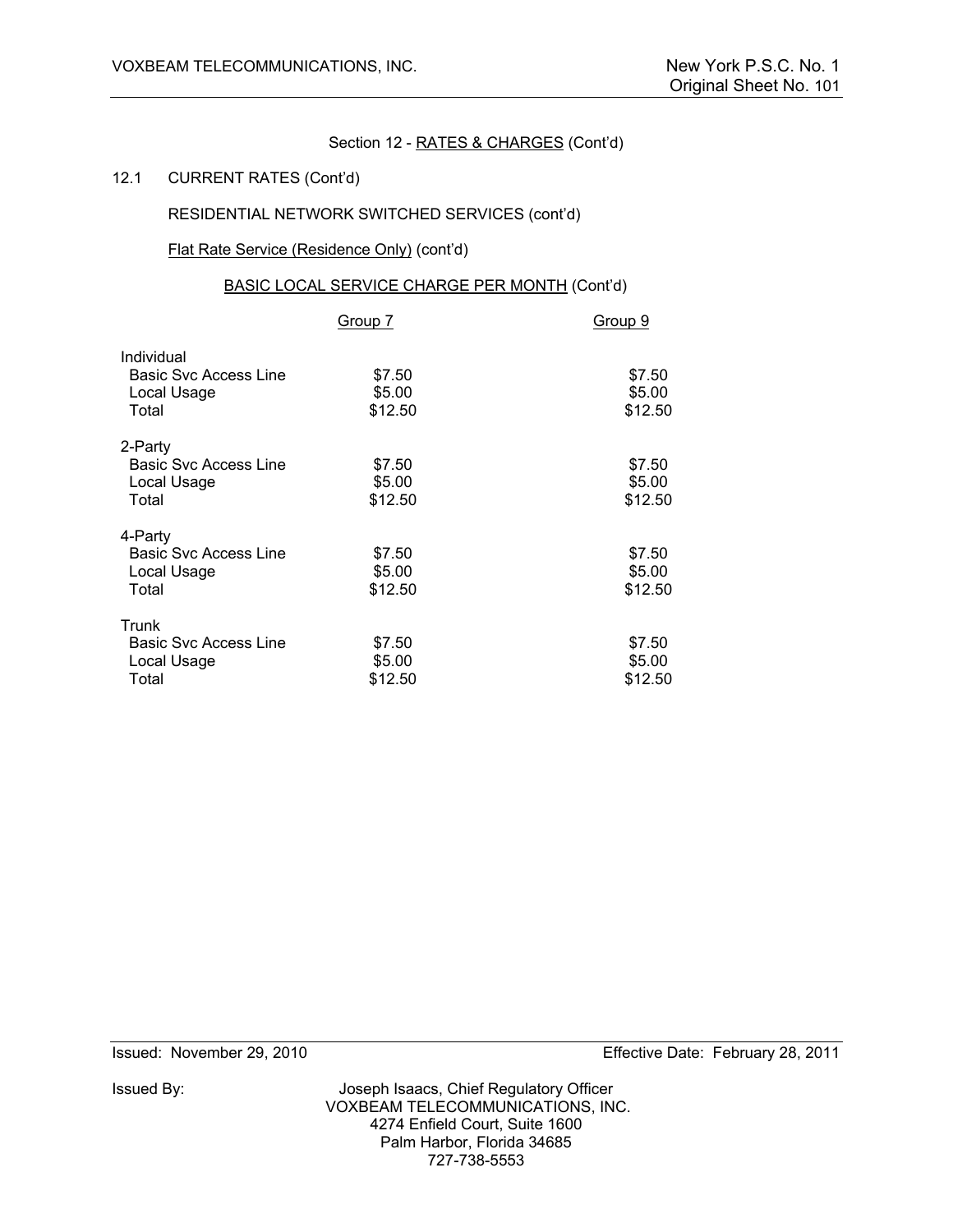# 12.1 CURRENT RATES (Cont'd)

# RESIDENTIAL NETWORK SWITCHED SERVICES

| Flat Rate Service (Residence Only) (Cont'd) |         | BASIC LOCAL SERVICE CHARGE PER MONTH (Cont'd) |         |
|---------------------------------------------|---------|-----------------------------------------------|---------|
|                                             | Group 1 | Group 3                                       | Group 5 |
| Individual                                  |         |                                               |         |
| Basic Svc Access Line**                     | \$3.50  | \$3.50                                        | \$3.50  |
| Local Usage                                 | \$5.00  | \$5.00                                        | \$5.00  |
| Total                                       | \$12.50 | \$12.50                                       | \$12.50 |
| 2-Party                                     |         |                                               |         |
| <b>Basic Svc Access Line</b>                | \$3.50  | \$3.50                                        | \$3.50  |
| Local Usage                                 | \$5.00  | \$5.00                                        | \$5.00  |
| Total                                       | \$12.50 | \$12.50                                       | \$12.50 |
| 4-Party                                     |         |                                               |         |
| <b>Basic Svc Access Line</b>                | \$3.50  | \$3.50                                        | \$3.50  |
| Local Usage                                 | \$5.00  | \$5.00                                        | \$5.00  |
| Total                                       | \$12.50 | \$12.50                                       | \$12.50 |
|                                             | Group 7 |                                               | Group 9 |
| Individual                                  |         |                                               |         |
| <b>Basic Svc Access Line</b>                | \$2.00  |                                               | \$2.00  |
| Local Usage                                 | \$7.00  |                                               | \$7.00  |
| Total                                       | \$9.00  |                                               | \$9.00  |
| 2-Party                                     |         |                                               |         |
| <b>Basic Svc Access Line</b>                | \$2.00  |                                               | \$2.00  |
| Local Usage                                 | \$7.00  |                                               | \$7.00  |
| Total                                       | \$9.00  |                                               | \$9.00  |
| 4-Party                                     |         |                                               |         |
| <b>Basic Svc Access Line</b>                | \$2.00  |                                               | \$2.00  |
| Local Usage                                 | \$7.00  |                                               | \$7.00  |
| Total                                       | \$9.00  |                                               | \$9.00  |

Issued By: Joseph Isaacs, Chief Regulatory Officer VOXBEAM TELECOMMUNICATIONS, INC. 4274 Enfield Court, Suite 1600 Palm Harbor, Florida 34685 727-738-5553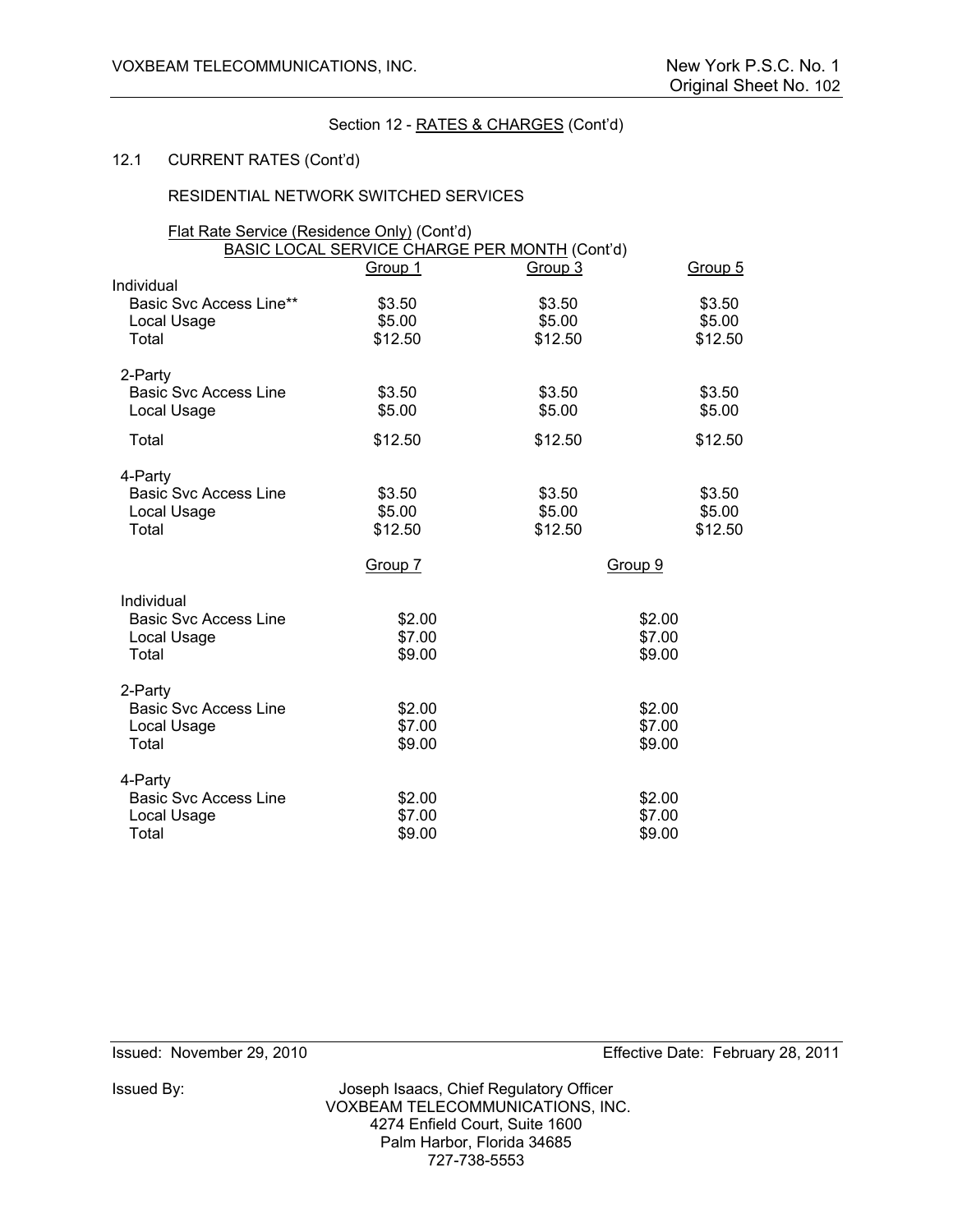#### 12.1 CURRENT RATES (Cont'd)

# RESIDENTIAL NETWORK SWITCHED SERVICES (continued)

# Message Rate Service

#### BASIC LOCAL SERVICE CHARGE PER MONTH

# All Regions

| <b>Basic Lifeline</b> | \$2.50 |
|-----------------------|--------|
| Basic Message         |        |
| Auxiliary             | \$5.00 |
| Trunk                 |        |

Per call charge (after first) \$0.25

# Custom Calling Features:

|                                                                                                          | Recurring                            | Nonrecurring                                                             |
|----------------------------------------------------------------------------------------------------------|--------------------------------------|--------------------------------------------------------------------------|
|                                                                                                          | Monthly                              | Add'l.<br>First                                                          |
| Standard Features - Per Line:<br>Three-Way Conference,                                                   |                                      |                                                                          |
| Consultation, Transfer                                                                                   | \$6.00                               | \$50.00 \$50.00                                                          |
| Call Forwarding Variable                                                                                 | \$6.00                               | \$50.00 \$50.00                                                          |
| Call Forwarding Busy Line                                                                                | \$6.00                               | \$50.00 \$50.00                                                          |
| Call Forwarding Don't Answer                                                                             | \$6.00                               | \$50.00 \$50.00                                                          |
| Call Hold                                                                                                | \$6.00                               | \$50.00 \$50.00                                                          |
| <b>Call Waiting Terminating</b>                                                                          | \$6.00                               | \$50.00 \$50.00                                                          |
| Call Waiting Originating                                                                                 | \$6.00                               | \$50.00 \$50.00                                                          |
| Speed Calling One Digit                                                                                  | \$6.00                               | \$50.00 \$50.00                                                          |
| Speed Calling Two Digit                                                                                  | \$6.00                               | \$50.00 \$50.00                                                          |
| Distinctive Ringing                                                                                      | \$6.00                               | \$50.00 \$50.00                                                          |
| <b>Tiered Features:</b>                                                                                  |                                      |                                                                          |
| Any 3 Standard Features<br>Any 4 Standard Features<br>Any 5 Standard Features<br>Any 6 Standard Features | \$6.00<br>\$6.00<br>\$6.00<br>\$6.00 | \$50.00 \$50.00<br>\$50.00 \$50.00<br>\$50.00 \$50.00<br>\$50.00 \$50.00 |
|                                                                                                          |                                      |                                                                          |

Issued: November 29, 2010 Effective Date: February 28, 2011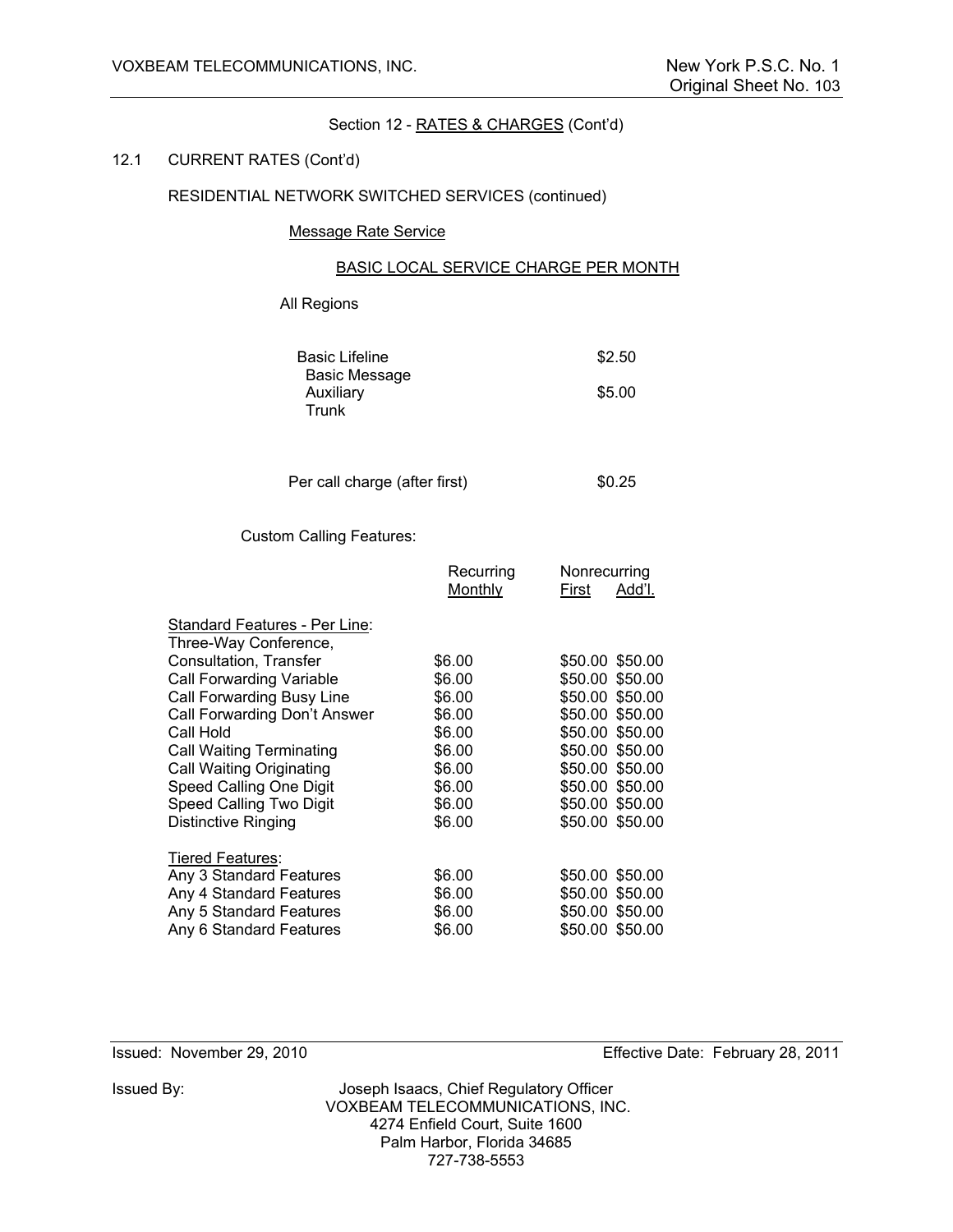#### 12.1 CURRENT RATES (Cont'd)

# RESIDENTIAL NETWORK SWITCHED SERVICES (Cont'd)

Custom Calling Features: (Cont'd)

#### Hunt Group Charge:

|                                                                         | Recurring                     |                               | Nonrecurring                  |
|-------------------------------------------------------------------------|-------------------------------|-------------------------------|-------------------------------|
|                                                                         | Monthly                       | First                         | Additional                    |
| <b>Sequential Hunting</b>                                               | \$10.00                       | \$10.00                       | \$10.00                       |
| Circular Hunting                                                        | \$10.00                       | \$10.00                       | \$10.00.                      |
| Uniform Hunting<br>Queuing with<br>Announcement (per                    | \$10.00                       | \$10.00                       | \$10.00                       |
| Queue Slot)                                                             | \$10.00                       | \$10.00                       | \$10.00                       |
| Hunting Line Charge:                                                    |                               |                               |                               |
|                                                                         | Recurring                     |                               | Nonrecurring                  |
|                                                                         | <b>Monthly</b>                | First                         | Additional                    |
| <b>Sequential Hunting</b><br><b>Circular Hunting</b><br>Uniform Hunting | \$10.00<br>\$10.00<br>\$10.00 | \$10.00<br>\$10.00<br>\$10.00 | \$10.00<br>\$10.00<br>\$10.00 |
| <b>Advanced Features Line Charge:</b>                                   |                               |                               |                               |
|                                                                         | Recurring                     | Nonrecurring                  |                               |
|                                                                         | Monthly                       | First                         | Additional                    |
| Voice Messaging<br>6-Way Conferencing                                   | \$10.00<br>\$10.00            | \$10.00<br>\$10.00            | \$10.00<br>\$10.00.           |

(Per Line)

Issued By: Joseph Isaacs, Chief Regulatory Officer VOXBEAM TELECOMMUNICATIONS, INC. 4274 Enfield Court, Suite 1600 Palm Harbor, Florida 34685 727-738-5553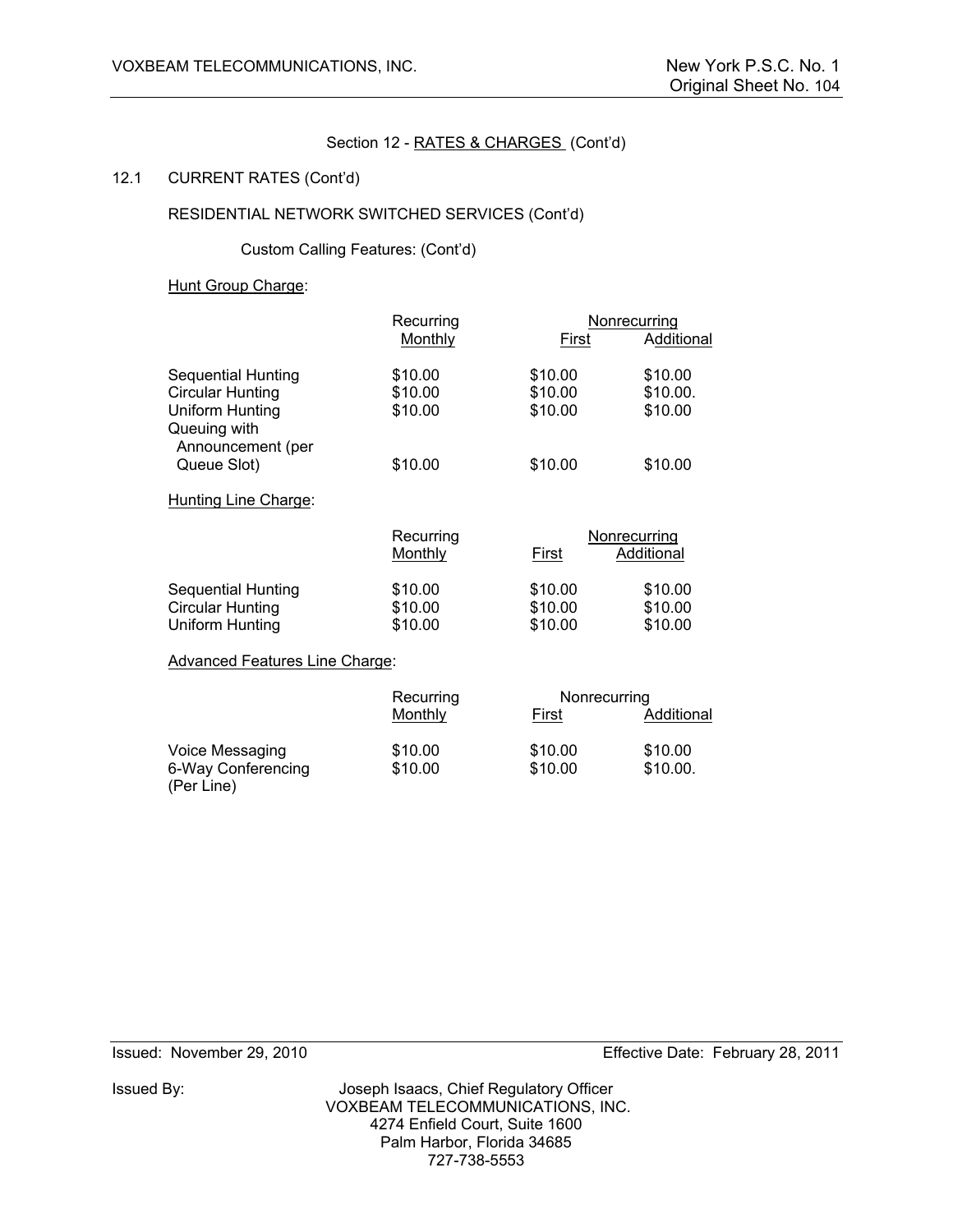#### 12.1 CURRENT RATES (Cont'd)

# RESIDENTIAL NETWORK SWITCHED SERVICES (Cont'd)

Custom Calling Features: (Cont'd)

| Recurring      |         |                         |
|----------------|---------|-------------------------|
| <b>Monthly</b> | First   | Additional.             |
|                |         |                         |
|                |         | \$25.00                 |
| \$6.00         | \$25.00 | \$25.00                 |
| \$6.00         | \$25.00 | \$25.00                 |
| \$6.00         | \$25.00 | \$25.00                 |
| \$6.00         | \$25.00 | \$25.00                 |
| \$6.00         | \$25.00 | \$25.00                 |
| \$6.00         | \$25.00 | \$25.00                 |
| \$6.00         | \$25.00 | \$25.00                 |
|                | Per Use |                         |
|                | \$1.50  |                         |
|                | \$1.50  |                         |
|                | \$1.50  |                         |
|                | \$1.50  |                         |
|                | \$1.50  |                         |
|                | \$1.50  |                         |
|                | \$1.50  |                         |
|                | \$1.50  |                         |
|                | \$6.00  | Nonrecurring<br>\$25.00 |

Issued By: Joseph Isaacs, Chief Regulatory Officer VOXBEAM TELECOMMUNICATIONS, INC. 4274 Enfield Court, Suite 1600 Palm Harbor, Florida 34685 727-738-5553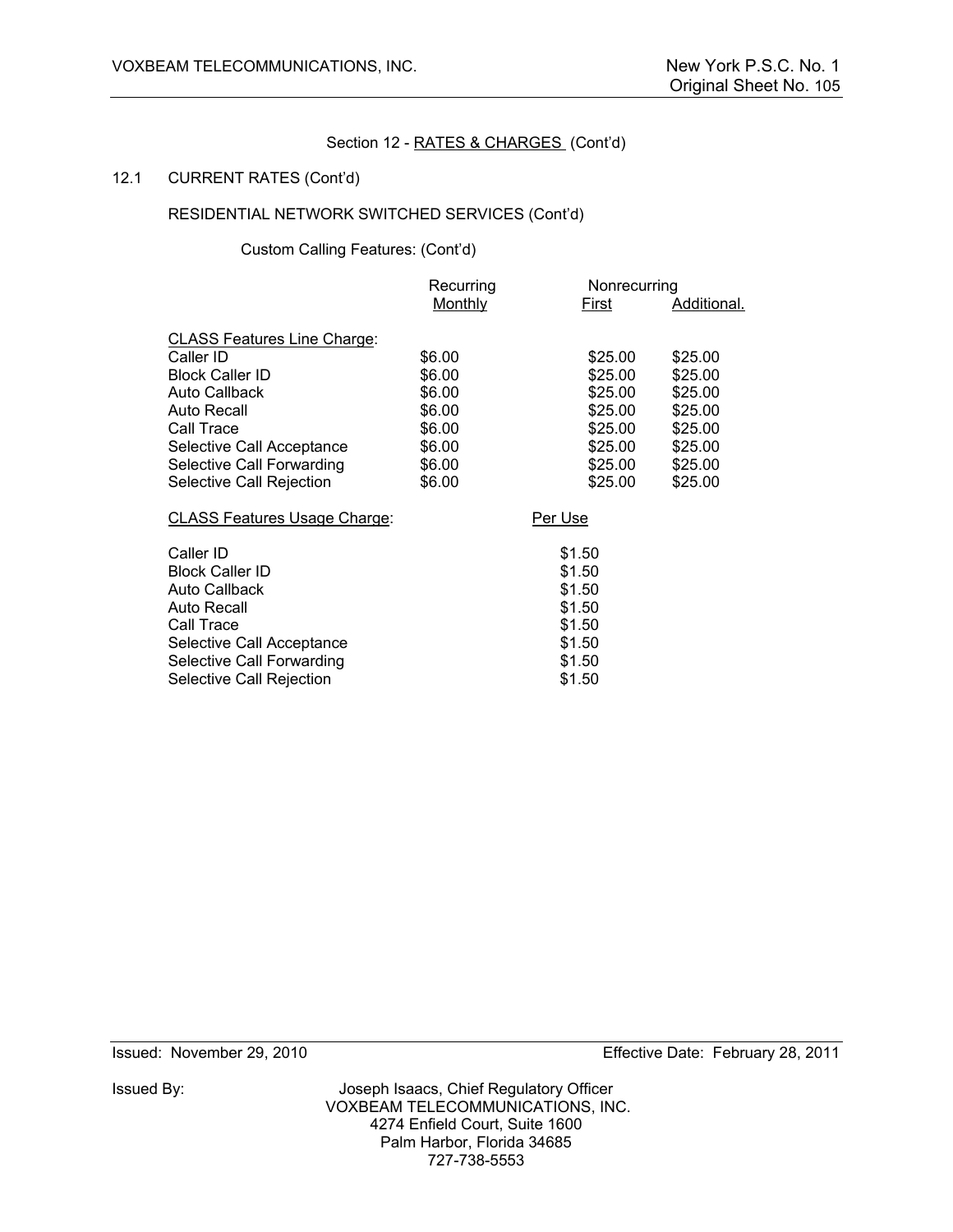#### 12.1 CURRENT RATES (Cont'd)

#### BUSINESS NETWORK SWITCHED SERVICES

Measured Rate Basic Business Line Service

| Remote Call Forwarding |  |
|------------------------|--|
|                        |  |

| - Terminating       | \$25.00 |
|---------------------|---------|
| - Terminating Paths | \$25.00 |
| - Originating       | \$25.00 |
| - Originating Paths | \$25.00 |
|                     |         |

# BUSINESS NETWORK SWITCHED SERVICES Custom Calling Features:

|                                      | Recurring |         | Nonrecurring |  |
|--------------------------------------|-----------|---------|--------------|--|
|                                      | Monthly   | First   | Additional   |  |
| <b>Standard Features - Per Line:</b> |           |         |              |  |
| Three-Way Conference,                |           |         |              |  |
| Consultation, Transfer               | \$7.50    | \$50.00 | \$50.00      |  |
| Call Forwarding Variable             | \$7.50    | \$50.00 | \$50.00      |  |
| Call Forwarding Busy Line            | \$7.50    | \$50.00 | \$50.00      |  |
| Call Forwarding Don't Answer         | \$7.50    | \$50.00 | \$50.00      |  |
| Call Hold                            | \$7.50    | \$50.00 | \$50.00      |  |
| Call Park                            | \$7.50    | \$50.00 | \$50.00      |  |
| Call Pick-up                         | \$7.50    | \$50.00 | \$50.00      |  |
| Call Transfer                        | \$7.50    | \$50.00 | \$50.00      |  |
| <b>Call Waiting Terminating</b>      | \$7.50    | \$50.00 | \$50.00      |  |
| <b>Call Waiting Originating</b>      | \$7.50    | \$50.00 | \$50.00      |  |
| Speed Calling One Digit              | \$7.50    | \$50.00 | \$50.00      |  |
| Speed Calling Two Digit              | \$7.50    | \$50.00 | \$50.00      |  |
| <b>Distinctive Ringing</b>           | \$7.50    | \$50.00 | \$50.00      |  |
| <b>Tiered Features:</b>              |           |         |              |  |
| Any 3 Standard Features              | \$15.00   | \$50.00 | \$50.00      |  |
| Any 4 Standard Features              | \$15.00   | \$50.00 | \$50.00      |  |
| Any 5 Standard Features              | \$15.00   | \$50.00 | \$50.00      |  |
| Any 6 Standard Features              | \$15.00   | \$50.00 | \$50.00      |  |
| Any 7 Standard Features              | \$15.00   | \$50.00 | \$50.00      |  |
| Any 8 Standard Features              | \$15.00   | \$50.00 | \$50.00      |  |
| Any 9 Standard Features              | \$15.00   | \$50.00 | \$50.00      |  |
| Any 10 Standard Features             | \$15.00   | \$50.00 | \$50.00      |  |

Issued By: Joseph Isaacs, Chief Regulatory Officer VOXBEAM TELECOMMUNICATIONS, INC. 4274 Enfield Court, Suite 1600 Palm Harbor, Florida 34685 727-738-5553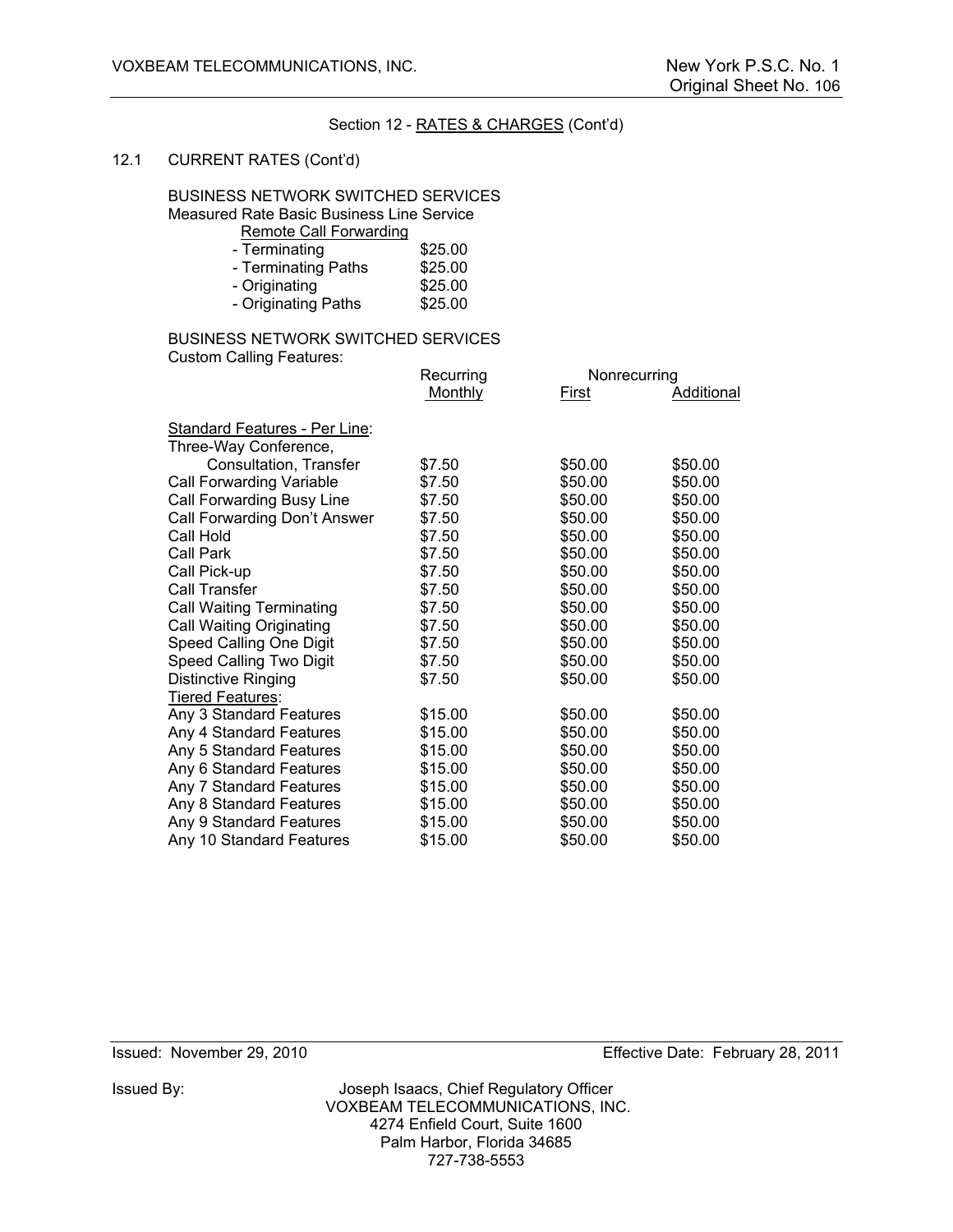#### 12.1 CURRENT RATES (Cont'd)

#### BUSINESS NETWORK SWITCHED SERVICES (Cont'd) Custom Calling Features: (Cont'd) Hunt Group Charge:

|                                                                                                       | Recurring |         | Nonrecurring      |
|-------------------------------------------------------------------------------------------------------|-----------|---------|-------------------|
|                                                                                                       | Monthly   | First   | <b>Additional</b> |
| <b>Sequential Hunting</b>                                                                             | \$10.00   | \$10.00 | \$10.00           |
| <b>Circular Hunting</b>                                                                               | \$10.00   | \$10.00 | \$10.00           |
| <b>Uniform Hunting</b>                                                                                | \$10.00   | \$10.00 | \$10.00           |
| Queuing with                                                                                          |           |         |                   |
| Announcement (per                                                                                     |           |         |                   |
| Queue Slot)                                                                                           | \$10.00   | \$10.00 | \$10.00           |
| Hunting Line Charge:                                                                                  |           |         |                   |
| <b>Sequential Hunting</b>                                                                             | \$10.00   | \$10.00 | \$10.00           |
| <b>Circular Hunting</b>                                                                               | \$10.00   | \$10.00 | \$10.00           |
| Uniform Hunting                                                                                       | \$10.00   | \$10.00 | \$10.00           |
| <b>Advanced Features Line Charge</b>                                                                  |           |         |                   |
| Voice Messaging                                                                                       | \$10.00   | \$10.00 | \$10.00           |
| 6-Way Conferencing                                                                                    | \$10.00   | \$10.00 | \$10.00           |
| (Per Line)                                                                                            |           |         |                   |
| <b>CLASS Features Line Charge:</b>                                                                    |           |         |                   |
| Caller ID                                                                                             | \$7.50    | \$50.00 | \$50.00           |
| <b>Block Caller ID</b>                                                                                | \$7.50    | \$50.00 | \$50.00           |
| <b>Auto Callback</b>                                                                                  | \$7.50    | \$50.00 | \$50.00           |
| <b>Auto Recall</b>                                                                                    | \$7.50    | \$50.00 | \$50.00           |
| Call Trace                                                                                            | \$7.50    | \$50.00 | \$50.00           |
| Selective Call Acceptance                                                                             | \$7.50    | \$50.00 | \$50.00           |
| Selective Call Forwarding                                                                             | \$7.50    | \$50.00 | \$50.00           |
| Selective Call Rejection                                                                              | \$7.50    | \$50.00 | \$50.00           |
| $\Omega$ , $\Lambda$ , $\Omega$ , $\Gamma$ , $\Lambda$ , $\ldots$ , $\Lambda$ , $\Lambda$ , $\Lambda$ |           |         |                   |

#### CLASS Features Usage Charge:

| Caller ID                 | \$0.75 |
|---------------------------|--------|
| <b>Block Caller ID</b>    | \$0.75 |
| <b>Auto Callback</b>      | \$0.75 |
| <b>Auto Recall</b>        | \$0.75 |
| Call Trace                | \$0.75 |
| Selective Call Acceptance | \$0.75 |
| Selective Call Forwarding | \$0.75 |
| Selective Call Rejection  | \$0.75 |

Issued: November 29, 2010 Effective Date: February 28, 2011

Issued By: Joseph Isaacs, Chief Regulatory Officer VOXBEAM TELECOMMUNICATIONS, INC. 4274 Enfield Court, Suite 1600 Palm Harbor, Florida 34685 727-738-5553

Per Use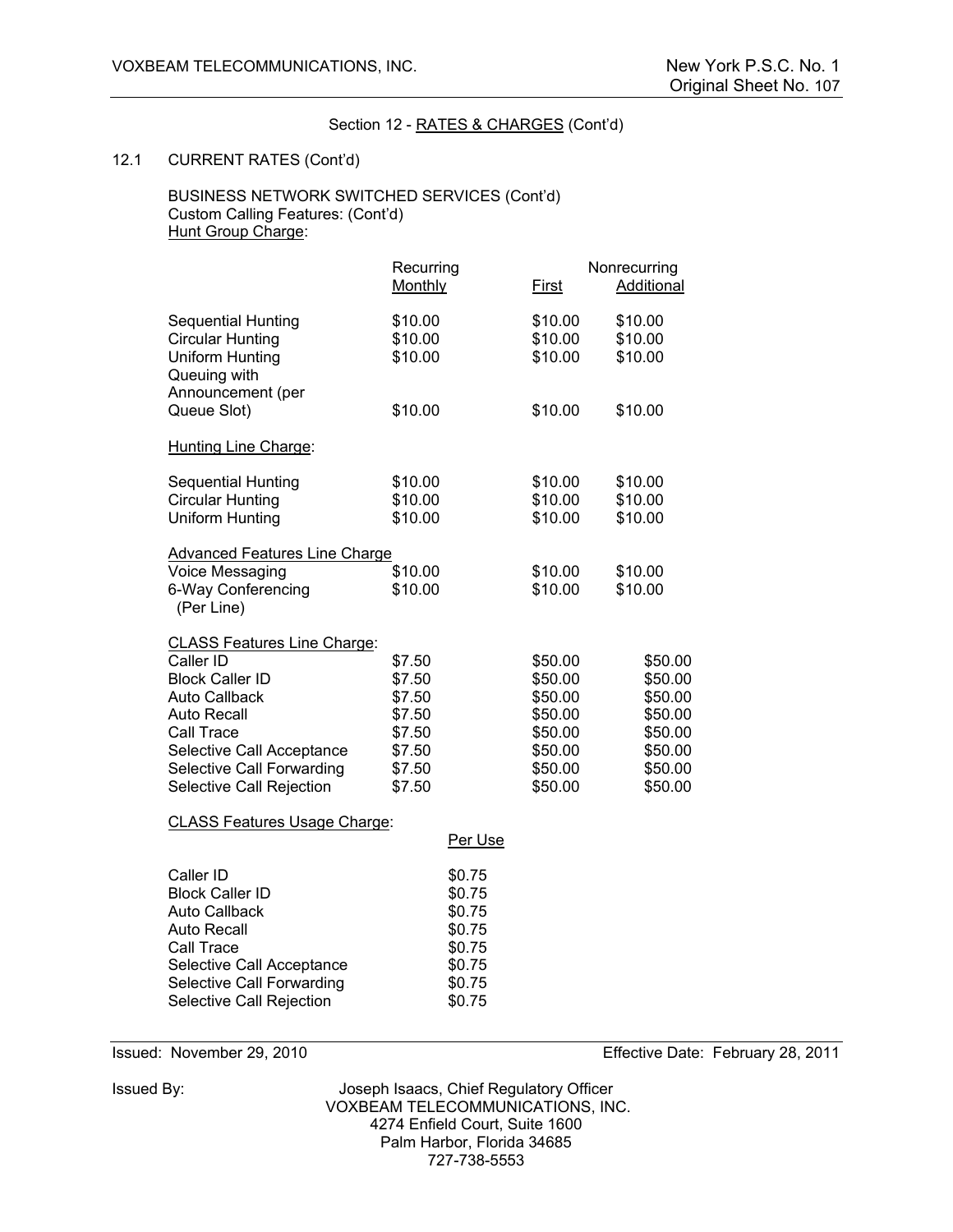#### 12.1 CURRENT RATES (Cont'd)

BUSINESS NETWORK SERVICES (Cont'd)

Public Access Line Service

 The COCOT Enforcement Funder Fee of \$0.25 per month will be assessed on all access line purchased under this service.

| <b>Connection Charge:</b>          | \$50.00 |
|------------------------------------|---------|
| Monthly recurring Charges:<br>Line | \$50.00 |

PBX Trunk Service

A. Measured Rate PBX Trunks

B.

| D.                                                              | Recurring |         | Nonrecurring |  |
|-----------------------------------------------------------------|-----------|---------|--------------|--|
|                                                                 | Monthly   | First   | Additional   |  |
| Each Trunk<br>Terminal Numbers:                                 | \$25.00   | \$30.00 | \$50.00      |  |
| 1-20 lines in terminal group                                    | \$25.00   | \$30.00 | \$50.00      |  |
| 100 lines in terminal group                                     | \$25.00   | \$30.00 | \$50.00      |  |
| <b>Trunks (Measured Rate)</b>                                   |           |         |              |  |
| <b>DID Service</b>                                              | \$25.00   | \$30.00 | \$50.00      |  |
| <b>DOD Service</b>                                              | \$15.00   | \$30.00 | \$50.00      |  |
| <b>DID/DOD Combination Service</b>                              | \$25.00   | \$30.00 | \$50.00      |  |
| Each DID Trunk Group                                            | \$25.00   | \$30.00 | \$50.00      |  |
| <b>Charges on All Trunks</b>                                    |           |         |              |  |
| <b>EUCL - Multiline Business</b><br>EUCL - Residential/One Line | \$25.00   | \$30.00 | \$50.00      |  |
| <b>Business</b>                                                 | \$5.00    | \$30.00 | \$50.00      |  |
| <b>Remote Call Forwarding</b>                                   |           |         |              |  |
| terminating                                                     | \$25.00   | \$30.00 | \$50.00      |  |
| terminating paths                                               | \$25.00   | \$30.00 | \$50.00      |  |
| originating                                                     | \$25.00   | \$30.00 | \$50.00      |  |
| originating paths                                               | \$25.00   | \$30.00 | \$50.00      |  |
| <b>Sequential Hunting</b>                                       | \$25.00   | \$30.00 | \$50.00      |  |
| <b>Circular Hunting</b>                                         | \$20.00   | \$20.00 | \$20.00      |  |
| Uniform Hunting                                                 | \$2.00    | \$2.00  | \$20.00      |  |
|                                                                 |           |         |              |  |

Issued: November 29, 2010 Effective Date: February 28, 2011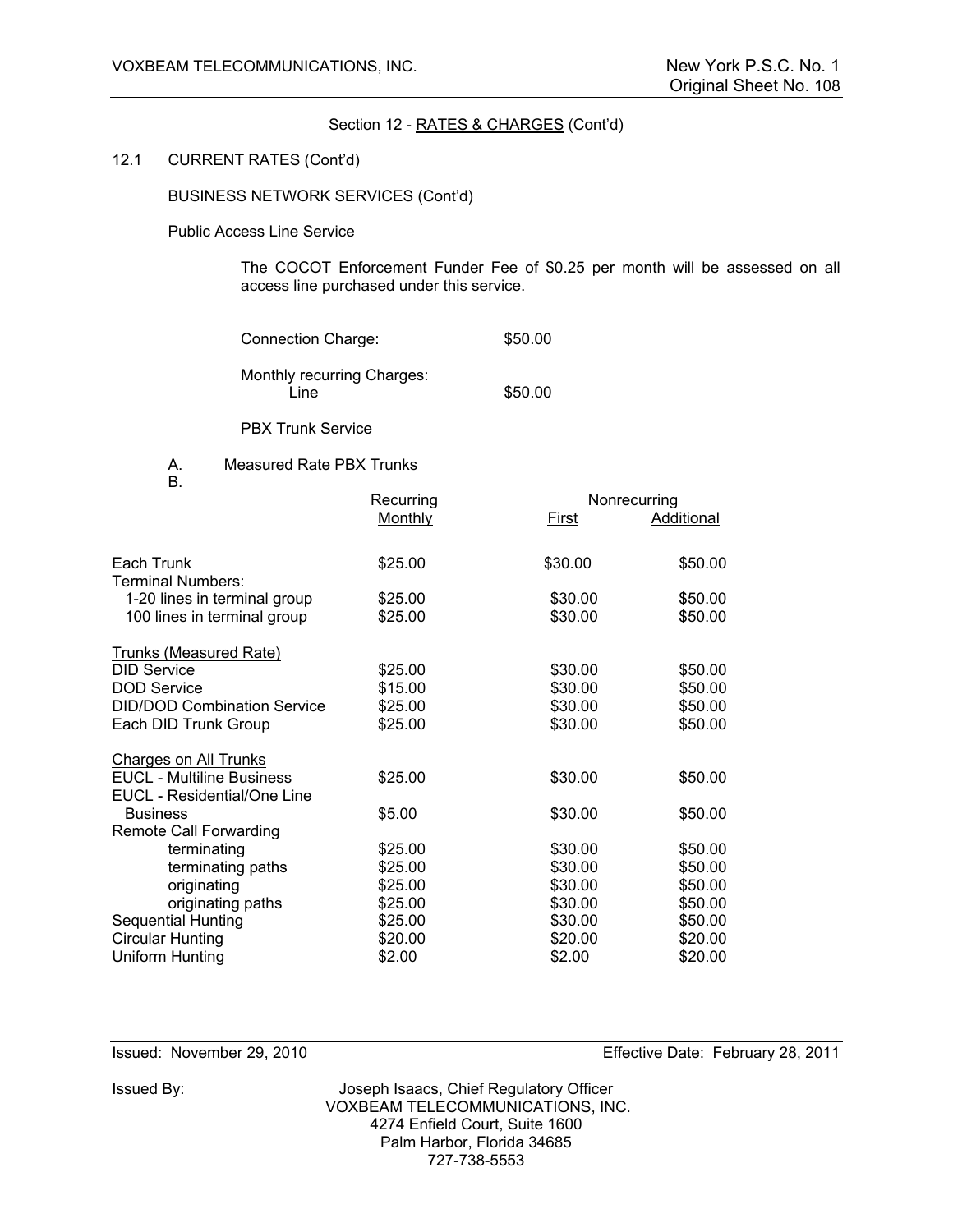#### 12.1 CURRENT RATES (Cont'd)

## BUSINESS NETWORK SWITCHED SERVICES (Cont'd)

PBX Trunk Service (Cont'd)

DS1 PBX Trunk Service

Where appropriate facilities do not exist, Special Construction charges will also apply.

Nonrecurring Connection Charge \$500.00

Monthly Recurring Charges:

| - Facility                         | \$250.00 |
|------------------------------------|----------|
| - Per Active Channel (DID)         | \$15.00  |
| - Per Active Channel (DOD) \$35.00 |          |

Measured Usage Charges:

Measured Usage Charges for DS1 Trunks are the same as those indicated for a basic business line.

Centrex Service

| Nonrecurring Connection Charge: | \$100.00 |
|---------------------------------|----------|
| (per station line)              |          |

| <b>Monthly Recurring Charges:</b> |                      |         |
|-----------------------------------|----------------------|---------|
| Term: (per station line)          |                      |         |
| Monthly                           |                      | \$25.00 |
|                                   | 24 months (Discount) | 2.5%    |
|                                   | 36 months (Discount) | 5%      |
|                                   | 60 months (Discount) | 10%     |
|                                   | 84 months (Discount) | 15%     |
|                                   |                      |         |

Over 100 lines INDIVIDUAL CASE BASIS

Issued By: Joseph Isaacs, Chief Regulatory Officer VOXBEAM TELECOMMUNICATIONS, INC. 4274 Enfield Court, Suite 1600 Palm Harbor, Florida 34685 727-738-5553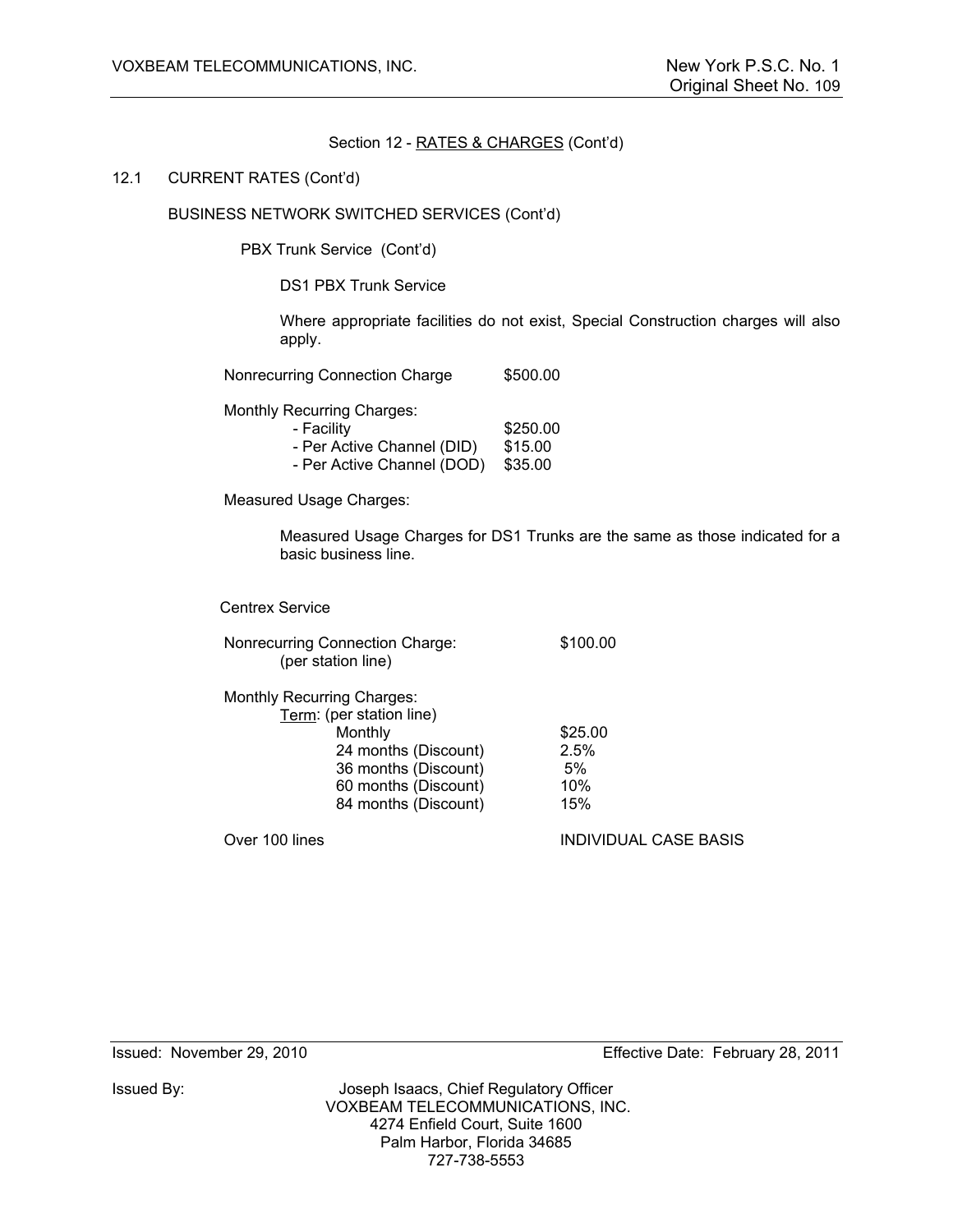### 12.1 CURRENT RATES (Cont'd)

# BUSINESS NETWORK SWITCHED SERVICES (Cont'd)

Centrex Service (Cont'd)

Optional Centrex Features

| Nonrecurring Connection Charge: | \$500.00 |
|---------------------------------|----------|
| (per station line)              |          |

| Term: (per station line) |          |
|--------------------------|----------|
| Monthly                  | \$300.00 |
| 24 months (Discount)     | 2.5%     |
| 36 months (Discount)     | 7.5%     |
| 60 months (Discount)     | 10%      |
| 84 months (Discount)     | 28%      |

Voice Mail, per line per month: \$10.00

Over 100 lines INDIVIDUAL CASE BASIS

Alternate Telephone Number Listings

|                           | Monthly |
|---------------------------|---------|
| Non-Published Listing     |         |
| <b>Business</b>           | \$4.00  |
| Residence                 | \$3.00  |
| Semi-Private Listing      |         |
| <b>Business</b>           | \$4.00  |
| Residence                 | \$3.00  |
| <b>Additional Listing</b> |         |
| <b>Business</b>           | \$3.00  |
| Residence                 | \$2.00  |
|                           |         |

Issued By: Joseph Isaacs, Chief Regulatory Officer VOXBEAM TELECOMMUNICATIONS, INC. 4274 Enfield Court, Suite 1600 Palm Harbor, Florida 34685 727-738-5553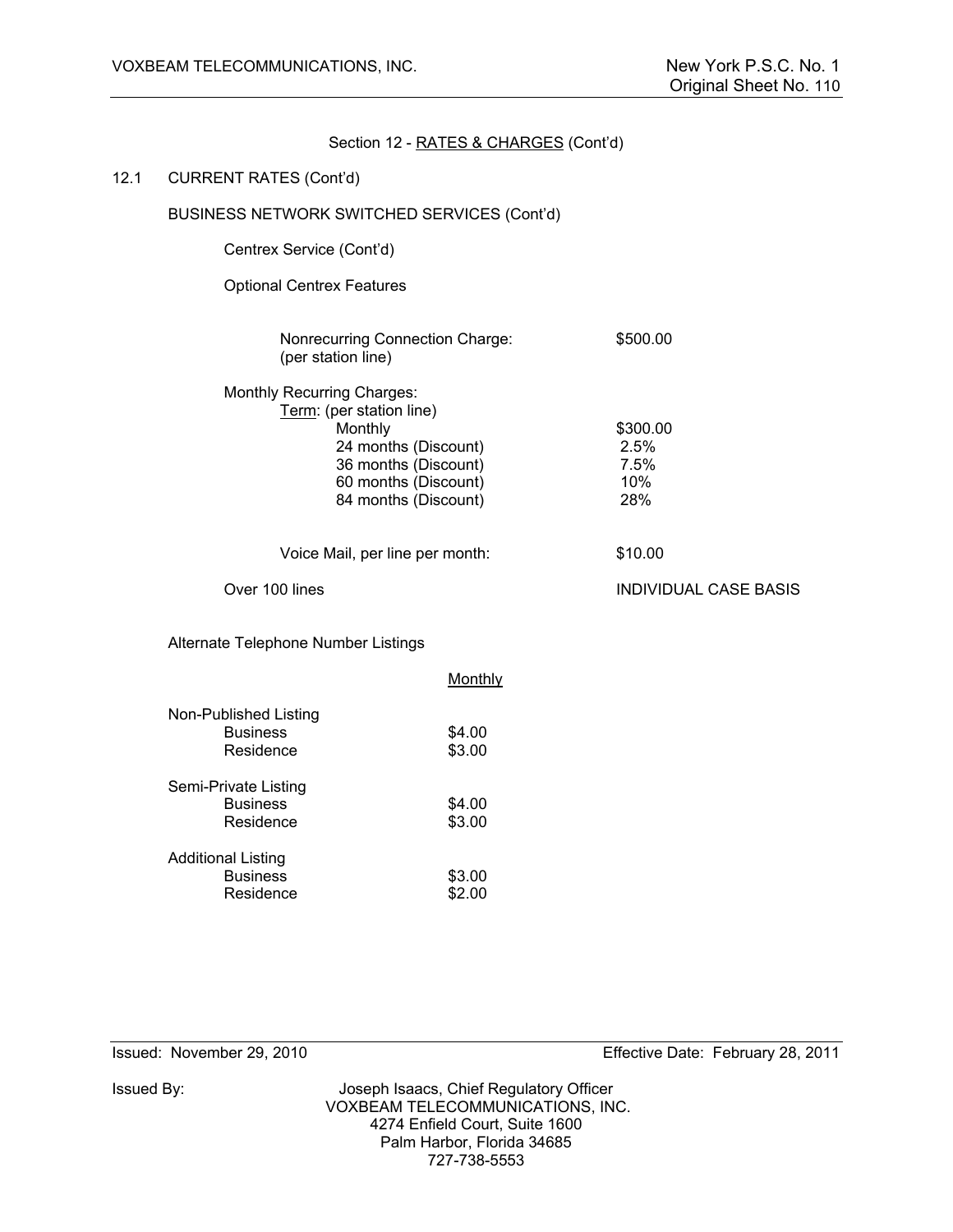12.1 CURRENT RATES (Cont'd)

DATA SERVICES

Frame Relay Service (FRS)

The following rates and charges apply to intraLATA FRS in those LATA's where technical capability is available.

A. FRS Access Links (Local Loops)

The rates and charges for access services AND (DS0) 56 Kbps, xDSL Service (DS1) 1.549 Mbps, (DS2) 6.312 Mbps and (DS3) 44.736 Mbps, are found the published tariffs of the relevant ILEC to furnish such access service, as the same are on file with the New York Public Service Commission.

| <b>Installation</b> | <b>Monthly</b> |
|---------------------|----------------|
| <b>Charge</b>       | Rate           |

B. FRS Access Port Termination - Per Port (Port charge includes the first DLCI)

| 56 Kbsp    | \$500.00 | \$75.00  |  |
|------------|----------|----------|--|
| 128 Kbsp   | \$400.00 | \$150.00 |  |
| 384 Kbsp   | \$400.00 | \$400.00 |  |
| 1,536 Kpsp | \$400.00 | \$600.00 |  |

Issued By: Joseph Isaacs, Chief Regulatory Officer VOXBEAM TELECOMMUNICATIONS, INC. 4274 Enfield Court, Suite 1600 Palm Harbor, Florida 34685 727-738-5553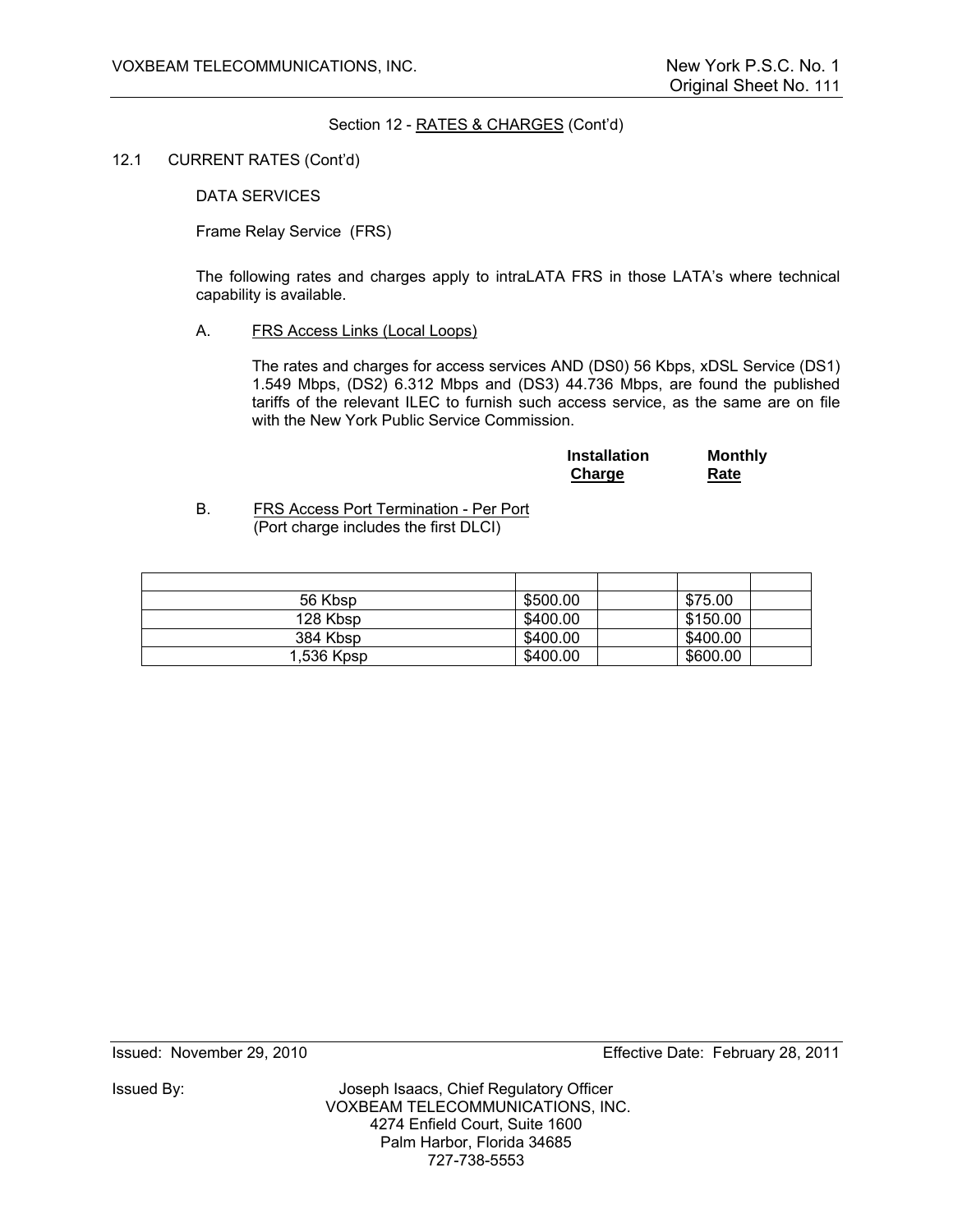12.1 CURRENT RATES (Cont'd)

DATA SERVICES, (Cont'd)

Frame Relay Service (FRS), (Cont'd)

DLCI - Per Port (rate for each DLCI)

|          | Installation<br>Charge | <b>Monthly</b><br>Rate |
|----------|------------------------|------------------------|
|          |                        |                        |
|          | \$25.00                | \$25.00                |
| $2 - 6$  | \$25.00                | \$15.00                |
| $7 - 11$ | \$25.00                | \$7.50                 |

|                         | <b>Installation</b><br><b>Charge Rate</b> | <b>Monthly</b> |
|-------------------------|-------------------------------------------|----------------|
| <b>Optional Feature</b> |                                           |                |
| <b>Traffic Detail</b>   | \$50.00                                   | \$10.00        |
| Change Charge           |                                           |                |

This charge applies when the customer makes a change to the port termination speed and there is no change to the access link. Changing the speed of the access link will incur an installation charge for the new access link and an installation charge for the new port termination.

|                          | <b>Installation Charge</b> |  |
|--------------------------|----------------------------|--|
| Change Charge – per port |                            |  |
|                          | \$25.00                    |  |

Issued: November 29, 2010 Effective Date: February 28, 2011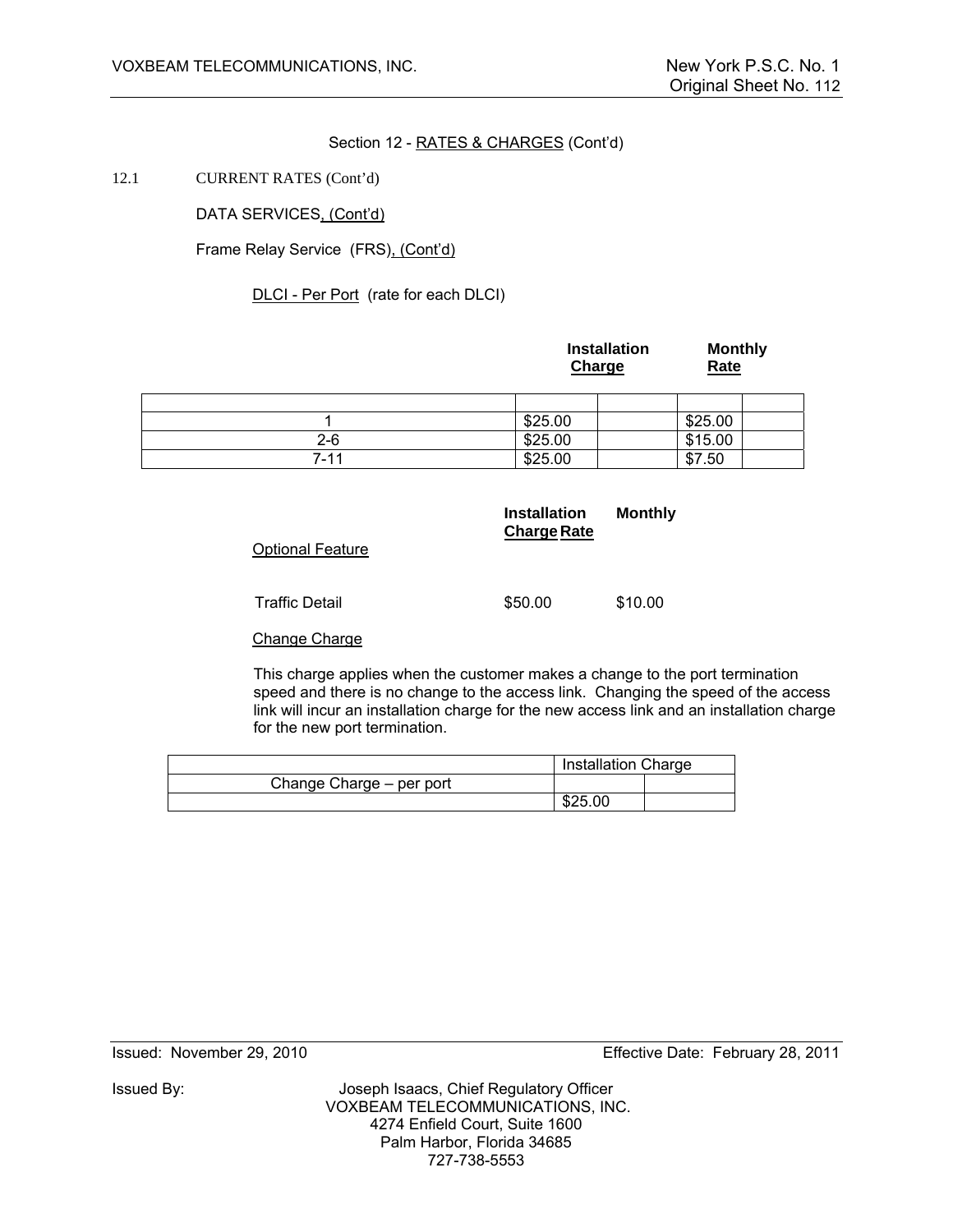### 12.2 Gross Revenue, and MTA Tax Surcharges

In addition to all recurring, non-recurring, minimum usage, or special charges, the subscriber shall pay each of the following surcharges designed to recover New York utility taxes imposed on Carrier:

 (i) State Gross Revenue Tax Surcharge, imposed on all charges for recurring, nonrecurring, minimum, usage, or special charges for intrastate service as follows:

|              | Services Provided | Intra LATA Toll and | All Other       |
|--------------|-------------------|---------------------|-----------------|
| Period       |                   | <b>RCP Service</b>  | <b>Services</b> |
| 10/1/1998    | .7557%            | 3.8870%             | 4.1149%         |
| 1/1/2000     | .7557%            | 3.0919%             | 3.3198%         |
| $7/1/2000 +$ | .3764%            | 2.8273%             | 2.9405%         |
|              |                   | For Resale          |                 |

- (ii) New York City Tax Surcharge, equal to 2.23%, imposed on all charges for services consumed within the City of New York.
- (iii) MTA Tax Surcharge, imposed on all charges for all services consumed within the Metropolitan Commuter Transportation District, as follows:

|               | Services Provided | Intra LATA Toll and All Other |                 |
|---------------|-------------------|-------------------------------|-----------------|
| Period        | For Resale        | <b>RCP Service</b>            | <b>Services</b> |
| $10/1/1998 +$ | .1277%            | .6890%                        | 0.73%           |

The surcharges noted above shall be added to all charges for services (except for late payment charges and returned check charges), and together with all such charges, shall be subject to all sales, use, and excise taxes payable by subscriber pursuant to Section 2.6.1 of this tariff.

Issued: November 29, 2010 Effective Date: February 28, 2011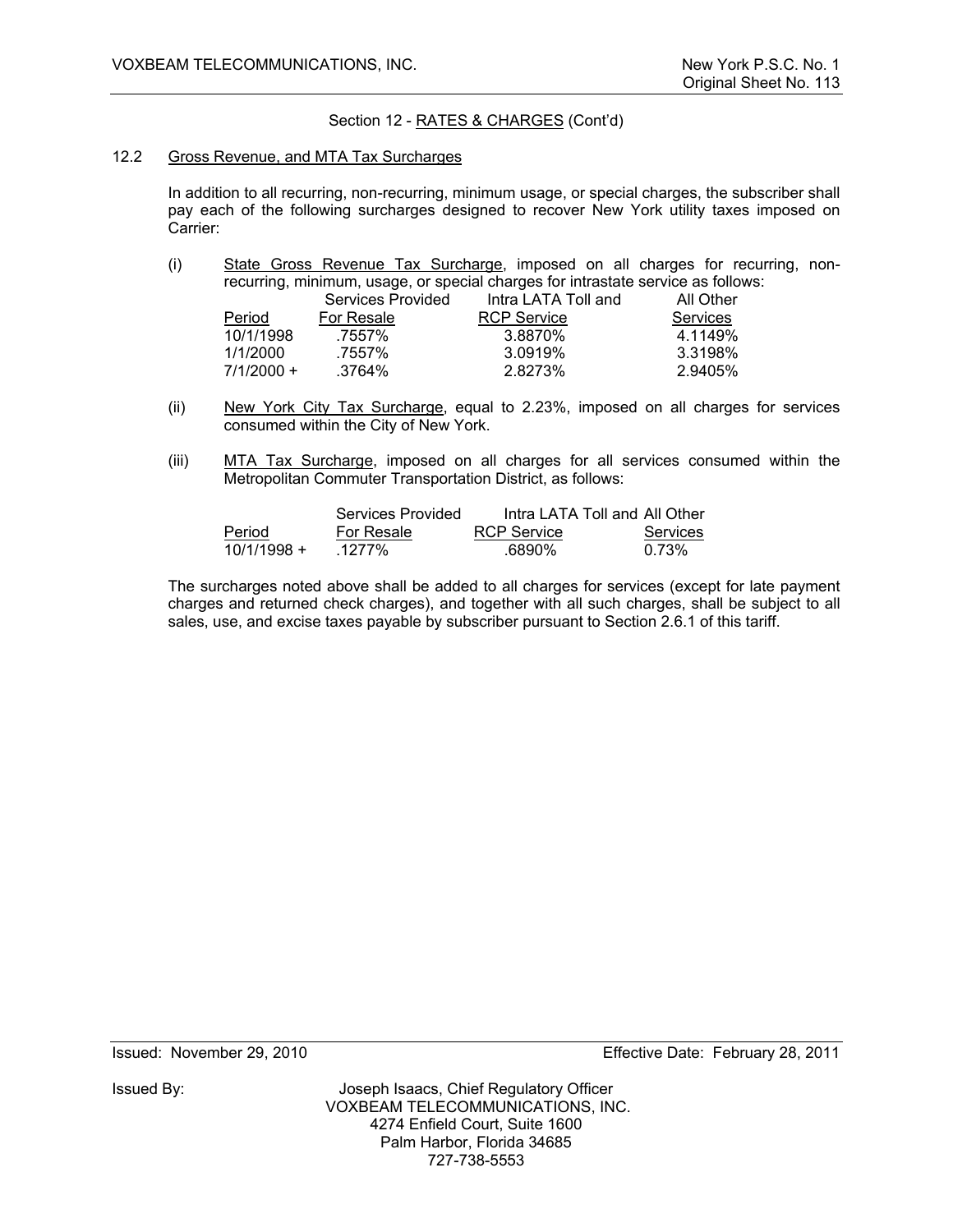## SECTION 13 – TELECOM SERVICE PRIORITY

EMERGENCY/ CRISIS/ DISASTER RESTORATION AND PROVISIONING - TELECOMMUNICATIONS SERVICE PRIORITY

1. General

a. The Telecommunications Service Priority (TSP) Program is a federal program used to identify and prioritize telecommunications services that support national security or emergency preparedness (NS/EP) missions.

NS/EP services are defined as those telecommunications services which are used to maintain a state of readiness or respond to and manage any event or crisis which causes or could cause injury or harm to the population, damage or loss to property, or degrades or threatens the NS/EP posture of the United States.

TSP restoration and/or provisioning shall be provided in accordance with Part 64, Appendix A of the Federal Communications Commission's Rules and Regulations (47 C.F.R.), and the "Service Vendor Handbook For The Telecommunications Service Priority (TSP) Program" and the "Service User Manual for the Telecommunications Service Priority (TSP) System" (NCS Manual 3-1-1) (Service User Manual) issued and updated as necessary by the Office of Priority Telecommunications (OPT) of the National Communications System. Any changes to or reissuance of these regulations or manuals supersede tariff language contained herein.

b. The TSP program has two components, restoration and provisioning.

i. A restoration priority is applied to new or existing telecommunications services to ensure restoration before any other services during a service outage. TSP restoration priorities must be requested and assigned before a service outage occurs.

ii. A provisioning priority is obtained to facilitate priority installation of new telecommunications services during a service outage. Provisioning on a priority basis becomes necessary when an end-user has an urgent requirement for a new NS/EP service that must be installed immediately or by a specific due date that can be met only by a shorter than standard or expedited Company provisioning time frame. As a matter of general practice, existing TSP services will be restored before provisioning new TSP services.

Issued: November 29, 2010 Effective Date: February 28, 2011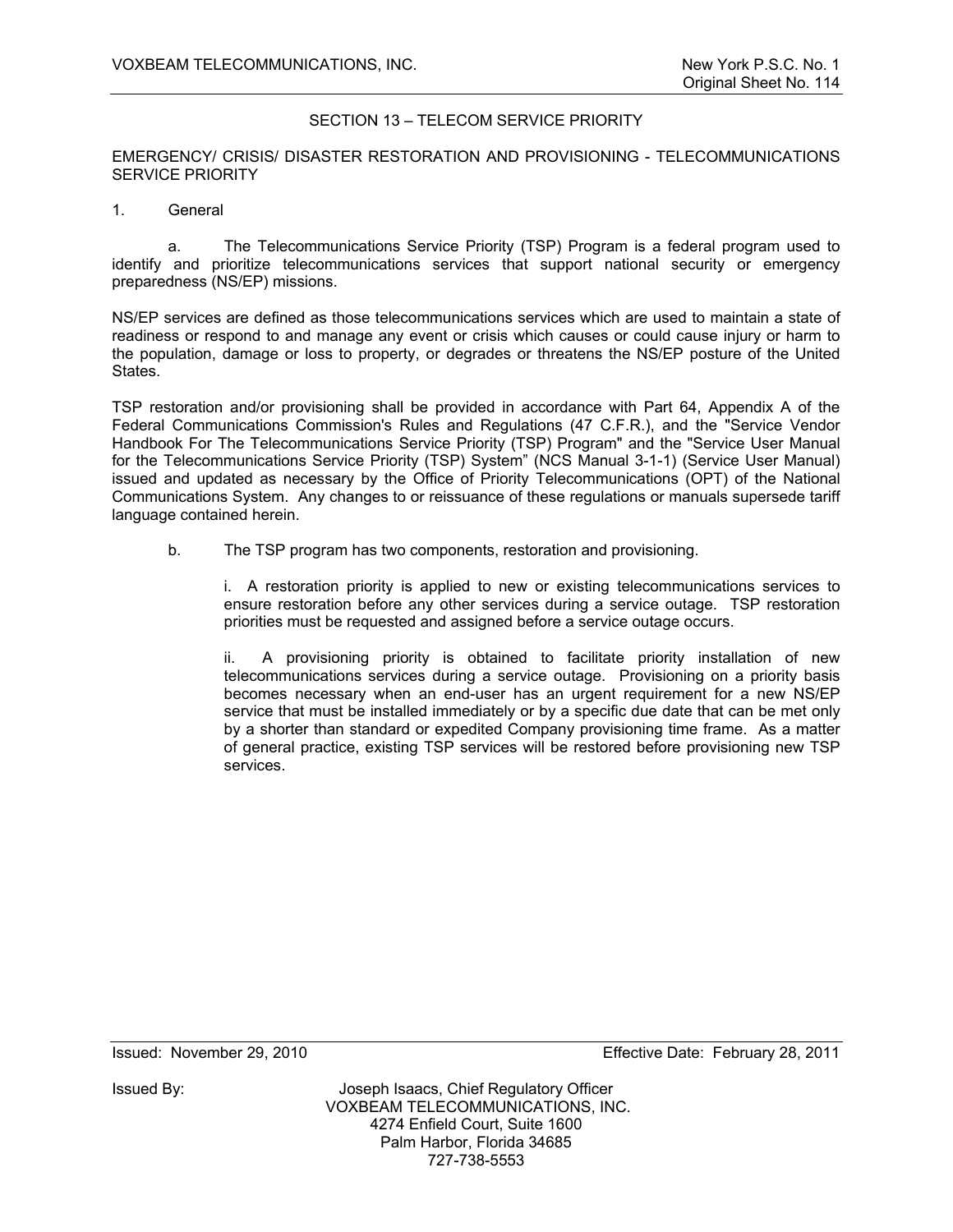# SECTION 13 – TELECOM SERVICE PRIORITY (Cont'd)

### 2. TSP Request Process – Restoration

To request a TSP restoration priority assignment, a prospective TSP user must:

a. determine that the user's telecommunications service supports an NS/EP function under one of the following four TSP categories.

- 1. National Security Leadership
- 2. National Security Posture and U.S. Population Attack Warning
- 3. Public Health, Safety, and Maintenance of Law and Order
- 4. Public Welfare and Maintenance of National Economic Posture

b. Identify the priority level to be requested for the telecommunications service. The priority level is determined by the end-user's TSP category and service profile. The service profile defines the user's level of support to the portion of the telecommunications service that the user owns and operates, such as customer premises equipment or wiring. The five levels of priority and seven element groups that define the service profile are contained in the Service User Manual.

c. Complete the TSP Request for Service Users form (SF 315) available on the National Communications System (NCS) website (http://tsp.ncs.gov/).

d. For non-federal users, have their TSP requests approved by a federal agency sponsor. Nonfederal users should contact the OPT, at the NCS website (http://tsp.ncs.gov/), for information on identifying a sponsor for TSP requests.

e. Submit the SF 315 to the OPT.

f. Upon receipt of the TSP Authorization Code from the OPT, notify the Company, and include the TSP Authorization Code in any service order to the Company requesting restoration of NS/EP services.

2b. TSP Request Process – Provisioning

To request a TSP provisioning priority assignment, a prospective TSP user must follow the same steps listed in 2a. above for restoration priority assignment except for the following differences. The user should:

- a. Certify that its telecommunications service is an Emergency service. Emergency services are those that support one of the NS/EP functions listed in 2a(a) above and are so critical that they must be provisioned at the earliest possible time, without regard to cost to the user. Verify that the Company cannot meet the service due date without a TSP assignment.
- b. Obtain approval from the end-user's invocation official to request a provisioning priority. Invocation officials are designated individuals with the authority to request TSP provisioning for a telecommunications service, and include the head or director
- c. of a federal agency, commander of a unified/specified military command, chief of a military service, commander of a major military command, or state governor.

Issued: November 29, 2010 Effective Date: February 28, 2011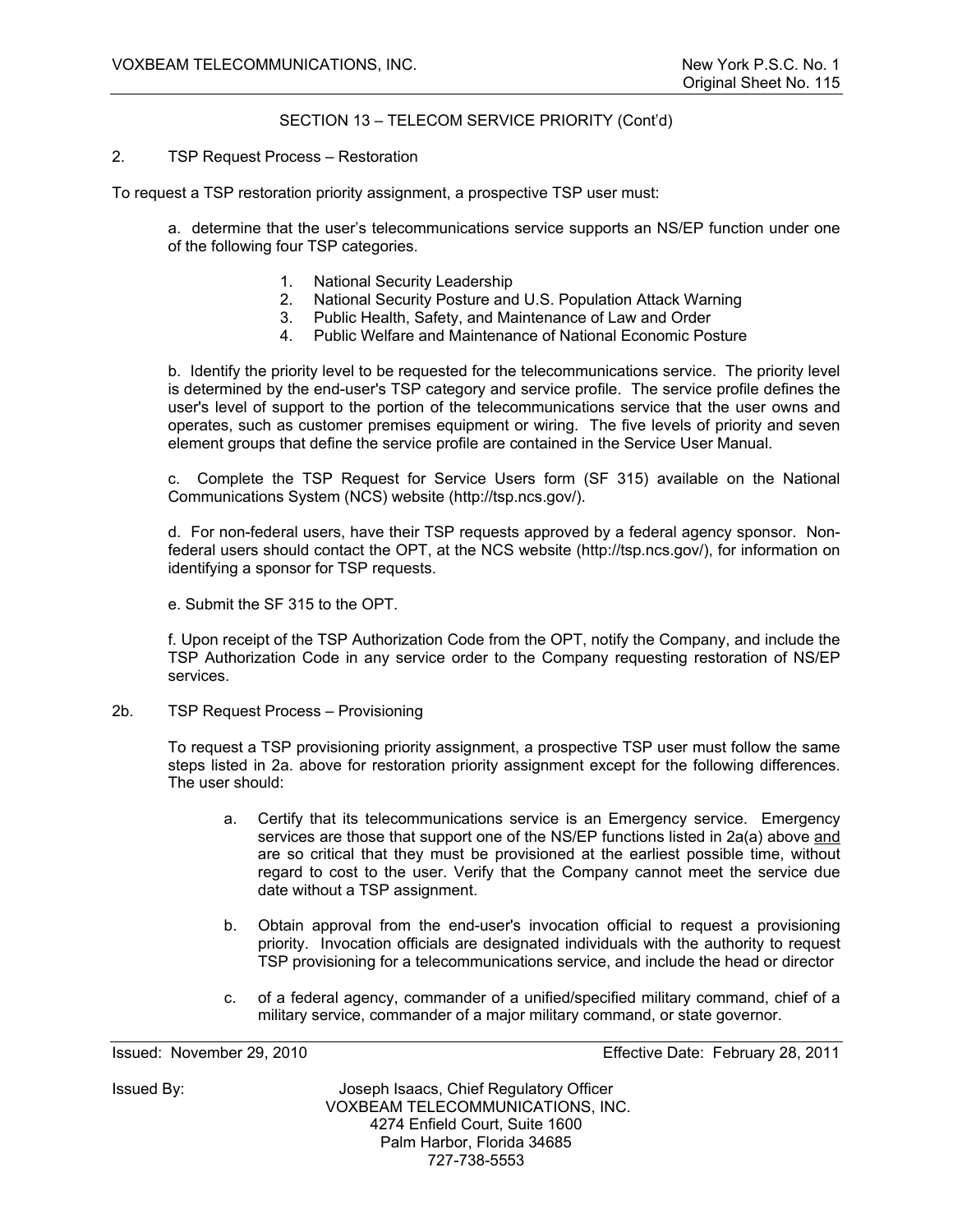# SECTION 13 – TELECOM SERVICE PRIORITY (Cont'd)

3. Responsibilities of the End-User

End-users or entities acting on their behalf must perform the following:

a. Identify telecommunications services requiring priority.

 b. Request, justify, and revalidate all priority level assignments. Revalidation must be completed every 2 years, and must be done before expiration of the end-user's TSP Authorization Code(s).

c. Accept TSP services by the service due dates.

 d. Have Customer Premises Equipment (CPE) and Customer Premises Wiring (CPW) available by the requested service due date and ensure (through contractual means or otherwise) priority treatment for CPE and CPW necessary for end-to-end service continuity.

e. Pay the Company any authorized costs associated with priority services.

f. Report to the Company any failed or unusable services with priority levels.

g. Designate a 24-hour point of contact for each TSP request and apprise the OPT.

 h. Cooperate with the OPT during reconciliation (comparison of NS/EP service information and resolution of any identified discrepancies) and revalidation.

4. Responsibilities of the Company

The Company will perform the following:

a. Provide TSP service only after receipt of a TSP authorization code.

b. Revoke TSP services at the direction of the end-user or OPT.

 c. Ensure that TSP Program priorities supersede any other telecommunications priority that may be provided (other than control services and order wires).

 d. Designate a 24-hour point of contact to receive reports of TSP service outages from TSP service users.

e. Designate a 24-hour point of contact to coordinate TSP processes with the OPT.

f. Confirm completion of TSP service order activity to the OPT.

g. Participate in reconciliation of TSP information at the request of the OPT.

 h. Ensure that all subcontractors complete reconciliation of TSP information with the service vendor.

Issued: November 29, 2010 Effective Date: February 28, 2011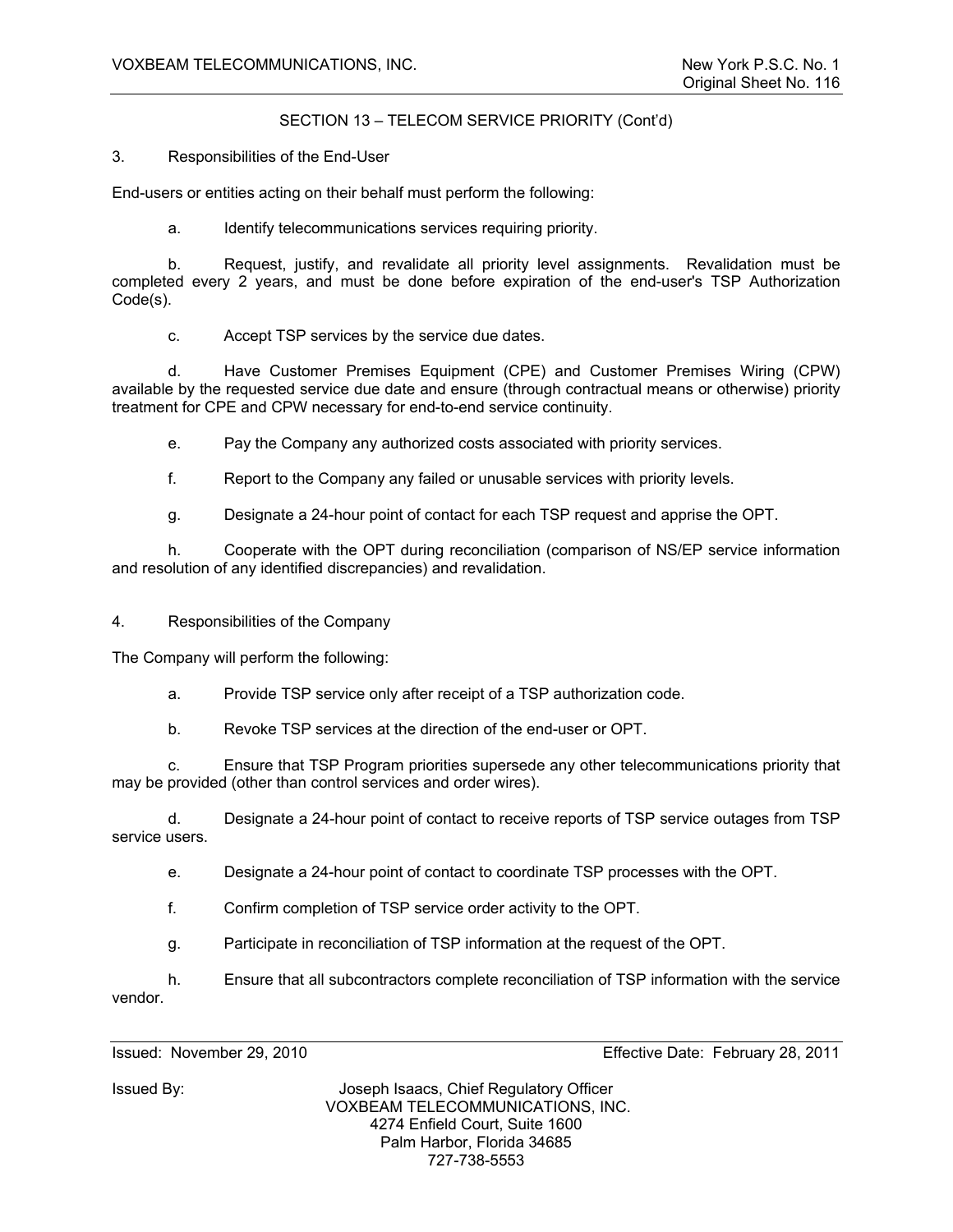# SECTION 13 – TELECOM SERVICE PRIORITY (Cont'd)

i. Ensure that other carriers supplying underlying facilities are provided information necessary to implement priority treatment of facilities that support NS/EP services.

j. Assist in ensuring that priority level assignments of NS/EP services are accurately identified "end-to-end" by providing to subcontractors and interconnecting carriers the restoration priority level assigned to a service.

k. Disclose content of the NS/EP TSP database only as may be required by law.

 l. Comply with regulations and procedures supplemental to and consistent with guidelines issued by the OPT.

## 5. Preemption

When spare facilities are not available, it may be necessary for the Company to preempt the facilities required to provision or restore a TSP service. When preemption is necessary, non-TSP services may be preempted based on the Company's best judgment. If no suitable spare or non-TSP services are available, the Company may preempt an existing TSP service to restore a TSP service with a higher restoration priority assignment. When preemption is necessary, prior consent of the service user whose service will be preempted is not required; however, the Company will make every reasonable effort to notify the preempted customer of the action to be taken.

Issued: November 29, 2010 Effective Date: February 28, 2011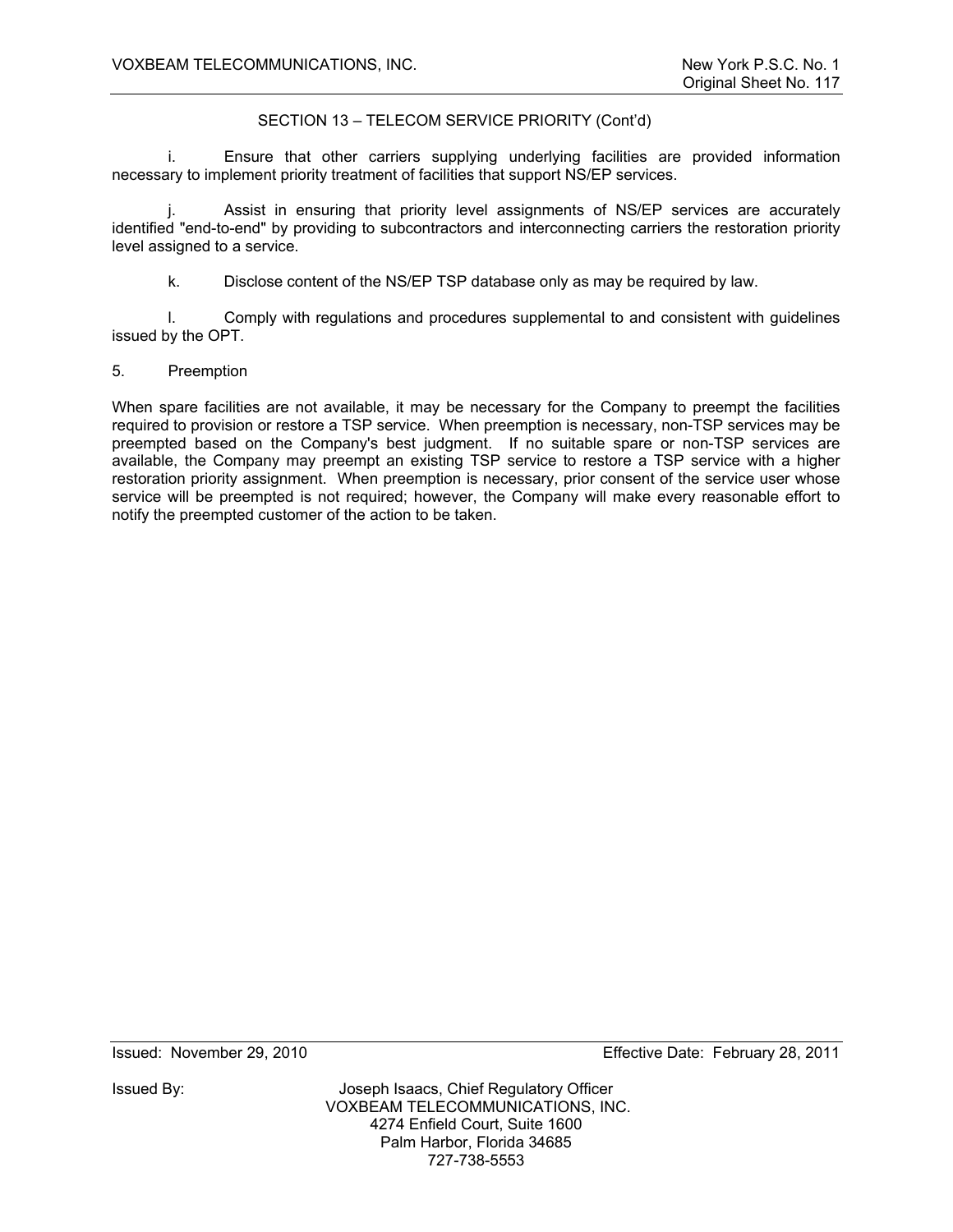# SECTION 14 - CRITICAL FACILITIES ADMINISTRATION SERVICE

### 1. Program Overview

a. Facilities-based carriers are responsible to provide data on the physical path of qualified circuits to customers who request such information. Such carriers are required

to maintain facilities associated with qualified circuits in such a manner as to ensure that notification of a change in the physical routing of a qualifying circuit is communicated quickly to the affected customer, and the physical path data promptly updated. Such carriers will maintain the data and establish appropriate methods of identification and authentication to secure the data and restrict access by each customer to information relative to that customer's qualifying circuits.

b. Customers are required to demonstrate for each qualifying circuit that the circuit has been registered under the federal Telecommunications Service Priority program in order to participate.

### 2. Customer Obligations

Customers participating under the Critical Facilities Administration program will be required to:

a. Identify critical facilities by enrolling circuits in the federal Telecommunications Service Priority program, and demonstrating the sponsorship of a federal agency supporting the designation of those circuits as qualifying under the federal Telecommunications Service Priority program. Such circuits will be referred to as "qualifying circuits."

b. Subscribe to the Critical Facilities Administration service offered by their carrier, and identify which qualifying circuits it wishes to enroll in the service. Such circuits will be referred to as "subscribed circuits."

### 3. Carrier Obligations

Facilities-based carriers will be obligated to identify the physical path of each subscribed circuit as follows:

a. Physical path information will be provided by reference to the latitude and longitude coordinates of suitable points along the circuit's path (e.g., cable entrances to buildings, manholes, riser poles, crossboxes, carrier equipment cabinets, and other circuit access points in the outside plant of the carrier) so as to allow the customer to ascertain with a reasonable degree of accuracy the actual physical path of each subscribed circuit.

b. Physical path information for newly provisioned subscribed circuits is to be available to the customer within 5 business days after the circuit has been installed, and within 15 business days for existing, in-place subscribed circuits.

c. Any planned moves, changes, or rearrangements that affect the physical path of a subscribed circuit are to be communicated at least 24 hours in advance to the customer, and information related to a move, change, or rearrangement that was as a result of unplanned activity is to be provided within 24 hours of the change.

d. Updated information regarding the revised physical path of subscribed circuits would be available to the customer within 5 business days for planned actions, and within 15 business days for unplanned activities.

Issued: November 29, 2010 Effective Date: February 28, 2011